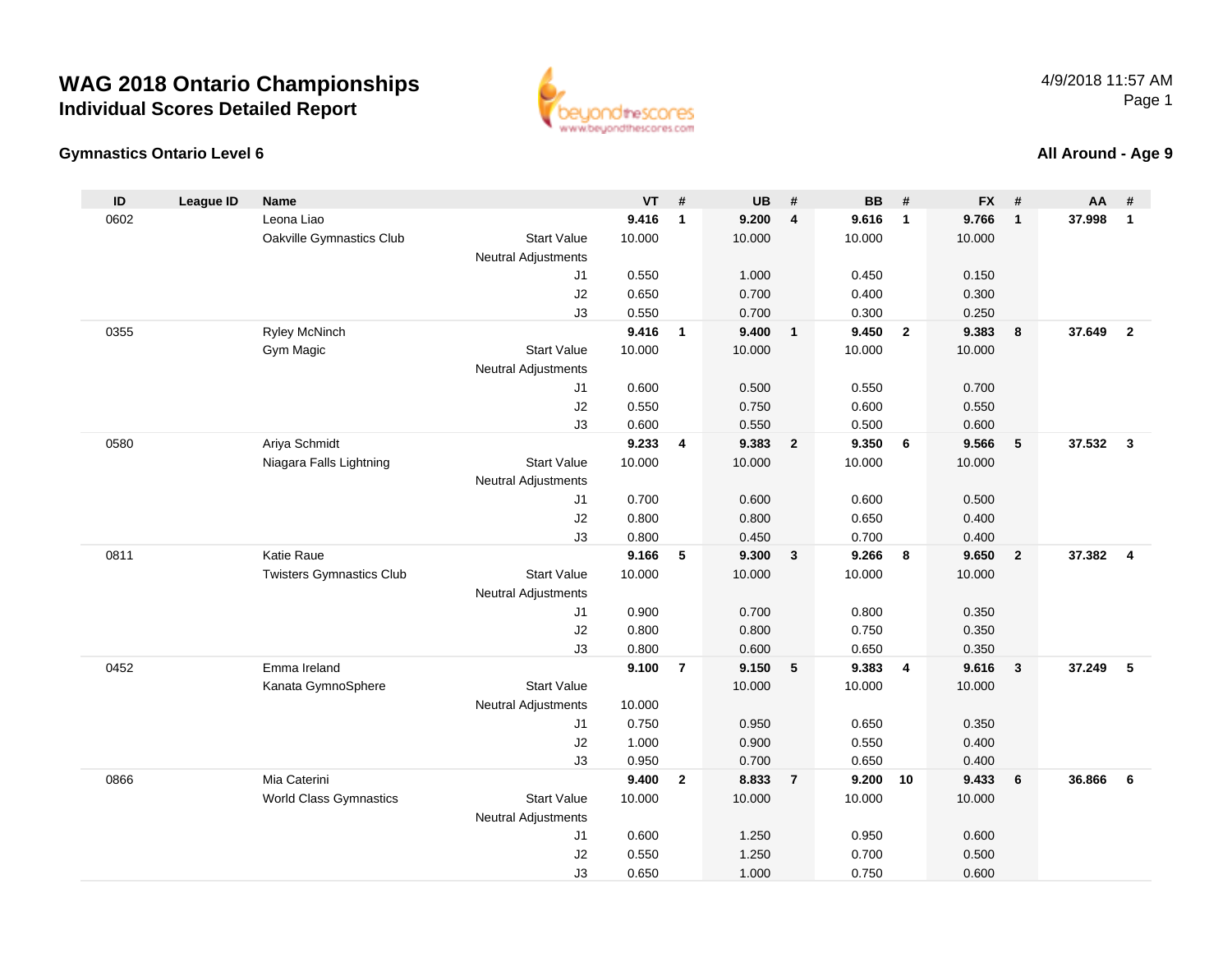

| 0551 | Jaylen Stroeder                 |                            | 9.016          | 9            | 8.983          | 6  | 9.316          | $\overline{7}$ | 9.083  | 11             | 36.398    | $\overline{7}$ |
|------|---------------------------------|----------------------------|----------------|--------------|----------------|----|----------------|----------------|--------|----------------|-----------|----------------|
|      | <b>Milton Springers</b>         | <b>Start Value</b>         | 10.000         |              | 10.000         |    | 9.900          |                | 10.000 |                |           |                |
|      |                                 | <b>Neutral Adjustments</b> |                |              |                |    |                |                |        |                |           |                |
|      |                                 | J1                         | 1.000          |              | 1.150          |    | 0.600          |                | 0.800  |                |           |                |
|      |                                 | $\sf J2$                   | 1.000          |              | 0.950          |    | 0.600          |                | 0.850  |                |           |                |
|      |                                 | J3                         | 0.950          |              | 0.950          |    | 0.550          |                | 1.100  |                |           |                |
| 0358 | <b>Brooke Spurvey</b>           |                            | 9.133          | 6            | 8.233          | 10 | 9.250          | 9              | 9.650  | $\mathbf{2}$   | 36.266    | 8              |
|      | Gym Magic                       | <b>Start Value</b>         | 10.000         |              | 10.000         |    |                |                | 10.000 |                |           |                |
|      |                                 | <b>Neutral Adjustments</b> |                |              |                |    | 10.000         |                |        |                |           |                |
|      |                                 | J1                         | 0.850          |              | 1.700          |    | 0.800          |                | 0.400  |                |           |                |
|      |                                 | $\sf J2$                   | 0.850          |              | 2.000          |    | 0.750          |                | 0.350  |                |           |                |
|      |                                 | J3                         | 0.900          |              | 1.600          |    | 0.700          |                | 0.300  |                |           |                |
| 0711 | Makayla Veli                    |                            | 9.133          | 6            | 8.566          | 8  | 9.266          | 8              | 9.266  | 9              | 36.231    | 9              |
|      | Shenderey Gymnastics Institute  | <b>Start Value</b>         | 10.000         |              | 10.000         |    | 10.000         |                | 10.000 |                |           |                |
|      |                                 | <b>Neutral Adjustments</b> |                |              |                |    |                |                |        |                |           |                |
|      |                                 | J1                         | 0.900          |              | 1.650          |    | 0.700          |                | 0.700  |                |           |                |
|      |                                 | $\sf J2$                   | 0.850          |              | 1.300          |    | 0.850          |                | 0.900  |                |           |                |
|      |                                 | J3                         | 0.850          |              | 1.350          |    | 0.650          |                | 0.600  |                |           |                |
| 0536 | Veronica Clouet Ivan            |                            | 9.066          | 8            | 8.216          | 11 | 9.366          | 5              | 9.433  | 6              | 36.081    | 10             |
|      | <b>Milton Springers</b>         | <b>Start Value</b>         | 10.000         |              | 10.000         |    | 10.000         |                | 10.000 |                |           |                |
|      |                                 | <b>Neutral Adjustments</b> |                |              |                |    |                |                |        |                |           |                |
|      |                                 | J1                         | 0.800          |              | 2.000          |    | 0.700          |                | 0.450  |                |           |                |
|      |                                 | $\sf J2$                   | 1.050          |              | 1.850          |    | 0.600          |                | 0.550  |                |           |                |
|      |                                 | J3                         | 0.950          |              | 1.500          |    | 0.600          |                | 0.700  |                |           |                |
| 0818 | Leah Wenediktow                 |                            | 9.316          | $\mathbf{3}$ | 7.550          | 14 | 9.416          | $\mathbf{3}$   | 9.600  | 4              | 35.882    | 11             |
|      | <b>Twisters Gymnastics Club</b> | <b>Start Value</b>         | 10.000         |              | 9.500          |    | 10.000         |                | 10.000 |                |           |                |
|      |                                 | <b>Neutral Adjustments</b> |                |              |                |    |                |                |        |                |           |                |
|      |                                 | J1                         | 0.650          |              | 2.050          |    | 0.650          |                | 0.400  |                |           |                |
|      |                                 | J2                         | 0.700          |              | 2.000          |    | 0.600          |                | 0.450  |                |           |                |
|      |                                 | J3                         | 0.700          |              | 1.800          |    | 0.500          |                | 0.350  |                |           |                |
| 0432 | Victoria Sinclair               |                            | 8.600          | 13           | 8.150 12       |    | 9.066          | 12             | 9.400  | $\overline{7}$ | 35.216 12 |                |
|      | Hamilton Wentworth Regionettes  | <b>Start Value</b>         | 10.000         |              | 10.000         |    | 10.000         |                | 10.000 |                |           |                |
|      |                                 | <b>Neutral Adjustments</b> |                |              |                |    |                |                |        |                |           |                |
|      |                                 | J1                         | 1.350          |              | 2.000          |    | 1.050          |                | 0.550  |                |           |                |
|      |                                 | J2                         | 1.400          |              | 1.850          |    | 0.900          |                | 0.700  |                |           |                |
|      | Arielle Nasser                  | J3                         | 1.450<br>8.650 |              | 1.700<br>7.700 |    | 0.850<br>9.150 |                | 0.550  |                | 34.700    |                |
| 0006 |                                 | <b>Start Value</b>         | 10.000         | 12           | 9.500          | 13 | 10.000         | 11             | 9.200  | 10             |           | 13             |
|      | <b>Adrenaline Gymnastics</b>    |                            |                |              |                |    |                |                | 10.000 |                |           |                |
|      |                                 | <b>Neutral Adjustments</b> |                |              |                |    |                |                |        |                |           |                |
|      |                                 | J1                         | 1.300          |              | 1.900          |    | 0.900          |                | 0.800  |                |           |                |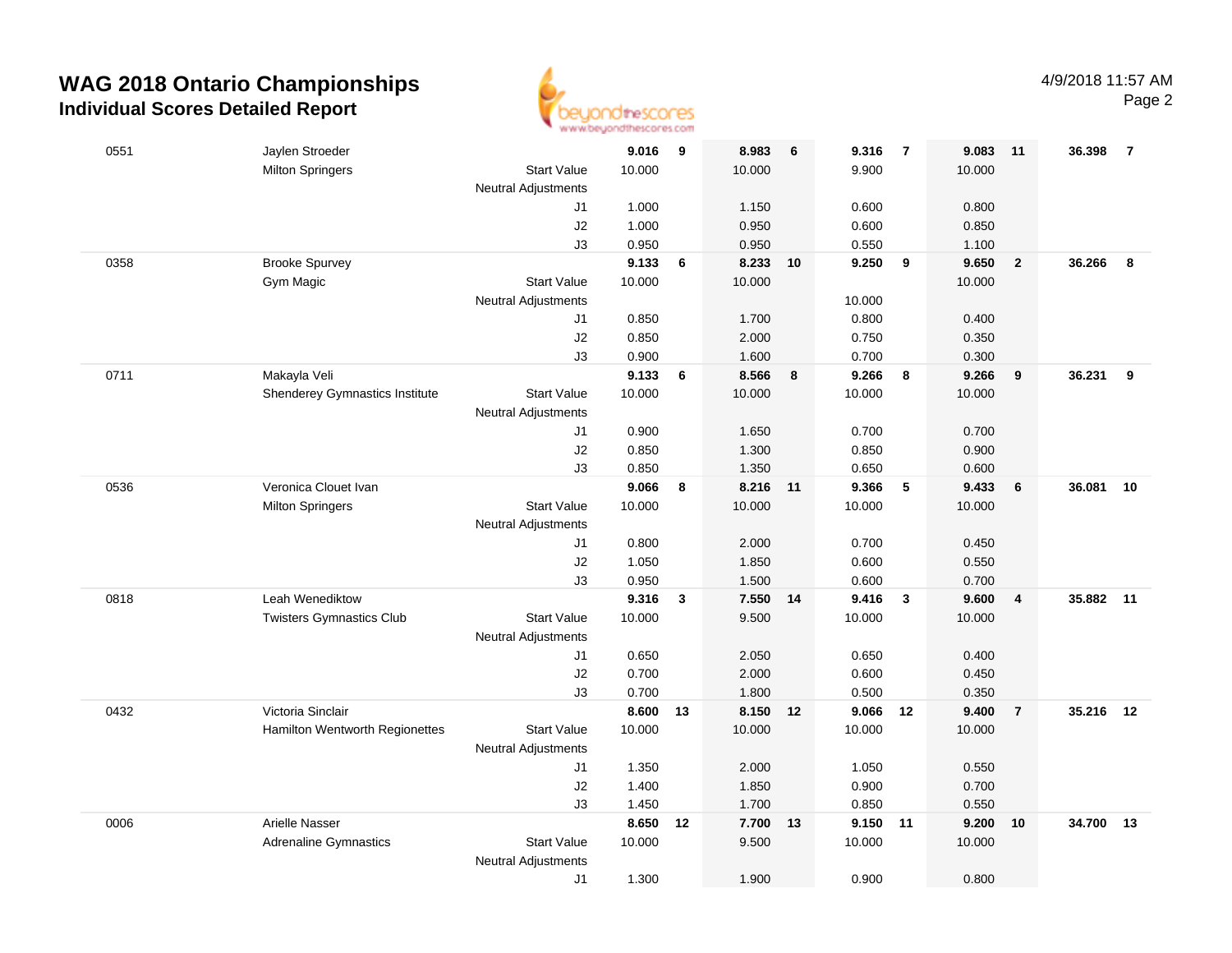

|      |                            | J2                         | 1.300  |    | 1.750  |    | 0.850  |    | 0.850    |    |           |  |
|------|----------------------------|----------------------------|--------|----|--------|----|--------|----|----------|----|-----------|--|
|      |                            | J3                         | 1.450  |    | 1.750  |    | 0.800  |    | 0.750    |    |           |  |
| 0593 | Lauren Barlock             |                            | 8.933  | 10 | 8.500  | 9  | 7.883  | 14 | 8.883    | 13 | 34.199 14 |  |
|      | Oakville Gymnastics Club   | Start Value                | 10.000 |    | 10.000 |    | 10.000 |    | 10.000   |    |           |  |
|      |                            | Neutral Adjustments        |        |    |        |    |        |    |          |    |           |  |
|      |                            | J <sub>1</sub>             | 0.950  |    | 1.600  |    | 2.150  |    | 1.100    |    |           |  |
|      |                            | J2                         | 1.100  |    | 1.700  |    | 2.200  |    | 1.150    |    |           |  |
|      |                            | J3                         | 1.150  |    | 1.200  |    | 2.000  |    | 1.100    |    |           |  |
| 0327 | Maddie Visser              |                            | 8.000  | 14 | 7.066  | 15 | 8.866  | 13 | 8.566 14 |    | 32.498 15 |  |
|      | <b>Grand River Gymmies</b> | Start Value                | 10.000 |    | 9.500  |    | 10.000 |    | 10.000   |    |           |  |
|      |                            | <b>Neutral Adjustments</b> |        |    |        |    |        |    |          |    |           |  |
|      |                            | J <sub>1</sub>             | 2.000  |    | 2.300  |    | 1.200  |    | 1.300    |    |           |  |
|      |                            | J2                         | 1.800  |    | 2.600  |    | 1.100  |    | 1.450    |    |           |  |
|      |                            | J3                         | 2.200  |    | 2.400  |    | 1.100  |    | 1.550    |    |           |  |
| 0068 | McKenna Lyon               |                            | 8.866  | 11 | 6.233  | 16 | 7.400  | 15 | 8.933    | 12 | 31.432 16 |  |
|      | Bluewater                  | <b>Start Value</b>         | 10.000 |    | 9.500  |    | 9.400  |    | 10.000   |    |           |  |
|      |                            | Neutral Adjustments        |        |    |        |    |        |    |          |    |           |  |
|      |                            | J1                         | 1.150  |    | 3.100  |    | 2.000  |    | 1.200    |    |           |  |
|      |                            | J2                         | 1.050  |    | 3.600  |    | 1.900  |    | 1.050    |    |           |  |
|      |                            | J3                         | 1.200  |    | 3.100  |    | 2.100  |    | 0.950    |    |           |  |

#### **Gymnastics Ontario Level 6**

#### **All Around - Age 10**

| ID   | League ID | <b>Name</b>              |                            | <b>VT</b> | #              | <b>UB</b> | #                       | <b>BB</b> | #                       | <b>FX</b> | # | $AA$ # |                |
|------|-----------|--------------------------|----------------------------|-----------|----------------|-----------|-------------------------|-----------|-------------------------|-----------|---|--------|----------------|
| 0456 |           | Samantha Stafford        |                            | 9.300     | $\overline{2}$ | 9.683     | - 1                     | 9.366     | - 6                     | 9.483     | 4 | 37.832 |                |
|      |           | Kanata GymnoSphere       | <b>Start Value</b>         | 10.000    |                | 10.000    |                         | 10.000    |                         | 10.000    |   |        |                |
|      |           |                          | <b>Neutral Adjustments</b> |           |                |           |                         |           |                         |           |   |        |                |
|      |           |                          | J <sub>1</sub>             | 0.700     |                | 0.350     |                         | 0.700     |                         | 0.550     |   |        |                |
|      |           |                          | J <sub>2</sub>             | 0.700     |                | 0.350     |                         | 0.650     |                         | 0.550     |   |        |                |
|      |           |                          | J3                         | 0.700     |                | 0.250     |                         | 0.550     |                         | 0.450     |   |        |                |
| 0601 |           | Seren Jackson            |                            | 9.233     | -4             | 9.383     | $\overline{4}$          | 9.700     | $\overline{\mathbf{1}}$ | 9.516     | 3 | 37.832 |                |
|      |           | Oakville Gymnastics Club | <b>Start Value</b>         | 10.000    |                | 10.000    |                         | 10.000    |                         | 10.000    |   |        |                |
|      |           |                          | <b>Neutral Adjustments</b> |           |                |           |                         |           |                         |           |   |        |                |
|      |           |                          | J <sub>1</sub>             | 0.800     |                | 0.500     |                         | 0.250     |                         | 0.450     |   |        |                |
|      |           |                          | J2                         | 0.600     |                | 0.700     |                         | 0.350     |                         | 0.450     |   |        |                |
|      |           |                          | J3                         | 0.900     |                | 0.650     |                         | 0.300     |                         | 0.550     |   |        |                |
| 0741 |           | Tahanna Raven Lo         |                            | 9.350     |                | 9.583     | $\overline{\mathbf{2}}$ | 9.366     | - 6                     | 9.483     | 4 | 37.782 | $\overline{2}$ |
|      |           | <b>T-Dot Tumblers</b>    | <b>Start Value</b>         | 10.000    |                | 10.000    |                         | 10.000    |                         | 10.000    |   |        |                |
|      |           |                          | <b>Neutral Adjustments</b> |           |                |           |                         |           |                         |           |   |        |                |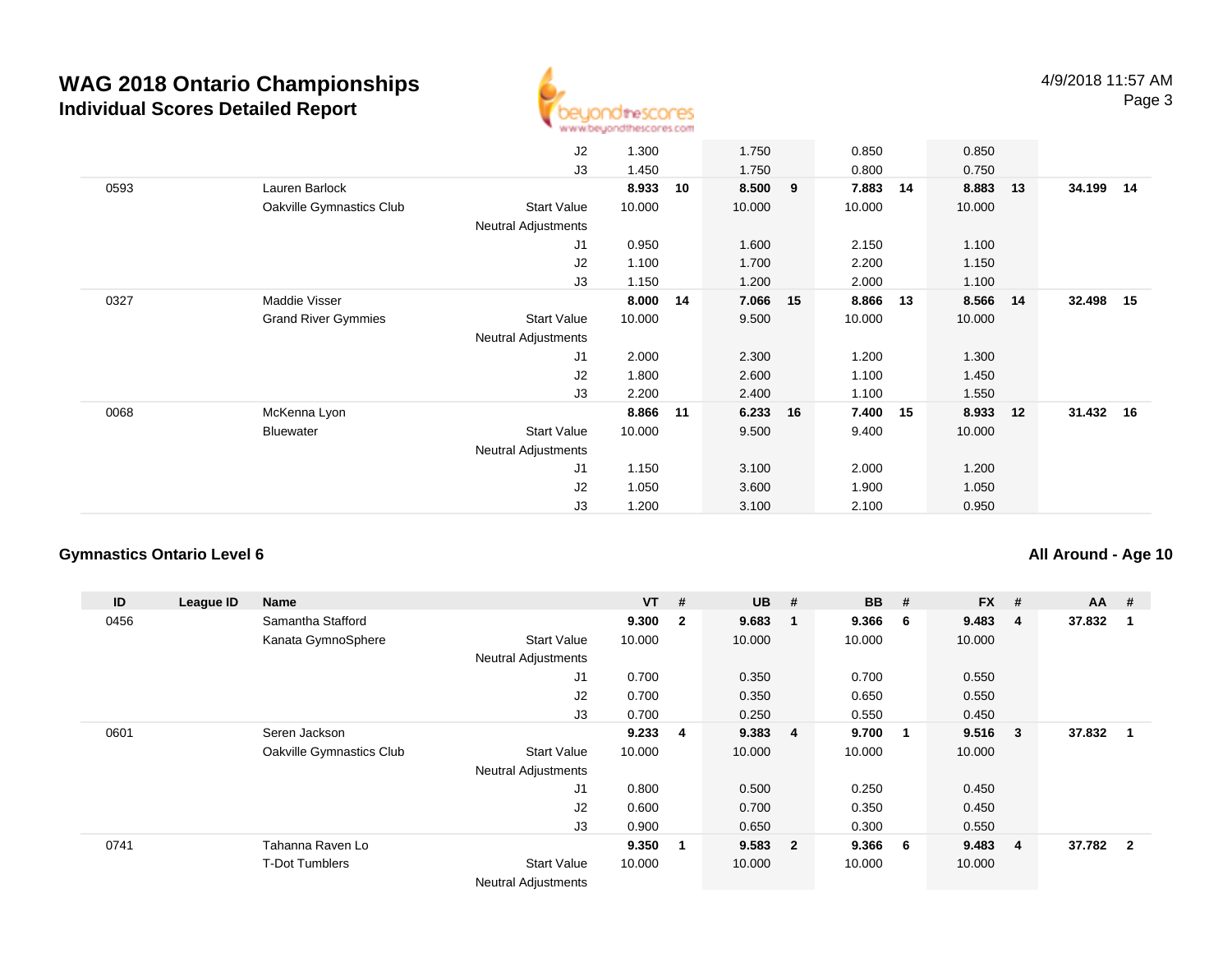

|      |                                  | J1                         | 0.650  |                | 0.300  |                         | 0.700    |                         | 0.400  |                 |          |                |
|------|----------------------------------|----------------------------|--------|----------------|--------|-------------------------|----------|-------------------------|--------|-----------------|----------|----------------|
|      |                                  | J2                         | 0.600  |                | 0.450  |                         | 0.650    |                         | 0.550  |                 |          |                |
|      |                                  | J3                         | 0.700  |                | 0.500  |                         | 0.550    |                         | 0.600  |                 |          |                |
| 0158 | Elizabeth Tannis                 |                            | 9.100  | 9              | 9.400  | $\mathbf{3}$            | 9.483    | $\mathbf{3}$            | 9.700  | $\overline{1}$  | 37.683   | $\mathbf{3}$   |
|      | <b>Discovery Gymnastics Club</b> | <b>Start Value</b>         | 10.000 |                | 10.000 |                         | 10.000   |                         | 10.000 |                 |          |                |
|      |                                  | <b>Neutral Adjustments</b> |        |                |        |                         |          |                         |        |                 |          |                |
|      |                                  | J1                         | 0.850  |                | 0.500  |                         | 0.650    |                         | 0.300  |                 |          |                |
|      |                                  | J2                         | 0.900  |                | 0.700  |                         | 0.500    |                         | 0.300  |                 |          |                |
|      |                                  | J3                         | 0.950  |                | 0.600  |                         | 0.400    |                         | 0.300  |                 |          |                |
| 0166 | <b>Grace Kinsie</b>              |                            | 9.200  | 6              | 9.383  | $\overline{4}$          | 9.350    | $\overline{7}$          | 9.383  | 8               | 37.316   | $\overline{4}$ |
|      | Dynamo Gymnastics                | <b>Start Value</b>         | 10.000 |                | 10.000 |                         | 10.000   |                         | 10.000 |                 |          |                |
|      |                                  | <b>Neutral Adjustments</b> |        |                |        |                         |          |                         |        |                 |          |                |
|      |                                  | J1                         | 0.850  |                | 0.500  |                         | 0.650    |                         | 0.500  |                 |          |                |
|      |                                  | J2                         | 0.800  |                | 0.650  |                         | 0.750    |                         | 0.600  |                 |          |                |
|      |                                  | J3                         | 0.750  |                | 0.700  |                         | 0.550    |                         | 0.750  |                 |          |                |
| 0132 | Jamie Harris                     |                            | 9.150  | 8              | 9.100  | $\overline{\mathbf{8}}$ | 9.566    | $\overline{\mathbf{2}}$ | 9.300  | 11              | 37.116 5 |                |
|      | Corona Competitive               | <b>Start Value</b>         | 10.000 |                | 10.000 |                         | 10.000   |                         | 10.000 |                 |          |                |
|      |                                  | <b>Neutral Adjustments</b> |        |                |        |                         |          |                         |        |                 |          |                |
|      |                                  | J1                         | 0.900  |                | 0.800  |                         | 0.450    |                         | 0.750  |                 |          |                |
|      |                                  | J2                         | 0.850  |                | 0.900  |                         | 0.400    |                         | 0.800  |                 |          |                |
|      |                                  | J3                         | 0.800  |                | 1.000  |                         | 0.450    |                         | 0.550  |                 |          |                |
| 0134 | Ella Lee                         |                            | 9.183  | $\overline{7}$ | 9.233  | 6                       | 9.283    | 11                      | 9.400  | $\overline{7}$  | 37.099   | 6              |
|      | Corona Competitive               | <b>Start Value</b>         | 10.000 |                | 10.000 |                         | 10.000   |                         | 10.000 |                 |          |                |
|      |                                  | <b>Neutral Adjustments</b> |        |                |        |                         |          |                         |        |                 |          |                |
|      |                                  | J1                         | 0.800  |                | 0.700  |                         | 0.850    |                         | 0.600  |                 |          |                |
|      |                                  | J2                         | 0.800  |                | 0.850  |                         | 0.600    |                         | 0.600  |                 |          |                |
|      |                                  | J3                         | 0.850  |                | 0.750  |                         | 0.700    |                         | 0.600  |                 |          |                |
| 0847 | Olivia Douma                     |                            | 9.250  | $\mathbf{3}$   | 9.083  | 9                       | 9.150 15 |                         | 9.416  | 6               | 36.899   | $\overline{7}$ |
|      | Winstars Gymnastics              | <b>Start Value</b>         | 10.000 |                | 10.000 |                         | 10.000   |                         | 10.000 |                 |          |                |
|      |                                  | <b>Neutral Adjustments</b> |        |                |        |                         |          |                         |        |                 |          |                |
|      |                                  | J1                         | 0.750  |                | 0.750  |                         | 0.800    |                         | 0.700  |                 |          |                |
|      |                                  | J2                         | 0.800  |                | 0.900  |                         | 0.850    |                         | 0.500  |                 |          |                |
|      |                                  | J3                         | 0.700  |                | 1.100  |                         | 0.900    |                         | 0.550  |                 |          |                |
| 0130 | Sydney Freeman                   |                            | 9.066  | 10             | 9.150  | $\overline{7}$          | 9.200    | 13                      | 9.416  | 6               | 36.832   | - 8            |
|      | Corona Competitive               | <b>Start Value</b>         | 10.000 |                | 10.000 |                         | 10.000   |                         | 10.000 |                 |          |                |
|      |                                  | <b>Neutral Adjustments</b> |        |                |        |                         |          |                         |        |                 |          |                |
|      |                                  | J1                         | 1.050  |                | 0.900  |                         | 0.850    |                         | 0.600  |                 |          |                |
|      |                                  | J2                         | 0.850  |                | 0.900  |                         | 0.800    |                         | 0.500  |                 |          |                |
|      |                                  | J3                         | 0.900  |                | 0.750  |                         | 0.750    |                         | 0.650  |                 |          |                |
| 0746 | <b>Natalie Williams</b>          |                            | 8.933  | 13             | 8.983  | 11                      | 9.466    | 4                       | 9.433  | $5\phantom{.0}$ | 36.815   | 9              |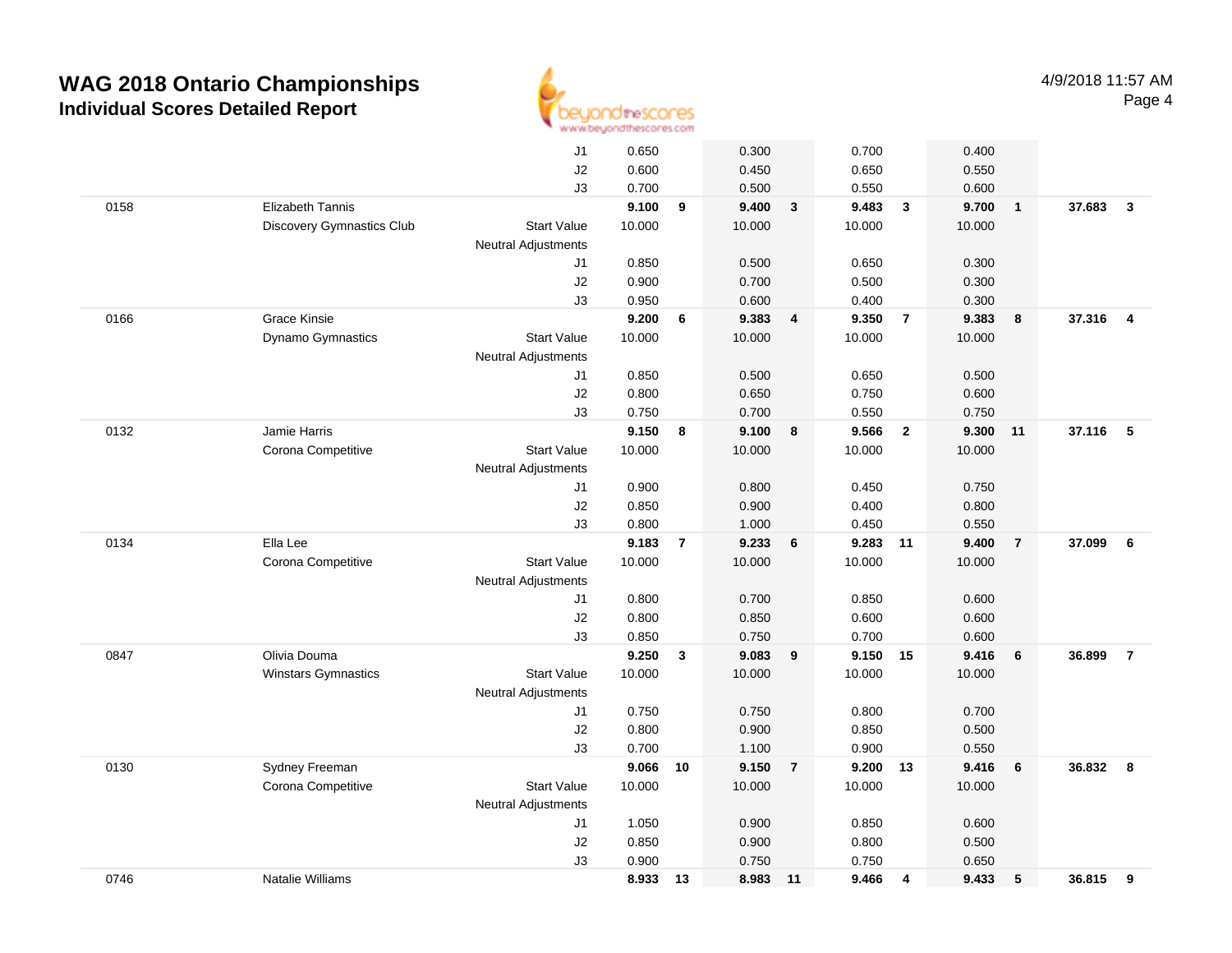

|      | <b>TGI</b>                    | <b>Start Value</b>         | 10.000 |                | 10.000   |    | 10.000         |    | 10.000 |    |           |    |
|------|-------------------------------|----------------------------|--------|----------------|----------|----|----------------|----|--------|----|-----------|----|
|      |                               | <b>Neutral Adjustments</b> | 1.100  |                | 1.050    |    |                |    | 0.500  |    |           |    |
|      |                               | J1<br>J2                   | 0.900  |                | 1.000    |    | 0.450<br>0.500 |    | 0.550  |    |           |    |
|      |                               | J3                         | 1.200  |                | 1.000    |    | 0.650          |    | 0.650  |    |           |    |
| 0133 | Mia Jamieson                  |                            | 9.350  | $\overline{1}$ | 8.866 14 |    | 9.283 11       |    | 9.266  | 12 | 36.765    | 10 |
|      | Corona Competitive            | <b>Start Value</b>         | 10.000 |                | 10.000   |    | 10.000         |    | 10.000 |    |           |    |
|      |                               | <b>Neutral Adjustments</b> |        |                |          |    |                |    |        |    |           |    |
|      |                               | J1                         | 0.600  |                | 1.200    |    | 0.700          |    | 0.750  |    |           |    |
|      |                               | J2                         | 0.600  |                | 1.200    |    | 0.800          |    | 0.650  |    |           |    |
|      |                               | J3                         | 0.750  |                | 1.000    |    | 0.650          |    | 0.800  |    |           |    |
| 0874 | Ingrid Thalmeiner             |                            | 8.716  | 20             | 9.050    | 10 | 9.433          | 5  | 9.333  | 10 | 36.532 11 |    |
|      | <b>World Class Gymnastics</b> | <b>Start Value</b>         | 10.000 |                | 10.000   |    | 10.000         |    | 10.000 |    |           |    |
|      |                               | <b>Neutral Adjustments</b> |        |                |          |    |                |    |        |    |           |    |
|      |                               | J1                         | 1.250  |                | 0.850    |    | 0.600          |    | 0.800  |    |           |    |
|      |                               | J2                         | 1.400  |                | 1.000    |    | 0.600          |    | 0.500  |    |           |    |
|      |                               | J3                         | 1.200  |                | 1.000    |    | 0.500          |    | 0.700  |    |           |    |
| 0864 | Alma Bauer                    |                            | 9.150  | 8              | 9.233    | 6  | 8.766 25       |    | 9.350  | 9  | 36.499 12 |    |
|      | <b>World Class Gymnastics</b> | Start Value                | 10.000 |                | 10.000   |    | 10.000         |    | 10.000 |    |           |    |
|      |                               | <b>Neutral Adjustments</b> |        |                |          |    |                |    |        |    |           |    |
|      |                               | J1                         | 0.750  |                | 0.750    |    | 1.200          |    | 0.700  |    |           |    |
|      |                               | J2                         | 0.900  |                | 0.900    |    | 1.250          |    | 0.750  |    |           |    |
|      |                               | J3                         | 0.900  |                | 0.650    |    | 1.250          |    | 0.500  |    |           |    |
| 0725 | <b>Taylor Cerilli</b>         |                            | 9.050  | 11             | 9.083    | 9  | 9.066          | 19 | 9.200  | 15 | 36.399    | 13 |
|      | <b>Synergy Gymnastics</b>     | <b>Start Value</b>         | 10.000 |                | 10.000   |    | 10.000         |    | 10.000 |    |           |    |
|      |                               | <b>Neutral Adjustments</b> |        |                |          |    |                |    |        |    |           |    |
|      |                               | J1                         | 0.950  |                | 0.800    |    | 1.000          |    | 0.850  |    |           |    |
|      |                               | J2                         | 0.900  |                | 0.850    |    | 0.850          |    | 0.650  |    |           |    |
|      |                               | J3                         | 1.000  |                | 1.100    |    | 0.950          |    | 0.900  |    |           |    |
| 0192 | Naomi Rees                    |                            | 9.183  | $\overline{7}$ | 8.950 12 |    | 9.100 18       |    | 9.016  | 21 | 36.249 14 |    |
|      | East York Gymnastics          | <b>Start Value</b>         | 10.000 |                | 10.000   |    | 9.900          |    | 10.000 |    |           |    |
|      |                               | Neutral Adjustments        |        |                |          |    |                |    |        |    |           |    |
|      |                               | J1                         | 0.750  |                | 1.000    |    | 0.850          |    | 0.950  |    |           |    |
|      |                               | J2                         | 0.850  |                | 1.200    |    | 0.850          |    | 1.100  |    |           |    |
|      |                               | J3                         | 0.850  |                | 0.950    |    | 0.700          |    | 0.900  |    |           |    |
| 0314 | Abigail Smith                 |                            | 9.150  | 8              | 8.766 15 |    | 8.983 21       |    | 9.300  | 11 | 36.199    | 15 |
|      | <b>Global Gymnastics</b>      | <b>Start Value</b>         | 10.000 |                | 10.000   |    | 10.000         |    | 10.000 |    |           |    |
|      |                               | <b>Neutral Adjustments</b> |        |                |          |    |                |    |        |    |           |    |
|      |                               | J1                         | 0.800  |                | 1.050    |    | 0.900          |    | 0.750  |    |           |    |
|      |                               | J2                         | 0.800  |                | 1.350    |    | 1.050          |    | 0.550  |    |           |    |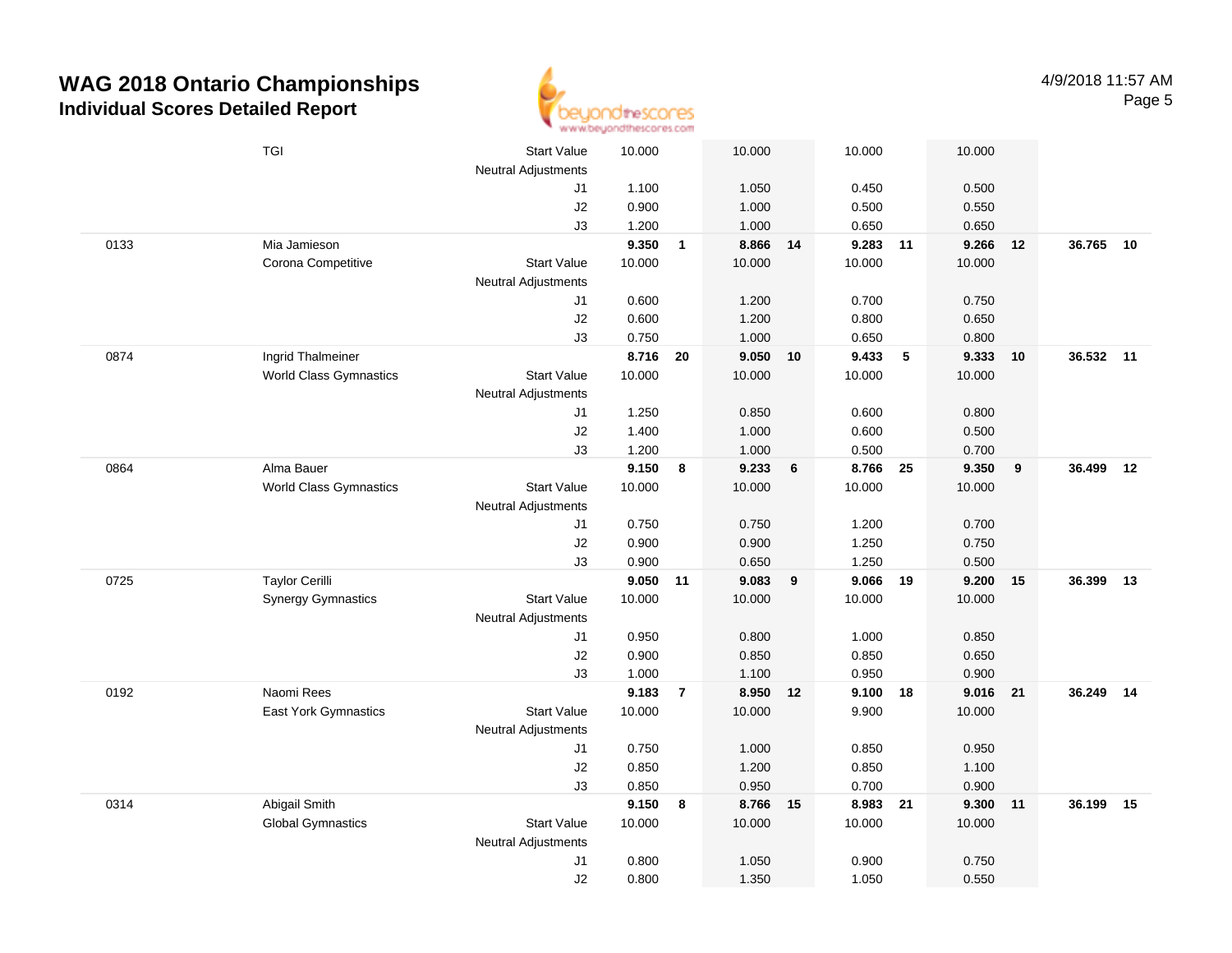

|      |                            | J3                         | 0.950  |    | 1.300    |    | 1.100    |                  | 0.800  |                |        |      |
|------|----------------------------|----------------------------|--------|----|----------|----|----------|------------------|--------|----------------|--------|------|
| 0597 | <b>Holly Connelly</b>      |                            | 8.400  | 25 | 8.916 13 |    | 9.216 12 |                  | 9.633  | $\overline{2}$ | 36.165 | 16   |
|      | Oakville Gymnastics Club   | <b>Start Value</b>         | 10.000 |    | 10.000   |    | 10.000   |                  | 10.000 |                |        |      |
|      |                            | <b>Neutral Adjustments</b> |        |    |          |    |          |                  |        |                |        |      |
|      |                            | J1                         | 1.750  |    | 0.900    |    | 0.850    |                  | 0.350  |                |        |      |
|      |                            | J2                         | 1.550  |    | 1.200    |    | 0.700    |                  | 0.350  |                |        |      |
|      |                            | J3                         | 1.500  |    | 1.150    |    | 0.800    |                  | 0.400  |                |        |      |
| 0583 | Kali Champagne             |                            | 8.883  | 15 | 8.666    | 18 | 9.300    | 10               | 9.100  | 18             | 35.949 | 17   |
|      | North Bay Gymtrix          | <b>Start Value</b>         | 10.000 |    | 10.000   |    | 10.000   |                  | 10.000 |                |        |      |
|      |                            | <b>Neutral Adjustments</b> |        |    |          |    |          |                  |        |                |        |      |
|      |                            | J1                         | 1.050  |    | 1.400    |    | 0.750    |                  | 1.050  |                |        |      |
|      |                            | J2                         | 1.300  |    | 1.300    |    | 0.750    |                  | 0.950  |                |        |      |
|      |                            | J3                         | 1.000  |    | 1.300    |    | 0.600    |                  | 0.700  |                |        |      |
| 0036 | <b>Madison Stennett</b>    |                            | 8.650  | 22 | 8.916 13 |    | 9.316    | $_{9}$           | 9.066  | 19             | 35.948 | 18   |
|      | Alpha Gymnastics Academy   | <b>Start Value</b>         | 10.000 |    | 10.000   |    | 10.000   |                  | 10.000 |                |        |      |
|      |                            | Neutral Adjustments        |        |    |          |    |          |                  |        |                |        |      |
|      |                            | J1                         | 1.500  |    | 1.100    |    | 0.850    |                  | 1.000  |                |        |      |
|      |                            | J2                         | 1.350  |    | 1.000    |    | 0.550    |                  | 1.000  |                |        |      |
|      |                            | J3                         | 1.200  |    | 1.150    |    | 0.650    |                  | 0.800  |                |        |      |
| 0604 | Addison Ng                 |                            | 9.016  | 12 | 8.733    | 16 | 8.933    | 22               | 9.183  | 16             | 35.865 | - 19 |
|      | Oakville Gymnastics Club   | <b>Start Value</b>         | 10.000 |    | 10.000   |    | 10.000   |                  | 10.000 |                |        |      |
|      |                            | <b>Neutral Adjustments</b> |        |    |          |    |          |                  |        |                |        |      |
|      |                            | J1                         | 1.000  |    | 1.200    |    | 1.100    |                  | 0.900  |                |        |      |
|      |                            | J2                         | 0.950  |    | 1.300    |    | 1.000    |                  | 0.900  |                |        |      |
|      |                            | J3                         | 1.000  |    | 1.300    |    | 1.100    |                  | 0.650  |                |        |      |
| 0852 | Paige Jones                |                            | 8.750  | 19 | 8.633    | 19 | 9.116    | 17               | 9.350  | 9              | 35.849 | 20   |
|      | Winstars Gymnastics        | <b>Start Value</b>         | 10.000 |    | 10.000   |    | 10.000   |                  | 10.000 |                |        |      |
|      |                            | <b>Neutral Adjustments</b> |        |    |          |    |          |                  |        |                |        |      |
|      |                            | J1                         | 1.350  |    | 1.400    |    | 0.900    |                  | 0.650  |                |        |      |
|      |                            | J2                         | 1.200  |    | 1.200    |    | 0.850    |                  | 0.650  |                |        |      |
|      |                            | J3                         | 1.200  |    | 1.500    |    | 0.900    |                  | 0.650  |                |        |      |
| 0072 | Tyleigh Winger             |                            | 9.216  | 5  | 8.566 21 |    | 9.133 16 |                  | 8.933  | 22             | 35.848 | 21   |
|      | <b>Bluewater</b>           | <b>Start Value</b>         | 10.000 |    | 10.000   |    | 10.000   |                  | 10.000 |                |        |      |
|      |                            | <b>Neutral Adjustments</b> |        |    |          |    |          |                  |        |                |        |      |
|      |                            | J1                         | 0.800  |    | 1.550    |    | 0.900    |                  | 0.900  |                |        |      |
|      |                            | J2                         | 0.800  |    | 1.500    |    | 0.750    |                  | 1.250  |                |        |      |
|      |                            | JЗ                         | 0.750  |    | 1.250    |    | 0.950    |                  | 1.050  |                |        |      |
| 0328 | Peyton Zivanovich          |                            | 8.900  | 14 | 8.400    | 23 | 9.333    | $\boldsymbol{8}$ | 9.133  | 17             | 35.766 | 22   |
|      | <b>Grand River Gymmies</b> | <b>Start Value</b>         | 10.000 |    | 10.000   |    | 10.000   |                  | 10.000 |                |        |      |
|      |                            | <b>Neutral Adjustments</b> |        |    |          |    |          |                  |        |                |        |      |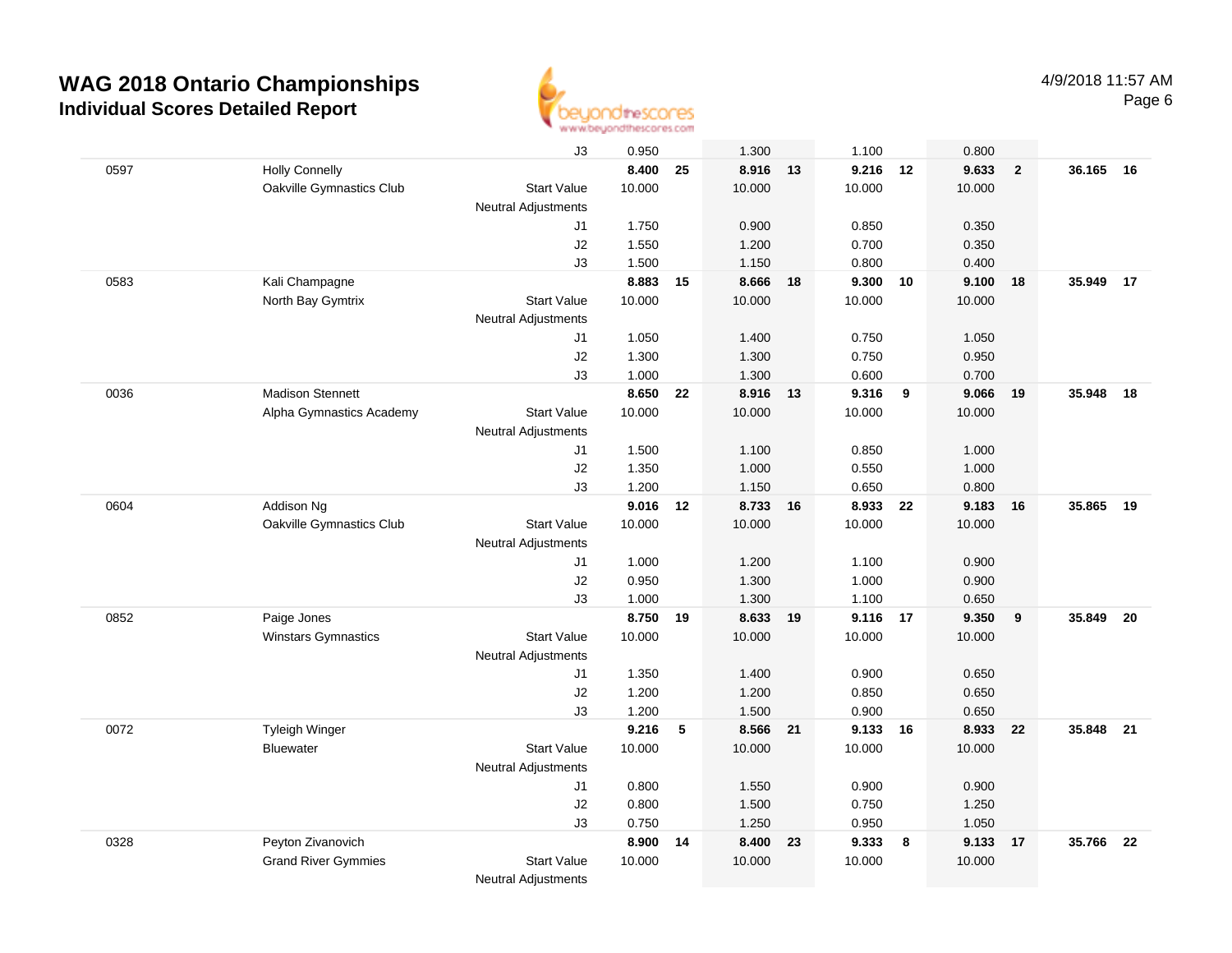

|      |                                   | J1                         | 1.200  |    | 1.500    |            | 0.650      |    | 0.950  |    |           |      |
|------|-----------------------------------|----------------------------|--------|----|----------|------------|------------|----|--------|----|-----------|------|
|      |                                   | J2                         | 1.050  |    | 1.700    |            | 0.700      |    | 0.700  |    |           |      |
|      |                                   | J3                         | 1.050  |    | 1.600    |            | 0.650      |    | 0.950  |    |           |      |
| 0699 | Zoe Clair                         |                            | 8.716  | 20 | 9.283    | $\sqrt{5}$ | 9.333      | 8  | 8.333  | 24 | 35.665 23 |      |
|      | Shenderey Gymnastics Institute    | <b>Start Value</b>         | 10.000 |    | 10.000   |            | 10.000     |    | 9.500  |    |           |      |
|      |                                   | <b>Neutral Adjustments</b> |        |    |          |            |            |    |        |    |           |      |
|      |                                   | J1                         | 1.350  |    | 0.750    |            | 0.550      |    | 1.100  |    |           |      |
|      |                                   | J2                         | 1.400  |    | 0.800    |            | 0.750      |    | 1.200  |    |           |      |
|      |                                   | J3                         | 1.100  |    | 0.600    |            | 0.700      |    | 1.200  |    |           |      |
| 0111 | Ava Floras                        |                            | 8.616  | 23 | 8.433    | 22         | 9.183 14   |    | 9.200  | 15 | 35.432 24 |      |
|      | Cambridge Kips                    | <b>Start Value</b>         | 10.000 |    | 10.000   |            | 10.000     |    | 10.000 |    |           |      |
|      |                                   | <b>Neutral Adjustments</b> |        |    |          |            |            |    |        |    |           |      |
|      |                                   | J1                         | 1.450  |    | 1.400    |            | 0.800      |    | 0.800  |    |           |      |
|      |                                   | J2                         | 1.400  |    | 1.600    |            | 0.800      |    | 0.850  |    |           |      |
|      |                                   | J3                         | 1.300  |    | 1.700    |            | 0.850      |    | 0.750  |    |           |      |
| 0346 | Evangeline Bond                   |                            | 8.683  | 21 | 8.700 17 |            | 8.850      | 23 | 9.133  | 17 | 35.366    | - 25 |
|      | Gym Magic                         | <b>Start Value</b>         | 10.000 |    | 10.000   |            | 10.000     |    | 10.000 |    |           |      |
|      |                                   | <b>Neutral Adjustments</b> |        |    |          |            |            |    |        |    |           |      |
|      |                                   | J1                         | 1.350  |    | 1.300    |            | 1.250      |    | 1.000  |    |           |      |
|      |                                   | J2                         | 1.300  |    | 1.200    |            | 1.050      |    | 0.700  |    |           |      |
|      |                                   | J3                         | 1.300  |    | 1.400    |            | 1.150      |    | 0.900  |    |           |      |
| 0537 | Peyton Craig                      |                            | 8.683  | 21 | 8.666    | 18         | 9.216 12   |    | 8.633  | 23 | 35.198    | 26   |
|      | <b>Milton Springers</b>           | <b>Start Value</b>         | 10.000 |    | 10.000   |            | 10.000     |    | 10.000 |    |           |      |
|      |                                   | Neutral Adjustments        |        |    |          |            |            |    |        |    |           |      |
|      |                                   | J1                         | 1.300  |    | 1.400    |            | 0.800      |    | 1.450  |    |           |      |
|      |                                   | J2                         | 1.250  |    | 1.300    |            | 0.750      |    | 1.400  |    |           |      |
|      |                                   | J3                         | 1.400  |    | 1.300    |            | 0.800      |    | 1.250  |    |           |      |
| 0014 | Julia Hunter                      |                            | 8.800  | 17 | 7.966    | 25         | $9.100$ 18 |    | 9.233  | 14 | 35.099    | 27   |
|      | Ajax Acro's Gym Club              | <b>Start Value</b>         | 10.000 |    | 10.000   |            | 10.000     |    | 10.000 |    |           |      |
|      |                                   | <b>Neutral Adjustments</b> |        |    |          |            |            |    |        |    |           |      |
|      |                                   | J1                         | 1.300  |    | 2.100    |            | 1.000      |    | 0.650  |    |           |      |
|      |                                   | J2                         | 1.300  |    | 2.200    |            | 0.950      |    | 0.750  |    |           |      |
|      |                                   | J3                         | 1.000  |    | 1.800    |            | 0.750      |    | 0.900  |    |           |      |
| 0099 | Rosa Mackay                       |                            | 8.866  | 16 | 7.966    | 25         | 9.016      | 20 | 9.050  | 20 | 34.898    | 28   |
|      | <b>Burlington Gymnastics Club</b> | <b>Start Value</b>         | 10.000 |    | 10.000   |            | 10.000     |    | 10.000 |    |           |      |
|      |                                   | <b>Neutral Adjustments</b> |        |    |          |            |            |    |        |    |           |      |
|      |                                   | J1                         | 1.000  |    | 2.000    |            | 0.900      |    | 1.150  |    |           |      |
|      |                                   | $\sf J2$                   | 1.300  |    | 2.100    |            | 0.950      |    | 0.950  |    |           |      |
|      |                                   | J3                         | 1.100  |    | 2.000    |            | 1.100      |    | 0.750  |    |           |      |
| 0450 | Mila Dwivedi                      |                            | 8.133  | 26 | 8.600    | 20         | 8.833      | 24 | 9.250  | 13 | 34.816 29 |      |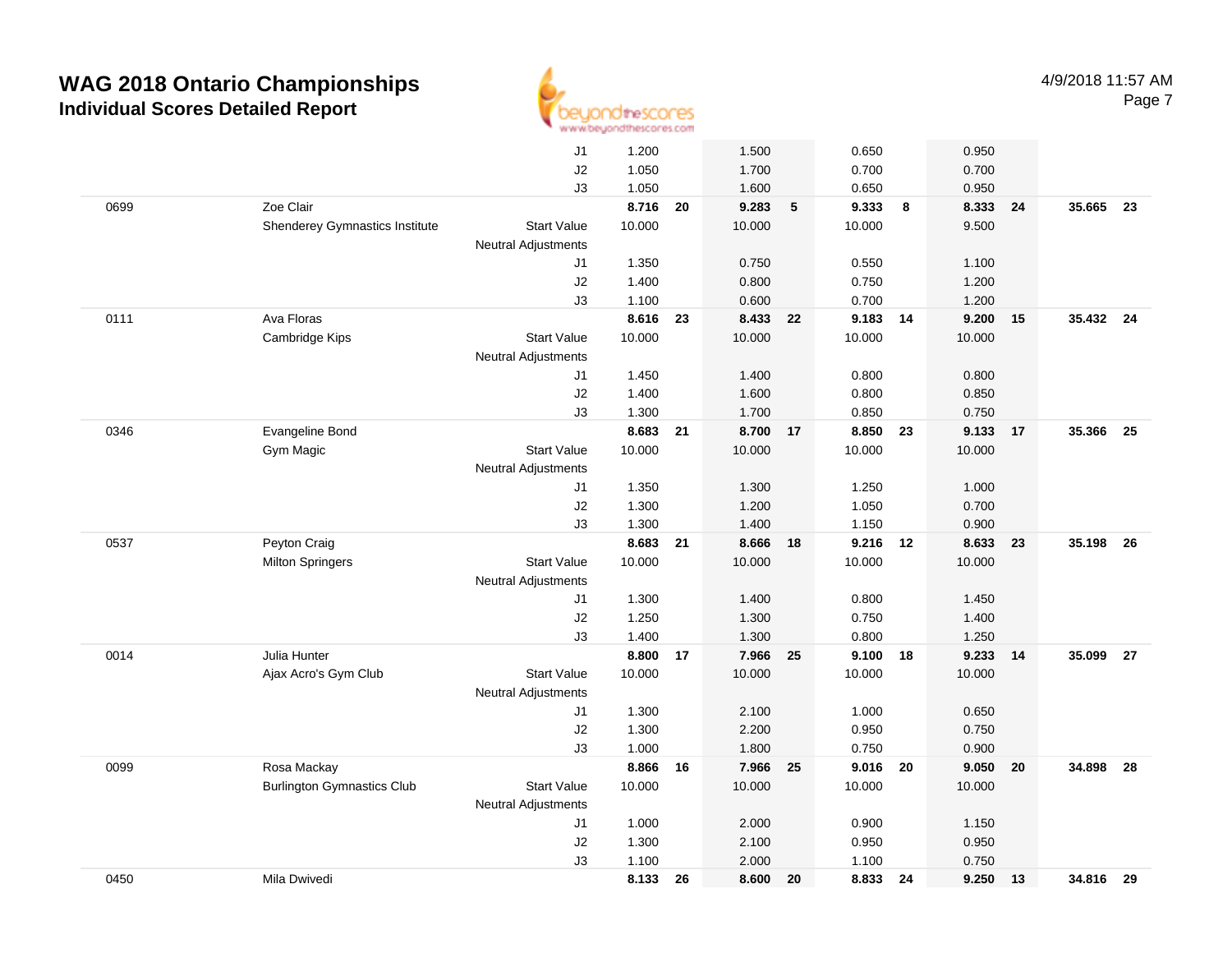

|      | Kanata GymnoSphere                    | <b>Start Value</b><br><b>Neutral Adjustments</b> | 10.000   |    | 10.000   | 10.000 |      | 10.000 |    |           |    |
|------|---------------------------------------|--------------------------------------------------|----------|----|----------|--------|------|--------|----|-----------|----|
|      |                                       | J <sub>1</sub>                                   | 2.050    |    | 1.500    | 1.200  |      | 0.850  |    |           |    |
|      |                                       | J2                                               | 1.800    |    | 1.300    | 1.200  |      | 0.700  |    |           |    |
|      |                                       | J3                                               | 1.750    |    | 1.400    | 1.100  |      | 0.700  |    |           |    |
| 0895 | Merynn Williams                       |                                                  | 8.766    | 18 | 8.016 24 | 8.833  | - 24 | 9.200  | 15 | 34.815    | 30 |
|      | <b>Winstars Gymnastics</b>            | <b>Start Value</b>                               | 10.000   |    | 10.000   | 10.000 |      | 10.000 |    |           |    |
|      |                                       | <b>Neutral Adjustments</b>                       |          |    |          |        |      |        |    |           |    |
|      |                                       | J1                                               | 1.150    |    | 2.050    | 1.200  |      | 0.700  |    |           |    |
|      |                                       | J2                                               | 1.250    |    | 1.800    | 1.100  |      | 0.850  |    |           |    |
|      |                                       | J3                                               | 1.300    |    | 2.100    | 1.200  |      | 0.850  |    |           |    |
| 0705 | Kaira Lym                             |                                                  | 8.500 24 |    | 8.700 17 | 8.183  | 26   | 9.100  | 18 | 34.483 31 |    |
|      | <b>Shenderey Gymnastics Institute</b> | <b>Start Value</b>                               | 10.000   |    | 10.000   | 10.000 |      | 10.000 |    |           |    |
|      |                                       | <b>Neutral Adjustments</b>                       |          |    |          |        |      |        |    |           |    |
|      |                                       | J <sub>1</sub>                                   | 1.650    |    | 1.350    | 1.900  |      | 0.950  |    |           |    |
|      |                                       | J2                                               | 1.450    |    | 1.300    | 1.850  |      | 0.750  |    |           |    |
|      |                                       | J3                                               | 1.400    |    | 1.250    | 1.700  |      | 1.000  |    |           |    |

#### **Gymnastics Ontario Level 6**

**All Around - Age 11A**

| ID   | League ID | Name                            |                            | <b>VT</b> | #              | <b>UB</b> | #              | <b>BB</b> | #                       | <b>FX</b> | #              | $AA$ # |                |
|------|-----------|---------------------------------|----------------------------|-----------|----------------|-----------|----------------|-----------|-------------------------|-----------|----------------|--------|----------------|
| 0019 |           | Ashley Lynch                    |                            | 9.483     | 4              | 9.416     | -4             | 9.666     | 3                       | 9.766     | $\overline{2}$ | 38.331 | 1              |
|      |           | All Star Sports Centre          | <b>Start Value</b>         | 10.000    |                | 10.000    |                | 10.000    |                         | 10.000    |                |        |                |
|      |           |                                 | Neutral Adjustments        |           |                |           |                |           |                         |           |                |        |                |
|      |           |                                 | J1                         | 0.600     |                | 0.550     |                | 0.350     |                         | 0.250     |                |        |                |
|      |           |                                 | J2                         | 0.450     |                | 0.600     |                | 0.300     |                         | 0.250     |                |        |                |
|      |           |                                 | J3                         | 0.500     |                | 0.600     |                | 0.350     |                         | 0.200     |                |        |                |
| 0209 |           | <b>Emily Burke</b>              |                            | 9.783     | $\mathbf 1$    | 9.333     | $\overline{7}$ | 9.666     | 3                       | 9.450     | 13             | 38.232 | $\overline{2}$ |
|      |           | <b>Futures Gymnastics</b>       | <b>Start Value</b>         | 10.000    |                | 10.000    |                | 10.000    |                         | 10.000    |                |        |                |
|      |           |                                 | <b>Neutral Adjustments</b> |           |                |           |                |           |                         |           |                |        |                |
|      |           |                                 | J1                         | 0.200     |                | 0.800     |                | 0.350     |                         | 0.600     |                |        |                |
|      |           |                                 | J <sub>2</sub>             | 0.200     |                | 0.600     |                | 0.350     |                         | 0.500     |                |        |                |
|      |           |                                 | J3                         | 0.250     |                | 0.600     |                | 0.300     |                         | 0.550     |                |        |                |
| 0820 |           | Violet White                    |                            | 9.383     | $\overline{7}$ | 9.066     | 16             | 9.700     | $\overline{\mathbf{1}}$ | 9.716     | 4              | 37.865 | 3              |
|      |           | <b>Twisters Gymnastics Club</b> | Start Value                | 10.000    |                | 10.000    |                | 10.000    |                         | 10.000    |                |        |                |
|      |           |                                 | <b>Neutral Adjustments</b> |           |                |           |                |           |                         |           |                |        |                |
|      |           |                                 | J <sub>1</sub>             | 0.650     |                | 0.850     |                | 0.300     |                         | 0.300     |                |        |                |
|      |           |                                 | J2                         | 0.550     |                | 0.950     |                | 0.300     |                         | 0.300     |                |        |                |
|      |           |                                 | J3                         | 0.650     |                | 1.000     |                | 0.300     |                         | 0.250     |                |        |                |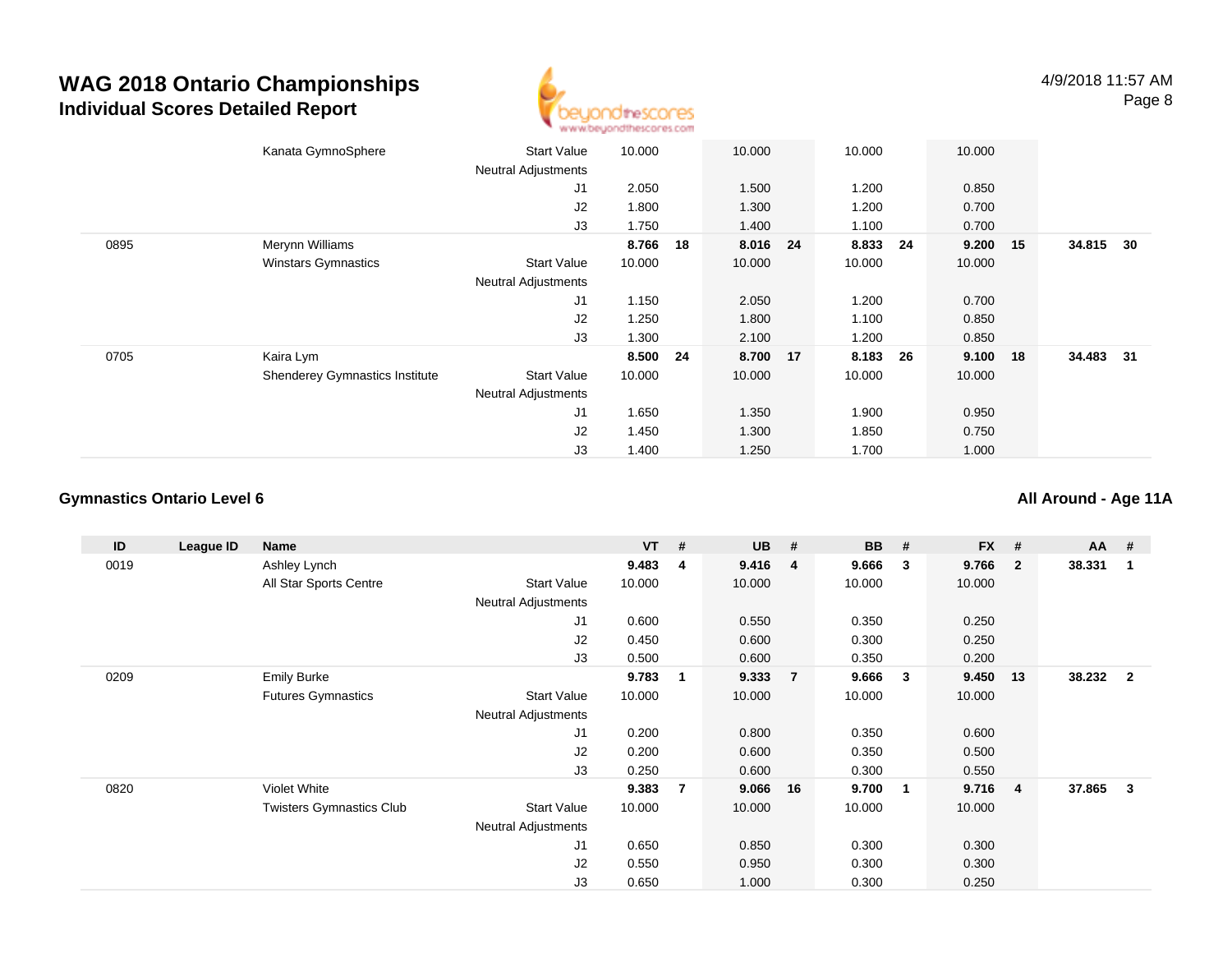

| 0277 | <b>Brooke Short</b>              |                            | 9.416          | $-5$           | 9.433          | $\overline{\mathbf{3}}$ | 9.050 17       |                | 9.800          | $\mathbf{1}$   | 37.699 | 4              |
|------|----------------------------------|----------------------------|----------------|----------------|----------------|-------------------------|----------------|----------------|----------------|----------------|--------|----------------|
|      | Gemini Gymnastics                | <b>Start Value</b>         | 10.000         |                | 10.000         |                         | 10.000         |                | 10.000         |                |        |                |
|      |                                  | Neutral Adjustments        |                |                |                |                         |                |                |                |                |        |                |
|      |                                  | J1                         | 0.600          |                | 0.600          |                         | 0.950          |                | 0.150          |                |        |                |
|      |                                  | $\sf J2$                   | 0.650          |                | 0.700          |                         | 1.050          |                | 0.250          |                |        |                |
|      |                                  | J3                         | 0.500          |                | 0.400          |                         | 0.850          |                | 0.200          |                |        |                |
| 0706 | Abbigail Man                     |                            | 9.516          | $\mathbf{3}$   | 9.116          | 14                      | 9.333          | 11             | 9.600          | $\overline{7}$ | 37.565 | 5              |
|      | Shenderey Gymnastics Institute   | <b>Start Value</b>         | 10.000         |                | 10.000         |                         | 10.000         |                | 10.000         |                |        |                |
|      |                                  | <b>Neutral Adjustments</b> |                |                |                |                         |                |                |                |                |        |                |
|      |                                  | J1                         | 0.400          |                | 1.000          |                         | 0.550          |                | 0.350          |                |        |                |
|      |                                  | J2                         | 0.500          |                | 0.850          |                         | 0.800          |                | 0.350          |                |        |                |
|      |                                  | J3                         | 0.550          |                | 0.800          |                         | 0.650          |                | 0.500          |                |        |                |
| 0347 | <b>Hayley Braniff</b>            |                            | 9.600          | $\overline{2}$ | 9.200          | 11                      | 9.316          | 12             | 9.300          | 16             | 37.416 | 6              |
|      | Gym Magic                        | <b>Start Value</b>         | 10.000         |                | 10.000         |                         | 10.000         |                | 10.000         |                |        |                |
|      |                                  | Neutral Adjustments        |                |                |                |                         |                |                |                |                |        |                |
|      |                                  | J1                         | 0.400          |                | 1.000          |                         | 0.750          |                | 0.550          |                |        |                |
|      |                                  | J2                         | 0.450          |                | 0.800          |                         | 0.650          |                | 0.700          |                |        |                |
|      |                                  | J3                         | 0.350          |                | 0.600          |                         | 0.650          |                | 0.850          |                |        |                |
| 0475 | Makayla Herlihey                 |                            | 9.333          | 10             | 8.916 20       |                         | 9.533          | ${\bf 5}$      | 9.633          | 6              | 37.415 | $\overline{7}$ |
|      | <b>Lindsay Gymnastics Centre</b> | <b>Start Value</b>         | 10.000         |                | 10.000         |                         | 10.000         |                | 10.000         |                |        |                |
|      |                                  | <b>Neutral Adjustments</b> |                |                |                |                         |                |                |                |                |        |                |
|      |                                  | J1                         | 0.700          |                | 1.350          |                         | 0.400          |                | 0.300          |                |        |                |
|      |                                  | J2<br>J3                   | 0.650<br>0.650 |                | 0.900<br>1.000 |                         | 0.450<br>0.550 |                | 0.400<br>0.400 |                |        |                |
| 0648 | Victoria Romani                  |                            | 9.350          | 9              | 9.250          | 9                       | 9.216          | 15             | 9.550          | 9              | 37,366 | 8              |
|      | <b>Pickering Athletic Centre</b> | <b>Start Value</b>         | 10.000         |                | 10.000         |                         | 10.000         |                | 10.000         |                |        |                |
|      |                                  | <b>Neutral Adjustments</b> |                |                |                |                         |                |                |                |                |        |                |
|      |                                  | J1                         | 0.650          |                | 0.750          |                         | 0.750          |                | 0.550          |                |        |                |
|      |                                  | J2                         | 0.700          |                | 0.700          |                         | 0.900          |                | 0.450          |                |        |                |
|      |                                  | J3                         | 0.600          |                | 0.800          |                         | 0.700          |                | 0.350          |                |        |                |
| 0566 | Alyssa Natale                    |                            | 9.250 13       |                | 8.966          | 18                      | 9.466          | $\overline{7}$ | 9.666          | 5              | 37.348 | 9              |
|      | Niagara Acro Cats                | <b>Start Value</b>         | 10.000         |                | 10.000         |                         | 10.000         |                | 10.000         |                |        |                |
|      |                                  | <b>Neutral Adjustments</b> |                |                |                |                         |                |                |                |                |        |                |
|      |                                  | J1                         | 0.700          |                | 1.150          |                         | 0.500          |                | 0.300          |                |        |                |
|      |                                  | J2                         | 0.800          |                | 0.900          |                         | 0.500          |                | 0.300          |                |        |                |
|      |                                  | J3                         | 0.750          |                | 1.050          |                         | 0.600          |                | 0.400          |                |        |                |
| 0481 | Abbey Blais                      |                            | 9.366          | 8              | 8.950          | 19                      | 9.416          | 8              | 9.600          | $\overline{7}$ | 37.332 | 10             |
|      | London Gym Academy               | <b>Start Value</b>         | 10.000         |                | 10.000         |                         | 10.000         |                | 10.000         |                |        |                |
|      |                                  | <b>Neutral Adjustments</b> |                |                |                |                         |                |                |                |                |        |                |
|      |                                  | J1                         | 0.600          |                | 1.200          |                         | 0.600          |                | 0.400          |                |        |                |
|      |                                  |                            |                |                |                |                         |                |                |                |                |        |                |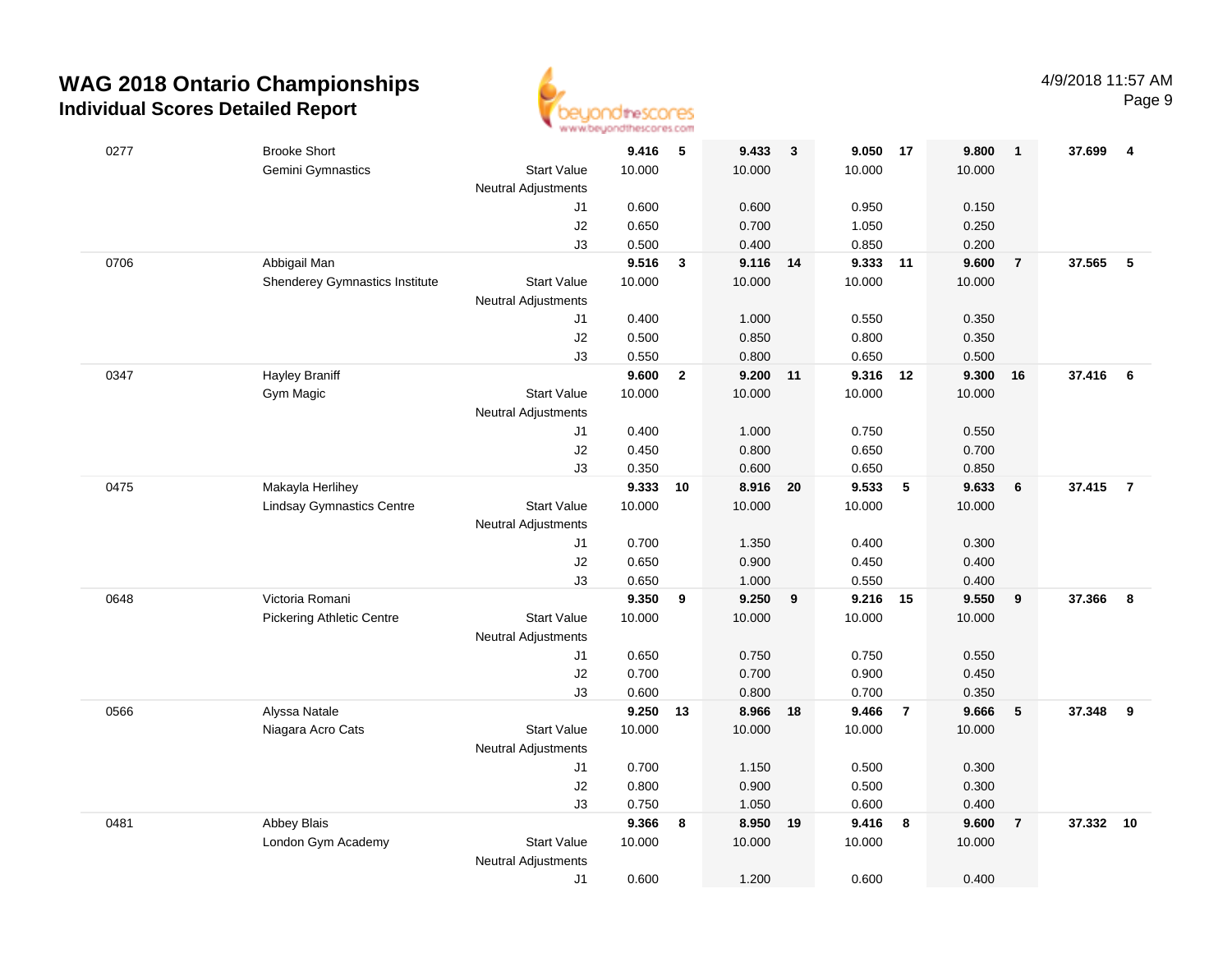

|      |                            | J2                         | 0.600          |              | 0.950          |                         | 0.650          |                         | 0.400          |              |           |    |
|------|----------------------------|----------------------------|----------------|--------------|----------------|-------------------------|----------------|-------------------------|----------------|--------------|-----------|----|
|      |                            | J3                         | 0.700          |              | 1.000          |                         | 0.500          |                         | 0.400          |              |           |    |
| 0026 | Ava Tan Ramos              |                            | 9.366          | 8            | 8.733 24       |                         | 9.383          | 9                       | 9.733          | $\mathbf{3}$ | 37.215 11 |    |
|      | All Star Sports Centre     | <b>Start Value</b>         | 10.000         |              | 10.000         |                         | 10.000         |                         | 10.000         |              |           |    |
|      |                            | <b>Neutral Adjustments</b> |                |              |                |                         |                |                         |                |              |           |    |
|      |                            | J1                         | 0.700          |              | 1.350          |                         | 0.550          |                         | 0.250          |              |           |    |
|      |                            | J2                         | 0.600          |              | 1.250          |                         | 0.700          |                         | 0.300          |              |           |    |
|      |                            | J3                         | 0.600          |              | 1.200          |                         | 0.600          |                         | 0.250          |              |           |    |
| 0729 | Elizabeth Narcisi          |                            | 9.150          | 17           | 9.266          | 8                       | 9.316 12       |                         | 9.466          | 12           | 37.198    | 12 |
|      | <b>Synergy Gymnastics</b>  | <b>Start Value</b>         | 10.000         |              | 10.000         |                         | 10.000         |                         | 10.000         |              |           |    |
|      |                            | <b>Neutral Adjustments</b> |                |              |                |                         |                |                         |                |              |           |    |
|      |                            | J1                         | 0.850          |              | 0.800          |                         | 0.700          |                         | 0.500          |              |           |    |
|      |                            | J2                         | 0.900          |              | 0.750          |                         | 0.600          |                         | 0.500          |              |           |    |
|      |                            | J3                         | 0.800          |              | 0.650          |                         | 0.750          |                         | 0.600          |              |           |    |
| 0139 | Jane Vo                    |                            | 8.733          | 25           | 9.550          | $\overline{\mathbf{1}}$ | 9.683          | $\overline{\mathbf{2}}$ | 9.200          | 21           | 37.166    | 13 |
|      | Corona Competitive         | <b>Start Value</b>         | 10.000         |              | 10.000         |                         | 10.000         |                         | 10.000         |              |           |    |
|      |                            | <b>Neutral Adjustments</b> |                |              |                |                         |                |                         |                |              |           |    |
|      |                            | J1                         | 1.200          |              | 0.300          |                         | 0.300          |                         | 0.700          |              |           |    |
|      |                            | J2                         | 1.300          |              | 0.500          |                         | 0.300          |                         | 0.750          |              |           |    |
|      |                            | J3                         | 1.300          |              | 0.550          |                         | 0.350          |                         | 0.950          |              |           |    |
| 0022 | Shemiah Ranger             |                            | 9.516          | $\mathbf{3}$ | 9.083          | 15                      | 9.050          | 17                      | 9.516          | 10           | 37.165    | 14 |
|      | All Star Sports Centre     | <b>Start Value</b>         | 10.000         |              | 10.000         |                         | 10.000         |                         | 10.000         |              |           |    |
|      |                            | <b>Neutral Adjustments</b> |                |              |                |                         |                |                         |                |              |           |    |
|      |                            | J1                         | 0.450          |              | 0.900          |                         | 0.900          |                         | 0.600          |              |           |    |
|      |                            | J2                         | 0.500          |              | 1.000          |                         | 0.950          |                         | 0.450          |              |           |    |
|      | Lily Lombardo              | J3                         | 0.500<br>9.416 | 5            | 0.850<br>9.233 |                         | 1.000<br>9.300 |                         | 0.400<br>9.216 | 20           | 37.165    | 14 |
| 0855 | <b>Winstars Gymnastics</b> | <b>Start Value</b>         | 10.000         |              | 10.000         | 10                      | 10.000         | 13                      | 10.000         |              |           |    |
|      |                            | <b>Neutral Adjustments</b> |                |              |                |                         |                |                         |                |              |           |    |
|      |                            | J1                         | 0.600          |              | 0.750          |                         | 0.700          |                         | 0.900          |              |           |    |
|      |                            | J2                         | 0.600          |              | 0.850          |                         | 0.800          |                         | 0.700          |              |           |    |
|      |                            | J3                         | 0.550          |              | 0.700          |                         | 0.600          |                         | 0.750          |              |           |    |
| 0243 | Carissa Van Der Walt       |                            | 9.100          | 18           | 9.383          | 5                       | 9.550          | $\overline{4}$          | 9.050          | 24           | 37.083    | 15 |
|      | <b>Futures Gymnastics</b>  | <b>Start Value</b>         | 10.000         |              | 10.000         |                         | 10.000         |                         | 10.000         |              |           |    |
|      |                            | <b>Neutral Adjustments</b> |                |              |                |                         |                |                         |                |              |           |    |
|      |                            | J1                         | 0.900          |              | 0.600          |                         | 0.550          |                         | 1.000          |              |           |    |
|      |                            | J <sub>2</sub>             | 0.900          |              | 0.650          |                         | 0.400          |                         | 0.900          |              |           |    |
|      |                            | J3                         | 0.900          |              | 0.600          |                         | 0.400          |                         | 0.950          |              |           |    |
| 0896 | Mia Houlder                |                            | 8.833          | 24           | 9.366          | 6                       | 9.366          | 10                      | 9.516          | 10           | 37.081    | 16 |
|      | <b>Milton Springers</b>    | <b>Start Value</b>         | 10.000         |              | 10.000         |                         | 10.000         |                         | 10.000         |              |           |    |
|      |                            |                            |                |              |                |                         |                |                         |                |              |           |    |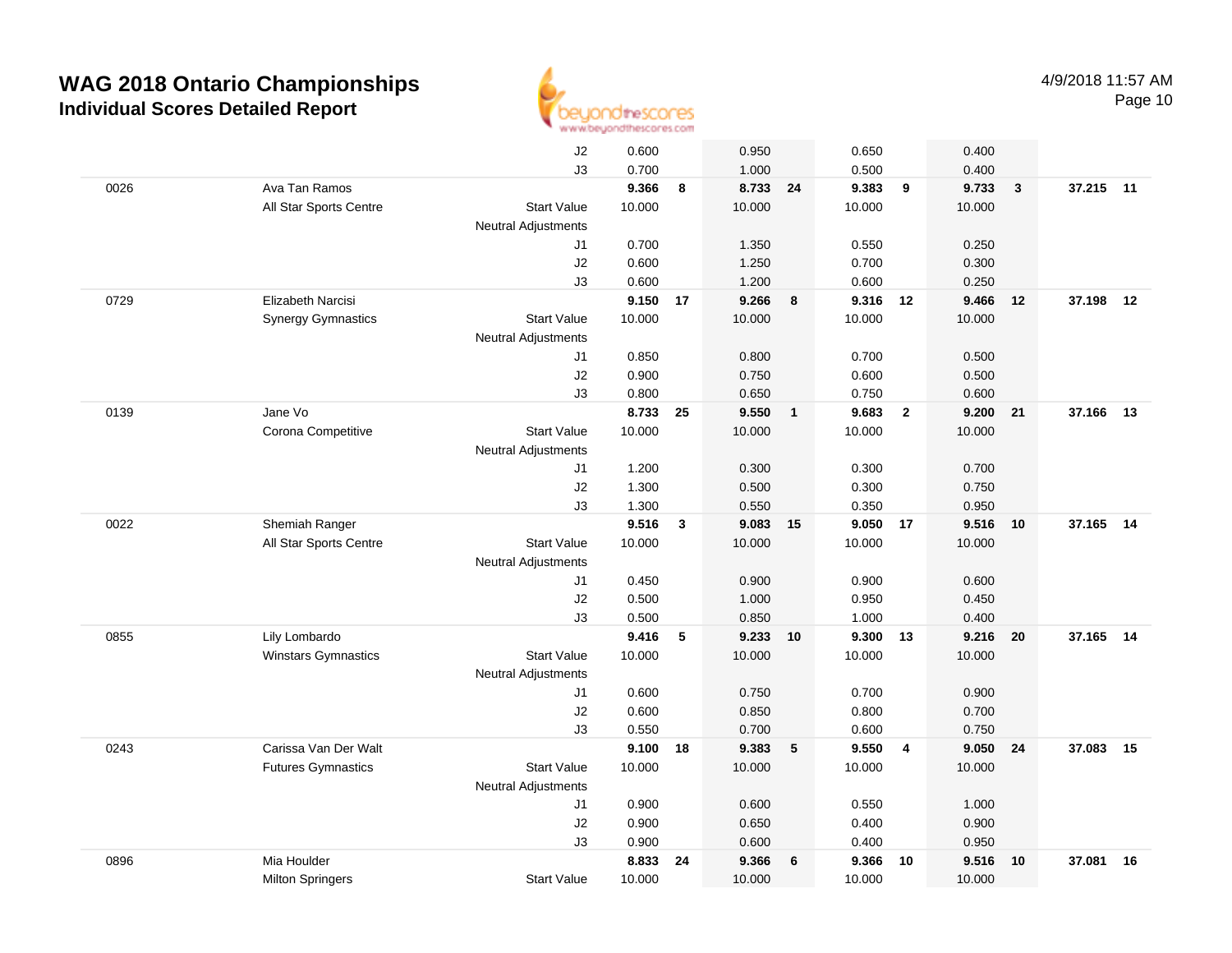

|      |                                   | <b>Neutral Adjustments</b> |                 |                |                   |                         |                 |                |                 |    |           |    |
|------|-----------------------------------|----------------------------|-----------------|----------------|-------------------|-------------------------|-----------------|----------------|-----------------|----|-----------|----|
|      |                                   | J1                         | 1.050           |                | 0.750             |                         | 0.500           |                | 0.400           |    |           |    |
|      |                                   | J2                         | 1.250           |                | 0.600             |                         | 0.650           |                | 0.500           |    |           |    |
|      |                                   | J3                         | 1.200           |                | 0.550             |                         | 0.750           |                | 0.550           |    |           |    |
| 0088 | Alexandra Crichton                |                            | 9.300           | 12             | 8.766             | 23                      | 9.466           | $\overline{7}$ | 9.466           | 12 | 36.998    | 17 |
|      | <b>Burlington Gymnastics Club</b> | <b>Start Value</b>         | 10.000          |                | 10.000            |                         | 10.000          |                | 10.000          |    |           |    |
|      |                                   | <b>Neutral Adjustments</b> |                 |                |                   |                         |                 |                |                 |    |           |    |
|      |                                   | J1                         | 0.650           |                | 1.400             |                         | 0.600           |                | 0.550           |    |           |    |
|      |                                   | J2                         | 0.750           |                | 1.100             |                         | 0.500           |                | 0.550           |    |           |    |
|      |                                   | J3                         | 0.700           |                | 1.200             |                         | 0.500           |                | 0.500           |    |           |    |
| 0162 | Sofia Burkhart                    |                            | 9.083           | 19             | 9.483             | $\overline{\mathbf{2}}$ | 9.216           | 15             | 9.183           | 22 | 36.965    | 18 |
|      | Dynamo Gymnastics                 | <b>Start Value</b>         | 10.000          |                | 10.000            |                         | 10.000          |                | 10.000          |    |           |    |
|      |                                   | <b>Neutral Adjustments</b> |                 |                |                   |                         |                 |                |                 |    |           |    |
|      |                                   | J1                         | 0.950           |                | 0.600             |                         | 0.750           |                | 0.900           |    |           |    |
|      |                                   | J2                         | 0.950           |                | 0.550             |                         | 0.750           |                | 0.800           |    |           |    |
|      |                                   | J3                         | 0.850           |                | 0.400             |                         | 0.850           |                | 0.750           |    |           |    |
| 0549 | Sadie Schack                      |                            | 9.033 21        |                | 9.166 12          |                         | 9.316           | 12             | 9.416           | 14 | 36.931    | 19 |
|      | <b>Milton Springers</b>           | <b>Start Value</b>         | 10.000          |                | 10.000            |                         | 10.000          |                | 10.000          |    |           |    |
|      |                                   | <b>Neutral Adjustments</b> |                 |                |                   |                         |                 |                |                 |    |           |    |
|      |                                   | J1                         | 0.900           |                | 1.050             |                         | 0.700           |                | 0.600           |    |           |    |
|      |                                   | J2                         | 1.000           |                | 0.750             |                         | 0.650           |                | 0.600           |    |           |    |
|      |                                   | J3                         | 1.000           |                | 0.700             |                         | 0.700           |                | 0.550           |    |           |    |
| 0870 | Alyssia Pigozzo                   |                            | 9.233           | 14             | 8.883             | 21                      | 9.333           | 11             | 9.450           | 13 | 36.899    | 20 |
|      | <b>World Class Gymnastics</b>     | <b>Start Value</b>         | 10.000          |                | 10.000            |                         | 10.000          |                | 10.000          |    |           |    |
|      |                                   | <b>Neutral Adjustments</b> |                 |                |                   |                         |                 |                |                 |    |           |    |
|      |                                   | J1                         | 0.800           |                | 1.250             |                         | 0.600           |                | 0.600           |    |           |    |
|      |                                   | J2                         | 0.750           |                | 1.000             |                         | 0.650           |                | 0.550           |    |           |    |
|      |                                   | J3                         | 0.750           | $\overline{7}$ | 1.100<br>8.416 26 |                         | 0.750           |                | 0.500           |    | 36.815 21 |    |
| 0785 | <b>Riley Wheeler</b>              | <b>Start Value</b>         | 9.383<br>10.000 |                | 10.000            |                         | 9.516<br>10.000 | 6              | 9.500<br>10.000 | 11 |           |    |
|      | <b>Tristar Gymnastics Club</b>    | <b>Neutral Adjustments</b> |                 |                |                   |                         |                 |                |                 |    |           |    |
|      |                                   | J1                         | 0.650           |                | 1.600             |                         | 0.400           |                | 0.600           |    |           |    |
|      |                                   | J2                         | 0.650           |                | 1.600             |                         | 0.500           |                | 0.500           |    |           |    |
|      |                                   | J3                         | 0.550           |                | 1.550             |                         | 0.550           |                | 0.400           |    |           |    |
| 0129 | Kiara Campbell                    |                            | 9.033 21        |                | 9.116 14          |                         | 9.000           | 20             | 9.566           | 8  | 36.715 22 |    |
|      | Corona Competitive                | <b>Start Value</b>         | 10.000          |                | 10.000            |                         | 9.900           |                | 10.000          |    |           |    |
|      |                                   | <b>Neutral Adjustments</b> |                 |                |                   |                         |                 |                |                 |    |           |    |
|      |                                   | J1                         | 1.000           |                | 1.000             |                         | 0.900           |                | 0.300           |    |           |    |
|      |                                   | J2                         | 1.000           |                | 0.850             |                         | 0.900           |                | 0.500           |    |           |    |
|      |                                   | J3                         | 0.900           |                | 0.800             |                         | 0.900           |                | 0.500           |    |           |    |
|      |                                   |                            |                 |                |                   |                         |                 |                |                 |    |           |    |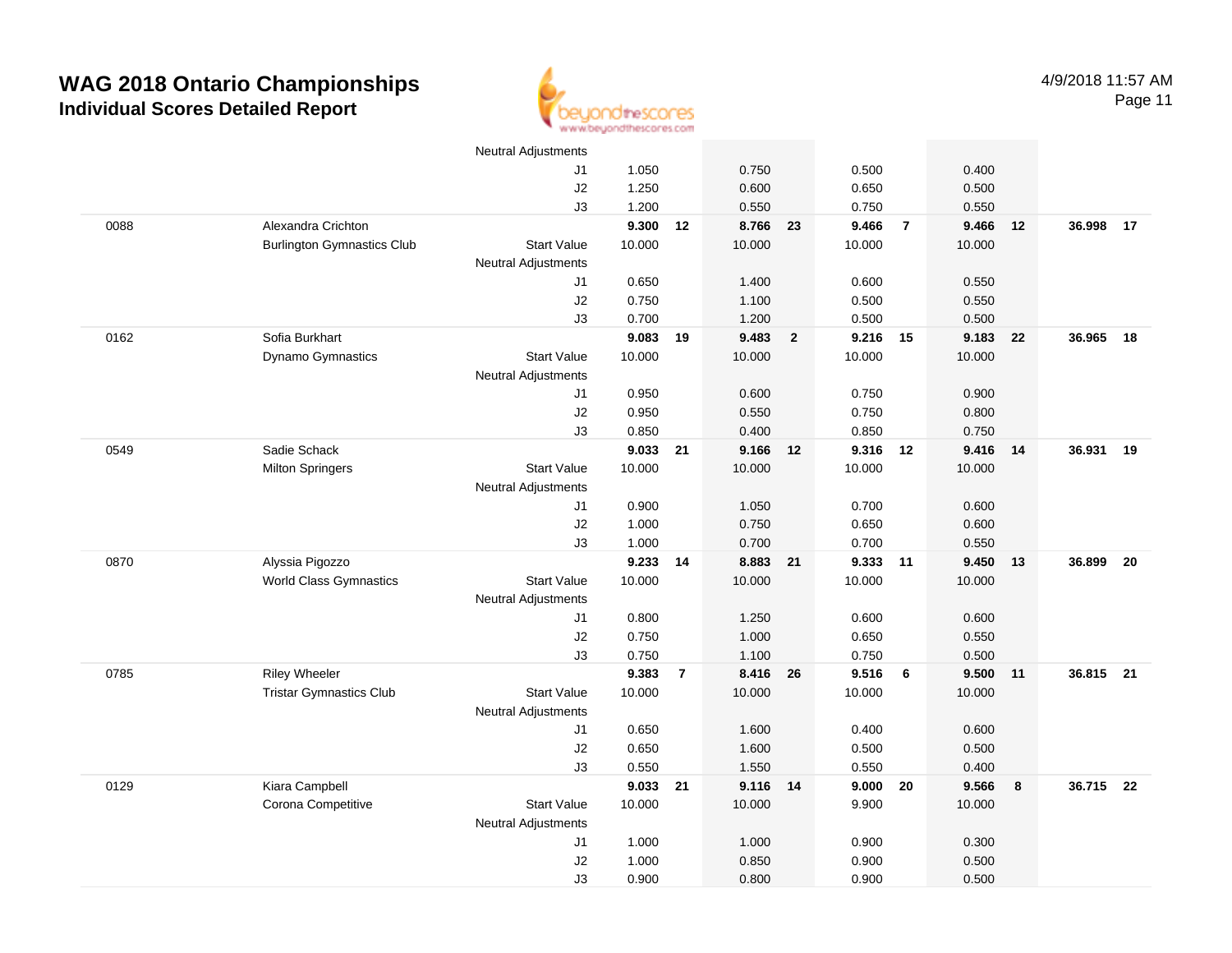

Page 12

| 0491 | Amelia Wild                       |                                  | 9.400             | 6  | 8.783             | 22             | 9.000             | 20 | 9.500          | 11   | 36.683 | - 23 |
|------|-----------------------------------|----------------------------------|-------------------|----|-------------------|----------------|-------------------|----|----------------|------|--------|------|
|      | London Gym Academy                | <b>Start Value</b>               | 10.000            |    | 10.000            |                | 10.000            |    | 10.000         |      |        |      |
|      |                                   | <b>Neutral Adjustments</b><br>J1 | 0.650             |    | 1.350             |                | 1.100             |    | 0.400          |      |        |      |
|      |                                   | J2                               | 0.550             |    | 1.100             |                | 0.950             |    | 0.550          |      |        |      |
|      |                                   | J3                               | 0.600             |    | 1.200             |                | 0.950             |    | 0.550          |      |        |      |
| 0538 | <b>Claire Gelinas</b>             |                                  | 9.316             | 11 | 9.150             | 13             | 9.066             | 16 | 9.116          | 23   | 36.648 | 24   |
|      | <b>Milton Springers</b>           | <b>Start Value</b>               | 10.000            |    | 10.000            |                | 10.000            |    | 10.000         |      |        |      |
|      |                                   | <b>Neutral Adjustments</b>       |                   |    |                   |                |                   |    |                |      |        |      |
|      |                                   | J1                               | 0.700             |    | 0.850             |                | 1.000             |    | 0.850          |      |        |      |
|      |                                   | J2                               | 0.700             |    | 1.050             |                | 0.900             |    | 0.900          |      |        |      |
|      |                                   | J3                               | 0.650             |    | 0.650             |                | 0.900             |    | 0.900          |      |        |      |
| 0231 | Clara Oxley                       |                                  | 8.950             | 22 | 8.966 18          |                | 9.416             | 8  | 9.266          | 17   | 36.598 | 25   |
|      | <b>Futures Gymnastics</b>         | <b>Start Value</b>               | 10.000            |    | 10.000            |                | 10.000            |    | 10.000         |      |        |      |
|      |                                   | Neutral Adjustments              |                   |    |                   |                |                   |    |                |      |        |      |
|      |                                   | J1                               | 1.000             |    | 1.150             |                | 0.500             |    | 0.800          |      |        |      |
|      |                                   | J2                               | 1.150             |    | 1.000             |                | 0.600             |    | 0.650          |      |        |      |
| 0101 | Kendra Nguyen                     | J3                               | 1.000<br>9.250 13 |    | 0.950<br>9.016 17 |                | 0.650<br>9.016 19 |    | 0.750<br>9.216 |      | 36.498 | - 26 |
|      | <b>Burlington Gymnastics Club</b> | <b>Start Value</b>               | 10.000            |    | 10.000            |                | 10.000            |    | 10.000         | - 20 |        |      |
|      |                                   | <b>Neutral Adjustments</b>       |                   |    |                   |                |                   |    |                |      |        |      |
|      |                                   | J1                               | 0.700             |    | 1.150             |                | 0.950             |    | 0.800          |      |        |      |
|      |                                   | $\sf J2$                         | 0.700             |    | 1.000             |                | 1.000             |    | 0.800          |      |        |      |
|      |                                   | J3                               | 0.850             |    | 0.800             |                | 1.000             |    | 0.750          |      |        |      |
| 0299 | Vienna Twomey                     |                                  | 9.066             | 20 | 9.333             | $\overline{7}$ | 8.566             | 21 | 9.250          | 18   | 36.215 | - 27 |
|      | <b>Glendon Gymnastics</b>         | <b>Start Value</b>               | 10.000            |    | 10.000            |                | 10.000            |    | 10.000         |      |        |      |
|      |                                   | <b>Neutral Adjustments</b>       |                   |    |                   |                |                   |    |                |      |        |      |
|      |                                   | J1                               | 0.950             |    | 0.700             |                | 1.550             |    | 0.800          |      |        |      |
|      |                                   | J2                               | 0.950             |    | 0.700             |                | 1.350             |    | 0.650          |      |        |      |
|      |                                   | JЗ                               | 0.900             |    | 0.600             |                | 1.400             |    | 0.800          |      |        |      |
| 0848 | Nadine Fawaz                      |                                  | 9.166             | 16 | 8.883 21          |                | 9.033             | 18 | 9.116          | 23   | 36.198 | - 28 |
|      | Winstars Gymnastics               | <b>Start Value</b>               | 10.000            |    | 10.000            |                | 10.000            |    | 10.000         |      |        |      |
|      |                                   | <b>Neutral Adjustments</b>       |                   |    |                   |                |                   |    |                |      |        |      |
|      |                                   | J1                               | 0.700             |    | 1.150             |                | 0.850             |    | 0.900          |      |        |      |
|      |                                   | J2                               | 0.950             |    | 1.300             |                | 1.100             |    | 0.900          |      |        |      |
| 0451 | Tehya Hopkins                     | J3                               | 0.850<br>8.850    | 23 | 0.900<br>8.783    | 22             | 0.950<br>9.300    | 13 | 0.850<br>9.233 | 19   | 36.166 | 29   |
|      | Kanata GymnoSphere                | <b>Start Value</b>               | 10.000            |    | 10.000            |                | 10.000            |    | 10.000         |      |        |      |
|      |                                   | Neutral Adjustments              |                   |    |                   |                |                   |    |                |      |        |      |
|      |                                   | J1                               | 1.250             |    | 1.300             |                | 0.650             |    | 0.800          |      |        |      |
|      |                                   |                                  |                   |    |                   |                |                   |    |                |      |        |      |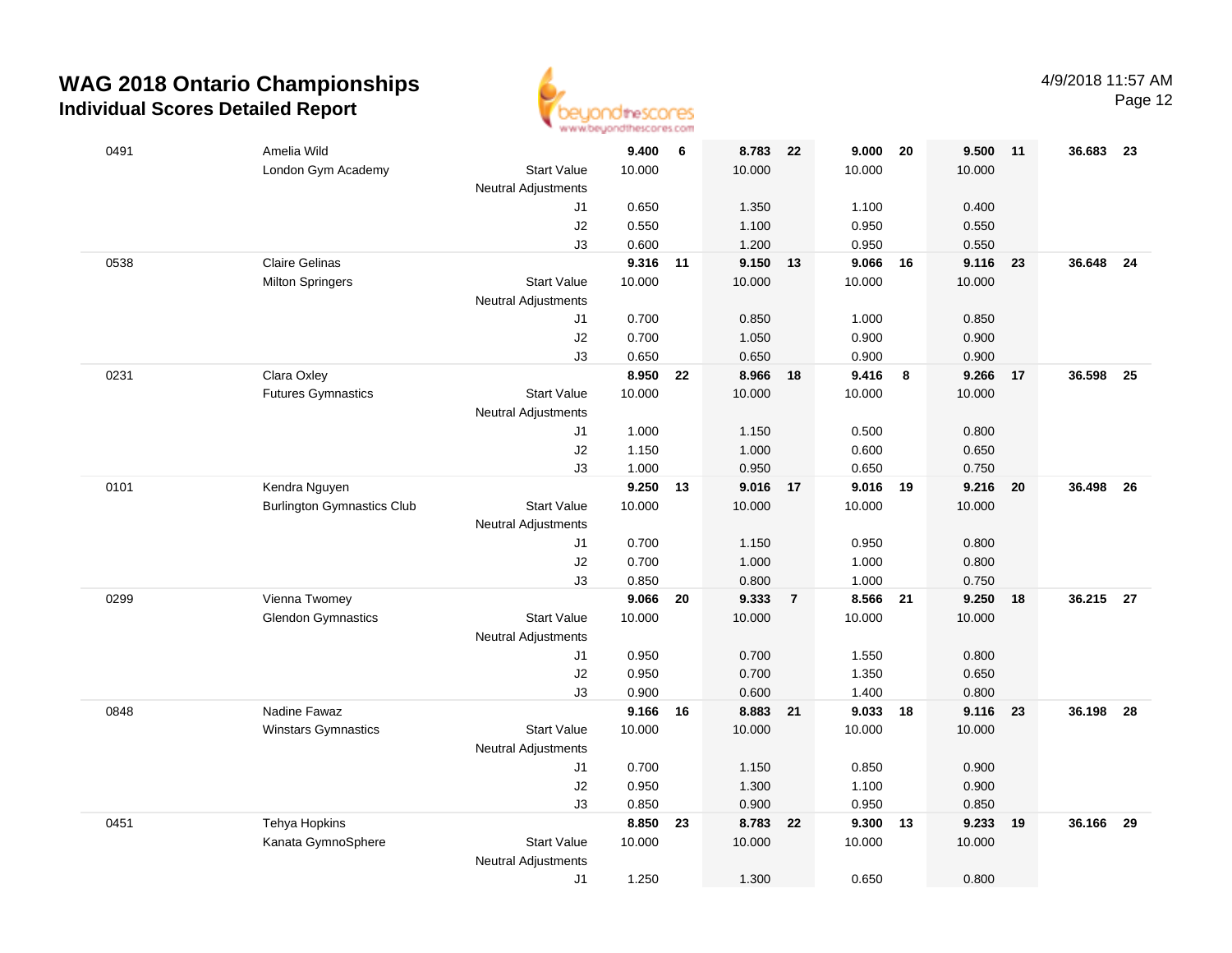

|      |                           | J2                         | 1.050    |    | 1.200    | 0.650    |      | 0.700    |        |      |
|------|---------------------------|----------------------------|----------|----|----------|----------|------|----------|--------|------|
|      |                           | J3                         | 1.150    |    | 1.150    | 0.800    |      | 0.800    |        |      |
| 0724 | Julia Capobianco          |                            | 9.216 15 |    | 8.483 25 | 9.000    | - 20 | 9.450 13 | 36.149 | - 30 |
|      | <b>Synergy Gymnastics</b> | Start Value                | 10.000   |    | 10.000   | 10.000   |      | 10.000   |        |      |
|      |                           | <b>Neutral Adjustments</b> |          |    |          |          |      |          |        |      |
|      |                           | J1                         | 0.800    |    | 1.600    | 1.000    |      | 0.500    |        |      |
|      |                           | J2                         | 0.750    |    | 1.600    | 1.050    |      | 0.600    |        |      |
|      |                           | J3                         | 0.800    |    | 1.350    | 0.950    |      | 0.550    |        |      |
| 0590 | <b>Avalyn Southwick</b>   |                            | 9.100    | 18 | 8.083 27 | 9.275 14 |      | 9.333 15 | 35.791 | - 31 |
|      | Northern Stars            | Start Value                | 10.000   |    | 10.000   | 10.000   |      | 10.000   |        |      |
|      |                           | <b>Neutral Adjustments</b> |          |    |          |          |      |          |        |      |
|      |                           | J1                         | 0.900    |    | 1.900    | 0.750    |      | 0.750    |        |      |
|      |                           | J2                         | 0.900    |    | 1.900    | 0.700    |      | 0.700    |        |      |
|      |                           | J3                         | 0.900    |    | 1.950    |          |      | 0.550    |        |      |

#### **Gymnastics Ontario Level 6**

**All Around - Age 11B**

| ID   | League ID | <b>Name</b>                      |                            | <b>VT</b> | #              | <b>UB</b> | #              | <b>BB</b> | #                       | <b>FX</b> | #                       | AA     | #              |
|------|-----------|----------------------------------|----------------------------|-----------|----------------|-----------|----------------|-----------|-------------------------|-----------|-------------------------|--------|----------------|
| 0040 |           | Jasmine Yip                      |                            | 9.316     | 4              | 9.633     | $\mathbf{1}$   | 9.633     | $\overline{2}$          | 9.733     | $\overline{\mathbf{2}}$ | 38.315 | -1             |
|      |           | <b>ASF</b>                       | <b>Start Value</b>         | 10.000    |                | 10.000    |                | 10.000    |                         | 10.000    |                         |        |                |
|      |           |                                  | Neutral Adjustments        |           |                |           |                |           |                         |           |                         |        |                |
|      |           |                                  | J1                         | 0.600     |                | 0.300     |                | 0.400     |                         | 0.300     |                         |        |                |
|      |           |                                  | J2                         | 0.700     |                | 0.400     |                | 0.400     |                         | 0.300     |                         |        |                |
|      |           |                                  | J3                         | 0.750     |                | 0.400     |                | 0.300     |                         | 0.200     |                         |        |                |
| 0153 |           | Maja Ristich                     |                            | 9.266     | - 6            | 9.400     | 3              | 9.616     | $\overline{\mathbf{3}}$ | 9.766     | $\overline{\mathbf{1}}$ | 38.048 | $\overline{2}$ |
|      |           | <b>Discovery Gymnastics Club</b> | <b>Start Value</b>         | 10.000    |                | 10.000    |                | 10.000    |                         | 10.000    |                         |        |                |
|      |           |                                  | Neutral Adjustments        |           |                |           |                |           |                         |           |                         |        |                |
|      |           |                                  | J1                         | 0.750     |                | 0.500     |                | 0.400     |                         | 0.200     |                         |        |                |
|      |           |                                  | J2                         | 0.750     |                | 0.650     |                | 0.400     |                         | 0.200     |                         |        |                |
|      |           |                                  | J3                         | 0.700     |                | 0.650     |                | 0.350     |                         | 0.300     |                         |        |                |
| 0149 |           | Rachelle Huriptyo                |                            | 9.333     | 3              | 9.266     | 6              | 9.733     | -1                      | 9.583     | $\overline{4}$          | 37.915 | 3              |
|      |           | Discovery Gymnastics Club        | <b>Start Value</b>         | 10.000    |                | 10.000    |                | 10.000    |                         | 10.000    |                         |        |                |
|      |           |                                  | Neutral Adjustments        |           |                |           |                |           |                         |           |                         |        |                |
|      |           |                                  | J1                         | 0.600     |                | 0.700     |                | 0.300     |                         | 0.450     |                         |        |                |
|      |           |                                  | J2                         | 0.600     |                | 0.850     |                | 0.250     |                         | 0.300     |                         |        |                |
|      |           |                                  | J3                         | 0.800     |                | 0.650     |                | 0.250     |                         | 0.500     |                         |        |                |
| 0175 |           | Deanna Christoforidis            |                            | 9.250     | $\overline{7}$ | 9.233     | $\overline{7}$ | 9.483     | - 6                     | 9.533     | 5                       | 37.499 | -4             |
|      |           | East York Gymnastics             | <b>Start Value</b>         | 10.000    |                | 10.000    |                | 10.000    |                         | 10.000    |                         |        |                |
|      |           |                                  | <b>Neutral Adjustments</b> |           |                |           |                |           |                         |           |                         |        |                |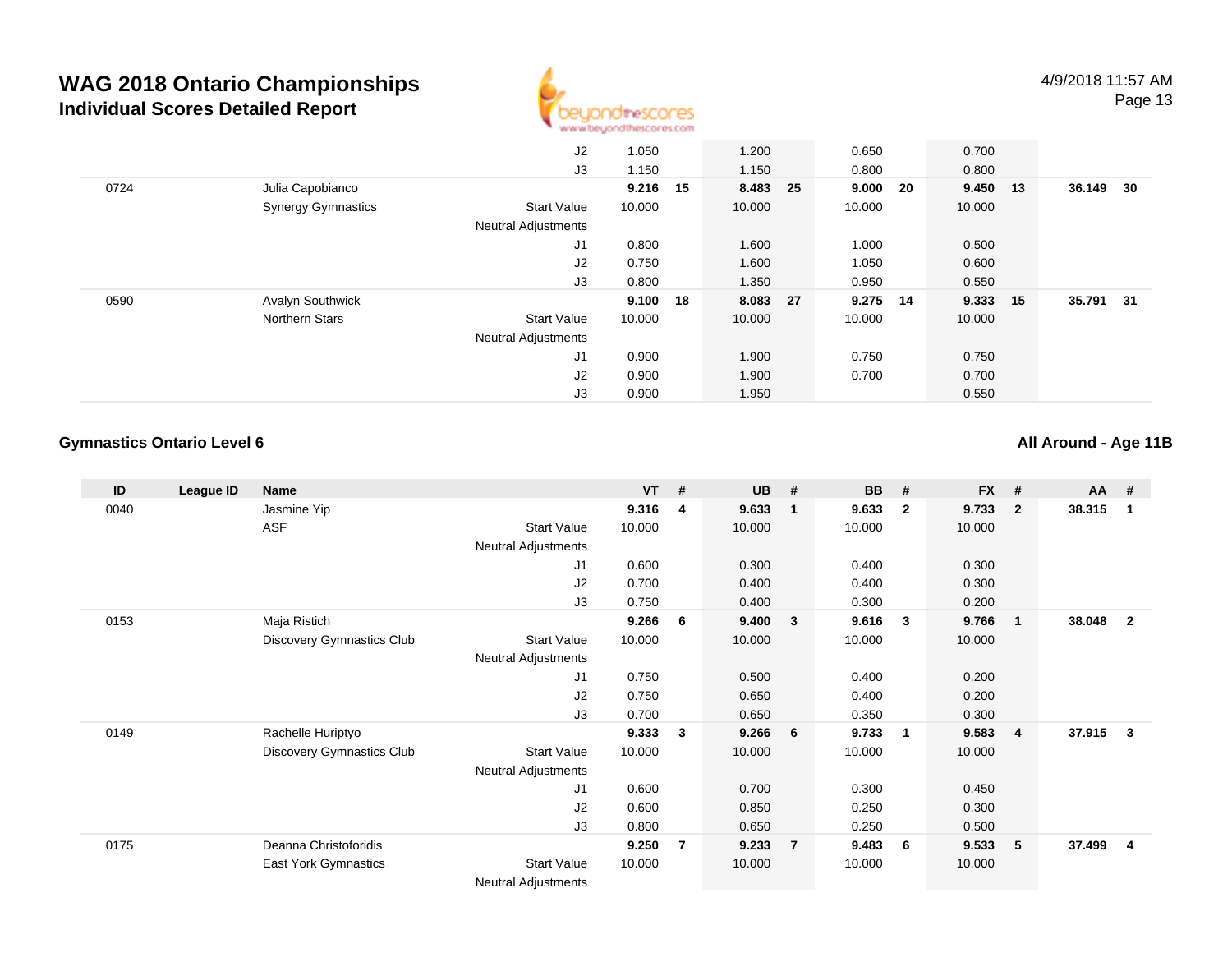

|      |                                   | J1                         | 0.700  |                         | 0.650    |                         | 0.600    |    | 0.450  |                |           |                |
|------|-----------------------------------|----------------------------|--------|-------------------------|----------|-------------------------|----------|----|--------|----------------|-----------|----------------|
|      |                                   | J2                         | 0.750  |                         | 0.800    |                         | 0.550    |    | 0.400  |                |           |                |
|      |                                   | J3                         | 0.800  |                         | 0.850    |                         | 0.400    |    | 0.550  |                |           |                |
| 0183 | Kate Kulchyski                    |                            | 9.000  | 13                      | 9.350    | $\overline{\mathbf{4}}$ | 9.216 14 |    | 9.666  | $\mathbf{3}$   | 37.232 5  |                |
|      | <b>East York Gymnastics</b>       | <b>Start Value</b>         | 10.000 |                         | 10.000   |                         | 10.000   |    | 10.000 |                |           |                |
|      |                                   | <b>Neutral Adjustments</b> |        |                         |          |                         |          |    |        |                |           |                |
|      |                                   | J1                         | 1.100  |                         | 0.600    |                         | 0.800    |    | 0.350  |                |           |                |
|      |                                   | J2                         | 0.950  |                         | 0.700    |                         | 0.850    |    | 0.400  |                |           |                |
|      |                                   | J3                         | 0.950  |                         | 0.650    |                         | 0.700    |    | 0.250  |                |           |                |
| 0219 | Maya Gray                         |                            | 9.366  | $\mathbf{2}$            | 9.216    | 8                       | 9.333    | 10 | 9.316  | 16             | 37.231    | 6              |
|      | <b>Futures Gymnastics</b>         | <b>Start Value</b>         | 10.000 |                         | 10.000   |                         | 10.000   |    | 10.000 |                |           |                |
|      |                                   | <b>Neutral Adjustments</b> |        |                         |          |                         |          |    |        |                |           |                |
|      |                                   | J1                         | 0.550  |                         | 0.750    |                         | 0.700    |    | 0.650  |                |           |                |
|      |                                   | J2                         | 0.700  |                         | 0.800    |                         | 0.750    |    | 0.600  |                |           |                |
|      |                                   | J3                         | 0.650  |                         | 0.800    |                         | 0.550    |    | 0.800  |                |           |                |
| 0177 | Samantha Croft                    |                            | 9.316  | $\overline{\mathbf{4}}$ | 8.983 13 |                         | 9.050 20 |    | 9.583  | $\overline{4}$ | 36.932    | $\overline{7}$ |
|      | <b>East York Gymnastics</b>       | <b>Start Value</b>         | 10.000 |                         | 10.000   |                         | 10.000   |    | 10.000 |                |           |                |
|      |                                   | <b>Neutral Adjustments</b> |        |                         |          |                         |          |    |        |                |           |                |
|      |                                   | J1                         | 0.650  |                         | 0.950    |                         | 1.000    |    | 0.400  |                |           |                |
|      |                                   | J2                         | 0.700  |                         | 1.150    |                         | 1.050    |    | 0.400  |                |           |                |
|      |                                   | J3                         | 0.700  |                         | 0.950    |                         | 0.800    |    | 0.450  |                |           |                |
| 0098 | Natalie Krunic                    |                            | 9.516  | $\mathbf{1}$            | 8.616    | 22                      | 9.383    | 8  | 9.400  | 11             | 36.915    | 8              |
|      | <b>Burlington Gymnastics Club</b> | <b>Start Value</b>         | 10.000 |                         | 10.000   |                         | 10.000   |    | 10.000 |                |           |                |
|      |                                   | <b>Neutral Adjustments</b> |        |                         |          |                         |          |    |        |                |           |                |
|      |                                   | J1                         | 0.400  |                         | 1.350    |                         | 0.700    |    | 0.450  |                |           |                |
|      |                                   | J <sub>2</sub>             | 0.550  |                         | 1.500    |                         | 0.650    |    | 0.600  |                |           |                |
|      |                                   | J3                         | 0.500  |                         | 1.300    |                         | 0.500    |    | 0.750  |                |           |                |
| 0738 | Siana Morales                     |                            | 9.033  | 11                      | 9.483    | $\overline{2}$          | 8.950 22 |    | 9.383  | 12             | 36.849    | 9              |
|      | <b>T-Dot Tumblers</b>             | <b>Start Value</b>         | 10.000 |                         | 10.000   |                         | 10.000   |    | 10.000 |                |           |                |
|      |                                   | <b>Neutral Adjustments</b> |        |                         |          |                         |          |    |        |                |           |                |
|      |                                   | J1                         | 0.950  |                         | 0.450    |                         | 1.100    |    | 0.500  |                |           |                |
|      |                                   | J2                         | 0.950  |                         | 0.500    |                         | 1.000    |    | 0.650  |                |           |                |
|      |                                   | J3                         | 1.000  |                         | 0.600    |                         | 1.050    |    | 0.700  |                |           |                |
| 0018 | Olivia D'Ambrosio                 |                            | 9.183  | 9                       | 9.100    | 10                      | 9.083    | 19 | 9.416  | 10             | 36.782 10 |                |
|      | All Star Sports Centre            | <b>Start Value</b>         | 10.000 |                         | 10.000   |                         | 10.000   |    | 10.000 |                |           |                |
|      |                                   | <b>Neutral Adjustments</b> |        |                         |          |                         |          |    |        |                |           |                |
|      |                                   | J1                         | 0.800  |                         | 0.850    |                         | 1.000    |    | 0.650  |                |           |                |
|      |                                   | J2                         | 0.900  |                         | 1.000    |                         | 0.850    |    | 0.550  |                |           |                |
|      |                                   | J3                         | 0.750  |                         | 0.850    |                         | 0.900    |    | 0.550  |                |           |                |
| 0546 | Kiara Nasato                      |                            | 9.233  | 8                       | 9.100    | 10                      | 9.266    | 13 | 9.183  | 21             | 36.782 10 |                |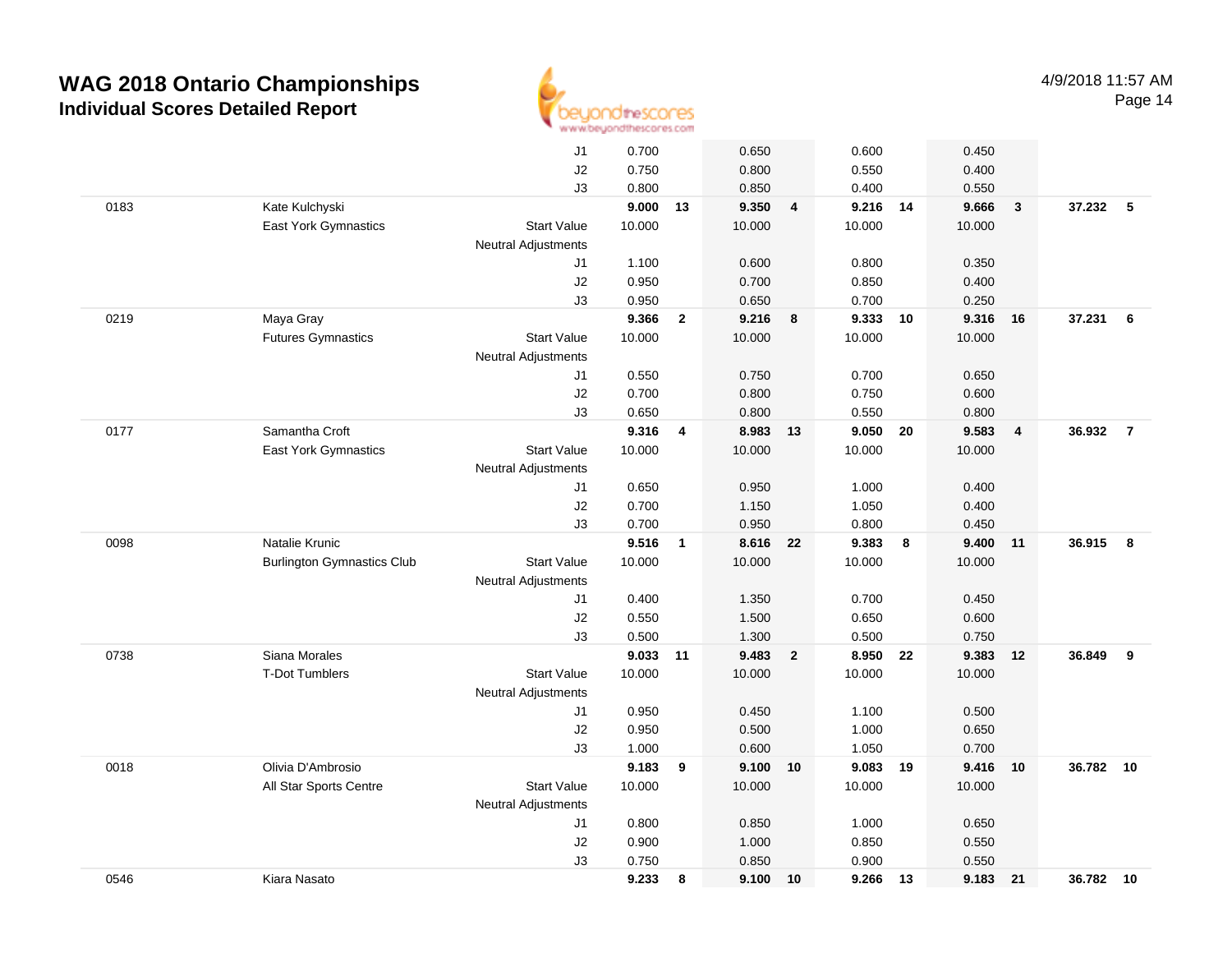

|      | <b>Milton Springers</b>        | Start Value<br><b>Neutral Adjustments</b> | 10.000         |    | 10.000         |                         | 10.000         |                         | 10.000         |    |           |    |
|------|--------------------------------|-------------------------------------------|----------------|----|----------------|-------------------------|----------------|-------------------------|----------------|----|-----------|----|
|      |                                | J1                                        | 0.800          |    | 0.700          |                         | 0.700          |                         | 0.800          |    |           |    |
|      |                                | J2                                        | 0.700          |    | 0.900          |                         | 0.800          |                         | 0.800          |    |           |    |
|      |                                | J3                                        | 0.800          |    | 1.100          |                         | 0.700          |                         | 0.850          |    |           |    |
| 0735 | Isabella Chermaz               |                                           | 8.666          | 22 | 9.350          | $\overline{\mathbf{4}}$ | 9.350          | $\overline{\mathbf{9}}$ | 9.383          | 12 | 36.749 11 |    |
|      | <b>T-Dot Tumblers</b>          | <b>Start Value</b>                        | 10.000         |    | 10.000         |                         | 10.000         |                         | 10.000         |    |           |    |
|      |                                | <b>Neutral Adjustments</b>                |                |    |                |                         |                |                         |                |    |           |    |
|      |                                | J1                                        | 1.350          |    | 0.750          |                         | 0.700          |                         | 0.600          |    |           |    |
|      |                                | $\sf J2$                                  | 1.400          |    | 0.650          |                         | 0.600          |                         | 0.650          |    |           |    |
|      |                                | J3                                        | 1.250          |    | 0.550          |                         | 0.650          |                         | 0.600          |    |           |    |
| 0052 | Avery Larmon                   |                                           | 8.950 15       |    | 8.616 22       |                         | 9.600          | $\overline{4}$          | 9.483          | 8  | 36.649    | 12 |
|      | <b>Barrie Kempettes</b>        | <b>Start Value</b>                        | 10.000         |    | 10.000         |                         | 10.000         |                         | 10.000         |    |           |    |
|      |                                | <b>Neutral Adjustments</b>                |                |    |                |                         |                |                         |                |    |           |    |
|      |                                | J1                                        | 1.200          |    | 1.500          |                         | 0.500          |                         | 0.550          |    |           |    |
|      |                                | J2                                        | 1.000          |    | 1.350          |                         | 0.400          |                         | 0.500          |    |           |    |
|      |                                | J3                                        | 0.950          |    | 1.300          |                         | 0.300          |                         | 0.500          |    |           |    |
| 0429 | <b>Tomasin Mair</b>            |                                           | 9.016 12       |    | 8.883 16       |                         | 9.133 17       |                         | 9.516          | 6  | 36.548    | 13 |
|      | Hamilton Wentworth Regionettes | <b>Start Value</b>                        | 10.000         |    | 9.900          |                         | 10.000         |                         | 10.000         |    |           |    |
|      |                                | Neutral Adjustments                       |                |    |                |                         |                |                         |                |    |           |    |
|      |                                | J1                                        | 0.950          |    | 1.100          |                         | 0.900          |                         | 0.450          |    |           |    |
|      |                                | J2                                        | 1.050          |    | 1.050          |                         | 0.850          |                         | 0.400          |    |           |    |
|      |                                | J3                                        | 0.950          |    | 0.900          |                         | 0.850          |                         | 0.600          |    |           |    |
| 0554 | Elisa Wachnik                  |                                           | 8.950          | 15 | 9.100          | 10                      | 9.133 17       |                         | 9.316          | 16 | 36.499    | 14 |
|      | <b>Milton Springers</b>        | <b>Start Value</b>                        | 10.000         |    | 10.000         |                         | 10.000         |                         | 10.000         |    |           |    |
|      |                                | <b>Neutral Adjustments</b>                |                |    |                |                         |                |                         |                |    |           |    |
|      |                                | J1                                        | 1.100          |    | 0.800          |                         | 0.850          |                         | 0.700          |    |           |    |
|      |                                | J2                                        | 1.100          |    | 1.000          |                         | 0.800          |                         | 0.650          |    |           |    |
|      |                                | J3                                        | 0.950          |    | 0.900          |                         | 0.950          |                         | 0.700          |    |           |    |
| 0867 | Jordan Dufresne                |                                           | 8.783 19       |    | $9.116$ 9      |                         | 9.316 11       |                         | 9.266          | 17 | 36.481 15 |    |
|      | World Class Gymnastics         | <b>Start Value</b>                        | 10.000         |    | 10.000         |                         | 10.000         |                         | 10.000         |    |           |    |
|      |                                | <b>Neutral Adjustments</b>                |                |    |                |                         |                |                         |                |    |           |    |
|      |                                | J1                                        | 1.100          |    | 0.800          |                         | 0.650          |                         | 0.600          |    |           |    |
|      |                                | J2<br>J3                                  | 1.300<br>1.250 |    | 0.850<br>1.000 |                         | 0.700<br>0.700 |                         | 0.800<br>0.800 |    |           |    |
| 0371 | Chloe McIntyre                 |                                           | 9.083          |    | 8.716 21       |                         | 9.333 10       |                         | 9.333          |    | 36.465    | 16 |
|      | <b>Gymnastics Energy</b>       | <b>Start Value</b>                        | 10.000         | 10 | 10.000         |                         | 10.000         |                         | 10.000         | 15 |           |    |
|      |                                | <b>Neutral Adjustments</b>                |                |    |                |                         |                |                         |                |    |           |    |
|      |                                | J1                                        | 0.900          |    | 1.450          |                         | 0.650          |                         | 0.750          |    |           |    |
|      |                                | J2                                        | 1.000          |    | 1.150          |                         | 0.800          |                         | 0.550          |    |           |    |
|      |                                |                                           |                |    |                |                         |                |                         |                |    |           |    |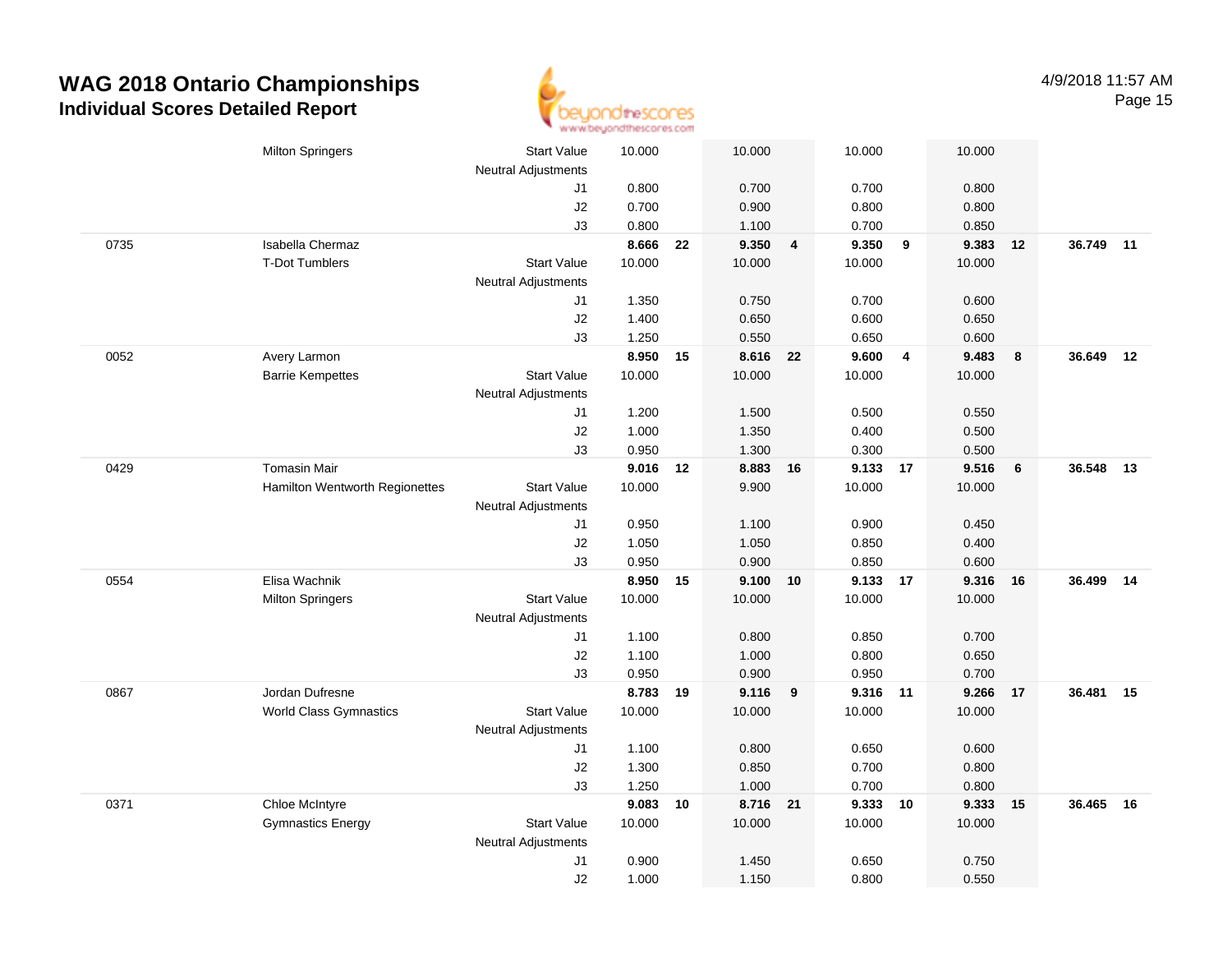

|      |                              | J3                         | 0.850          |    | 1.250             |    | 0.550          |                | 0.700          |                |           |    |
|------|------------------------------|----------------------------|----------------|----|-------------------|----|----------------|----------------|----------------|----------------|-----------|----|
| 0009 | Olivia Slaney                |                            | 8.883          | 16 | 8.833             | 18 | 9.516          | 5              | 9.200          | 20             | 36.432 17 |    |
|      | <b>Adrenaline Gymnastics</b> | <b>Start Value</b>         | 10.000         |    | 10.000            |    | 10.000         |                | 10.000         |                |           |    |
|      |                              | <b>Neutral Adjustments</b> |                |    |                   |    |                |                |                |                |           |    |
|      |                              | J1                         | 1.200          |    | 1.200             |    | 0.450          |                | 0.850          |                |           |    |
|      |                              | J2                         | 1.100          |    | 1.000             |    | 0.500          |                | 0.750          |                |           |    |
|      |                              | J3                         | 1.050          |    | 1.300             |    | 0.500          |                | 0.800          |                |           |    |
| 0307 | Lauren Graham                |                            | 9.283          | 5  | 8.316             | 25 | 9.450          | $\overline{7}$ | 9.366          | 13             | 36.415    | 18 |
|      | <b>Global Gymnastics</b>     | <b>Start Value</b>         | 10.000         |    | 10.000            |    | 10.000         |                | 10.000         |                |           |    |
|      |                              | Neutral Adjustments        |                |    |                   |    |                |                |                |                |           |    |
|      |                              | J1                         | 0.750          |    | 1.650             |    | 0.450          |                | 0.750          |                |           |    |
|      |                              | J2                         | 0.600          |    | 1.700             |    | 0.550          |                | 0.600          |                |           |    |
|      |                              | J3                         | 0.800          |    | 1.700             |    | 0.650          |                | 0.550          |                |           |    |
| 0727 | Jordyn French                |                            | 8.983          | 14 | 8.933 14          |    | 9.266          | - 13           | 9.233          | 18             | 36.415    | 18 |
|      | <b>Synergy Gymnastics</b>    | <b>Start Value</b>         | 10.000         |    | 10.000            |    | 10.000         |                | 10.000         |                |           |    |
|      |                              | <b>Neutral Adjustments</b> |                |    |                   |    |                |                |                |                |           |    |
|      |                              | J1                         | 0.950          |    | 0.900             |    | 0.750          |                | 0.850          |                |           |    |
|      |                              | J2                         | 1.200          |    | 1.000             |    | 0.750          |                | 0.650          |                |           |    |
|      |                              | J3                         | 0.900          |    | 1.300             |    | 0.700          |                | 0.800          |                |           |    |
| 0732 | Lauryn Uberti                |                            | 8.866 17       |    | 8.800 19          |    | 9.316 11       |                | 9.433          | 9              | 36.415    | 18 |
|      | <b>Synergy Gymnastics</b>    | <b>Start Value</b>         | 10.000         |    | 10.000            |    | 10.000         |                | 10.000         |                |           |    |
|      |                              | <b>Neutral Adjustments</b> |                |    |                   |    |                |                |                |                |           |    |
|      |                              | J1                         | 1.200          |    | 1.200             |    | 0.750          |                | 0.650          |                |           |    |
|      |                              | J2                         | 1.100          |    | 1.200             |    | 0.650          |                | 0.450          |                |           |    |
|      |                              | J3                         | 1.100          |    | 1.200             |    | 0.650          |                | 0.600          |                |           |    |
| 0559 | Alexandra Argiropoulos       |                            | 9.283          | 5  | 8.716             | 21 | 8.900          | 23             | 9.500          | $\overline{7}$ | 36.399    | 19 |
|      | Niagara Acro Cats            | <b>Start Value</b>         | 10.000         |    | 10.000            |    | 10.000         |                | 10.000         |                |           |    |
|      |                              | <b>Neutral Adjustments</b> |                |    |                   |    |                |                |                |                |           |    |
|      |                              | J1                         | 0.650          |    | 1.450             |    | 1.250          |                | 0.550          |                |           |    |
|      |                              | J2                         | 0.750          |    | 1.050             |    | 1.050          |                | 0.400          |                |           |    |
| 0331 | Kailyn Almeida               | J3                         | 0.750<br>8.733 |    | 1.350<br>8.916 15 |    | 1.000<br>9.350 | 9              | 0.550<br>9.350 |                | 36.349    | 20 |
|      | <b>Guelph Saultos</b>        | <b>Start Value</b>         | 10.000         | 21 | 9.900             |    | 10.000         |                | 10.000         | 14             |           |    |
|      |                              | Neutral Adjustments        |                |    |                   |    |                |                |                |                |           |    |
|      |                              | J1                         | 1.300          |    | 1.150             |    | 0.550          |                | 0.650          |                |           |    |
|      |                              | J2                         | 1.350          |    | 0.900             |    | 0.650          |                | 0.550          |                |           |    |
|      |                              | J3                         | 1.150          |    | 0.900             |    | 0.750          |                | 0.750          |                |           |    |
| 0745 | Chelsea Todosijevic          |                            | 8.766          | 20 | 9.083 11          |    | 8.983 21       |                | 9.516          | 6              | 36.348    | 21 |
|      | <b>TGI</b>                   | <b>Start Value</b>         | 10.000         |    | 10.000            |    | 10.000         |                | 10.000         |                |           |    |
|      |                              | <b>Neutral Adjustments</b> |                |    |                   |    |                |                |                |                |           |    |
|      |                              |                            |                |    |                   |    |                |                |                |                |           |    |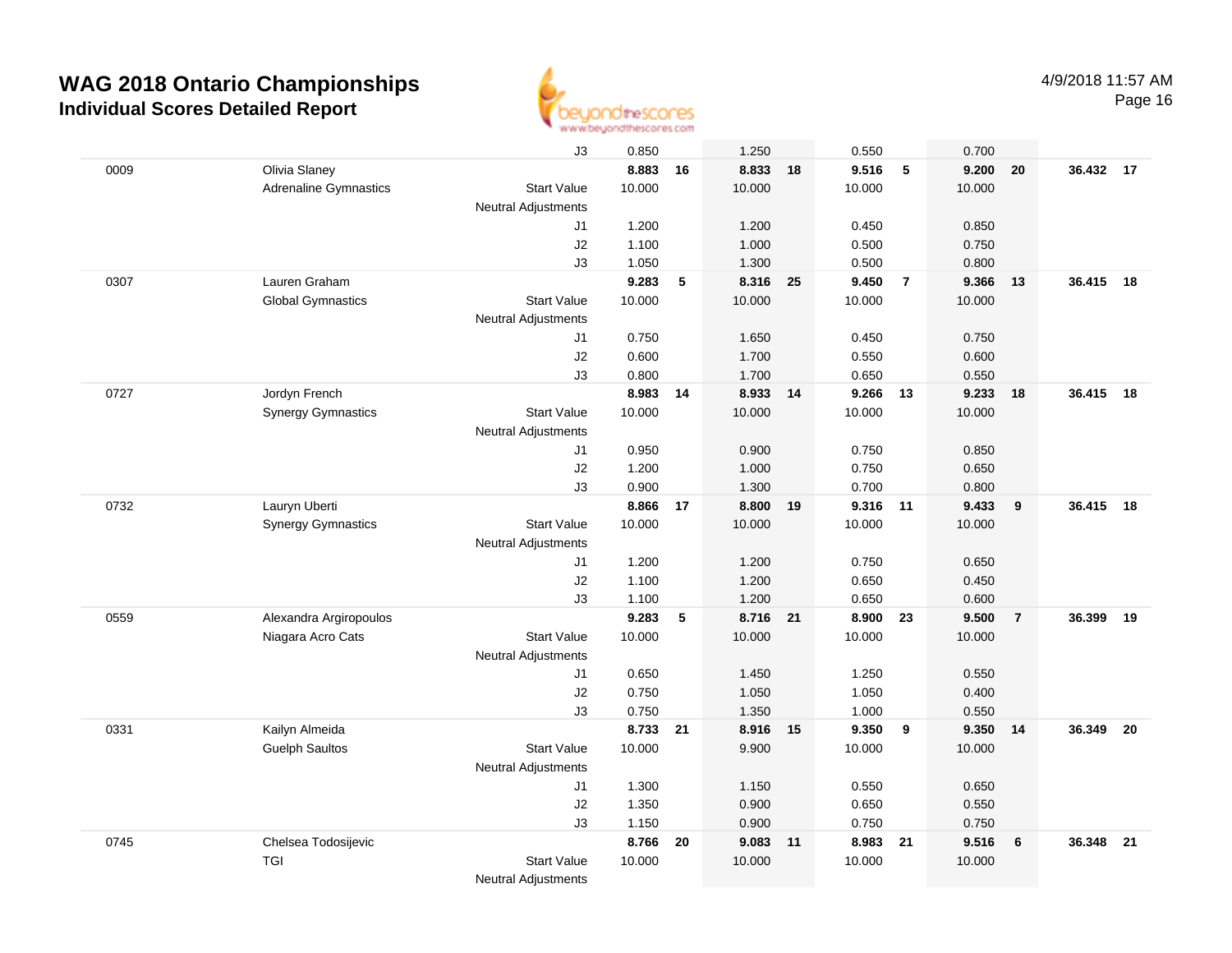

|      |                           |                            | to an autonoffer used activities and even |    |          |    |          |    |        |    |           |      |
|------|---------------------------|----------------------------|-------------------------------------------|----|----------|----|----------|----|--------|----|-----------|------|
|      |                           | J1                         | 1.350                                     |    | 0.900    |    | 1.050    |    | 0.550  |    |           |      |
|      |                           | J2                         | 1.150                                     |    | 0.900    |    | 1.050    |    | 0.450  |    |           |      |
|      |                           | J3                         | 1.200                                     |    | 0.950    |    | 0.950    |    | 0.450  |    |           |      |
| 0547 | Kiara Pimentel            |                            | 9.233                                     | 8  | 8.600    | 23 | 9.333    | 10 | 9.150  | 22 | 36.316 22 |      |
|      | <b>Milton Springers</b>   | <b>Start Value</b>         | 10.000                                    |    | 10.000   |    | 10.000   |    | 10.000 |    |           |      |
|      |                           | <b>Neutral Adjustments</b> |                                           |    |          |    |          |    |        |    |           |      |
|      |                           | J1                         | 0.750                                     |    | 1.300    |    | 0.650    |    | 0.800  |    |           |      |
|      |                           | J2                         | 0.750                                     |    | 1.500    |    | 0.650    |    | 0.800  |    |           |      |
|      |                           | J3                         | 0.800                                     |    | 1.400    |    | 0.700    |    | 0.950  |    |           |      |
| 0336 | Avery Desjardine          |                            | 8.816                                     | 18 | 9.000    | 12 | 9.183    | 15 | 9.316  | 16 | 36.315    | 23   |
|      | <b>GW Elites</b>          | <b>Start Value</b>         | 10.000                                    |    | 10.000   |    | 10.000   |    | 10.000 |    |           |      |
|      |                           | Neutral Adjustments        |                                           |    |          |    |          |    |        |    |           |      |
|      |                           | J1                         | 1.300                                     |    | 1.100    |    | 0.900    |    | 0.700  |    |           |      |
|      |                           | J2                         | 1.150                                     |    | 1.000    |    | 0.800    |    | 0.750  |    |           |      |
|      |                           | J3                         | 1.100                                     |    | 0.900    |    | 0.750    |    | 0.600  |    |           |      |
| 0728 | Addison Jovanovic         |                            | 9.033                                     | 11 | 8.733 20 |    | 9.116    | 18 | 9.316  | 16 | 36.198    | - 24 |
|      | <b>Synergy Gymnastics</b> | <b>Start Value</b>         | 10.000                                    |    | 10.000   |    | 10.000   |    | 10.000 |    |           |      |
|      |                           | <b>Neutral Adjustments</b> |                                           |    |          |    |          |    |        |    |           |      |
|      |                           | J1                         | 0.900                                     |    | 1.300    |    | 0.950    |    | 0.600  |    |           |      |
|      |                           | J2                         | 1.200                                     |    | 1.300    |    | 0.850    |    | 0.650  |    |           |      |
|      |                           | J3                         | 0.800                                     |    | 1.200    |    | 0.850    |    | 0.800  |    |           |      |
| 0445 | Victoria Beaudin          |                            | 9.000                                     | 13 | 8.366    | 24 | 9.283    | 12 | 9.416  | 10 | 36.065    | 25   |
|      | Kanata GymnoSphere        | <b>Start Value</b>         | 10.000                                    |    | 10.000   |    | 10.000   |    | 10.000 |    |           |      |
|      |                           | Neutral Adjustments        |                                           |    |          |    |          |    |        |    |           |      |
|      |                           | J1                         | 0.900                                     |    | 1.600    |    | 0.850    |    | 0.500  |    |           |      |
|      |                           | J2                         | 1.100                                     |    | 1.800    |    | 0.750    |    | 0.550  |    |           |      |
|      |                           | J3                         | 1.000                                     |    | 1.500    |    | 0.550    |    | 0.700  |    |           |      |
| 0376 | Natalie Wood              |                            | 8.400                                     | 23 | 9.283    | 5  | 9.166    | 16 | 9.200  | 20 | 36.049    | 26   |
|      | <b>Gymnastics Energy</b>  | <b>Start Value</b>         | 10.000                                    |    | 10.000   |    | 10.000   |    | 10.000 |    |           |      |
|      |                           | Neutral Adjustments        |                                           |    |          |    |          |    |        |    |           |      |
|      |                           | J1                         | 1.500                                     |    | 0.650    |    | 0.850    |    | 0.900  |    |           |      |
|      |                           | J2                         | 1.800                                     |    | 0.700    |    | 0.900    |    | 0.900  |    |           |      |
|      |                           | J3                         | 1.500                                     |    | 0.800    |    | 0.750    |    | 0.600  |    |           |      |
| 0384 | Olivia Kiriakopoulos      |                            | 8.816                                     | 18 | 8.283 26 |    | 9.216 14 |    | 9.233  | 18 | 35.548 27 |      |
|      | Gymnastics Mississauga    | <b>Start Value</b>         | 10.000                                    |    | 10.000   |    | 10.000   |    | 10.000 |    |           |      |
|      |                           | <b>Neutral Adjustments</b> |                                           |    |          |    |          |    |        |    |           |      |
|      |                           | J1                         | 1.300                                     |    | 1.600    |    | 0.750    |    | 0.800  |    |           |      |
|      |                           | J2                         | 1.150                                     |    | 1.700    |    | 0.750    |    | 0.800  |    |           |      |
|      |                           | J3                         | 1.100                                     |    | 1.850    |    | 0.850    |    | 0.700  |    |           |      |
| 0552 | Ava Thomen                |                            | 8.783                                     | 19 | 8.866    | 17 | 8.616 24 |    | 9.216  | 19 | 35.481    | 28   |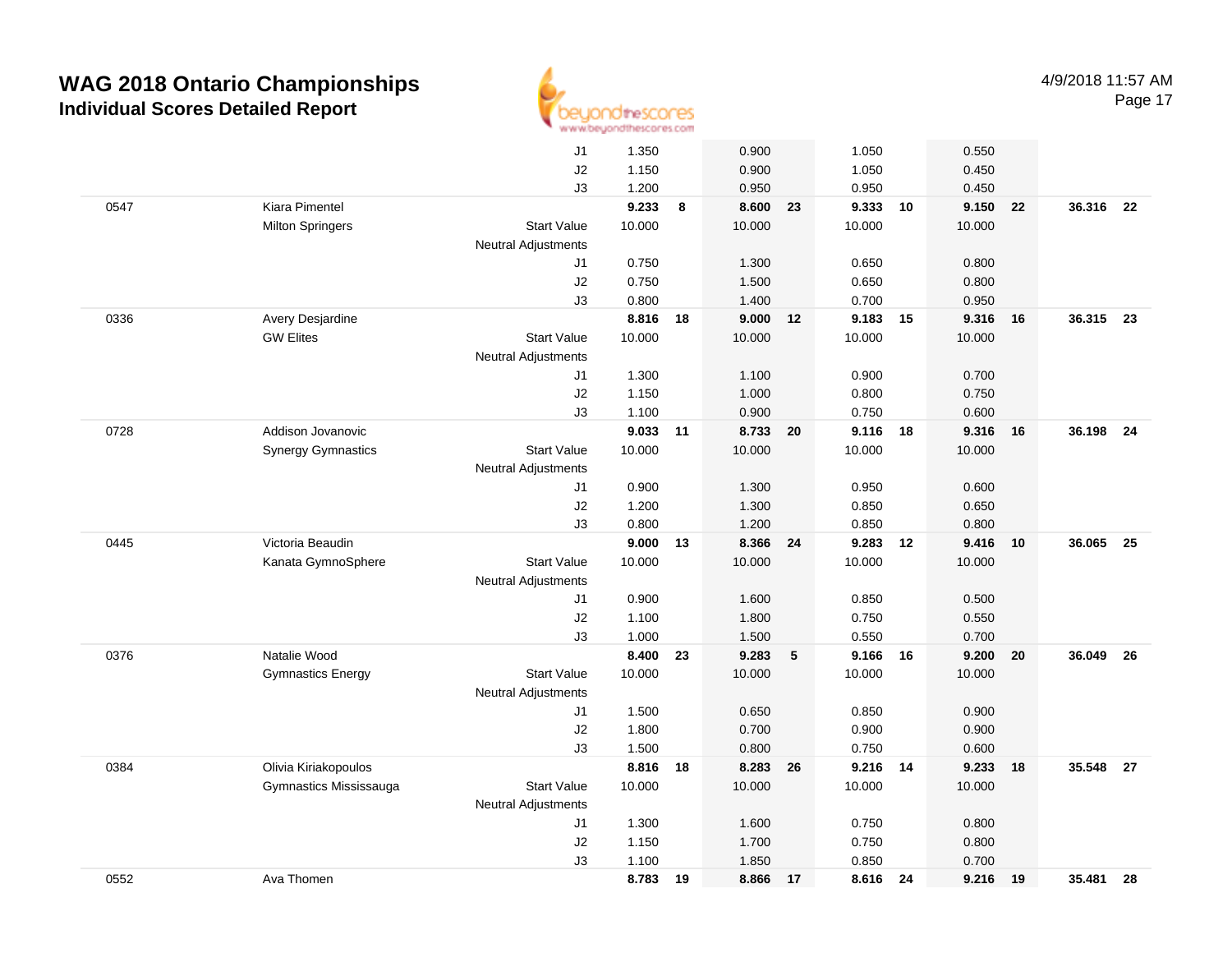

|      | <b>Milton Springers</b>         | <b>Start Value</b><br><b>Neutral Adjustments</b> | 10.000   | 10.000   | 10.000   | 10.000 |      |        |      |  |
|------|---------------------------------|--------------------------------------------------|----------|----------|----------|--------|------|--------|------|--|
|      |                                 | J1                                               | .250     | 1.050    | 1.300    | 0.700  |      |        |      |  |
|      |                                 | J2                                               | 1.200    | 1.150    | 1.350    | 0.900  |      |        |      |  |
|      |                                 | J3                                               | 1.200    | 1.200    | 1.500    | 0.750  |      |        |      |  |
| 0028 | Chelsea Barnes                  |                                                  | 9.016 12 | 8.366 24 | 9.183 15 | 8.883  | - 23 | 35.448 | - 29 |  |
|      | <b>Alliston Gymnastics Club</b> | <b>Start Value</b>                               | 10.000   | 10.000   | 10.000   | 10.000 |      |        |      |  |
|      |                                 | <b>Neutral Adjustments</b>                       |          |          |          |        |      |        |      |  |
|      |                                 | J1                                               | 1.000    | 1.800    | 0.850    | 1.000  |      |        |      |  |
|      |                                 | J2                                               | 1.100    | 1.500    | 0.800    | 1.100  |      |        |      |  |
|      |                                 | J3                                               | 0.850    | 1.600    | 0.800    | 1.250  |      |        |      |  |

#### **Gymnastics Ontario Level 6**

**All Around - Age 12A**

| ID   | League ID | <b>Name</b>                      |                     | <b>VT</b> | #              | <b>UB</b> | #  | <b>BB</b> | #              | <b>FX</b> | #              | AA #   |                |
|------|-----------|----------------------------------|---------------------|-----------|----------------|-----------|----|-----------|----------------|-----------|----------------|--------|----------------|
| 0759 | 1030803   | Lola Kenney                      |                     | 9.650     | $\overline{2}$ | 9.150     | 13 | 9.600     | 4              | 9.750     | 3              | 38.150 | 1              |
|      |           | Trillium GC                      | <b>Start Value</b>  | 10.000    |                | 10.000    |    | 10.000    |                | 10.000    |                |        |                |
|      |           |                                  | Neutral Adjustments |           |                |           |    |           |                |           |                |        |                |
|      |           |                                  | J1                  | 0.300     |                | 0.950     |    | 0.450     |                | 0.250     |                |        |                |
|      |           |                                  | J2                  | 0.400     |                | 0.800     |    | 0.350     |                | 0.350     |                |        |                |
|      |           |                                  | J3                  | 0.350     |                | 0.800     |    | 0.400     |                | 0.150     |                |        |                |
| 0779 |           | Maude Puseljic                   |                     | 9.500     | 5              | 8.916     | 18 | 9.700     | $\overline{1}$ | 9.766     | $\overline{2}$ | 37.882 | $\overline{2}$ |
|      |           | <b>Tristar Gymnastics Club</b>   | <b>Start Value</b>  | 10.000    |                | 10.000    |    | 10.000    |                | 10.000    |                |        |                |
|      |           |                                  | Neutral Adjustments |           |                |           |    |           |                |           |                |        |                |
|      |           |                                  | J1                  | 0.450     |                | 1.100     |    | 0.250     |                | 0.200     |                |        |                |
|      |           |                                  | J2                  | 0.650     |                | 1.200     |    | 0.300     |                | 0.250     |                |        |                |
|      |           |                                  | J3                  | 0.400     |                | 0.950     |    | 0.350     |                | 0.250     |                |        |                |
| 0148 |           | Lizzie Fitzsimmons               |                     | 9.283     | 13             | 9.216     | 11 | 9.266     | 18             | 9.833     | $\overline{1}$ | 37.598 | 3              |
|      |           | <b>Discovery Gymnastics Club</b> | <b>Start Value</b>  | 10.000    |                | 10.000    |    | 10.000    |                | 10.000    |                |        |                |
|      |           |                                  | Neutral Adjustments |           |                |           |    |           |                |           |                |        |                |
|      |           |                                  | J1                  | 0.750     |                | 0.800     |    | 0.700     |                | 0.100     |                |        |                |
|      |           |                                  | J2                  | 0.700     |                | 0.800     |    | 0.750     |                | 0.200     |                |        |                |
|      |           |                                  | J3                  | 0.700     |                | 0.750     |    | 0.750     |                | 0.200     |                |        |                |
| 0622 |           | Julia Kea                        |                     | 9.366     | 8              | 9.166     | 12 | 9.366     | 12             | 9.700     | $\overline{4}$ | 37.598 | $\mathbf{3}$   |
|      |           | <b>Ottawa Gymnastics Centre</b>  | <b>Start Value</b>  | 10.000    |                | 10.000    |    | 10.000    |                | 10.000    |                |        |                |
|      |           |                                  | Neutral Adjustments |           |                |           |    |           |                |           |                |        |                |
|      |           |                                  | J1                  | 0.650     |                | 1.000     |    | 0.550     |                | 0.300     |                |        |                |
|      |           |                                  | J2                  | 0.550     |                | 0.750     |    | 0.700     |                | 0.350     |                |        |                |
|      |           |                                  | J3                  | 0.700     |                | 0.750     |    | 0.650     |                | 0.250     |                |        |                |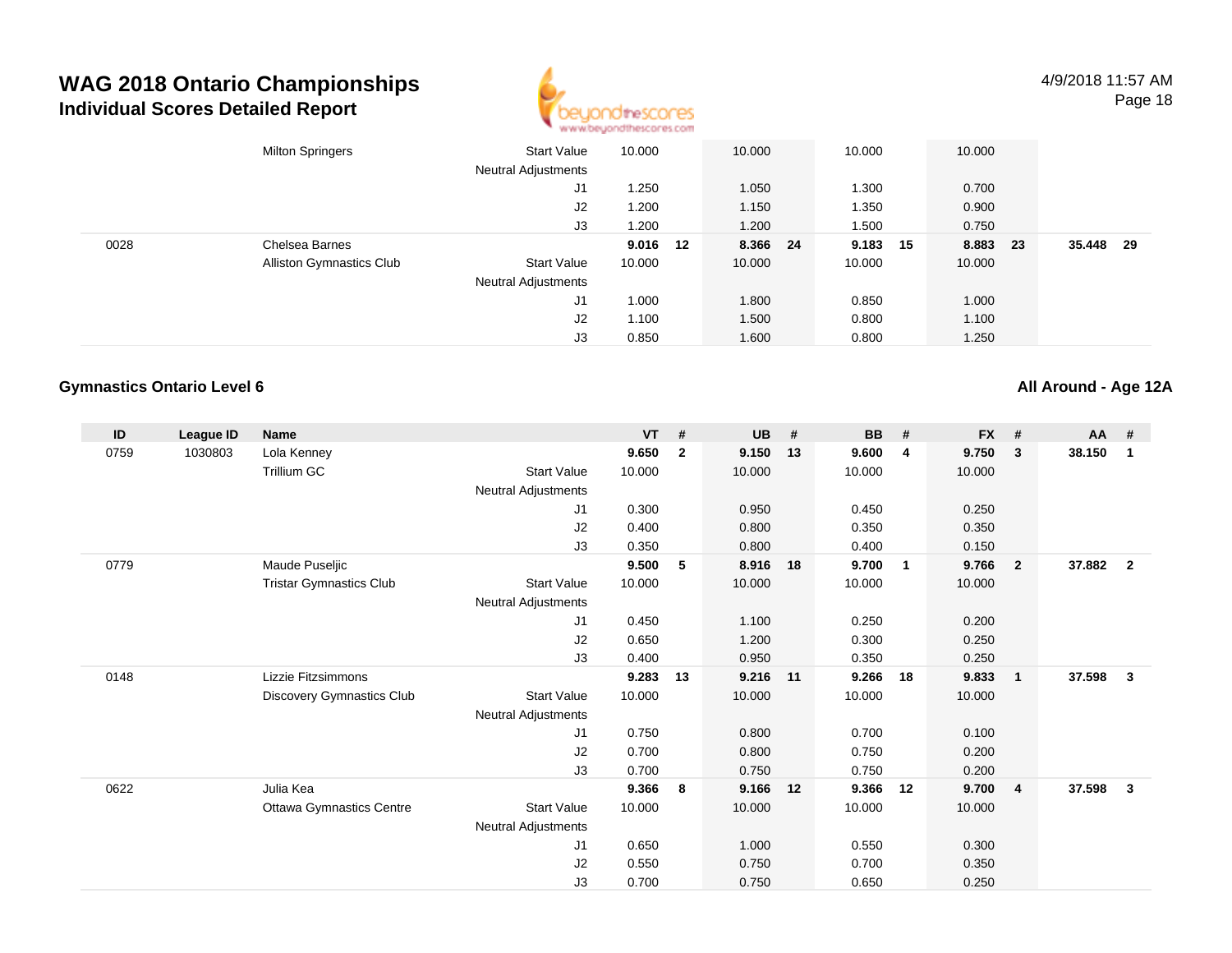

Page 19

| 0562 | Carolyn Buri                   |                            | 9.383          | $\overline{7}$ | 9.650          | $\mathbf{1}$   | 9.166          | 19                      | 9.366          | 14             | 37.565   | $\overline{4}$ |
|------|--------------------------------|----------------------------|----------------|----------------|----------------|----------------|----------------|-------------------------|----------------|----------------|----------|----------------|
|      | Niagara Acro Cats              | <b>Start Value</b>         | 10.000         |                | 10.000         |                | 10.000         |                         | 10.000         |                |          |                |
|      |                                | <b>Neutral Adjustments</b> |                |                |                |                |                |                         |                |                |          |                |
|      |                                | J1                         | 0.600          |                | 0.400          |                | 0.750          |                         | 0.600          |                |          |                |
|      |                                | J2                         | 0.650          |                | 0.300          |                | 0.850          |                         | 0.600          |                |          |                |
|      |                                | J3                         | 0.600          |                | 0.350          |                | 0.900          |                         | 0.700          |                |          |                |
| 0226 | <b>Brianna Masellis-Whitty</b> |                            | 9.533          | 4              | 9.416          | $\overline{2}$ | 9.450          | 8                       | 9.150          | 19             | 37.549   | $\sqrt{5}$     |
|      | <b>Futures Gymnastics</b>      | <b>Start Value</b>         | 10.000         |                | 10.000         |                | 10.000         |                         | 10.000         |                |          |                |
|      |                                | <b>Neutral Adjustments</b> |                |                |                |                |                |                         |                |                |          |                |
|      |                                | J1                         | 0.450          |                | 0.600          |                | 0.550          |                         | 1.050          |                |          |                |
|      |                                | J2                         | 0.450          |                | 0.550          |                | 0.650          |                         | 0.800          |                |          |                |
|      |                                | J3                         | 0.500          |                | 0.600          |                | 0.450          |                         | 0.700          |                |          |                |
| 0298 | Nola Smith                     |                            | 9.316          | 11             | 9.316          | 6              | 9.300          | 16                      | 9.583          | $\overline{7}$ | 37.515 6 |                |
|      | <b>Glendon Gymnastics</b>      | <b>Start Value</b>         | 10.000         |                | 10.000         |                | 10.000         |                         | 10.000         |                |          |                |
|      |                                | <b>Neutral Adjustments</b> |                |                |                |                |                |                         |                |                |          |                |
|      |                                | J1<br>J2                   | 0.750<br>0.650 |                | 0.750<br>0.650 |                | 0.650<br>0.800 |                         | 0.500<br>0.450 |                |          |                |
|      |                                | J3                         |                |                |                |                | 0.650          |                         |                |                |          |                |
| 0015 | Jenna Nyberg                   |                            | 0.650<br>9.633 | $\mathbf{3}$   | 0.650<br>9.266 | 8              | 9.100          | 22                      | 0.300<br>9.483 | 11             | 37.482   | $\overline{7}$ |
|      | Ajax Acro's Gym Club           | <b>Start Value</b>         | 10.000         |                | 10.000         |                | 10.000         |                         | 10.000         |                |          |                |
|      |                                | <b>Neutral Adjustments</b> |                |                |                |                |                |                         |                |                |          |                |
|      |                                | J1                         | 0.300          |                | 0.750          |                | 0.800          |                         | 0.450          |                |          |                |
|      |                                | J2                         | 0.400          |                | 0.700          |                | 0.850          |                         | 0.450          |                |          |                |
|      |                                | J3                         | 0.400          |                | 0.750          |                | 1.050          |                         | 0.650          |                |          |                |
| 0457 | Cassidy Vrhovnik               |                            | 9.350          | 9              | 9.116          | 14             | 9.350          | - 13                    | 9.650          | 5              | 37.466   | 8              |
|      | Kanata GymnoSphere             | <b>Start Value</b>         | 10.000         |                | 10.000         |                | 10.000         |                         | 10.000         |                |          |                |
|      |                                | <b>Neutral Adjustments</b> |                |                |                |                |                |                         |                |                |          |                |
|      |                                | J1                         | 0.650          |                | 1.000          |                | 0.600          |                         | 0.300          |                |          |                |
|      |                                | $\sf J2$                   | 0.600          |                | 0.850          |                | 0.700          |                         | 0.400          |                |          |                |
|      |                                | J3                         | 0.700          |                | 0.800          |                | 0.650          |                         | 0.350          |                |          |                |
| 0025 | Kennedi Stevenson              |                            | 9.850          | $\mathbf{1}$   | 9.316          | 6              | 8.766          | 25                      | 9.533          | 9              | 37.465   | 9              |
|      | All Star Sports Centre         | <b>Start Value</b>         | 10.000         |                | 10.000         |                | 10.000         |                         | 10.000         |                |          |                |
|      |                                | <b>Neutral Adjustments</b> |                |                |                |                |                |                         |                |                |          |                |
|      |                                | J1                         | 0.150          |                | 0.650          |                | 1.200          |                         | 0.350          |                |          |                |
|      |                                | J2                         | 0.200          |                | 0.600          |                | 1.200          |                         | 0.400          |                |          |                |
|      |                                | J3                         | 0.100          |                | 0.800          |                | 1.300          |                         | 0.650          |                |          |                |
| 0351 | Anna Ivakine                   |                            | 9.450          | 6              | 9.066          | 16             | 9.633          | $\overline{\mathbf{3}}$ | 9.283          | 18             | 37.432   | 10             |
|      | Gym Magic                      | <b>Start Value</b>         | 10.000         |                | 10.000         |                | 10.000         |                         | 10.000         |                |          |                |
|      |                                | <b>Neutral Adjustments</b> |                |                |                |                |                |                         |                |                |          |                |
|      |                                | J1                         | 0.600          |                | 1.050          |                | 0.350          |                         | 0.800          |                |          |                |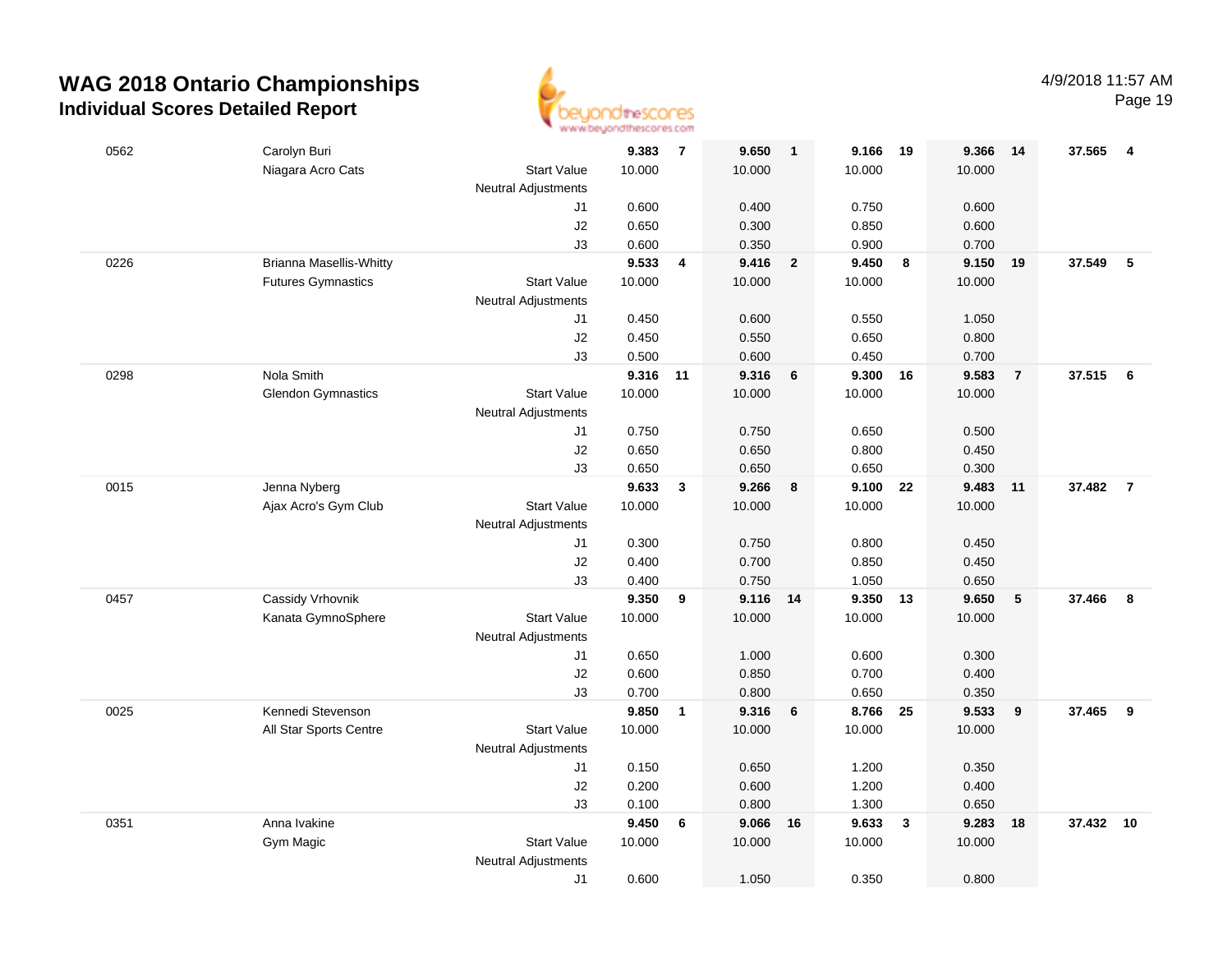

|      |                               | J2                         | 0.550    |                | 0.850    |                         | 0.350    |                | 0.750  |         |           |    |
|------|-------------------------------|----------------------------|----------|----------------|----------|-------------------------|----------|----------------|--------|---------|-----------|----|
|      |                               | J3                         | 0.500    |                | 0.900    |                         | 0.400    |                | 0.600  |         |           |    |
| 0572 | <b>Alley Trider</b>           |                            | 9.216 16 |                | 9.350    | $\overline{\mathbf{4}}$ | 9.316 15 |                | 9.500  | 10      | 37.382 11 |    |
|      | Niagara Acro Cats             | <b>Start Value</b>         | 10.000   |                |          |                         | 10.000   |                | 10.000 |         |           |    |
|      |                               | <b>Neutral Adjustments</b> |          |                | 10.000   |                         |          |                |        |         |           |    |
|      |                               | J1                         | 0.750    |                | 0.600    |                         | 0.650    |                | 0.500  |         |           |    |
|      |                               | J2                         | 0.800    |                | 0.700    |                         | 0.750    |                | 0.550  |         |           |    |
|      |                               | J3                         | 0.800    |                | 0.650    |                         | 0.650    |                | 0.450  |         |           |    |
| 0363 | Brianna Cocco                 |                            | 9.383    | $\overline{7}$ | 9.250    | 9                       | 9.275    | 17             | 9.383  | 13      | 37.291 12 |    |
|      | <b>Gymnastics Energy</b>      | <b>Start Value</b>         | 10.000   |                | 10.000   |                         | 10.000   |                | 10.000 |         |           |    |
|      |                               | <b>Neutral Adjustments</b> |          |                |          |                         |          |                |        |         |           |    |
|      |                               | J1                         | 0.650    |                | 0.750    |                         | 0.800    |                | 0.600  |         |           |    |
|      |                               | J2                         | 0.550    |                | 0.800    |                         | 0.650    |                | 0.550  |         |           |    |
|      |                               | J3                         | 0.650    |                | 0.700    |                         |          |                | 0.700  |         |           |    |
| 0323 | Julia Berridge                |                            | 9.200 17 |                | 9.333    | 5                       | 9.366 12 |                | 9.333  | 16      | 37.232 13 |    |
|      | <b>Grand River Gymmies</b>    | <b>Start Value</b>         | 10.000   |                | 10.000   |                         | 10.000   |                | 10.000 |         |           |    |
|      |                               | <b>Neutral Adjustments</b> |          |                |          |                         |          |                |        |         |           |    |
|      |                               | J1                         | 0.800    |                | 0.750    |                         | 0.600    |                | 0.700  |         |           |    |
|      |                               | J2                         | 0.850    |                | 0.650    |                         | 0.650    |                | 0.700  |         |           |    |
|      |                               | J3                         | 0.750    |                | 0.600    |                         | 0.650    |                | 0.600  |         |           |    |
| 0716 | Leah Rickwood                 |                            | 9.266    | 14             | 8.633    | 23                      | 9.650    | $\overline{2}$ | 9.616  | $\bf 6$ | 37.165 14 |    |
|      | St. Thomas Elgin              | <b>Start Value</b>         | 10.000   |                | 10.000   |                         | 10.000   |                | 10.000 |         |           |    |
|      |                               | Neutral Adjustments        |          |                |          |                         |          |                |        |         |           |    |
|      |                               | J1                         | 0.700    |                | 1.500    |                         | 0.250    |                | 0.350  |         |           |    |
|      |                               | J2                         | 0.750    |                | 1.300    |                         | 0.350    |                | 0.400  |         |           |    |
|      |                               | J3                         | 0.750    |                | 1.300    |                         | 0.450    |                | 0.400  |         |           |    |
| 0869 | Cicely Johnson                |                            | 8.916    | 21             | 9.283    | $\overline{7}$          | 9.383    | 11             | 9.550  | 8       | 37.132 15 |    |
|      | <b>World Class Gymnastics</b> | <b>Start Value</b>         | 10.000   |                | 10.000   |                         | 10.000   |                | 10.000 |         |           |    |
|      |                               | <b>Neutral Adjustments</b> |          |                |          |                         |          |                |        |         |           |    |
|      |                               | J1                         | 1.200    |                | 0.750    |                         | 0.700    |                | 0.550  |         |           |    |
|      |                               | J2                         | 1.000    |                | 0.800    |                         | 0.600    |                | 0.450  |         |           |    |
|      |                               | J3                         | 1.050    |                | 0.600    |                         | 0.550    |                | 0.350  |         |           |    |
| 0561 | Clair Bolus                   |                            | 9.233 15 |                | 9.166 12 |                         | 9.150 20 |                | 9.550  | 8       | 37.099 16 |    |
|      | Niagara Acro Cats             | <b>Start Value</b>         | 10.000   |                | 10.000   |                         | 10.000   |                | 10.000 |         |           |    |
|      |                               | <b>Neutral Adjustments</b> |          |                |          |                         |          |                |        |         |           |    |
|      |                               | J1                         | 0.700    |                | 0.850    |                         | 0.700    |                | 0.600  |         |           |    |
|      |                               | J2                         | 0.800    |                | 0.850    |                         | 1.000    |                | 0.350  |         |           |    |
|      |                               | J3                         | 0.800    |                | 0.800    |                         | 0.850    |                | 0.400  |         |           |    |
| 0339 | Alana Mangiarelli             |                            | 9.533    | 4              | 9.333    | 5                       | 8.733    | 27             | 9.483  | 11      | 37.082    | 17 |
|      | <b>GW Elites</b>              | <b>Start Value</b>         | 10.000   |                | 10.000   |                         | 10.000   |                | 10.000 |         |           |    |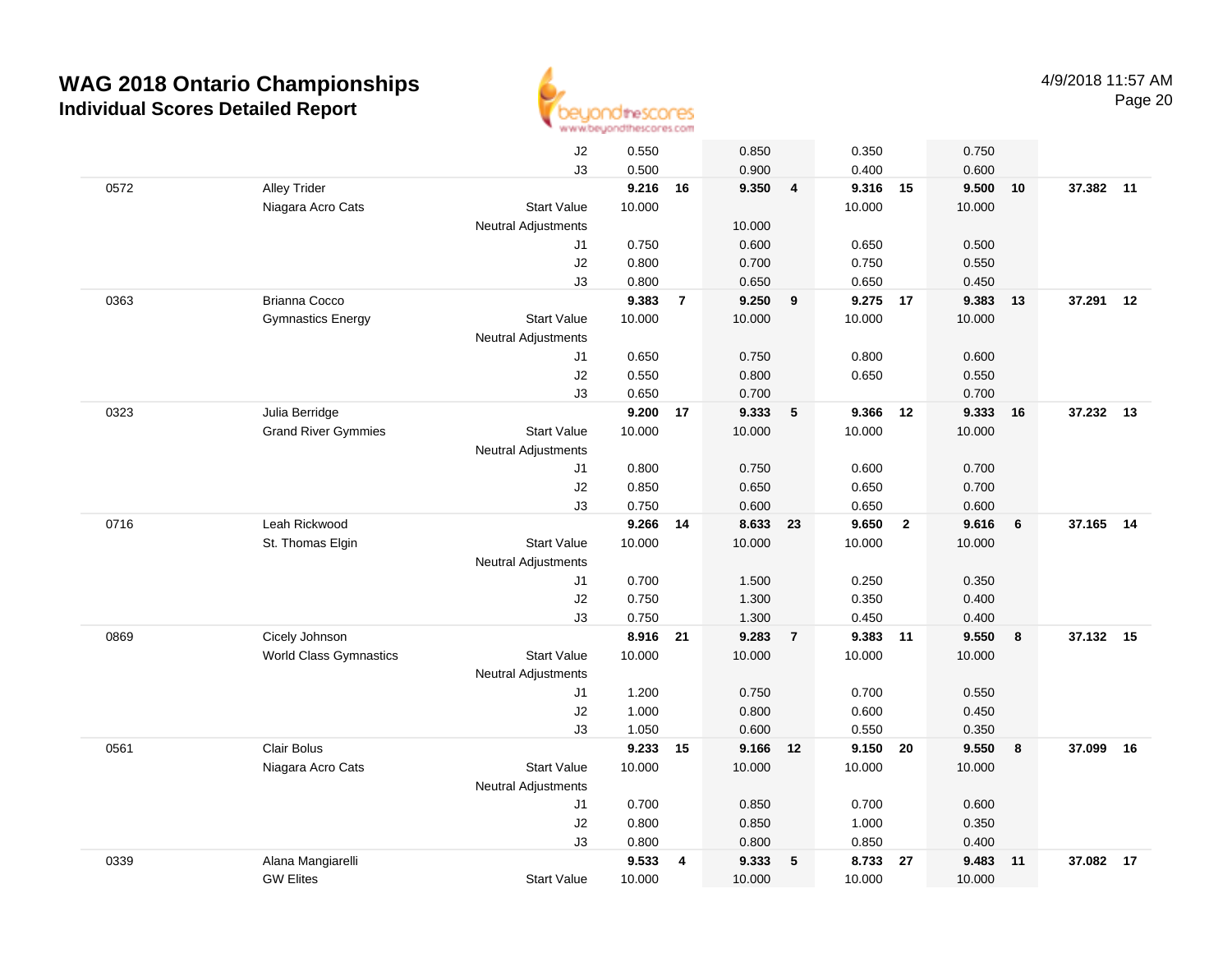

|      |                       |                            | <b>Neutral Adjustments</b> |          |    |          |                         |        |                |        |    |           |    |
|------|-----------------------|----------------------------|----------------------------|----------|----|----------|-------------------------|--------|----------------|--------|----|-----------|----|
|      |                       |                            | J1                         | 0.450    |    | 0.750    |                         | 1.350  |                | 0.650  |    |           |    |
|      |                       |                            | J2                         | 0.500    |    | 0.700    |                         | 1.200  |                | 0.500  |    |           |    |
|      |                       |                            | J3                         | 0.450    |    | 0.550    |                         | 1.250  |                | 0.400  |    |           |    |
| 0168 |                       | Avery Leighton             |                            | 9.316 11 |    | 9.250    | 9                       | 9.333  | 14             | 9.116  | 21 | 37.015 18 |    |
|      |                       | Dynamo Gymnastics          | <b>Start Value</b>         | 10.000   |    | 10.000   |                         | 10.000 |                | 10.000 |    |           |    |
|      |                       |                            | <b>Neutral Adjustments</b> |          |    |          |                         |        |                |        |    |           |    |
|      |                       |                            | J1                         | 0.700    |    | 0.800    |                         | 0.750  |                | 1.000  |    |           |    |
|      |                       |                            | J2                         | 0.600    |    | 0.750    |                         | 0.500  |                | 0.800  |    |           |    |
|      |                       |                            | J3                         | 0.750    |    | 0.700    |                         | 0.750  |                | 0.850  |    |           |    |
| 0296 |                       | Kaitlyn Roberts            |                            | 9.000    | 20 | 9.366    | $\overline{\mathbf{3}}$ | 9.266  | 18             | 9.366  | 14 | 36.998    | 19 |
|      |                       | <b>Glendon Gymnastics</b>  | <b>Start Value</b>         | 10.000   |    | 10.000   |                         | 10.000 |                | 10.000 |    |           |    |
|      |                       |                            | <b>Neutral Adjustments</b> |          |    |          |                         |        |                |        |    |           |    |
|      |                       |                            | J1                         | 0.950    |    | 0.600    |                         | 0.750  |                | 0.550  |    |           |    |
|      |                       |                            | J2                         | 0.950    |    | 0.700    |                         | 0.750  |                | 0.600  |    |           |    |
|      |                       |                            | J3                         | 1.100    |    | 0.600    |                         | 0.700  |                | 0.750  |    |           |    |
| 0044 | Gymnastics<br>Ontario | <b>Riley Farquhar</b>      |                            | 9.200    | 17 | 8.833    | 20                      | 9.483  | $\overline{7}$ | 9.350  | 15 | 36.866    | 20 |
|      |                       | Aspire Gymnastics          | <b>Start Value</b>         | 10.000   |    | 10.000   |                         | 10.000 |                | 10.000 |    |           |    |
|      |                       |                            | <b>Neutral Adjustments</b> |          |    |          |                         |        |                |        |    |           |    |
|      |                       |                            | J1                         | 0.950    |    | 1.150    |                         | 0.500  |                | 0.600  |    |           |    |
|      |                       |                            | J2                         | 0.700    |    | 1.150    |                         | 0.500  |                | 0.600  |    |           |    |
|      |                       |                            | J3                         | 0.750    |    | 1.200    |                         | 0.550  |                | 0.750  |    |           |    |
| 0155 |                       | Ellie Scarola              |                            | 9.300    | 12 | 8.783 21 |                         | 9.433  | 9              | 9.350  | 15 | 36.866    | 20 |
|      |                       | Discovery Gymnastics Club  | <b>Start Value</b>         | 10.000   |    | 10.000   |                         | 10.000 |                | 10.000 |    |           |    |
|      |                       |                            | <b>Neutral Adjustments</b> |          |    |          |                         |        |                |        |    |           |    |
|      |                       |                            | J1                         | 0.700    |    | 1.050    |                         | 0.650  |                | 0.750  |    |           |    |
|      |                       |                            | $\sf J2$                   | 0.700    |    | 1.100    |                         | 0.500  |                | 0.650  |    |           |    |
|      |                       |                            | J3                         | 0.700    |    | 1.500    |                         | 0.550  |                | 0.550  |    |           |    |
| 0845 |                       | Marissa Donatelli          |                            | 9.266 14 |    | 8.683 22 |                         | 9.583  | 5              | 9.300  | 17 | 36.832 21 |    |
|      |                       | <b>Winstars Gymnastics</b> | <b>Start Value</b>         | 10.000   |    | 10.000   |                         | 10.000 |                | 10.000 |    |           |    |
|      |                       |                            | <b>Neutral Adjustments</b> |          |    |          |                         |        |                |        |    |           |    |
|      |                       |                            | J <sub>1</sub>             | 0.650    |    | 1.250    |                         | 0.450  |                | 0.700  |    |           |    |
|      |                       |                            | J2                         | 0.800    |    | 1.300    |                         | 0.400  |                | 0.800  |    |           |    |
|      |                       |                            | J3                         | 0.750    |    | 1.400    |                         | 0.400  |                | 0.600  |    |           |    |
| 0034 |                       | <b>Isabel Holmes</b>       |                            | 9.333    | 10 | 9.233    | 10                      | 8.800  | 24             | 9.400  | 12 | 36.766    | 22 |
|      |                       | Alpha Gymnastics Academy   | <b>Start Value</b>         | 10.000   |    | 10.000   |                         | 10.000 |                | 10.000 |    |           |    |
|      |                       |                            | <b>Neutral Adjustments</b> |          |    |          |                         |        |                |        |    |           |    |
|      |                       |                            | J <sub>1</sub>             | 0.650    |    | 0.950    |                         | 1.150  |                | 0.550  |    |           |    |
|      |                       |                            | J2                         | 0.700    |    | 0.650    |                         | 1.300  |                | 0.750  |    |           |    |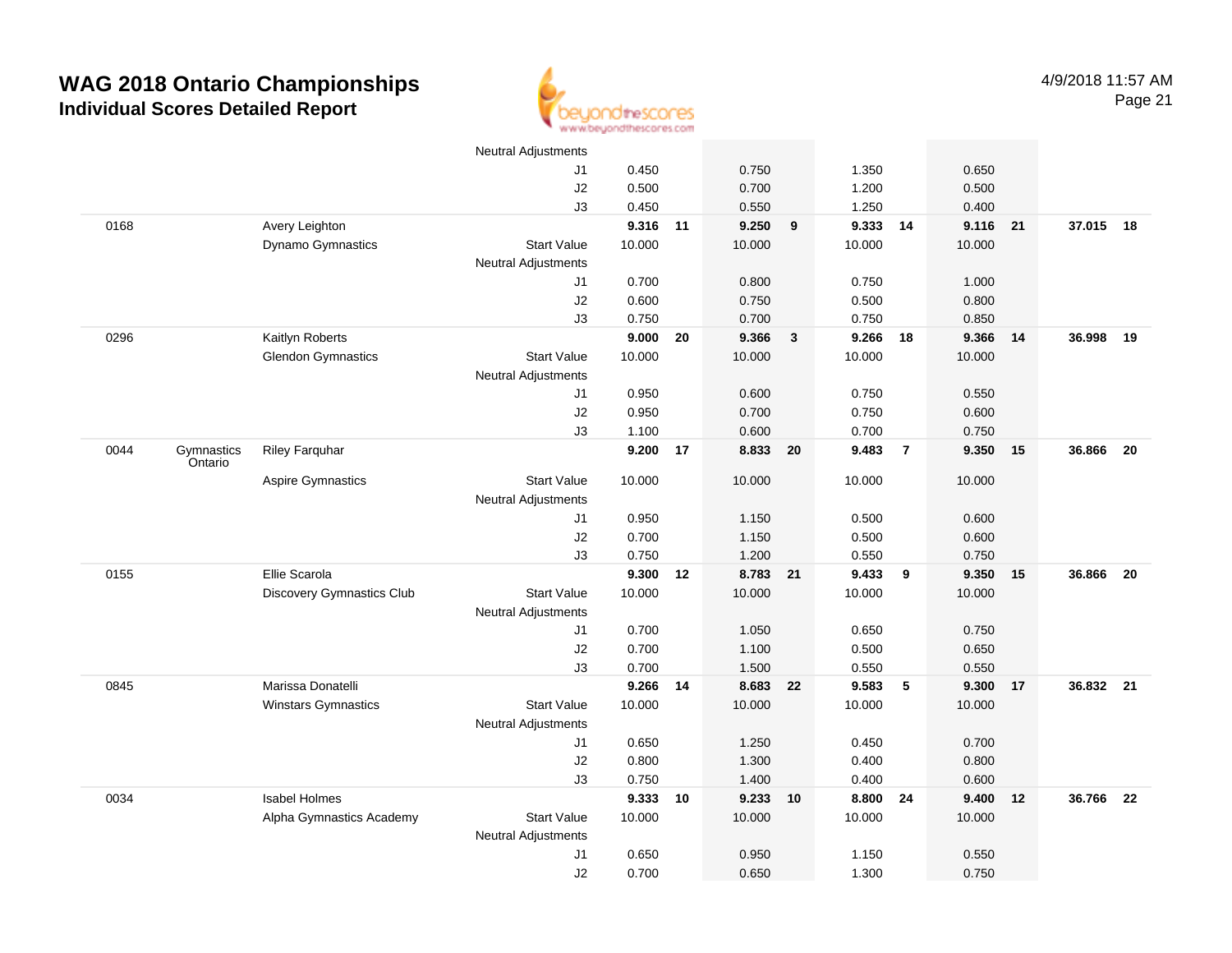

|      |          |                           | J3                         | 0.650    |    | 0.700    |                         | 1.150    |                 | 0.500  |    |           |      |
|------|----------|---------------------------|----------------------------|----------|----|----------|-------------------------|----------|-----------------|--------|----|-----------|------|
| 0397 |          | Brooklyn Basso            |                            | 9.183 18 |    | 9.283    | $\overline{7}$          | 9.266    | 18              | 9.000  | 23 | 36.732 23 |      |
|      |          | <b>Sudbury Laurels</b>    | <b>Start Value</b>         | 10.000   |    | 10.000   |                         | 10.000   |                 | 10.000 |    |           |      |
|      |          |                           | <b>Neutral Adjustments</b> |          |    |          |                         |          |                 |        |    |           |      |
|      |          |                           | J1                         | 0.800    |    | 0.650    |                         | 0.750    |                 | 1.000  |    |           |      |
|      |          |                           | J2                         | 0.800    |    | 0.900    |                         | 0.800    |                 | 0.900  |    |           |      |
|      |          |                           | J3                         | 0.850    |    | 0.600    |                         | 0.650    |                 | 1.100  |    |           |      |
| 0202 |          | Ava Donohue               |                            | 9.366    | 8  | 9.083    | 15                      | 8.683    | 28              | 9.533  | 9  | 36.665    | 24   |
|      |          | Forest City Gym Club      | <b>Start Value</b>         | 10.000   |    | 10.000   |                         | 10.000   |                 | 10.000 |    |           |      |
|      |          |                           | <b>Neutral Adjustments</b> |          |    |          |                         |          |                 |        |    |           |      |
|      |          |                           | J1                         | 0.750    |    | 1.000    |                         | 1.550    |                 | 0.500  |    |           |      |
|      |          |                           | J2                         | 0.550    |    | 0.900    |                         | 1.150    |                 | 0.450  |    |           |      |
|      |          |                           | J3                         | 0.600    |    | 0.850    |                         | 1.250    |                 | 0.450  |    |           |      |
| 0454 |          | Abby Martin               |                            | 9.216    | 16 | 8.350 24 |                         | 9.416 10 |                 | 9.350  | 15 | 36.332    | 25   |
|      |          | Kanata GymnoSphere        | <b>Start Value</b>         | 10.000   |    |          |                         | 10.000   |                 | 10.000 |    |           |      |
|      |          |                           | <b>Neutral Adjustments</b> |          |    | 10.000   |                         |          |                 |        |    |           |      |
|      |          |                           | J1                         | 0.650    |    | 1.750    |                         | 0.600    |                 | 0.600  |    |           |      |
|      |          |                           | J2                         | 0.850    |    | 1.750    |                         | 0.550    |                 | 0.650  |    |           |      |
|      |          |                           | J3                         | 0.850    |    | 1.450    |                         | 0.600    |                 | 0.700  |    |           |      |
| 0350 |          | <b>Brooke Coakley</b>     |                            | 9.450    | 6  | 8.000    | 25                      | 9.500    | $6\phantom{1}6$ | 9.333  | 16 | 36.283    | 26   |
|      |          | Gym Magic                 | <b>Start Value</b>         | 10.000   |    | 10.000   |                         | 10.000   |                 | 10.000 |    |           |      |
|      |          |                           | <b>Neutral Adjustments</b> |          |    |          |                         |          |                 |        |    |           |      |
|      |          |                           | J1                         | 0.500    |    | 2.050    |                         | 0.500    |                 | 0.700  |    |           |      |
|      |          |                           | J2                         | 0.600    |    | 2.100    |                         | 0.550    |                 | 0.650  |    |           |      |
|      |          |                           | J3                         | 0.550    |    | 1.850    |                         | 0.450    |                 | 0.650  |    |           |      |
| 0125 | P6241358 | Sophie Cote               |                            | 9.183    | 18 | 8.900    | 19                      | 9.133 21 |                 | 9.066  | 22 | 36.282 27 |      |
|      |          | <b>Club Les Sittelles</b> | <b>Start Value</b>         | 10.000   |    | 10.000   |                         | 10.000   |                 | 10.000 |    |           |      |
|      |          |                           | <b>Neutral Adjustments</b> |          |    |          |                         |          |                 |        |    |           |      |
|      |          |                           | J1                         | 0.800    |    | 1.150    |                         | 0.950    |                 | 1.000  |    |           |      |
|      |          |                           | J2                         | 0.850    |    | 1.000    |                         | 0.800    |                 | 0.900  |    |           |      |
|      |          |                           | J3                         | 0.800    |    | 1.150    |                         | 0.850    |                 | 0.900  |    |           |      |
| 0035 |          | Jenna Moser               |                            | 9.000    | 20 | 9.366    | $\overline{\mathbf{3}}$ | 8.750    | 26              | 9.150  | 19 | 36.266    | 28   |
|      |          | Alpha Gymnastics Academy  | <b>Start Value</b>         | 10.000   |    | 10.000   |                         | 10.000   |                 | 10.000 |    |           |      |
|      |          |                           | <b>Neutral Adjustments</b> |          |    |          |                         |          |                 |        |    |           |      |
|      |          |                           | J1                         | 0.950    |    | 0.700    |                         | 1.250    |                 | 0.850  |    |           |      |
|      |          |                           | J2                         | 1.000    |    | 0.650    |                         | 1.250    |                 | 0.850  |    |           |      |
|      |          |                           | J3                         | 1.050    |    | 0.550    |                         | 1.250    |                 | 0.850  |    |           |      |
| 0354 |          | Zoey Mason                |                            | 9.083    | 19 | 9.016 17 |                         | 8.950    | 23              | 9.133  | 20 | 36.182    | - 29 |
|      |          | Gym Magic                 | <b>Start Value</b>         | 10.000   |    |          |                         | 10.000   |                 | 10.000 |    |           |      |
|      |          |                           | <b>Neutral Adjustments</b> |          |    | 10.000   |                         |          |                 |        |    |           |      |
|      |          |                           |                            |          |    |          |                         |          |                 |        |    |           |      |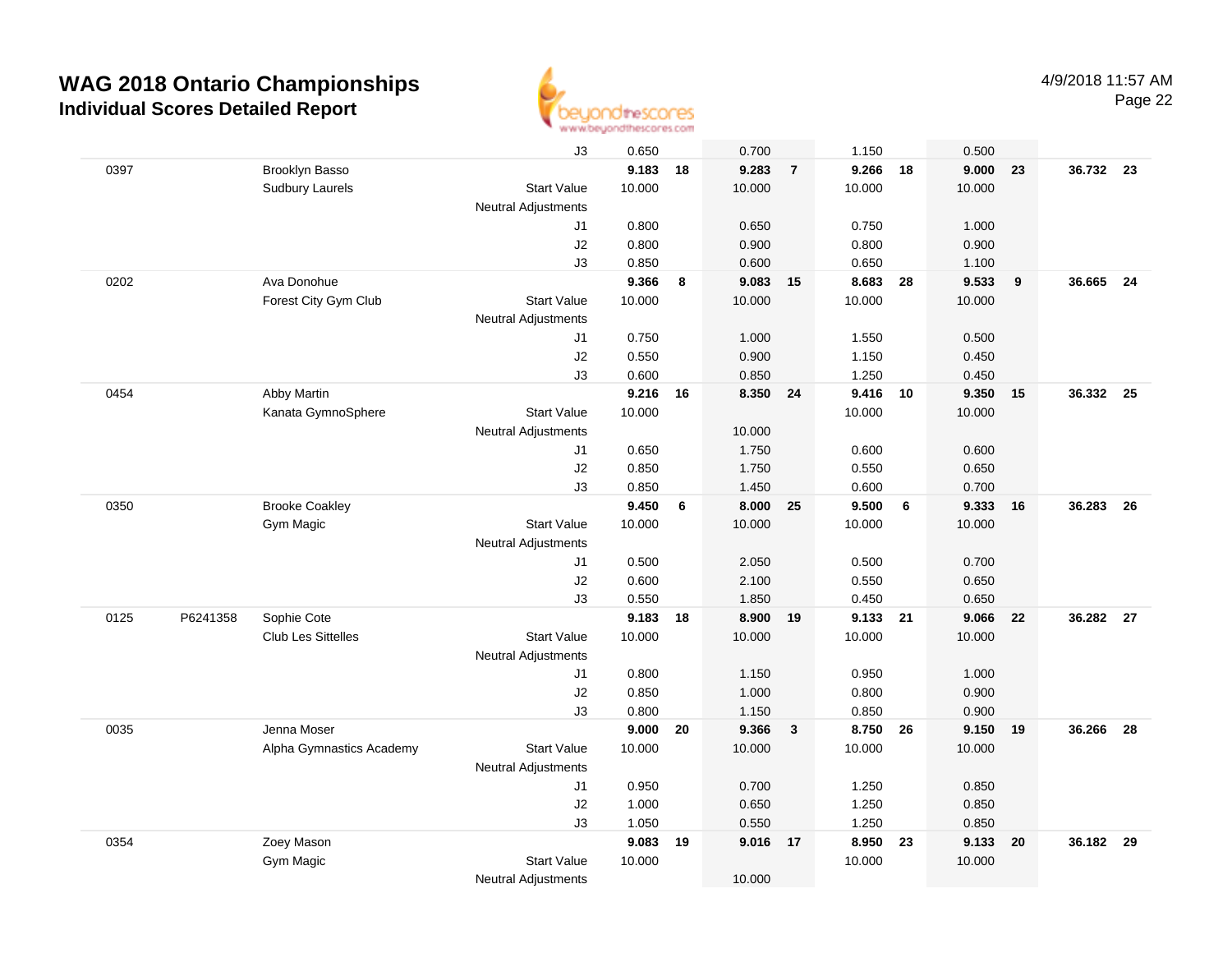

|      |                          | J1                         | 0.900        | 1.050    | .200          | 0.900       |              |
|------|--------------------------|----------------------------|--------------|----------|---------------|-------------|--------------|
|      |                          | J2                         | 0.900        | 1.000    | 0.950         | 0.900       |              |
|      |                          | J3                         | 0.950        | 0.900    | 1.000         | 0.800       |              |
| 0605 | Alexandra Preziosi       |                            | 8.900<br>-22 | 9.166 12 | 8.266<br>- 29 | 9.333<br>16 | 35.665<br>30 |
|      | Oakville Gymnastics Club | <b>Start Value</b>         | 10.000       | 10.000   | 10.000        | 10.000      |              |
|      |                          | <b>Neutral Adjustments</b> |              |          |               |             |              |
|      |                          | J1                         | 1.200        | 0.800    | 1.750         | 0.650       |              |
|      |                          | J2                         | 1.050        | 0.800    | 1.800         | 0.800       |              |
|      |                          | J3                         | 1.050        | 0.900    | 1.650         | 0.550       |              |

#### **Gymnastics Ontario Level 6**

**All Around - Age 12B**

| ID   | <b>League ID</b> | <b>Name</b>                     |                            | $VT$ # |                | <b>UB</b> | #            | BB     | #                       | <b>FX</b> | #              | AA #   |                         |
|------|------------------|---------------------------------|----------------------------|--------|----------------|-----------|--------------|--------|-------------------------|-----------|----------------|--------|-------------------------|
| 0268 |                  | Alexia Hunter                   |                            | 9.450  | $\overline{2}$ | 9.500     | $\mathbf{1}$ | 9.383  | $\overline{7}$          | 9.400     | 11             | 37.733 | $\overline{\mathbf{1}}$ |
|      |                  | Gemini Gymnastics               | <b>Start Value</b>         | 10.000 |                | 10.000    |              | 10.000 |                         | 10.000    |                |        |                         |
|      |                  |                                 | <b>Neutral Adjustments</b> |        |                |           |              |        |                         |           |                |        |                         |
|      |                  |                                 | J1                         | 0.600  |                | 0.450     |              | 0.700  |                         | 0.700     |                |        |                         |
|      |                  |                                 | J2                         | 0.550  |                | 0.600     |              | 0.650  |                         | 0.500     |                |        |                         |
|      |                  |                                 | J3                         | 0.500  |                | 0.450     |              | 0.500  |                         | 0.600     |                |        |                         |
| 0042 |                  | Diana Chan                      |                            | 9.133  | 10             | 9.283     | 5            | 9.550  | $\overline{\mathbf{3}}$ | 9.700     | $\overline{2}$ | 37.666 | $\overline{2}$          |
|      |                  | <b>ASF</b>                      | <b>Start Value</b>         | 10.000 |                | 10.000    |              | 10.000 |                         | 10.000    |                |        |                         |
|      |                  |                                 | <b>Neutral Adjustments</b> |        |                |           |              |        |                         |           |                |        |                         |
|      |                  |                                 | J <sub>1</sub>             | 0.900  |                | 0.750     |              | 0.450  |                         | 0.250     |                |        |                         |
|      |                  |                                 | J2                         | 0.800  |                | 0.700     |              | 0.400  |                         | 0.300     |                |        |                         |
|      |                  |                                 | J3                         | 0.900  |                | 0.700     |              | 0.500  |                         | 0.350     |                |        |                         |
| 0807 |                  | <b>Madison McBride</b>          |                            | 9.183  | $\overline{7}$ | 9.266     | 6            | 9.366  | 8                       | 9.716     | $\mathbf{1}$   | 37.531 | $\overline{\mathbf{3}}$ |
|      |                  | <b>Twisters Gymnastics Club</b> | <b>Start Value</b>         | 10.000 |                | 10.000    |              | 10.000 |                         | 10.000    |                |        |                         |
|      |                  |                                 | <b>Neutral Adjustments</b> |        |                |           |              |        |                         |           |                |        |                         |
|      |                  |                                 | J1                         | 0.700  |                | 0.700     |              | 0.650  |                         | 0.250     |                |        |                         |
|      |                  |                                 | J2                         | 0.900  |                | 0.800     |              | 0.650  |                         | 0.250     |                |        |                         |
|      |                  |                                 | J3                         | 0.850  |                | 0.700     |              | 0.600  |                         | 0.350     |                |        |                         |
| 0449 |                  | Sandrine Dwivedi                |                            | 9.133  | 10             | 9.266     | 6            | 9.583  | $\mathbf{1}$            | 9.433     | 9              | 37.415 | $\overline{4}$          |
|      |                  | Kanata GymnoSphere              | <b>Start Value</b>         | 10.000 |                | 10.000    |              | 10.000 |                         | 10.000    |                |        |                         |
|      |                  |                                 | <b>Neutral Adjustments</b> |        |                |           |              |        |                         |           |                |        |                         |
|      |                  |                                 | J <sub>1</sub>             | 0.950  |                | 0.650     |              | 0.450  |                         | 0.500     |                |        |                         |
|      |                  |                                 | J <sub>2</sub>             | 0.750  |                | 0.700     |              | 0.400  |                         | 0.500     |                |        |                         |
|      |                  |                                 | J3                         | 0.900  |                | 0.850     |              | 0.400  |                         | 0.700     |                |        |                         |
| 0600 |                  | Vivian Hill                     |                            | 9.116  | 11             | 9.383     | $\mathbf{3}$ | 9.366  | 8                       | 9.550     | 4              | 37.415 | $\overline{4}$          |
|      |                  | Oakville Gymnastics Club        | <b>Start Value</b>         | 10.000 |                | 10.000    |              | 10.000 |                         | 10.000    |                |        |                         |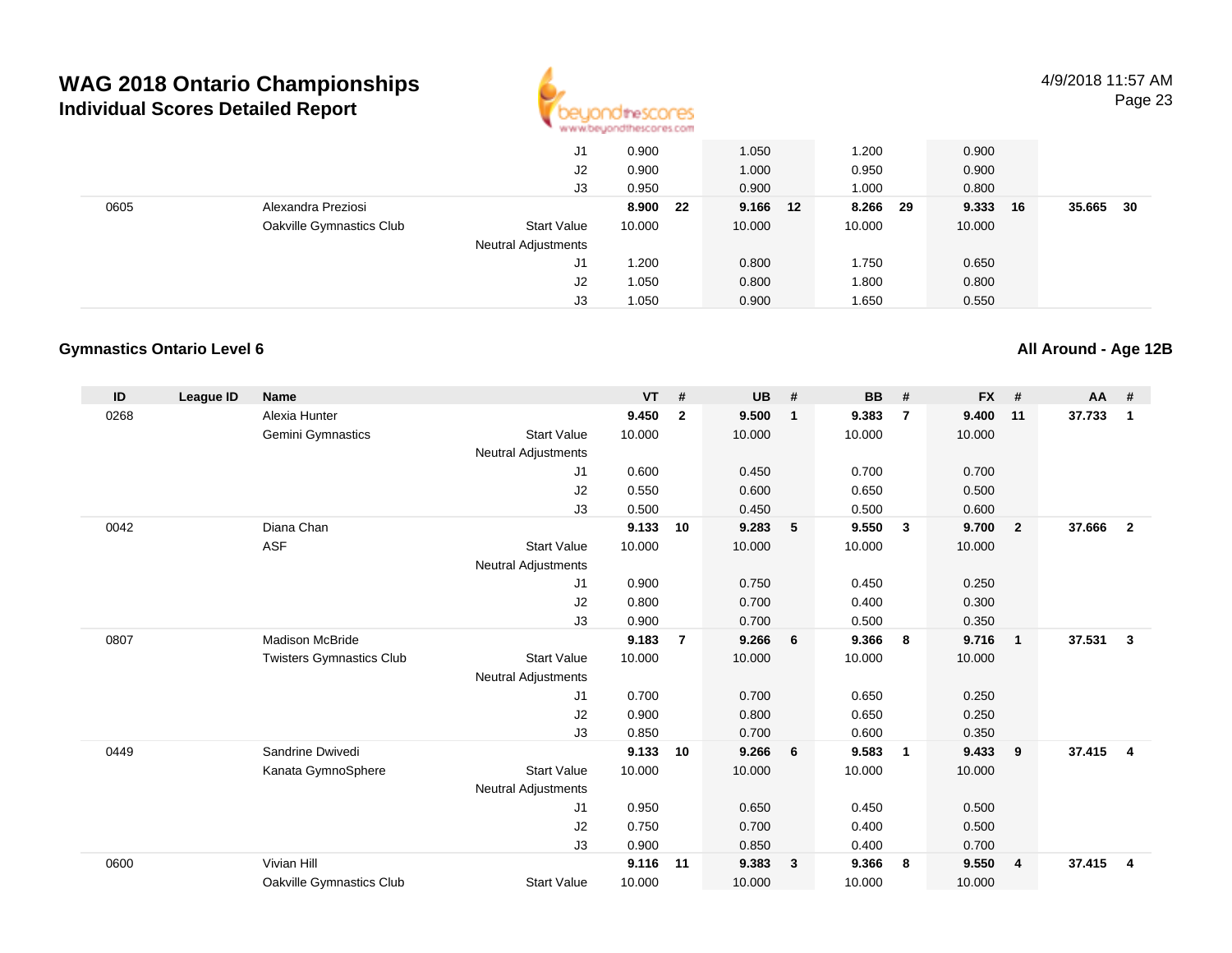

|      |         |                                     | <b>Neutral Adjustments</b> |          |              |          |                         |        |                |        |              |          |                |
|------|---------|-------------------------------------|----------------------------|----------|--------------|----------|-------------------------|--------|----------------|--------|--------------|----------|----------------|
|      |         |                                     | J1                         | 0.800    |              | 0.650    |                         | 0.650  |                | 0.400  |              |          |                |
|      |         |                                     | J2                         | 0.900    |              | 0.700    |                         | 0.650  |                | 0.550  |              |          |                |
|      |         |                                     | J3                         | 0.950    |              | 0.500    |                         | 0.600  |                | 0.400  |              |          |                |
| 0575 |         | Zoe Zimmerman                       |                            | 9.316    | $\mathbf{3}$ | 8.700 16 |                         | 9.550  | $\mathbf{3}$   | 9.616  | $\mathbf{3}$ | 37.182 5 |                |
|      |         | Niagara Acro Cats                   | Start Value                | 10.000   |              | 10.000   |                         | 10.000 |                | 10.000 |              |          |                |
|      |         |                                     | <b>Neutral Adjustments</b> |          |              |          |                         |        |                |        |              |          |                |
|      |         |                                     | J1                         | 0.600    |              | 1.300    |                         | 0.550  |                | 0.400  |              |          |                |
|      |         |                                     | J2                         | 0.700    |              | 1.100    |                         | 0.400  |                | 0.350  |              |          |                |
|      |         |                                     | J3                         | 0.750    |              | 1.500    |                         | 0.400  |                | 0.400  |              |          |                |
| 0356 |         | Daniella Preston                    |                            | 9.500    | $\mathbf{1}$ | 8.700 16 |                         | 9.500  | $\overline{4}$ | 9.450  | 8            | 37.150   | 6              |
|      |         | Gym Magic                           | <b>Start Value</b>         | 10.000   |              | 10.000   |                         | 10.000 |                | 10.000 |              |          |                |
|      |         |                                     | <b>Neutral Adjustments</b> |          |              |          |                         |        |                |        |              |          |                |
|      |         |                                     | J1                         | 0.400    |              | 1.300    |                         | 0.500  |                | 0.650  |              |          |                |
|      |         |                                     | J2                         | 0.550    |              | 1.200    |                         | 0.450  |                | 0.500  |              |          |                |
|      |         |                                     | J3                         | 0.550    |              | 1.400    |                         | 0.550  |                | 0.500  |              |          |                |
| 0564 |         | Emma Gagnon                         |                            | 9.200    | $\bf 6$      | 9.416    | $\overline{\mathbf{2}}$ | 8.983  | 19             | 9.400  | 11           | 36.999   | $\overline{7}$ |
|      |         | Niagara Acro Cats                   | <b>Start Value</b>         | 10.000   |              | 10.000   |                         | 10.000 |                | 10.000 |              |          |                |
|      |         |                                     | <b>Neutral Adjustments</b> |          |              |          |                         |        |                |        |              |          |                |
|      |         |                                     | J <sub>1</sub>             | 0.850    |              | 0.550    |                         | 1.050  |                | 0.500  |              |          |                |
|      |         |                                     | J2                         | 0.800    |              | 0.550    |                         | 1.050  |                | 0.650  |              |          |                |
|      |         |                                     | J3                         | 0.750    |              | 0.650    |                         | 0.950  |                | 0.650  |              |          |                |
| 0756 | 1030800 | Daley Clarke                        |                            | 9.016    | 13           | 9.366    | $\overline{4}$          | 9.400  | 6              | 9.216  | 20           | 36.998   | 8              |
|      |         | Trillium GC                         | <b>Start Value</b>         | 10.000   |              | 10.000   |                         | 10.000 |                | 10.000 |              |          |                |
|      |         |                                     | <b>Neutral Adjustments</b> |          |              |          |                         |        |                |        |              |          |                |
|      |         |                                     | J1                         | 1.100    |              | 0.550    |                         | 0.700  |                | 0.850  |              |          |                |
|      |         |                                     | J2                         | 0.900    |              | 0.650    |                         | 0.550  |                | 0.850  |              |          |                |
|      |         |                                     | J3                         | 0.950    |              | 0.700    |                         | 0.550  |                | 0.650  |              |          |                |
| 0073 |         | Serena Fazari                       |                            | 9.133 10 |              | 8.783 14 |                         | 9.566  | $\overline{2}$ | 9.483  | 6            | 36.965   | 9              |
|      |         | <b>Brantford Gymnastics Academy</b> | <b>Start Value</b>         | 10.000   |              | 10.000   |                         | 10.000 |                | 10.000 |              |          |                |
|      |         |                                     | <b>Neutral Adjustments</b> |          |              |          |                         |        |                |        |              |          |                |
|      |         |                                     | J1                         | 0.850    |              | 1.350    |                         | 0.400  |                | 0.400  |              |          |                |
|      |         |                                     | J2                         | 0.900    |              | 1.100    |                         | 0.550  |                | 0.600  |              |          |                |
|      |         |                                     | J3                         | 0.850    |              | 1.200    |                         | 0.350  |                | 0.550  |              |          |                |
| 0165 |         | Keira Harte                         |                            | 9.133 10 |              | 9.283    | 5                       | 9.066  | 16             | 9.416  | 10           | 36.898   | 10             |
|      |         | Dynamo Gymnastics                   | <b>Start Value</b>         | 10.000   |              | 10.000   |                         | 10.000 |                | 10.000 |              |          |                |
|      |         |                                     | <b>Neutral Adjustments</b> |          |              |          |                         |        |                |        |              |          |                |
|      |         |                                     | J1                         | 0.900    |              | 0.650    |                         | 0.850  |                | 0.600  |              |          |                |
|      |         |                                     | J2                         | 0.900    |              | 0.700    |                         | 0.950  |                | 0.550  |              |          |                |
|      |         |                                     | J3                         | 0.800    |              | 0.800    |                         | 1.000  |                | 0.600  |              |          |                |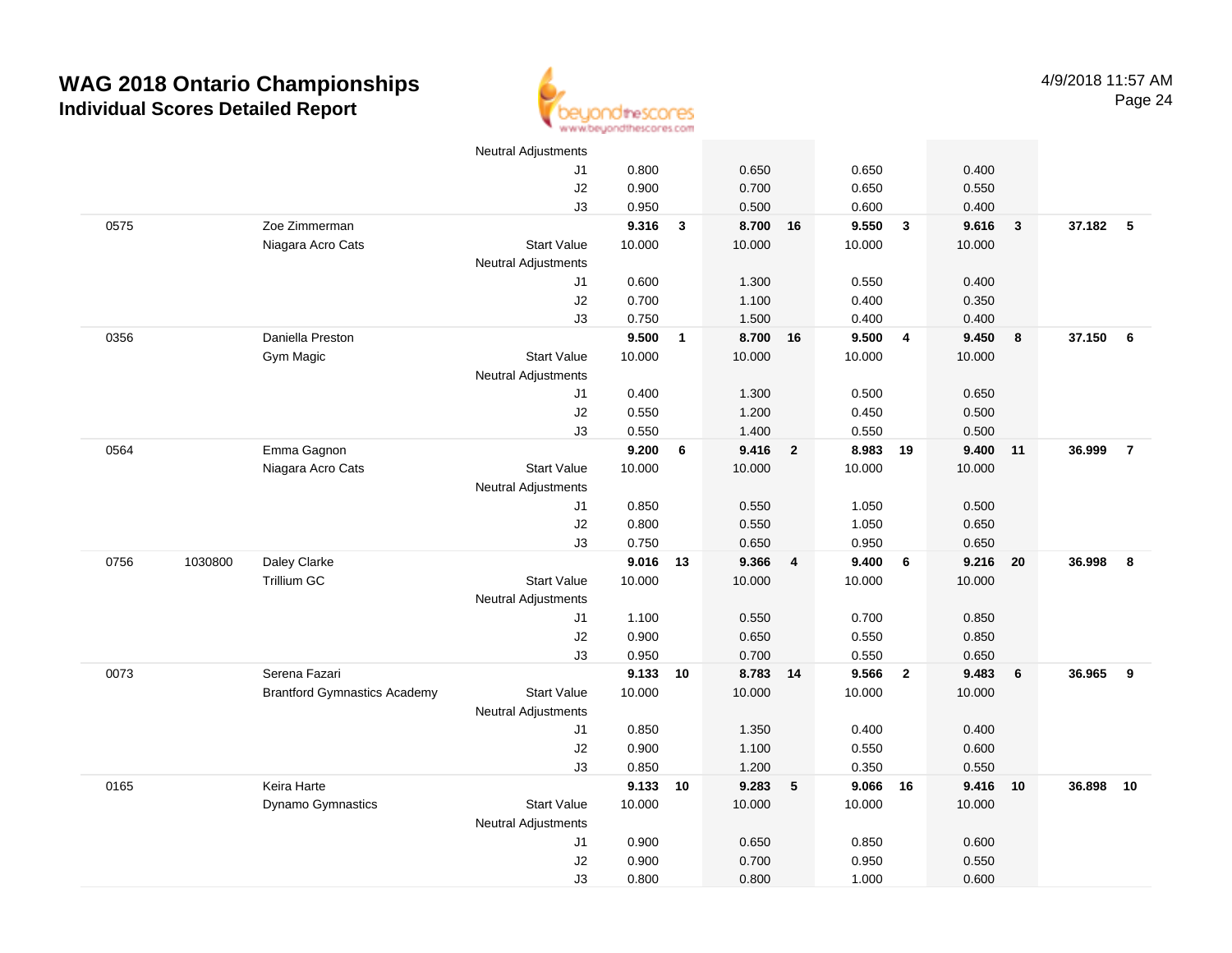

| 0695 | Katie Goddard                             |                            | 8.916 15           |    | 9.283           | $-5$           | 9.416           | - 5            | 9.283           | 17             | 36.898    | 10 |
|------|-------------------------------------------|----------------------------|--------------------|----|-----------------|----------------|-----------------|----------------|-----------------|----------------|-----------|----|
|      | <b>Shenderey Gymnastics Centre</b>        | <b>Start Value</b>         | 10.000             |    | 10.000          |                | 10.000          |                | 10.000          |                |           |    |
|      |                                           | <b>Neutral Adjustments</b> |                    |    |                 |                |                 |                |                 |                |           |    |
|      |                                           | J1                         | 1.050              |    | 0.700           |                | 0.550           |                | 0.650           |                |           |    |
|      |                                           | J2                         | 1.100              |    | 0.700           |                | 0.650           |                | 0.800           |                |           |    |
|      |                                           | J3                         | 1.100              |    | 0.750           |                | 0.550           |                | 0.700           |                |           |    |
| 0642 | Emma Hasson                               |                            | 9.283              | 4  | 8.950           | 10             | 9.150 12        |                | 9.466           | $\overline{7}$ | 36.849    | 11 |
|      | <b>Pickering Athletic Centre</b>          | <b>Start Value</b>         | 10.000             |    | 10.000          |                | 10.000          |                | 10.000          |                |           |    |
|      |                                           | <b>Neutral Adjustments</b> |                    |    |                 |                |                 |                |                 |                |           |    |
|      |                                           | J1                         | 0.800              |    | 0.900           |                | 0.900           |                | 0.450           |                |           |    |
|      |                                           | J2                         | 0.700              |    | 1.150           |                | 0.800           |                | 0.500           |                |           |    |
|      |                                           | J3                         | 0.650              |    | 1.100           |                | 0.850           |                | 0.650           |                |           |    |
| 0686 | Chloe Vizler                              |                            | 9.150              | 9  | 8.950           | 10             | 9.166           | 11             | 9.350           | 13             | 36.616    | 12 |
|      | Rose City Gymnastics                      | <b>Start Value</b>         | 10.000             |    | 10.000          |                | 10.000          |                | 10.000          |                |           |    |
|      |                                           | <b>Neutral Adjustments</b> |                    |    |                 |                |                 |                |                 |                |           |    |
|      |                                           | J1                         | 0.950              |    | 0.950           |                | 0.850           |                | 0.600           |                |           |    |
|      |                                           | J2                         | 0.750              |    | 1.000           |                | 0.900           |                | 0.750           |                |           |    |
|      |                                           | J3                         | 0.850              |    | 1.200           | $\overline{7}$ | 0.750           | 15             | 0.600           |                | 36.498    |    |
| 0827 | Ayanna Gramolini<br>University of Toronto | <b>Start Value</b>         | 9.116 11<br>10.000 |    | 9.183<br>10.000 |                | 9.083<br>10.000 |                | 9.116<br>10.000 | - 22           |           | 13 |
|      |                                           | <b>Neutral Adjustments</b> |                    |    |                 |                |                 |                |                 |                |           |    |
|      |                                           | J1                         | 0.850              |    | 0.800           |                | 0.950           |                | 0.800           |                |           |    |
|      |                                           | J2                         | 1.000              |    | 0.700           |                | 1.000           |                | 0.800           |                |           |    |
|      |                                           | J3                         | 0.800              |    | 0.950           |                | 0.800           |                | 1.050           |                |           |    |
| 0385 | Breanna Lucienbaker                       |                            | 9.000              | 14 | 8.800           | 13             | 9.283           | 10             | 9.366           | 12             | 36.449    | 14 |
|      | Gymnastics Mississauga                    | <b>Start Value</b>         | 10.000             |    | 10.000          |                | 10.000          |                | 10.000          |                |           |    |
|      |                                           | <b>Neutral Adjustments</b> |                    |    |                 |                |                 |                |                 |                |           |    |
|      |                                           | J1                         | 0.950              |    | 1.150           |                | 0.750           |                | 0.550           |                |           |    |
|      |                                           | J2                         | 1.100              |    | 1.250           |                | 0.700           |                | 0.700           |                |           |    |
|      |                                           | J3                         | 0.950              |    | 1.200           |                | 0.700           |                | 0.650           |                |           |    |
| 0898 | Katie Cameron                             |                            | 8.700              | 22 | 9.283           | 5              | 9.116 14        |                | 9.350           | 13             | 36.449 14 |    |
|      | <b>GW Elites</b>                          | <b>Start Value</b>         | 10.000             |    | 10.000          |                | 10.000          |                | 10.000          |                |           |    |
|      |                                           | <b>Neutral Adjustments</b> |                    |    |                 |                |                 |                |                 |                |           |    |
|      |                                           | J1                         | 1.450              |    | 0.800           |                | 0.850           |                | 0.600           |                |           |    |
|      |                                           | J2                         | 1.200              |    | 0.700           |                | 0.850           |                | 0.550           |                |           |    |
|      |                                           | J3                         | 1.250              |    | 0.650           |                | 0.950           |                | 0.800           |                |           |    |
| 0053 | <b>Emily Mosher</b>                       |                            | 9.000              | 14 | 8.800           | 13             | 9.383           | $\overline{7}$ | 9.233           | 19             | 36.416    | 15 |
|      | <b>Barrie Kempettes</b>                   | <b>Start Value</b>         | 10.000             |    | 10.000          |                | 10.000          |                | 10.000          |                |           |    |
|      |                                           | <b>Neutral Adjustments</b> |                    |    |                 |                |                 |                |                 |                |           |    |
|      |                                           | J1                         | 0.900              |    | 1.200           |                | 0.650           |                | 0.750           |                |           |    |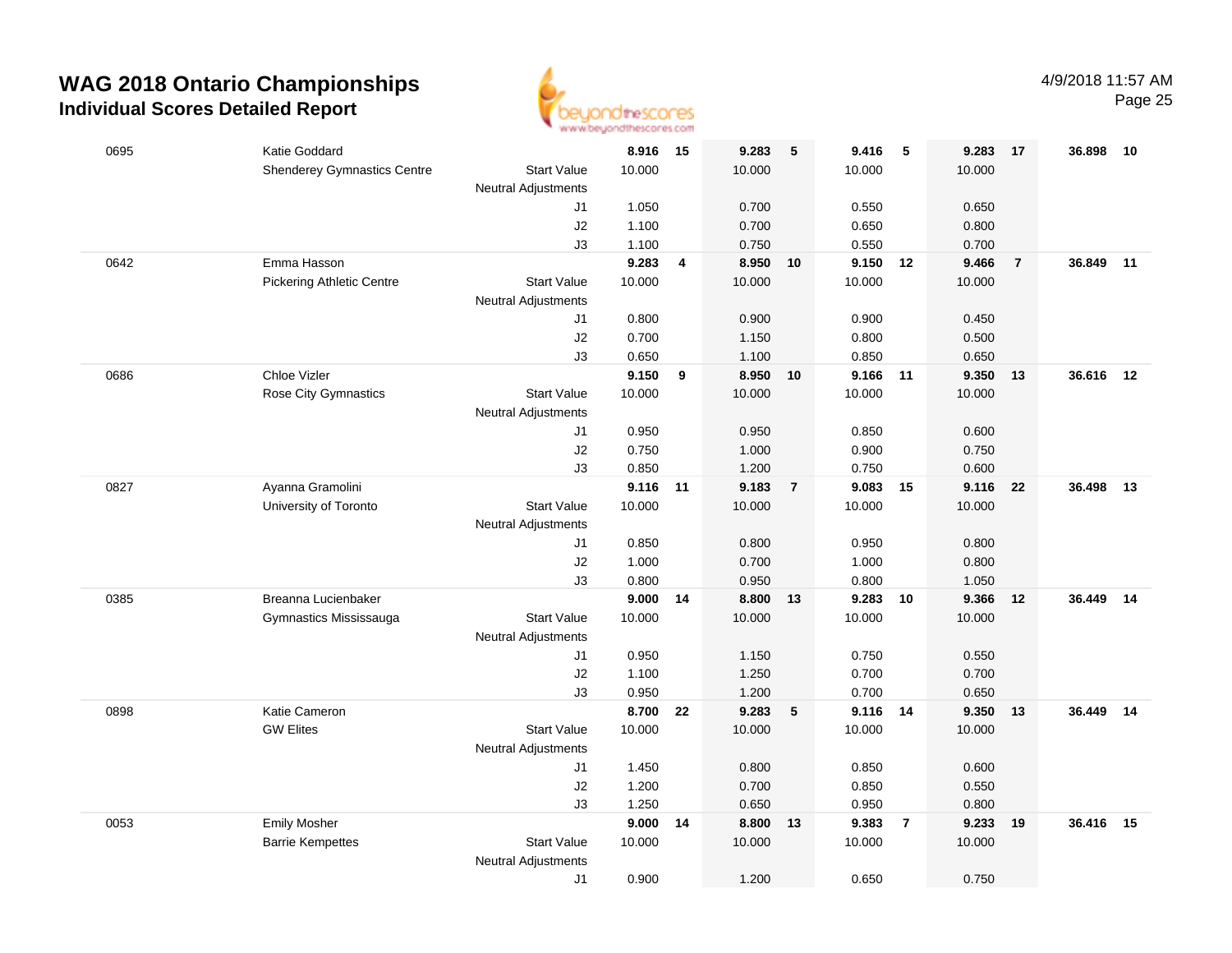

|      |                                     | J2                         | 1.100    |    | 1.100    |    | 0.600    |    | 0.850  |      |           |    |
|------|-------------------------------------|----------------------------|----------|----|----------|----|----------|----|--------|------|-----------|----|
|      |                                     | J3                         | 1.000    |    | 1.300    |    | 0.600    |    | 0.700  |      |           |    |
| 0253 | Katie Escott                        |                            | 8.900    | 16 | 9.116    | 8  | 8.983    | 19 | 9.333  | 14   | 36.332 16 |    |
|      | Galaxy                              | <b>Start Value</b>         | 10.000   |    | 10.000   |    | 10.000   |    | 10.000 |      |           |    |
|      |                                     | <b>Neutral Adjustments</b> |          |    |          |    |          |    |        |      |           |    |
|      |                                     | J1                         | 1.250    |    | 1.000    |    | 0.950    |    | 0.700  |      |           |    |
|      |                                     | J2                         | 0.950    |    | 0.800    |    | 1.050    |    | 0.600  |      |           |    |
|      |                                     | J3                         | 1.100    |    | 0.850    |    | 1.050    |    | 0.700  |      |           |    |
| 0655 | Micaela Vallance                    |                            | 9.150    | 9  | 8.866    | 11 | 9.000    | 18 | 9.316  | 15   | 36.332 16 |    |
|      | <b>Pulsars Gymnastics Club</b>      | <b>Start Value</b>         | 10.000   |    | 10.000   |    | 10.000   |    | 10.000 |      |           |    |
|      |                                     | <b>Neutral Adjustments</b> |          |    |          |    |          |    |        |      |           |    |
|      |                                     | J1                         | 0.850    |    | 1.100    |    | 1.050    |    | 0.750  |      |           |    |
|      |                                     | J2                         | 0.700    |    | 1.100    |    | 1.050    |    | 0.650  |      |           |    |
|      |                                     | J3                         | 1.000    |    | 1.200    |    | 0.900    |    | 0.650  |      |           |    |
| 0297 | Olivia Silva                        |                            | 9.133 10 |    | 8.816 12 |    | 9.166 11 |    | 9.216  | - 20 | 36.331 17 |    |
|      | <b>Glendon Gymnastics</b>           | <b>Start Value</b>         | 10.000   |    | 10.000   |    | 10.000   |    | 10.000 |      |           |    |
|      |                                     | <b>Neutral Adjustments</b> |          |    |          |    |          |    |        |      |           |    |
|      |                                     | J1                         | 0.950    |    | 1.150    |    | 0.950    |    | 0.700  |      |           |    |
|      |                                     | J2                         | 0.850    |    | 1.200    |    | 0.800    |    | 0.800  |      |           |    |
|      |                                     | J3                         | 0.800    |    | 1.200    |    | 0.750    |    | 0.850  |      |           |    |
| 0051 | Sydney Cadieux                      |                            | 8.783    | 21 | 9.050    | 9  | 9.116    | 14 | 9.316  | 15   | 36.265    | 18 |
|      | <b>Barrie Kempettes</b>             | <b>Start Value</b>         | 10.000   |    | 10.000   |    | 10.000   |    | 10.000 |      |           |    |
|      |                                     | Neutral Adjustments        |          |    |          |    |          |    |        |      |           |    |
|      |                                     | J1                         | 1.250    |    | 0.850    |    | 0.850    |    | 0.600  |      |           |    |
|      |                                     | J2                         | 1.200    |    | 1.000    |    | 0.900    |    | 0.750  |      |           |    |
|      |                                     | J3                         | 1.200    |    | 1.000    |    | 0.900    |    | 0.700  |      |           |    |
| 0075 | Kiara MacNeil                       |                            | 9.116    | 11 | 8.733    | 15 | 9.033 17 |    | 9.366  | 12   | 36.248    | 19 |
|      | <b>Brantford Gymnastics Academy</b> | <b>Start Value</b>         | 10.000   |    | 10.000   |    | 10.000   |    | 10.000 |      |           |    |
|      |                                     | <b>Neutral Adjustments</b> |          |    |          |    |          |    |        |      |           |    |
|      |                                     | J1                         | 0.850    |    | 1.400    |    | 0.950    |    | 0.650  |      |           |    |
|      |                                     | J2                         | 0.900    |    | 1.100    |    | 1.000    |    | 0.650  |      |           |    |
|      |                                     | J3                         | 0.900    |    | 1.300    |    | 0.950    |    | 0.600  |      |           |    |
| 0833 | Yasmine Movahedi                    |                            | 9.133 10 |    | 8.466    | 20 | 9.133 13 |    | 9.500  | 5    | 36.232 20 |    |
|      | University of Toronto               | <b>Start Value</b>         | 10.000   |    | 10.000   |    | 10.000   |    | 10.000 |      |           |    |
|      |                                     | <b>Neutral Adjustments</b> |          |    |          |    |          |    |        |      |           |    |
|      |                                     | J1                         | 0.850    |    | 1.450    |    | 0.900    |    | 0.550  |      |           |    |
|      |                                     | J2                         | 0.750    |    | 1.500    |    | 0.850    |    | 0.450  |      |           |    |
|      |                                     | J3                         | 1.000    |    | 1.650    |    | 0.850    |    | 0.500  |      |           |    |
| 0415 | Maya Spector                        |                            | 9.266    | 5  | 8.416    | 21 | 9.300    | 9  | 9.233  | 19   | 36.215    | 21 |
|      | <b>Gyros Gymnastics</b>             | <b>Start Value</b>         | 10.000   |    | 10.000   |    | 10.000   |    | 10.000 |      |           |    |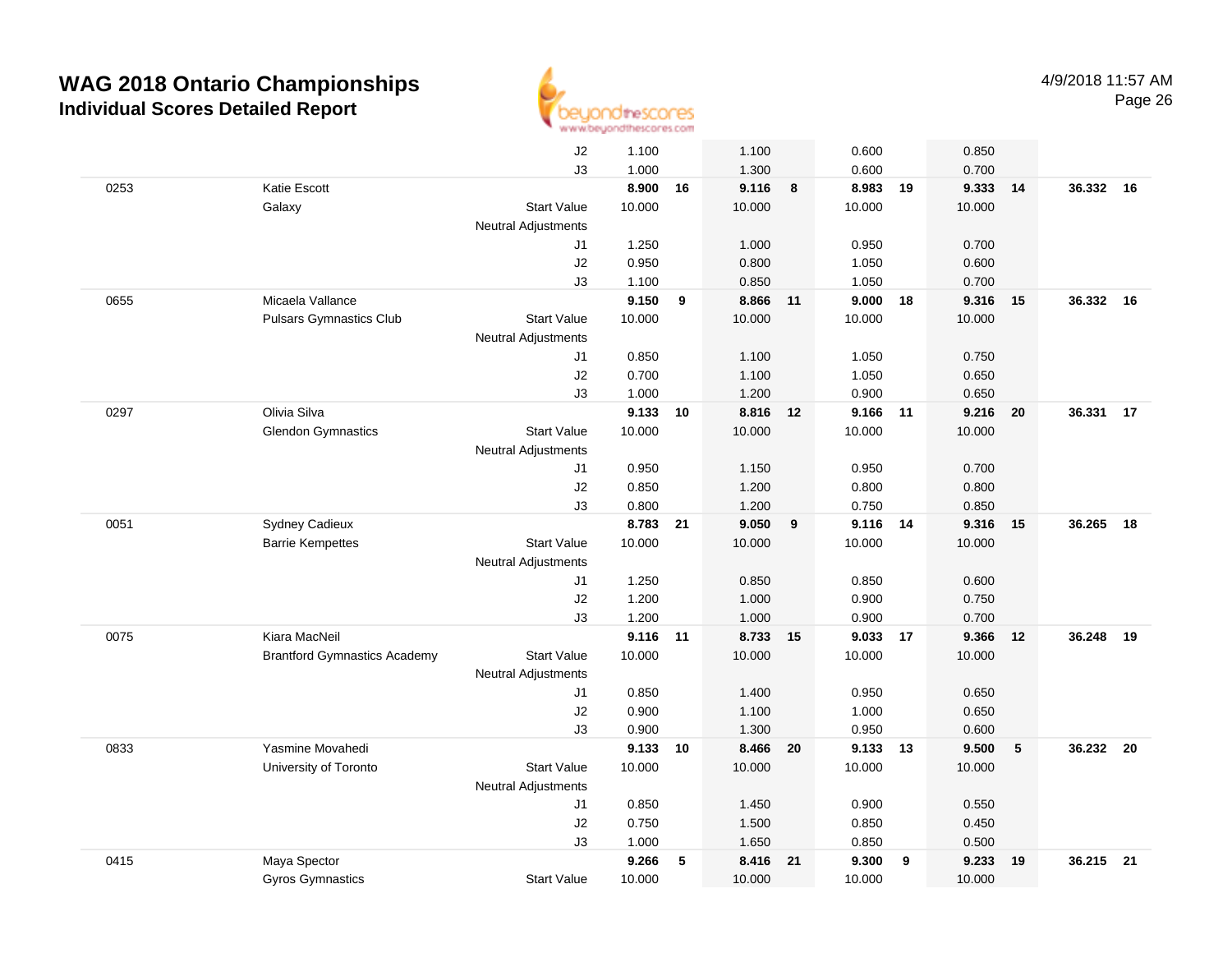

|      |                       |                               | <b>Neutral Adjustments</b>                       |          |    |          |                |          |                |        |    |           |      |
|------|-----------------------|-------------------------------|--------------------------------------------------|----------|----|----------|----------------|----------|----------------|--------|----|-----------|------|
|      |                       |                               | J1                                               | 0.700    |    | 1.500    |                | 0.850    |                | 0.750  |    |           |      |
|      |                       |                               | J2                                               | 0.800    |    | 1.600    |                | 0.650    |                | 0.700  |    |           |      |
|      |                       |                               | J3                                               | 0.700    |    | 1.650    |                | 0.600    |                | 0.850  |    |           |      |
| 0539 |                       | Maya Grantis                  |                                                  | 8.883    | 17 | 8.950    | 10             | 8.983    | 19             | 9.366  | 12 | 36.182 22 |      |
|      |                       | <b>Milton Springers</b>       | <b>Start Value</b>                               | 10.000   |    | 10.000   |                | 10.000   |                | 10.000 |    |           |      |
|      |                       |                               | <b>Neutral Adjustments</b>                       |          |    |          |                |          |                |        |    |           |      |
|      |                       |                               | J1                                               | 1.150    |    | 0.850    |                | 1.050    |                | 0.600  |    |           |      |
|      |                       |                               | J2                                               | 1.200    |    | 1.100    |                | 1.200    |                | 0.600  |    |           |      |
|      |                       |                               | J3                                               | 1.000    |    | 1.200    |                | 0.800    |                | 0.700  |    |           |      |
| 0592 | Gymnastics<br>Ontario | Cruz Nevin                    |                                                  | 8.833    | 19 | 9.183    | $\overline{7}$ | 8.933 21 |                | 9.050  | 23 | 35.999    | - 23 |
|      |                       | Northumberland                | <b>Start Value</b><br><b>Neutral Adjustments</b> | 10.000   |    | 10.000   |                | 10.000   |                | 10.000 |    |           |      |
|      |                       |                               | J1                                               | 1.100    |    | 0.750    |                | 1.200    |                | 0.900  |    |           |      |
|      |                       |                               | J2                                               | 1.200    |    | 0.800    |                | 1.000    |                | 1.000  |    |           |      |
|      |                       |                               | J3                                               | 1.200    |    | 0.900    |                | 1.000    |                | 0.950  |    |           |      |
| 0201 |                       | Georgia Chant                 |                                                  | 9.166    | 8  | 8.700    | 16             | 9.566    | $\overline{2}$ | 8.566  | 24 | 35.998    | 24   |
|      |                       | Forest City Gym Club          | <b>Start Value</b>                               | 10.000   |    | 10.000   |                | 10.000   |                | 10.000 |    |           |      |
|      |                       |                               | <b>Neutral Adjustments</b>                       |          |    |          |                |          |                |        |    |           |      |
|      |                       |                               | J1                                               | 0.750    |    | 1.350    |                | 0.350    |                | 1.500  |    |           |      |
|      |                       |                               | J2                                               | 0.950    |    | 1.300    |                | 0.450    |                | 1.450  |    |           |      |
|      |                       |                               | J3                                               | 0.800    |    | 1.250    |                | 0.500    |                | 1.350  |    |           |      |
| 0897 |                       | Mikayla Clements              |                                                  | 9.100    | 12 | 8.483    | 19             | 8.933 21 |                | 9.300  | 16 | 35.816    | 25   |
|      |                       | All Star Sports Centre        | <b>Start Value</b>                               | 10.000   |    | 10.000   |                | 10.000   |                | 10.000 |    |           |      |
|      |                       |                               | <b>Neutral Adjustments</b>                       |          |    |          |                |          |                |        |    |           |      |
|      |                       |                               | J1                                               | 0.900    |    | 1.500    |                | 1.150    |                | 0.650  |    |           |      |
|      |                       |                               | $\sf J2$                                         | 1.050    |    | 1.600    |                | 0.950    |                | 0.850  |    |           |      |
|      |                       |                               | J3                                               | 0.750    |    | 1.450    |                | 1.100    |                | 0.600  |    |           |      |
| 0437 |                       | Mercedes Perez                |                                                  | 8.850    | 18 | 8.583 18 |                | 8.966 20 |                | 9.266  | 18 | 35.665    | - 26 |
|      |                       | <b>High Flyers Gymnastics</b> | <b>Start Value</b>                               | 10.000   |    | 10.000   |                | 10.000   |                | 10.000 |    |           |      |
|      |                       |                               | <b>Neutral Adjustments</b>                       |          |    |          |                |          |                |        |    |           |      |
|      |                       |                               | J1                                               | 1.000    |    | 1.500    |                | 1.200    |                | 0.650  |    |           |      |
|      |                       |                               | J2                                               | 1.150    |    | 1.250    |                | 1.000    |                | 0.700  |    |           |      |
|      |                       |                               | J3                                               | 1.300    |    | 1.500    |                | 0.900    |                | 0.850  |    |           |      |
| 0846 |                       | Nyah Douglas                  |                                                  | 9.116 11 |    | 8.700    | 16             | 8.283    | 23             | 9.450  | 8  | 35.549    | 27   |
|      |                       | Winstars Gymnastics           | <b>Start Value</b>                               | 10.000   |    | 10.000   |                | 9.400    |                | 10.000 |    |           |      |
|      |                       |                               | <b>Neutral Adjustments</b>                       |          |    |          |                |          |                |        |    |           |      |
|      |                       |                               | J1                                               | 0.900    |    | 1.250    |                | 1.200    |                | 0.500  |    |           |      |
|      |                       |                               | J2                                               | 0.850    |    | 1.100    |                | 1.050    |                | 0.600  |    |           |      |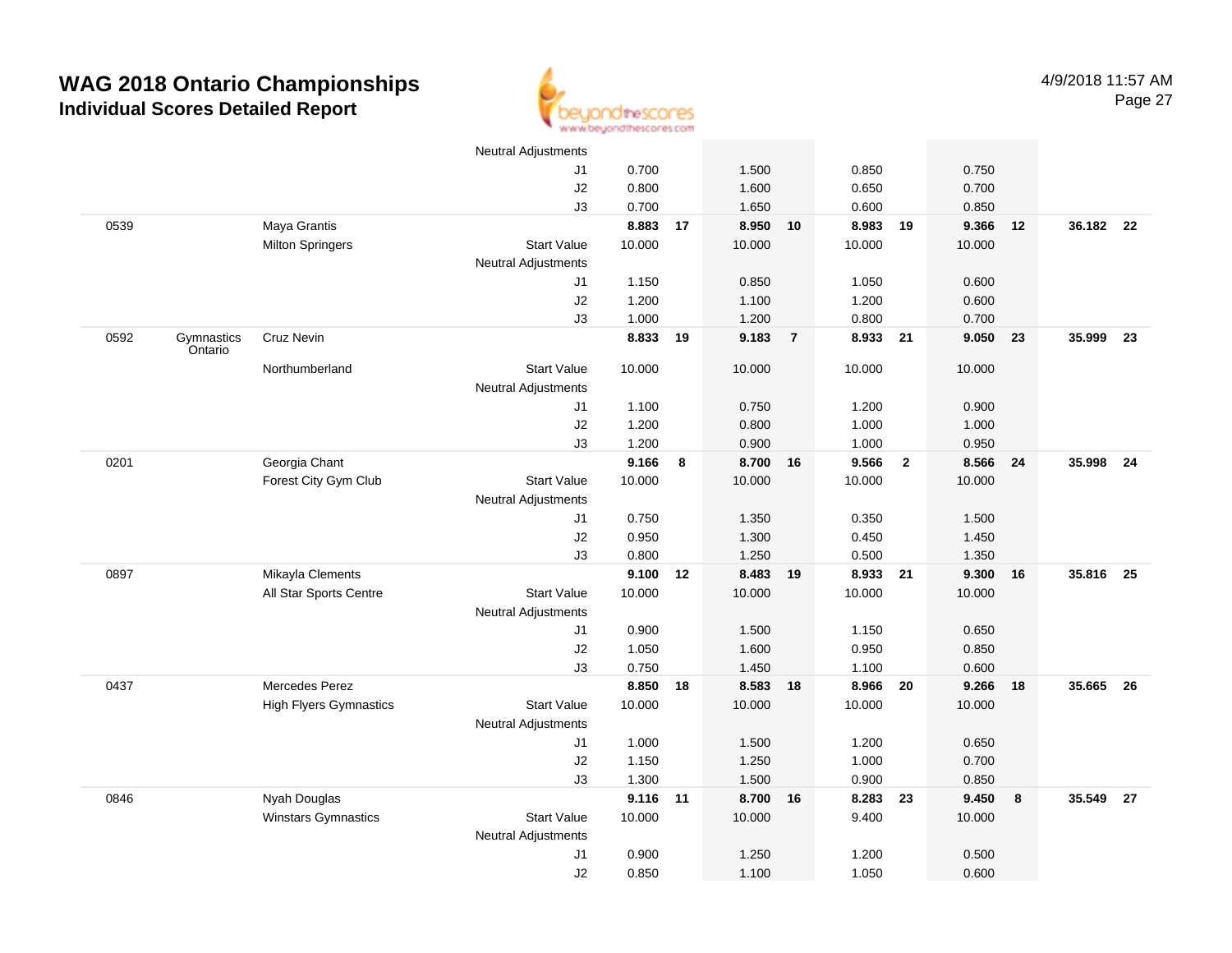

#### 4/9/2018 11:57 AMPage 28

|      |                           | J3                         | 0.900        | 1.550  | 1.100       | 0.550                 |               |
|------|---------------------------|----------------------------|--------------|--------|-------------|-----------------------|---------------|
| 0730 | Gemma Sena                |                            | 8.816<br>-20 | 8.666  | 8.600<br>17 | 9.200<br>- 22<br>- 21 | 35.282<br>-28 |
|      | <b>Synergy Gymnastics</b> | <b>Start Value</b>         | 10.000       | 10.000 | 10.000      | 10.000                |               |
|      |                           | <b>Neutral Adjustments</b> |              |        |             |                       |               |
|      |                           | J1                         | 1.200        | 1.350  | 1.400       | 0.850                 |               |
|      |                           | J2                         | 1.050        | 1.200  | 1.300       | 0.800                 |               |
|      |                           | J3                         | 1.300        | 1.450  | 1.500       | 0.750                 |               |

#### **Gymnastics Ontario Level 6**

**All Around - Age 13A**

| ID   | <b>League ID</b> | <b>Name</b>                     |                            | <b>VT</b> | $\pmb{\#}$     | <b>UB</b> | #                       | BB     | #                       | <b>FX</b> | #              | AA     | #                       |
|------|------------------|---------------------------------|----------------------------|-----------|----------------|-----------|-------------------------|--------|-------------------------|-----------|----------------|--------|-------------------------|
| 0262 |                  | Georgia Barrett                 |                            | 9.650     | 3              | 9.450     | $\mathbf{3}$            | 9.566  | $\overline{\mathbf{3}}$ | 9.783     | $\overline{2}$ | 38.449 | $\mathbf{1}$            |
|      |                  | Gemini Gymnastics               | <b>Start Value</b>         | 10.000    |                | 10.000    |                         | 10.000 |                         | 10.000    |                |        |                         |
|      |                  |                                 | <b>Neutral Adjustments</b> |           |                |           |                         |        |                         |           |                |        |                         |
|      |                  |                                 | J1                         | 0.400     |                | 0.600     |                         | 0.450  |                         | 0.200     |                |        |                         |
|      |                  |                                 | J <sub>2</sub>             | 0.300     |                | 0.550     |                         | 0.450  |                         | 0.200     |                |        |                         |
|      |                  |                                 | J3                         | 0.350     |                | 0.500     |                         | 0.400  |                         | 0.250     |                |        |                         |
| 0151 |                  | Sabine Malekzadeh               |                            | 9.566     | 5              | 9.366     | 6                       | 9.716  | $\overline{1}$          | 9.766     | 3              | 38.414 | $\overline{\mathbf{2}}$ |
|      |                  | Discovery Gymnastics Club       | <b>Start Value</b>         | 10.000    |                | 10.000    |                         | 10.000 |                         | 10.000    |                |        |                         |
|      |                  |                                 | <b>Neutral Adjustments</b> |           |                |           |                         |        |                         |           |                |        |                         |
|      |                  |                                 | J1                         | 0.400     |                | 0.650     |                         | 0.300  |                         | 0.300     |                |        |                         |
|      |                  |                                 | J2                         | 0.450     |                | 0.700     |                         | 0.250  |                         | 0.300     |                |        |                         |
|      |                  |                                 | J3                         | 0.450     |                | 0.550     |                         | 0.300  |                         | 0.100     |                |        |                         |
| 0819 |                  | Lyla White                      |                            | 9.583     | $\overline{4}$ | 9.300     | 8                       | 9.600  | $\overline{2}$          | 9.750     | $\overline{4}$ | 38.233 | $\mathbf{3}$            |
|      |                  | <b>Twisters Gymnastics Club</b> | <b>Start Value</b>         | 10.000    |                | 10.000    |                         | 10.000 |                         | 10.000    |                |        |                         |
|      |                  |                                 | <b>Neutral Adjustments</b> |           |                |           |                         |        |                         |           |                |        |                         |
|      |                  |                                 | J <sub>1</sub>             | 0.450     |                | 0.600     |                         | 0.450  |                         | 0.200     |                |        |                         |
|      |                  |                                 | J <sub>2</sub>             | 0.400     |                | 0.800     |                         | 0.350  |                         | 0.200     |                |        |                         |
|      |                  |                                 | J3                         | 0.400     |                | 0.700     |                         | 0.400  |                         | 0.350     |                |        |                         |
| 0259 |                  | <b>Grace Ulrich</b>             |                            | 9.583     | 4              | 9.516     | $\overline{\mathbf{2}}$ | 9.400  | $\overline{7}$          | 9.650     | $\overline{7}$ | 38.149 | $\overline{4}$          |
|      |                  | Galaxy                          | <b>Start Value</b>         | 10.000    |                | 10.000    |                         | 10.000 |                         | 10.000    |                |        |                         |
|      |                  |                                 | <b>Neutral Adjustments</b> |           |                |           |                         |        |                         |           |                |        |                         |
|      |                  |                                 | J1                         | 0.350     |                | 0.650     |                         | 0.600  |                         | 0.350     |                |        |                         |
|      |                  |                                 | J2                         | 0.450     |                | 0.400     |                         | 0.600  |                         | 0.450     |                |        |                         |
|      |                  |                                 | J3                         | 0.450     |                | 0.400     |                         | 0.600  |                         | 0.250     |                |        |                         |
| 0731 |                  | Sarah Termini                   |                            | 9.416     | 10             | 9.433     | $\overline{4}$          | 9.433  | - 6                     | 9.633     | 8              | 37.915 | 5                       |
|      |                  | <b>Synergy Gymnastics</b>       | <b>Start Value</b>         | 10.000    |                | 10.000    |                         | 10.000 |                         | 10.000    |                |        |                         |
|      |                  |                                 | <b>Neutral Adjustments</b> |           |                |           |                         |        |                         |           |                |        |                         |
|      |                  |                                 | J <sub>1</sub>             | 0.550     |                | 0.700     |                         | 0.550  |                         | 0.350     |                |        |                         |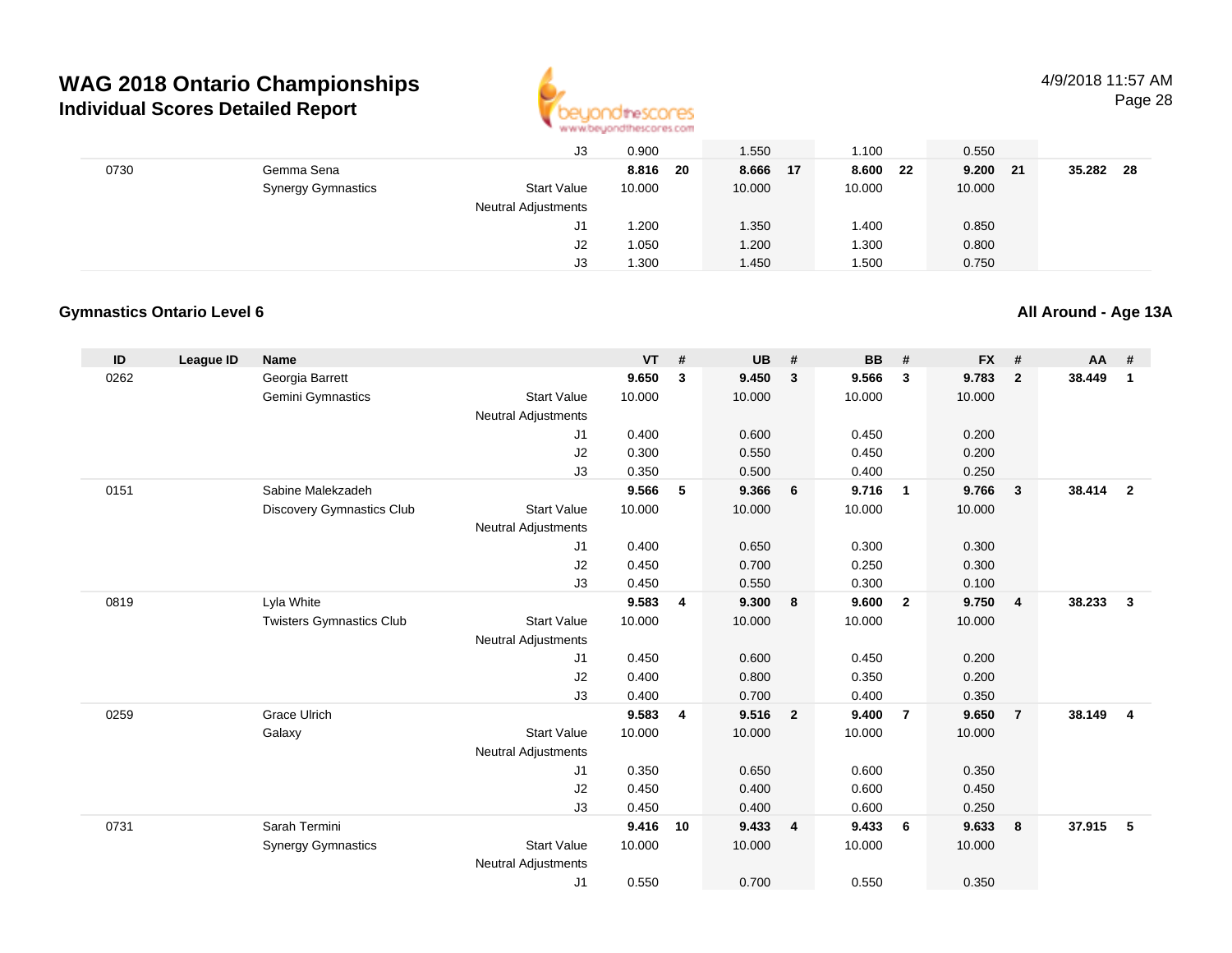

|      |                                | J2                         | 0.550  |                | 0.600    |                | 0.650  |                | 0.400  |                 |           |                |
|------|--------------------------------|----------------------------|--------|----------------|----------|----------------|--------|----------------|--------|-----------------|-----------|----------------|
|      |                                | J3                         | 0.650  |                | 0.400    |                | 0.500  |                | 0.350  |                 |           |                |
| 0023 | Lyndsey Reid                   |                            | 9.366  | 13             | 9.283    | 9              | 9.533  | $\overline{4}$ | 9.650  | $\overline{7}$  | 37.832    | 6              |
|      | All Star Sports Centre         | <b>Start Value</b>         | 10.000 |                | 10.000   |                | 10.000 |                | 10.000 |                 |           |                |
|      |                                | <b>Neutral Adjustments</b> |        |                |          |                |        |                |        |                 |           |                |
|      |                                | J1                         | 0.600  |                | 0.700    |                | 0.450  |                | 0.350  |                 |           |                |
|      |                                | J2                         | 0.650  |                | 0.700    |                | 0.450  |                | 0.400  |                 |           |                |
|      |                                | J3                         | 0.650  |                | 0.750    |                | 0.500  |                | 0.300  |                 |           |                |
| 0255 | Della Langille                 |                            | 9.700  | $\mathbf{2}$   | 9.000    | 18             | 9.300  | 12             | 9.666  | $6\phantom{1}6$ | 37.666    | $\overline{7}$ |
|      | Galaxy                         | <b>Start Value</b>         | 10.000 |                | 10.000   |                | 10.000 |                | 10.000 |                 |           |                |
|      |                                | <b>Neutral Adjustments</b> |        |                |          |                |        |                |        |                 |           |                |
|      |                                | J1                         | 0.300  |                | 1.100    |                | 0.750  |                | 0.350  |                 |           |                |
|      |                                | J2                         | 0.250  |                | 1.000    |                | 0.650  |                | 0.350  |                 |           |                |
|      |                                | J3                         | 0.350  |                | 0.900    |                | 0.700  |                | 0.300  |                 |           |                |
| 0388 | Kailee Ng                      |                            | 9.383  | 12             | 9.250 11 |                | 9.350  | 9              | 9.666  | $6\phantom{1}6$ | 37.649    | 8              |
|      | Gymnastics Mississauga         | <b>Start Value</b>         | 10.000 |                | 10.000   |                | 10.000 |                | 10.000 |                 |           |                |
|      |                                | <b>Neutral Adjustments</b> |        |                |          |                |        |                |        |                 |           |                |
|      |                                | J1                         | 0.650  |                | 0.950    |                | 0.600  |                | 0.350  |                 |           |                |
|      |                                | J2                         | 0.550  |                | 0.650    |                | 0.650  |                | 0.300  |                 |           |                |
|      |                                | J3                         | 0.650  |                | 0.650    |                | 0.700  |                | 0.350  |                 |           |                |
| 0269 | Kaleigh Hutchings              |                            | 9.550  | 6              | 9.066    | 16             | 9.083  | 18             | 9.733  | ${\bf 5}$       | 37.432    | 9              |
|      | Gemini Gymnastics              | <b>Start Value</b>         | 10.000 |                | 10.000   |                | 10.000 |                | 10.000 |                 |           |                |
|      |                                | <b>Neutral Adjustments</b> |        |                |          |                |        |                |        |                 |           |                |
|      |                                | J1                         | 0.450  |                | 1.000    |                | 0.950  |                | 0.350  |                 |           |                |
|      |                                | J2                         | 0.450  |                | 0.850    |                | 0.900  |                | 0.200  |                 |           |                |
|      |                                | J3                         | 0.450  |                | 0.950    |                | 0.900  |                | 0.250  |                 |           |                |
| 0426 | Mya Feher                      |                            | 9.483  | $\overline{7}$ | 8.866    | 21             | 9.500  | -5             | 9.583  | 10              | 37.432    | 9              |
|      | Hamilton Wentworth Regionettes | <b>Start Value</b>         | 10.000 |                | 10.000   |                | 10.000 |                | 10.000 |                 |           |                |
|      |                                | <b>Neutral Adjustments</b> |        |                |          |                |        |                |        |                 |           |                |
|      |                                | J1                         | 0.500  |                | 1.250    |                | 0.400  |                | 0.450  |                 |           |                |
|      |                                | J2                         | 0.550  |                | 1.100    |                | 0.550  |                | 0.450  |                 |           |                |
|      |                                | J3                         | 0.500  |                | 1.050    |                | 0.550  |                | 0.350  |                 |           |                |
| 0046 | Natasha Meinders               |                            | 9.400  | 11             | 9.316    | $\overline{7}$ | 9.366  | 8              | 9.333  | 20              | 37.415 10 |                |
|      | Aspire Gymnastics              | <b>Start Value</b>         | 10.000 |                | 10.000   |                | 10.000 |                | 10.000 |                 |           |                |
|      |                                | <b>Neutral Adjustments</b> |        |                |          |                |        |                |        |                 |           |                |
|      |                                | J1                         | 0.550  |                | 0.700    |                | 0.600  |                | 0.600  |                 |           |                |
|      |                                | J2                         | 0.650  |                | 0.700    |                | 0.600  |                | 0.600  |                 |           |                |
|      |                                | J3                         | 0.600  |                | 0.650    |                | 0.700  |                | 0.800  |                 |           |                |
| 0390 | Natalia Paz                    |                            | 9.183  | 21             | 9.566    | $\mathbf{1}$   | 9.000  | 21             | 9.666  | 6               | 37.415    | 10             |
|      | Gymnastics Mississauga         | <b>Start Value</b>         | 10.000 |                | 10.000   |                | 10.000 |                | 10.000 |                 |           |                |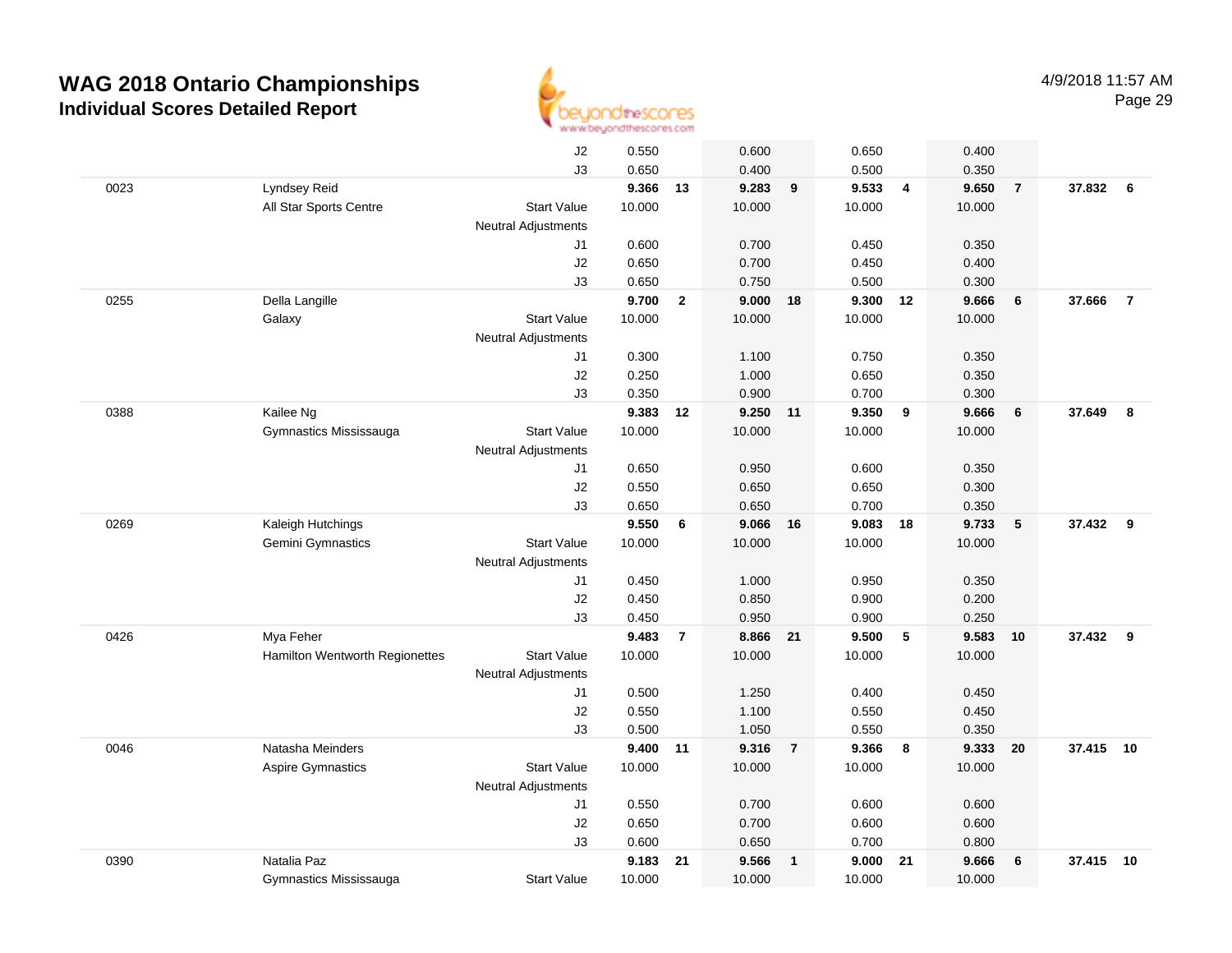

|      |                       |                       | <b>Neutral Adjustments</b> |          |                |          |                 |        |                         |        |                |           |    |
|------|-----------------------|-----------------------|----------------------------|----------|----------------|----------|-----------------|--------|-------------------------|--------|----------------|-----------|----|
|      |                       |                       | J1                         | 0.900    |                | 0.450    |                 | 1.150  |                         | 0.350  |                |           |    |
|      |                       |                       | J2                         | 0.750    |                | 0.450    |                 | 0.950  |                         | 0.350  |                |           |    |
|      |                       |                       | J3                         | 0.800    |                | 0.400    |                 | 0.900  |                         | 0.300  |                |           |    |
| 0757 | 1030801               | Alexandra Duggan      |                            | 9.233    | 19             | 9.266    | 10              | 9.533  | $\overline{4}$          | 9.383  | 18             | 37.415 10 |    |
|      |                       | Trillium GC           | <b>Start Value</b>         | 10.000   |                | 10.000   |                 | 10.000 |                         | 10.000 |                |           |    |
|      |                       |                       | <b>Neutral Adjustments</b> |          |                |          |                 |        |                         |        |                |           |    |
|      |                       |                       | J1                         | 0.750    |                | 0.900    |                 | 0.600  |                         | 0.550  |                |           |    |
|      |                       |                       | J2                         | 0.750    |                | 0.600    |                 | 0.400  |                         | 0.550  |                |           |    |
|      |                       |                       | J3                         | 0.800    |                | 0.700    |                 | 0.400  |                         | 0.750  |                |           |    |
| 0043 | Gymnastics<br>Ontario | Carlie Evans          |                            | 9.716    | $\overline{1}$ | 9.116 15 |                 | 9.166  | 16                      | 9.383  | 18             | 37.381    | 11 |
|      |                       | Aspire Gymnastics     | <b>Start Value</b>         | 10.000   |                | 10.000   |                 | 10.000 |                         | 10.000 |                |           |    |
|      |                       |                       | <b>Neutral Adjustments</b> |          |                |          |                 |        |                         |        |                |           |    |
|      |                       |                       | J1                         | 0.250    |                | 0.950    |                 | 0.950  |                         | 0.600  |                |           |    |
|      |                       |                       | J2                         | 0.350    |                | 0.900    |                 | 0.750  |                         | 0.600  |                |           |    |
|      |                       |                       | J3                         | 0.250    |                | 0.800    |                 | 0.800  |                         | 0.650  |                |           |    |
| 0787 |                       | Clara Ball            |                            | 9.316    | 15             | 9.383    | $\sqrt{5}$      | 8.783  | 24                      | 9.816  | $\overline{1}$ | 37.298    | 12 |
|      |                       | Tumblers              | <b>Start Value</b>         | 10.000   |                | 10.000   |                 | 10.000 |                         | 10.000 |                |           |    |
|      |                       |                       | <b>Neutral Adjustments</b> |          |                |          |                 |        |                         |        |                |           |    |
|      |                       |                       | J1                         | 0.750    |                | 0.650    |                 | 1.250  |                         | 0.250  |                |           |    |
|      |                       |                       | J2                         | 0.600    |                | 0.600    |                 | 1.250  |                         | 0.150  |                |           |    |
|      |                       |                       | J3                         | 0.700    |                | 0.600    |                 | 1.150  |                         | 0.150  |                |           |    |
| 0342 |                       | Kaitlyn Welker        |                            | 9.300    | 16             | 9.383    | $5\phantom{.0}$ | 9.366  | 8                       | 9.216  | 23             | 37.265    | 13 |
|      |                       | <b>GW Elites</b>      | <b>Start Value</b>         | 10.000   |                | 10.000   |                 | 10.000 |                         | 10.000 |                |           |    |
|      |                       |                       | <b>Neutral Adjustments</b> |          |                |          |                 |        |                         |        |                |           |    |
|      |                       |                       | J1                         | 0.700    |                | 0.550    |                 | 0.650  |                         | 0.800  |                |           |    |
|      |                       |                       | J2                         | 0.750    |                | 0.650    |                 | 0.600  |                         | 0.800  |                |           |    |
|      |                       |                       | J3                         | 0.650    |                | 0.650    |                 | 0.650  |                         | 0.750  |                |           |    |
| 0832 |                       | Maya McNabb           |                            | 9.166 22 |                | 9.266 10 |                 | 9.366  | $\overline{\mathbf{8}}$ | 9.466  | 14             | 37.264 14 |    |
|      |                       | University of Toronto | <b>Start Value</b>         | 10.000   |                | 10.000   |                 | 10.000 |                         | 10.000 |                |           |    |
|      |                       |                       | <b>Neutral Adjustments</b> |          |                |          |                 |        |                         |        |                |           |    |
|      |                       |                       | J1                         | 0.800    |                | 0.650    |                 | 0.650  |                         | 0.600  |                |           |    |
|      |                       |                       | J2                         | 0.750    |                | 0.700    |                 | 0.650  |                         | 0.550  |                |           |    |
|      |                       |                       | J3                         | 0.950    |                | 0.850    |                 | 0.600  |                         | 0.450  |                |           |    |
| 0338 |                       | Danielle Janicki      |                            | 9.450    | 9              | 8.983    | 19              | 9.316  | 11                      | 9.433  | 15             | 37.182 15 |    |
|      |                       | <b>GW Elites</b>      | <b>Start Value</b>         | 10.000   |                | 10.000   |                 | 10.000 |                         | 10.000 |                |           |    |
|      |                       |                       | <b>Neutral Adjustments</b> |          |                |          |                 |        |                         |        |                |           |    |
|      |                       |                       | J1                         | 0.500    |                | 1.000    |                 | 0.700  |                         | 0.450  |                |           |    |
|      |                       |                       | J2                         | 0.550    |                | 1.100    |                 | 0.650  |                         | 0.650  |                |           |    |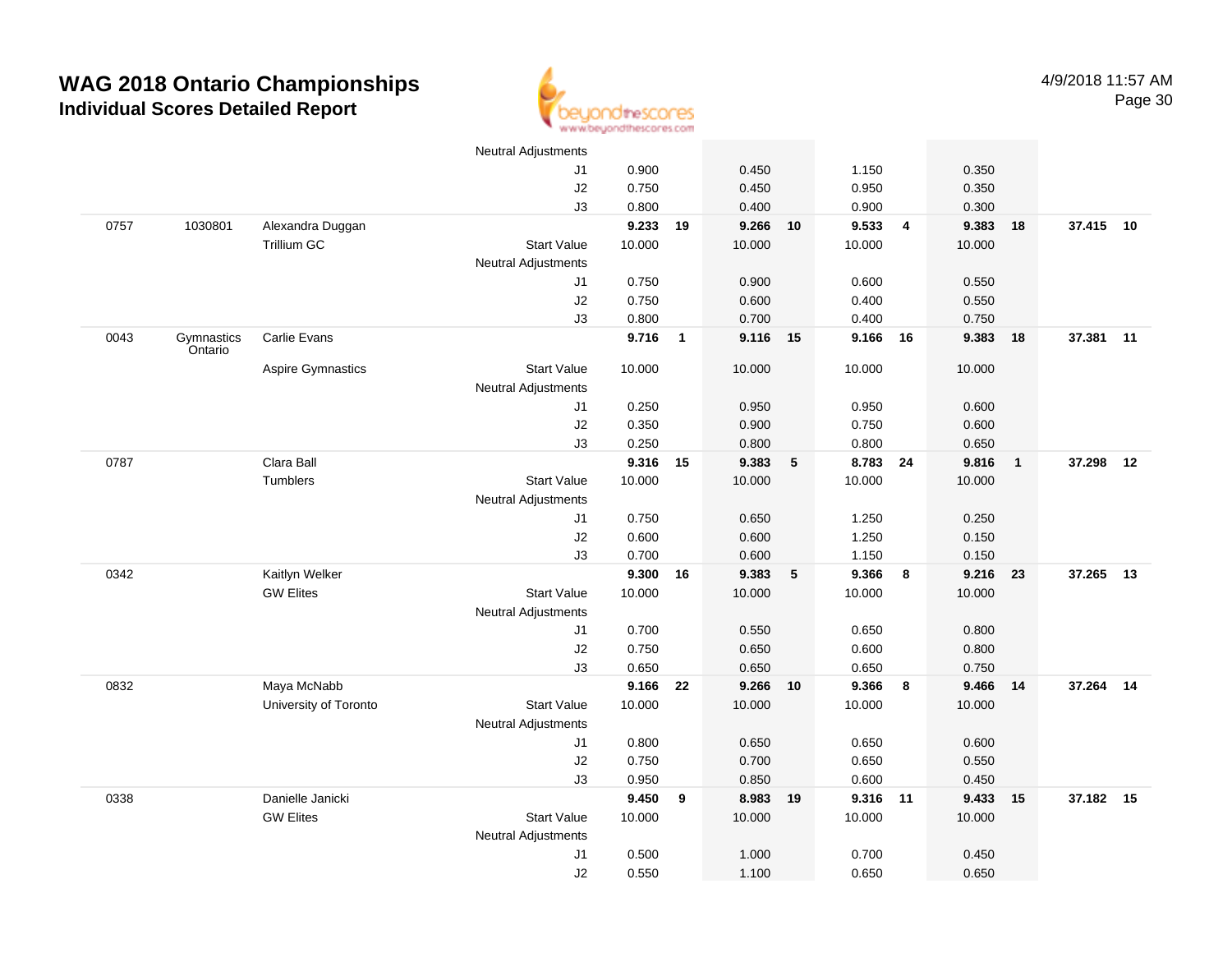

|      |                       |                                 | J3                         | 0.600    |    | 0.950    |    | 0.700    |    | 0.600  |    |           |      |
|------|-----------------------|---------------------------------|----------------------------|----------|----|----------|----|----------|----|--------|----|-----------|------|
| 0900 |                       | Jasmina Cashmore                |                            | 9.416 10 |    | 9.166 13 |    | 9.183 15 |    | 9.366  | 19 | 37.131 16 |      |
|      |                       | Gymnastics Mississauga          | <b>Start Value</b>         | 10.000   |    | 10.000   |    | 10.000   |    | 10.000 |    |           |      |
|      |                       |                                 | Neutral Adjustments        |          |    |          |    |          |    |        |    |           |      |
|      |                       |                                 | J1                         | 0.600    |    | 0.950    |    | 0.850    |    | 0.600  |    |           |      |
|      |                       |                                 | J2                         | 0.600    |    | 0.800    |    | 0.850    |    | 0.600  |    |           |      |
|      |                       |                                 | J3                         | 0.550    |    | 0.750    |    | 0.750    |    | 0.700  |    |           |      |
| 0791 |                       | Stacy Lelei                     |                            | 9.550    | 6  | 9.366    | 6  | 8.750 25 |    | 9.416  | 16 | 37.082 17 |      |
|      |                       | Tumblers                        | <b>Start Value</b>         | 10.000   |    | 10.000   |    | 10.000   |    | 10.000 |    |           |      |
|      |                       |                                 | Neutral Adjustments        |          |    |          |    |          |    |        |    |           |      |
|      |                       |                                 | J1                         | 0.400    |    | 0.650    |    | 1.350    |    | 0.550  |    |           |      |
|      |                       |                                 | J2                         | 0.500    |    | 0.650    |    | 1.200    |    | 0.600  |    |           |      |
|      |                       |                                 | J3                         | 0.450    |    | 0.600    |    | 1.200    |    | 0.600  |    |           |      |
| 0657 |                       | Jordyn Dafoe                    |                            | 9.400 11 |    | 9.233 12 |    | 8.916 23 |    | 9.433  | 15 | 36.982    | 18   |
|      |                       | Quinte Bay                      | <b>Start Value</b>         | 10.000   |    | 10.000   |    | 10.000   |    | 10.000 |    |           |      |
|      |                       |                                 | Neutral Adjustments        |          |    |          |    |          |    |        |    |           |      |
|      |                       |                                 | J1                         | 0.600    |    | 0.600    |    | 1.000    |    | 0.550  |    |           |      |
|      |                       |                                 | J2                         | 0.600    |    | 0.900    |    | 1.200    |    | 0.550  |    |           |      |
|      |                       |                                 | J3                         | 0.600    |    | 0.800    |    | 1.050    |    | 0.600  |    |           |      |
| 0049 | Gymnastics<br>Ontario | Jillian Ostaszewicz             |                            | 9.216    | 20 | 9.250    | 11 | 9.233 13 |    | 9.233  | 22 | 36.932    | 19   |
|      |                       | <b>Aspire Gymnastics</b>        | <b>Start Value</b>         | 10.000   |    | 10.000   |    | 10.000   |    | 10.000 |    |           |      |
|      |                       |                                 | <b>Neutral Adjustments</b> |          |    |          |    |          |    |        |    |           |      |
|      |                       |                                 | J1                         | 0.750    |    | 0.750    |    | 0.800    |    | 0.850  |    |           |      |
|      |                       |                                 | J2                         | 0.750    |    | 0.800    |    | 0.750    |    | 0.700  |    |           |      |
|      |                       |                                 | J3                         | 0.850    |    | 0.700    |    | 0.750    |    | 0.750  |    |           |      |
| 0619 |                       | Ella Durno                      |                            | 9.383    | 12 | 8.766    | 23 | 9.150 17 |    | 9.516  | 13 | 36.815    | 20   |
|      |                       | <b>Ottawa Gymnastics Centre</b> | <b>Start Value</b>         | 10.000   |    | 10.000   |    | 10.000   |    | 10.000 |    |           |      |
|      |                       |                                 | <b>Neutral Adjustments</b> |          |    |          |    |          |    |        |    |           |      |
|      |                       |                                 | J1                         | 0.600    |    | 1.200    |    | 0.800    |    | 0.450  |    |           |      |
|      |                       |                                 | J2                         | 0.600    |    | 1.300    |    | 0.800    |    | 0.450  |    |           |      |
|      |                       |                                 | J3                         | 0.650    |    | 1.200    |    | 0.950    |    | 0.550  |    |           |      |
| 0293 |                       | Maddie Litwin                   |                            | 9.250    | 18 | 9.133 14 |    | 8.983    | 22 | 9.400  | 17 | 36.766    | 21   |
|      |                       | <b>Glendon Gymnastics</b>       | <b>Start Value</b>         | 10.000   |    | 10.000   |    | 9.700    |    | 10.000 |    |           |      |
|      |                       |                                 | Neutral Adjustments        |          |    |          |    |          |    |        |    |           |      |
|      |                       |                                 | J1                         | 0.750    |    | 0.850    |    | 0.750    |    | 0.600  |    |           |      |
|      |                       |                                 | J2                         | 0.700    |    | 1.000    |    | 0.700    |    | 0.700  |    |           |      |
|      |                       |                                 | J3                         | 0.800    |    | 0.750    |    | 0.700    |    | 0.500  |    |           |      |
| 0056 | Gymnastics<br>Ontario | Sarah Duterval                  |                            | 9.400    | 11 | 9.033    | 17 | 9.066    | 19 | 9.266  | 21 | 36.765    | - 22 |
|      |                       | <b>Birchmount</b>               | <b>Start Value</b>         | 10.000   |    | 10.000   |    | 10.000   |    | 10.000 |    |           |      |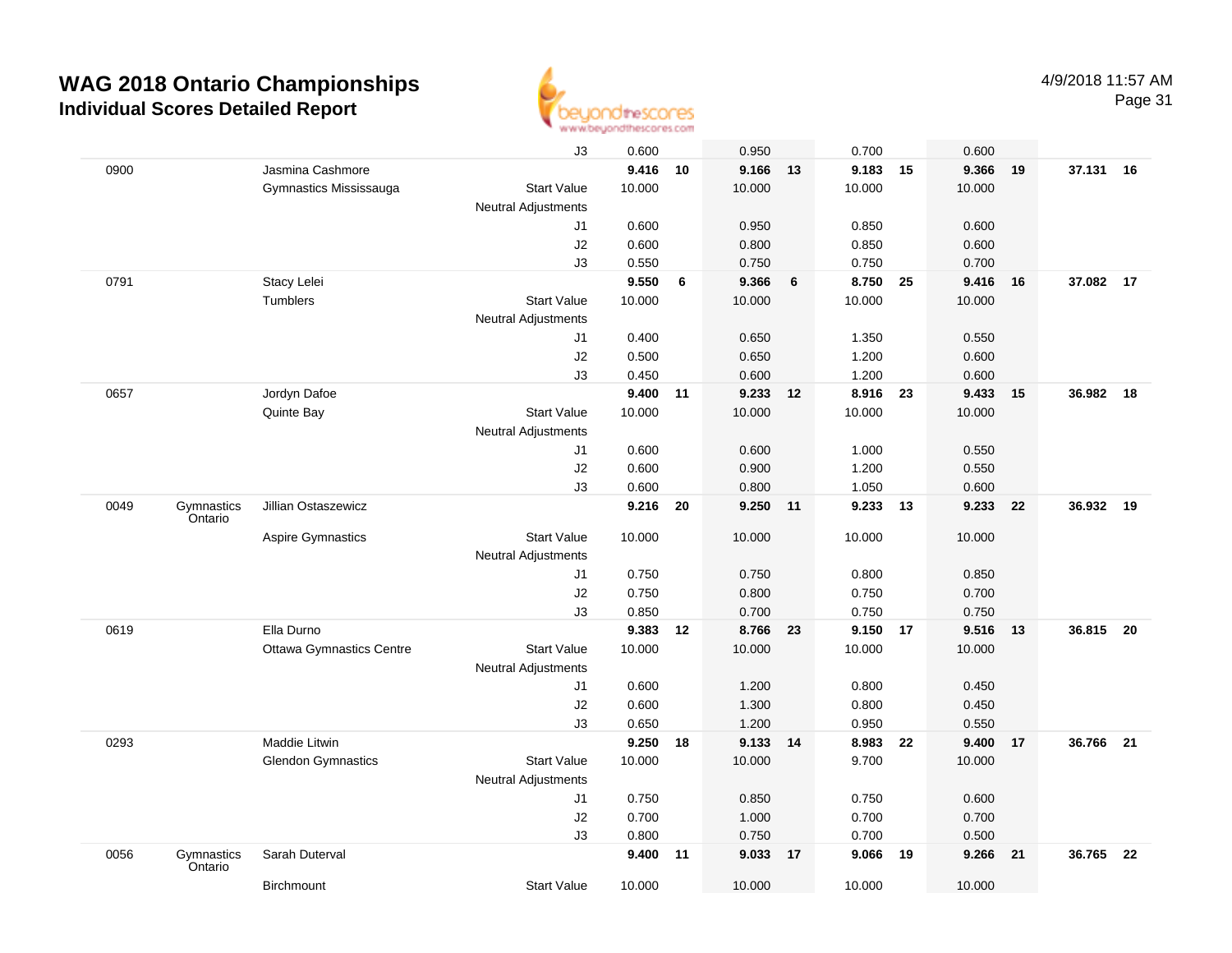

|      |                       |                               | <b>Neutral Adjustments</b> |        |    |          |                         |          |    |        |    |           |    |
|------|-----------------------|-------------------------------|----------------------------|--------|----|----------|-------------------------|----------|----|--------|----|-----------|----|
|      |                       |                               | J1                         | 0.600  |    | 1.150    |                         | 1.100    |    | 0.700  |    |           |    |
|      |                       |                               | J2                         | 0.550  |    | 0.950    |                         | 0.850    |    | 0.700  |    |           |    |
|      |                       |                               | J3                         | 0.650  |    | 0.800    |                         | 0.850    |    | 0.800  |    |           |    |
| 0282 |                       | Jayla Sylvan                  |                            | 9.350  | 14 | 8.533 24 |                         | 9.333    | 10 | 9.533  | 12 | 36.749    | 23 |
|      |                       | Gemini Gymnastics             | <b>Start Value</b>         | 10.000 |    | 10.000   |                         | 10.000   |    | 10.000 |    |           |    |
|      |                       |                               | <b>Neutral Adjustments</b> |        |    |          |                         |          |    |        |    |           |    |
|      |                       |                               | J1                         | 0.650  |    | 1.700    |                         | 0.750    |    | 0.550  |    |           |    |
|      |                       |                               | J2                         | 0.600  |    | 1.400    |                         | 0.600    |    | 0.450  |    |           |    |
|      |                       |                               | J3                         | 0.700  |    | 1.300    |                         | 0.650    |    | 0.400  |    |           |    |
| 0899 |                       | Selena Amaral                 |                            | 9.216  | 20 | 8.783 22 |                         | 9.216    | 14 | 9.400  | 17 | 36.615 24 |    |
|      |                       | Gymnastics Mississauga        | <b>Start Value</b>         | 10.000 |    | 10.000   |                         | 10.000   |    | 10.000 |    |           |    |
|      |                       |                               | <b>Neutral Adjustments</b> |        |    |          |                         |          |    |        |    |           |    |
|      |                       |                               | J1                         | 0.800  |    | 1.150    |                         | 0.750    |    | 0.750  |    |           |    |
|      |                       |                               | J2                         | 0.750  |    | 1.200    |                         | 0.800    |    | 0.550  |    |           |    |
|      |                       |                               | J3                         | 0.800  |    | 1.300    |                         | 0.800    |    | 0.500  |    |           |    |
| 0013 |                       | Maiden Fernandes              |                            | 9.466  | 8  | 9.450    | $\overline{\mathbf{3}}$ | 7.750 28 |    | 9.566  | 11 | 36.232 25 |    |
|      |                       | Ajax Acro's Gym Club          | <b>Start Value</b>         | 10.000 |    | 10.000   |                         | 9.400    |    | 10.000 |    |           |    |
|      |                       |                               | <b>Neutral Adjustments</b> |        |    |          |                         |          |    |        |    |           |    |
|      |                       |                               | J1                         | 0.600  |    | 0.600    |                         | 1.500    |    | 0.450  |    |           |    |
|      |                       |                               | J2                         | 0.500  |    | 0.550    |                         | 1.800    |    | 0.450  |    |           |    |
|      |                       |                               | J3                         | 0.500  |    | 0.500    |                         |          |    | 0.400  |    |           |    |
| 0438 |                       | Noy Schofield                 |                            | 9.116  | 23 | 9.033    | 17                      | 8.683    | 27 | 9.366  | 19 | 36.198    | 26 |
|      |                       | <b>High Flyers Gymnastics</b> | <b>Start Value</b>         | 10.000 |    | 10.000   |                         | 10.000   |    | 10.000 |    |           |    |
|      |                       |                               | <b>Neutral Adjustments</b> |        |    |          |                         |          |    |        |    |           |    |
|      |                       |                               | J1                         | 0.800  |    | 1.000    |                         | 1.400    |    | 0.650  |    |           |    |
|      |                       |                               | J2                         | 1.000  |    | 1.000    |                         | 1.300    |    | 0.650  |    |           |    |
|      |                       |                               | J3                         | 0.850  |    | 0.900    |                         | 1.250    |    | 0.600  |    |           |    |
| 0060 | Gymnastics<br>Ontario | Angelina Smilis               |                            | 9.266  | 17 | 8.133 25 |                         | 9.033    | 20 | 9.600  | 9  | 36.032 27 |    |
|      |                       | <b>Birchmount</b>             | <b>Start Value</b>         | 10.000 |    | 9.500    |                         | 10.000   |    | 10.000 |    |           |    |
|      |                       |                               | <b>Neutral Adjustments</b> |        |    |          |                         |          |    |        |    |           |    |
|      |                       |                               | J1                         | 0.700  |    | 1.200    |                         | 0.900    |    | 0.500  |    |           |    |
|      |                       |                               | J2                         | 0.800  |    | 1.500    |                         | 1.100    |    | 0.400  |    |           |    |
|      |                       |                               | J3                         | 0.700  |    | 1.400    |                         | 0.900    |    | 0.300  |    |           |    |
| 0404 |                       | Madysen Mulligan              |                            | 9.116  | 23 | 8.883    | 20                      | 8.700    | 26 | 9.333  | 20 | 36.032 27 |    |
|      |                       | Sudbury Laurels               | <b>Start Value</b>         | 10.000 |    | 10.000   |                         | 10.000   |    | 10.000 |    |           |    |
|      |                       |                               | <b>Neutral Adjustments</b> |        |    |          |                         |          |    |        |    |           |    |
|      |                       |                               | J1                         | 0.900  |    | 1.250    |                         | 1.300    |    | 0.650  |    |           |    |
|      |                       |                               | J2                         | 0.900  |    | 1.000    |                         | 1.300    |    | 0.600  |    |           |    |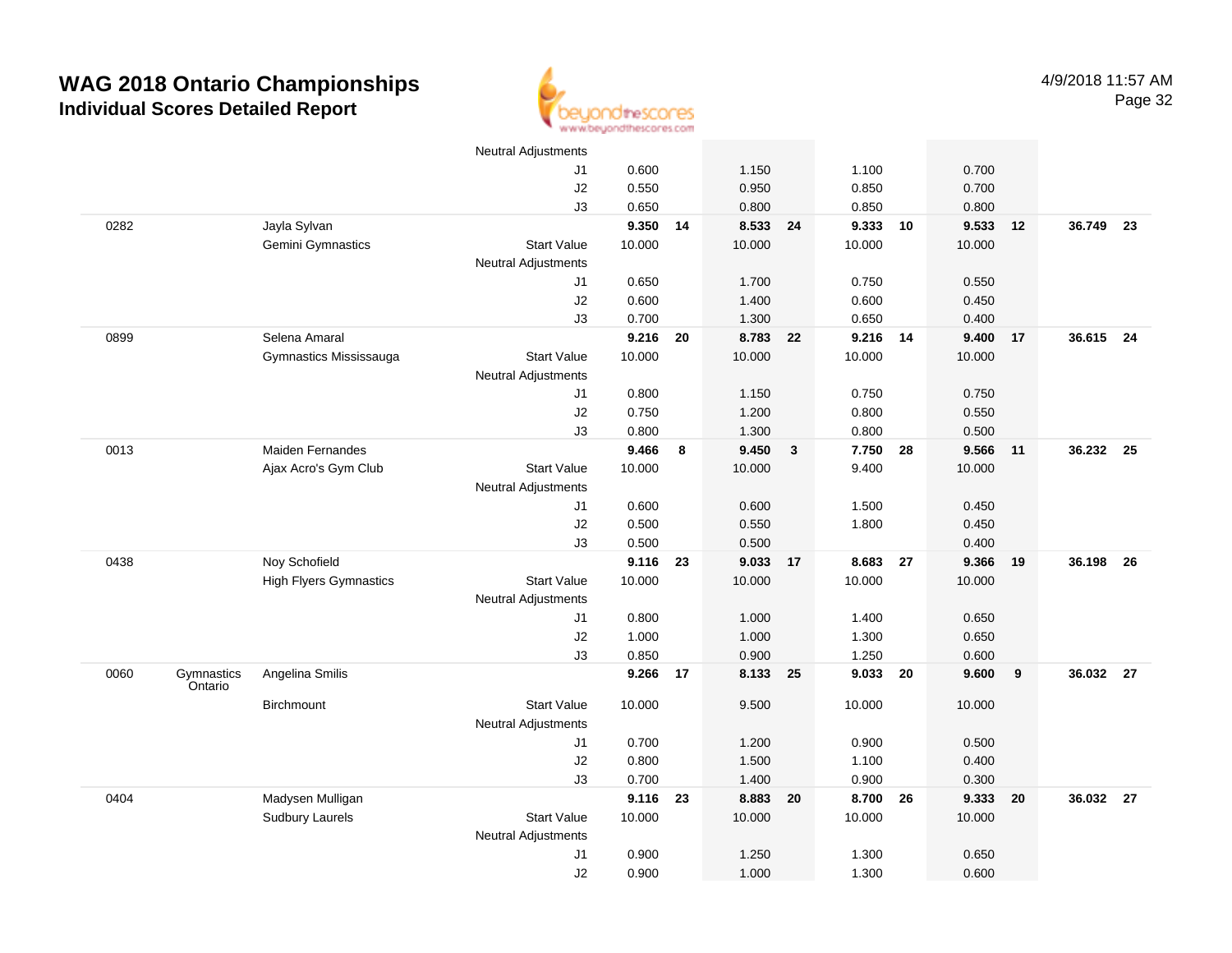

|      |               | J3                         | 0.850  |    | 1.100       | 1.300         | 0.750    |               |
|------|---------------|----------------------------|--------|----|-------------|---------------|----------|---------------|
| 0063 | Soh-Lee Jung  |                            | 9.416  | 10 | 9.066<br>16 | 7.516<br>- 29 | 9.133 24 | 35.131<br>-28 |
|      | Blenheim-Kent | <b>Start Value</b>         | 10.000 |    | 10.000      | 9.500         | 10.000   |               |
|      |               | <b>Neutral Adjustments</b> |        |    |             |               |          |               |
|      |               | J1                         | 0.700  |    | 1.000       | 2.000         | 0.950    |               |
|      |               | J2                         | 0.550  |    | 0.950       | 2.100         | 0.800    |               |
|      |               | J3                         | 0.500  |    | 0.850       | 1.850         | 0.850    |               |

#### **Gymnastics Ontario Level 6**

**All Around - Age 13B**

| ID   | League ID | Name                           |                            | <b>VT</b> | $\pmb{\#}$     | <b>UB</b> | #                       | <b>BB</b> | #              | <b>FX</b> | #              | AA     | #              |
|------|-----------|--------------------------------|----------------------------|-----------|----------------|-----------|-------------------------|-----------|----------------|-----------|----------------|--------|----------------|
| 0782 |           | Janayla Small                  |                            | 9.400     | 6              | 9.600     | $\mathbf{1}$            | 9.483     | $\overline{7}$ | 9.700     | $\overline{2}$ | 38.183 | $\mathbf{1}$   |
|      |           | <b>Tristar Gymnastics Club</b> | <b>Start Value</b>         | 10.000    |                | 10.000    |                         | 10.000    |                | 10.000    |                |        |                |
|      |           |                                | <b>Neutral Adjustments</b> |           |                |           |                         |           |                |           |                |        |                |
|      |           |                                | J1                         | 0.550     |                | 0.500     |                         | 0.650     |                | 0.350     |                |        |                |
|      |           |                                | J2                         | 0.650     |                | 0.300     |                         | 0.450     |                | 0.350     |                |        |                |
|      |           |                                | J3                         | 0.600     |                | 0.400     |                         | 0.450     |                | 0.200     |                |        |                |
| 0276 |           | Skylar Sach-Anderson           |                            | 9.483     | 3              | 9.083     | 8                       | 9.733     | $\overline{1}$ | 9.616     | 6              | 37.915 | $\overline{2}$ |
|      |           | Gemini Gymnastics              | <b>Start Value</b>         | 10.000    |                | 10.000    |                         | 10.000    |                | 10.000    |                |        |                |
|      |           |                                | <b>Neutral Adjustments</b> |           |                |           |                         |           |                |           |                |        |                |
|      |           |                                | J1                         | 0.450     |                | 0.900     |                         | 0.250     |                | 0.350     |                |        |                |
|      |           |                                | J2                         | 0.600     |                | 1.000     |                         | 0.350     |                | 0.300     |                |        |                |
|      |           |                                | J3                         | 0.500     |                | 0.850     |                         | 0.200     |                | 0.500     |                |        |                |
| 0772 |           | Maelys Halasz                  |                            | 9.250     | 9              | 9.450     | $\overline{\mathbf{2}}$ | 9.633     | $\overline{2}$ | 9.516     | 10             | 37.849 | $\mathbf{3}$   |
|      |           | <b>Tristar Gymnastics Club</b> | <b>Start Value</b>         | 10.000    |                | 10.000    |                         | 10.000    |                | 10.000    |                |        |                |
|      |           |                                | <b>Neutral Adjustments</b> |           |                |           |                         |           |                |           |                |        |                |
|      |           |                                | J1                         | 0.850     |                | 0.600     |                         | 0.450     |                | 0.550     |                |        |                |
|      |           |                                | J2                         | 0.700     |                | 0.500     |                         | 0.350     |                | 0.400     |                |        |                |
|      |           |                                | J3                         | 0.700     |                | 0.550     |                         | 0.300     |                | 0.500     |                |        |                |
| 0468 |           | Avery Allen                    |                            | 9.416     | 5              | 9.333     | $\overline{\mathbf{3}}$ | 9.550     | 5              | 9.483     | 11             | 37.782 | $\overline{4}$ |
|      |           | Kitchener-Waterloo Gymnastics  | <b>Start Value</b>         | 10.000    |                | 10.000    |                         | 10.000    |                | 10.000    |                |        |                |
|      |           |                                | <b>Neutral Adjustments</b> |           |                |           |                         |           |                |           |                |        |                |
|      |           |                                | J1                         | 0.550     |                | 0.700     |                         | 0.400     |                | 0.450     |                |        |                |
|      |           |                                | J2                         | 0.600     |                | 0.700     |                         | 0.500     |                | 0.500     |                |        |                |
|      |           |                                | J3                         | 0.600     |                | 0.600     |                         | 0.450     |                | 0.600     |                |        |                |
| 0582 |           | <b>Riley Wilson</b>            |                            | 9.350     | $\overline{7}$ | 9.316     | $\overline{\mathbf{4}}$ | 9.500     | - 6            | 9.550     | 8              | 37.716 | 5              |
|      |           | Niagara Falls Lightning        | <b>Start Value</b>         | 10.000    |                | 10.000    |                         | 10.000    |                | 10.000    |                |        |                |
|      |           |                                | <b>Neutral Adjustments</b> |           |                |           |                         |           |                |           |                |        |                |
|      |           |                                | J1                         | 0.650     |                | 0.700     |                         | 0.500     |                | 0.550     |                |        |                |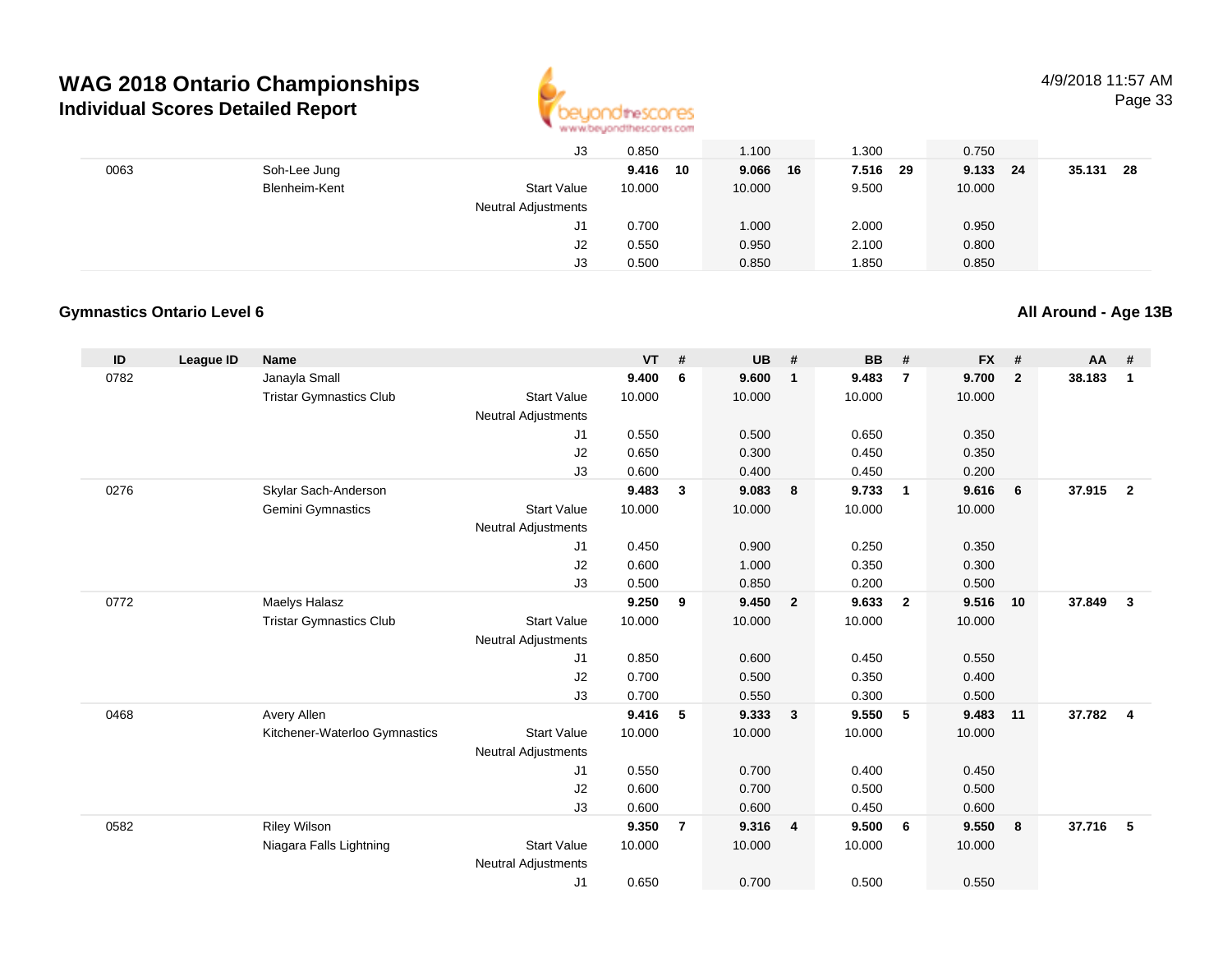

|      |                                 | J2                         | 0.700    |              | 0.600    |                 | 0.550  |                | 0.400  |                |           |                |
|------|---------------------------------|----------------------------|----------|--------------|----------|-----------------|--------|----------------|--------|----------------|-----------|----------------|
|      |                                 | J3                         | 0.600    |              | 0.750    |                 | 0.450  |                | 0.400  |                |           |                |
| 0334 | Sara Pabon                      |                            | 9.150 11 |              | 9.233    | $5\phantom{.0}$ | 9.500  | 6              | 9.716  | $\overline{1}$ | 37.599 6  |                |
|      | <b>Guelph Saultos</b>           | <b>Start Value</b>         | 10.000   |              | 10.000   |                 | 10.000 |                | 10.000 |                |           |                |
|      |                                 | <b>Neutral Adjustments</b> |          |              |          |                 |        |                |        |                |           |                |
|      |                                 | J1                         | 0.900    |              | 0.600    |                 | 0.450  |                | 0.350  |                |           |                |
|      |                                 | J2                         | 0.800    |              | 0.800    |                 | 0.500  |                | 0.150  |                |           |                |
|      |                                 | J3                         | 0.850    |              | 0.900    |                 | 0.550  |                | 0.350  |                |           |                |
| 0027 | Sofia Mariani                   |                            | 9.550    | $\mathbf{1}$ | 8.866    | 17              | 9.300  | 14             | 9.600  | $\overline{7}$ | 37.316    | $\overline{7}$ |
|      | All Star Sports Centre          | <b>Start Value</b>         | 10.000   |              | 9.900    |                 | 9.900  |                | 10.000 |                |           |                |
|      |                                 | <b>Neutral Adjustments</b> |          |              |          |                 |        |                |        |                |           |                |
|      |                                 | J1                         | 0.400    |              | 1.100    |                 | 0.600  |                | 0.400  |                |           |                |
|      |                                 | J2                         | 0.450    |              | 1.000    |                 | 0.550  |                | 0.400  |                |           |                |
|      |                                 | J3                         | 0.500    |              | 1.000    |                 | 0.650  |                | 0.400  |                |           |                |
| 0541 | Sarah Hubbard                   |                            | 9.250    | 9            | 8.933 15 |                 | 9.400  | 10             | 9.666  | $\mathbf{3}$   | 37.249    | 8              |
|      | <b>Milton Springers</b>         | <b>Start Value</b>         | 10.000   |              | 10.000   |                 | 10.000 |                | 10.000 |                |           |                |
|      |                                 | <b>Neutral Adjustments</b> |          |              |          |                 |        |                |        |                |           |                |
|      |                                 | J1                         | 0.750    |              | 1.250    |                 | 0.550  |                | 0.300  |                |           |                |
|      |                                 | J2                         | 0.700    |              | 0.900    |                 | 0.600  |                | 0.300  |                |           |                |
|      |                                 | J3                         | 0.800    |              | 1.050    |                 | 0.650  |                | 0.400  |                |           |                |
| 0317 | Maren Walker                    |                            | 9.216    | 10           | 8.816    | 18              | 9.466  | 8              | 9.650  | $\overline{4}$ | 37.148    | 9              |
|      | <b>Global Gymnastics</b>        | <b>Start Value</b>         | 10.000   |              | 10.000   |                 | 10.000 |                | 10.000 |                |           |                |
|      |                                 | <b>Neutral Adjustments</b> |          |              |          |                 |        |                |        |                |           |                |
|      |                                 | J1                         | 0.850    |              | 1.300    |                 | 0.500  |                | 0.350  |                |           |                |
|      |                                 | J2                         | 0.800    |              | 1.200    |                 | 0.550  |                | 0.350  |                |           |                |
|      |                                 | J3                         | 0.700    |              | 1.050    |                 | 0.550  |                | 0.350  |                |           |                |
| 0812 | Jada Ridgwell                   |                            | 9.100    | 12           | 9.100    | $\overline{7}$  | 9.283  | 15             | 9.633  | 5              | 37.116    | 10             |
|      | <b>Twisters Gymnastics Club</b> | <b>Start Value</b>         | 10.000   |              | 10.000   |                 | 10.000 |                | 10.000 |                |           |                |
|      |                                 | <b>Neutral Adjustments</b> |          |              |          |                 |        |                |        |                |           |                |
|      |                                 | J1                         | 0.950    |              | 0.800    |                 | 0.700  |                | 0.400  |                |           |                |
|      |                                 | J2                         | 0.750    |              | 0.900    |                 | 0.750  |                | 0.300  |                |           |                |
|      |                                 | J3                         | 1.000    |              | 1.000    |                 | 0.700  |                | 0.400  |                |           |                |
| 0837 | Sophia Panteva                  |                            | 9.150    | 11           | 9.016 11 |                 | 9.583  | $\overline{4}$ | 9.366  | 14             | 37.115 11 |                |
|      | Vaughan Gymnastics Club         | <b>Start Value</b>         | 10.000   |              | 10.000   |                 | 10.000 |                | 10.000 |                |           |                |
|      |                                 | <b>Neutral Adjustments</b> |          |              |          |                 |        |                |        |                |           |                |
|      |                                 | J1                         | 0.800    |              | 0.850    |                 | 0.450  |                | 0.550  |                |           |                |
|      |                                 | $\sf J2$                   | 0.850    |              | 1.000    |                 | 0.450  |                | 0.550  |                |           |                |
|      |                                 | J3                         | 0.900    |              | 1.100    |                 | 0.350  |                | 0.800  |                |           |                |
| 0801 | <b>Brooklynn Downey</b>         |                            | 9.483    | 3            | 8.550    | 24              | 9.433  | - 9            | 9.483  | 11             | 36.949    | 12             |
|      | <b>Twisters Gymnastics Club</b> | <b>Start Value</b>         | 10.000   |              | 10.000   |                 | 10.000 |                | 10.000 |                |           |                |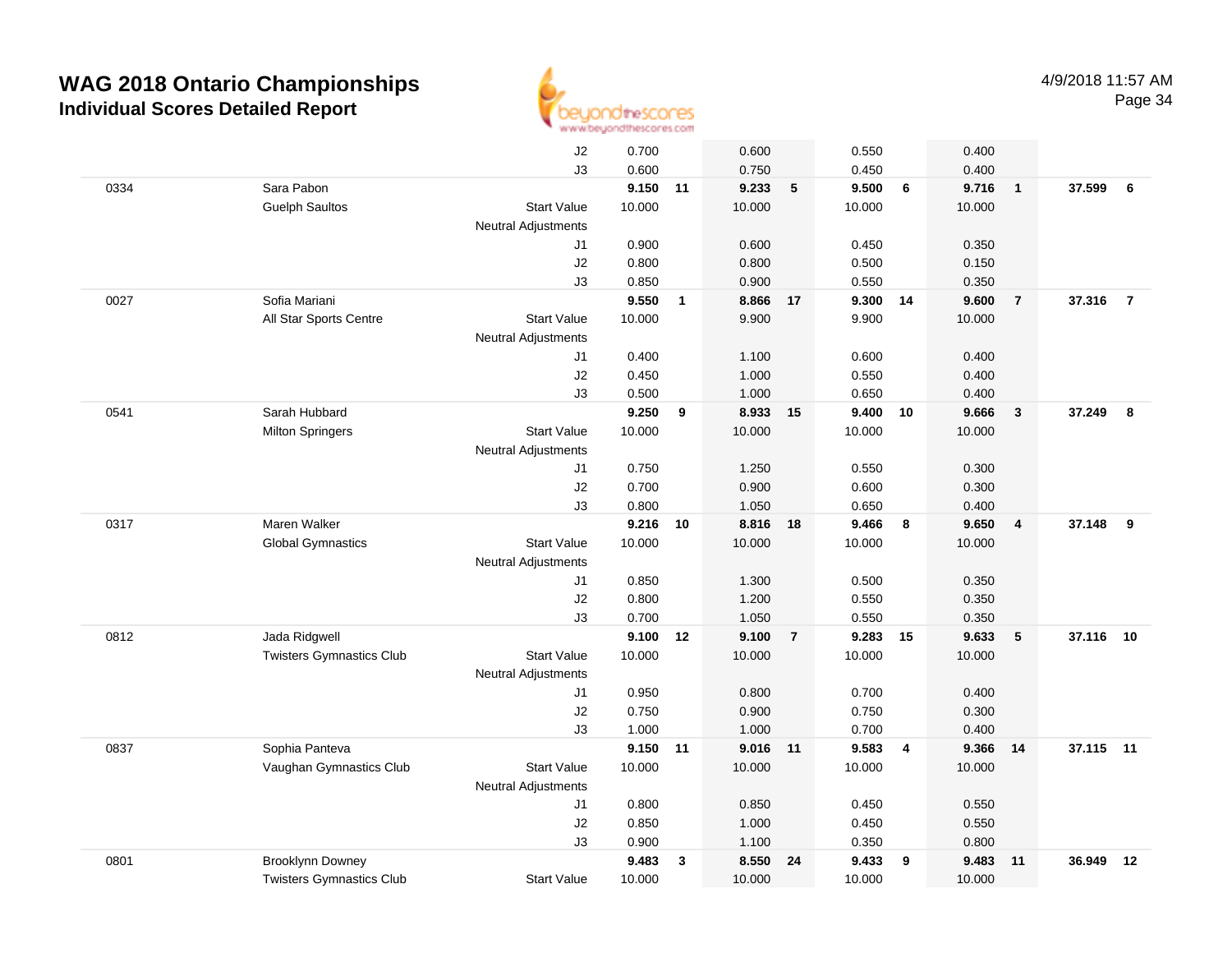

|      |         |                                  | <b>Neutral Adjustments</b> |        |                |          |    |          |        |    |           |    |
|------|---------|----------------------------------|----------------------------|--------|----------------|----------|----|----------|--------|----|-----------|----|
|      |         |                                  | J1                         | 0.550  |                | 1.500    |    | 0.500    | 0.450  |    |           |    |
|      |         |                                  | J2                         | 0.500  |                | 1.550    |    | 0.600    | 0.600  |    |           |    |
|      |         |                                  | J3                         | 0.500  |                | 1.300    |    | 0.600    | 0.500  |    |           |    |
| 0761 | 1030771 | Kaylee Molleson                  |                            | 9.433  | 4              | 8.966    | 14 | 9.100 23 | 9.350  | 15 | 36.849    | 13 |
|      |         | Trillium GC                      | <b>Start Value</b>         | 10.000 |                | 10.000   |    | 10.000   | 10.000 |    |           |    |
|      |         |                                  | Neutral Adjustments        |        |                |          |    |          |        |    |           |    |
|      |         |                                  | J1                         | 0.550  |                | 1.100    |    | 1.000    | 0.750  |    |           |    |
|      |         |                                  | J2                         | 0.550  |                | 1.100    |    | 0.900    | 0.650  |    |           |    |
|      |         |                                  | J3                         | 0.600  |                | 0.900    |    | 0.800    | 0.550  |    |           |    |
| 0379 |         | Sasha Donald                     |                            | 9.533  | $\overline{2}$ | 9.000 12 |    | 8.816 26 | 9.483  | 11 | 36.832 14 |    |
|      |         | Gymnastics Mississauga           | <b>Start Value</b>         | 10.000 |                | 10.000   |    | 10.000   | 10.000 |    |           |    |
|      |         |                                  | <b>Neutral Adjustments</b> |        |                |          |    |          |        |    |           |    |
|      |         |                                  | J1                         | 0.450  |                | 0.800    |    | 1.200    | 0.600  |    |           |    |
|      |         |                                  | J2                         | 0.450  |                | 1.100    |    | 1.200    | 0.450  |    |           |    |
|      |         |                                  | J3                         | 0.500  |                | 1.100    |    | 1.150    | 0.500  |    |           |    |
| 0184 |         | Sydney Lau                       |                            | 9.316  | 8              | 8.983 13 |    | 9.166 20 | 9.316  | 16 | 36.781 15 |    |
|      |         | <b>East York Gymnastics</b>      | <b>Start Value</b>         | 10.000 |                | 10.000   |    | 10.000   | 10.000 |    |           |    |
|      |         |                                  | <b>Neutral Adjustments</b> |        |                |          |    |          |        |    |           |    |
|      |         |                                  | J1                         | 0.700  |                | 1.000    |    | 0.900    | 0.750  |    |           |    |
|      |         |                                  | J2                         | 0.800  |                | 1.000    |    | 0.800    | 0.650  |    |           |    |
|      |         |                                  | J3                         | 0.550  |                | 1.050    |    | 0.800    | 0.650  |    |           |    |
| 0150 |         | Kiyari Kufat                     |                            | 9.066  | 13             | 9.000 12 |    | 9.350 12 | 9.350  | 15 | 36.766    | 16 |
|      |         | <b>Discovery Gymnastics Club</b> | <b>Start Value</b>         | 10.000 |                | 10.000   |    | 9.900    | 10.000 |    |           |    |
|      |         |                                  | Neutral Adjustments        |        |                |          |    |          |        |    |           |    |
|      |         |                                  | J1                         | 0.850  |                | 0.950    |    | 0.550    | 0.600  |    |           |    |
|      |         |                                  | J2                         | 1.050  |                | 0.900    |    | 0.600    | 0.650  |    |           |    |
|      |         |                                  | J3                         | 0.900  |                | 1.150    |    | 0.500    | 0.700  |    |           |    |
| 0838 |         | Rebecca Ravas                    |                            | 8.883  | 18             | 8.900    | 16 | 9.216 18 | 9.533  | 9  | 36.532 17 |    |
|      |         | Vaughan Gymnastics Club          | <b>Start Value</b>         | 10.000 |                | 10.000   |    | 10.000   | 10.000 |    |           |    |
|      |         |                                  | Neutral Adjustments        |        |                |          |    |          |        |    |           |    |
|      |         |                                  | J1                         | 1.100  |                | 1.100    |    | 0.800    | 0.450  |    |           |    |
|      |         |                                  | J2                         | 1.300  |                | 1.200    |    | 0.700    | 0.500  |    |           |    |
|      |         |                                  | J3                         | 0.950  |                | 1.000    |    | 0.850    | 0.450  |    |           |    |
| 0571 |         | Emma Tennant                     |                            | 9.050  | 14             | 8.666    | 22 | 9.366 11 | 9.416  | 13 | 36.498    | 18 |
|      |         | Niagara Acro Cats                | <b>Start Value</b>         | 10.000 |                | 9.900    |    | 10.000   | 10.000 |    |           |    |
|      |         |                                  | Neutral Adjustments        |        |                |          |    |          |        |    |           |    |
|      |         |                                  | J1                         | 0.950  |                | 1.200    |    | 0.700    | 0.700  |    |           |    |
|      |         |                                  | $\sf J2$                   | 1.050  |                | 1.200    |    | 0.600    | 0.500  |    |           |    |
|      |         |                                  | J3                         | 0.850  |                | 1.300    |    | 0.600    | 0.550  |    |           |    |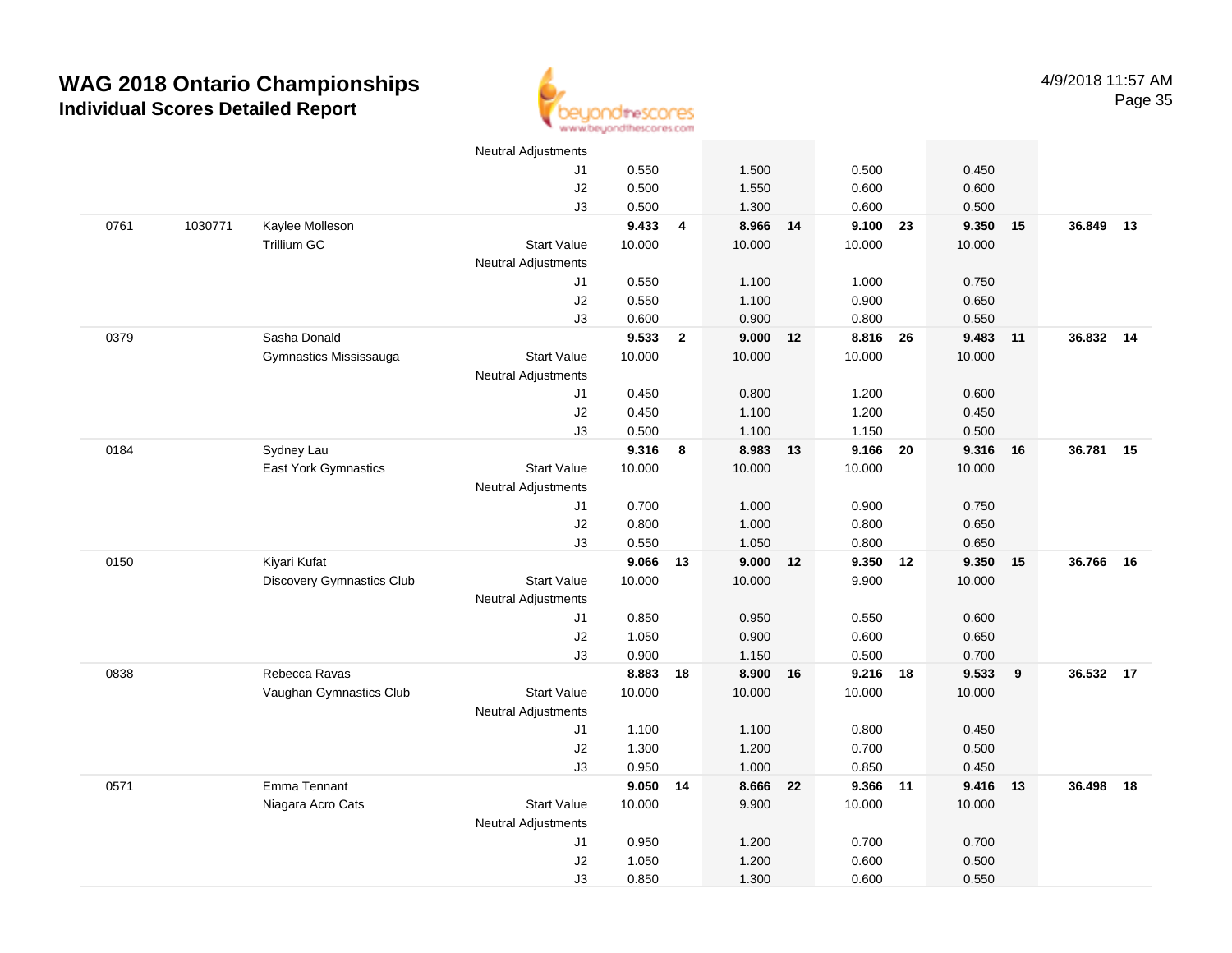

| 0377 | Angelica Balestra                                  |                            | 9.033 15        |    | 9.050             | 10 | 9.250 17        |      | 9.116           | 23 | 36.449    | 19 |
|------|----------------------------------------------------|----------------------------|-----------------|----|-------------------|----|-----------------|------|-----------------|----|-----------|----|
|      | Gymnastics Mississauga                             | <b>Start Value</b>         | 10.000          |    | 10.000            |    | 10.000          |      | 10.000          |    |           |    |
|      |                                                    | <b>Neutral Adjustments</b> |                 |    |                   |    |                 |      |                 |    |           |    |
|      |                                                    | J1                         | 0.850           |    | 0.950             |    | 0.750           |      | 0.950           |    |           |    |
|      |                                                    | J2                         | 1.150           |    | 0.800             |    | 0.700           |      | 0.900           |    |           |    |
|      |                                                    | J3                         | 0.900           |    | 1.100             |    | 0.800           |      | 0.800           |    |           |    |
| 0396 | <b>Hunter Sinclair</b>                             |                            | 9.100 12        |    | 8.633 23          |    | 9.333           | 13   | 9.366           | 14 | 36.432 20 |    |
|      | Gymnastics Mississauga                             | <b>Start Value</b>         | 10.000          |    | 10.000            |    | 10.000          |      | 10.000          |    |           |    |
|      |                                                    | <b>Neutral Adjustments</b> |                 |    |                   |    |                 |      |                 |    |           |    |
|      |                                                    | J1                         | 0.800           |    | 1.400             |    | 0.650           |      | 0.550           |    |           |    |
|      |                                                    | J2                         | 0.900           |    | 1.400             |    | 0.650           |      | 0.600           |    |           |    |
|      |                                                    | J3                         | 1.000           |    | 1.300             |    | 0.700           |      | 0.750           |    |           |    |
| 0341 | Mackenna Suzuki                                    |                            | 9.016           | 16 | 9.066             | 9  | 9.133           | - 22 | 9.200           | 20 | 36.415 21 |    |
|      | <b>GW Elites</b>                                   | <b>Start Value</b>         | 10.000          |    | 10.000            |    | 10.000          |      | 10.000          |    |           |    |
|      |                                                    | <b>Neutral Adjustments</b> |                 |    |                   |    |                 |      |                 |    |           |    |
|      |                                                    | J1                         | 1.000           |    | 0.850             |    | 0.800           |      | 0.800           |    |           |    |
|      |                                                    | J2                         | 1.100           |    | 1.050             |    | 0.800           |      | 0.700           |    |           |    |
|      |                                                    | J3                         | 0.850           |    | 0.900             |    | 1.000           | 10   | 0.900           |    | 36.382 22 |    |
| 0428 | Hailey MacNamara<br>Hamilton Wentworth Regionettes | <b>Start Value</b>         | 8.783<br>10.000 | 22 | 8.733 21<br>9.900 |    | 9.400<br>10.000 |      | 9.466<br>10.000 | 12 |           |    |
|      |                                                    | <b>Neutral Adjustments</b> |                 |    |                   |    |                 |      |                 |    |           |    |
|      |                                                    | J1                         | 1.200           |    | 1.300             |    | 0.700           |      | 0.500           |    |           |    |
|      |                                                    | J2                         | 1.400           |    | 1.150             |    | 0.500           |      | 0.500           |    |           |    |
|      |                                                    | J3                         | 1.050           |    | 1.050             |    | 0.600           |      | 0.600           |    |           |    |
| 0330 | Elida Embury                                       |                            | 9.433           | 4  | 8.216             | 26 | 9.366           | 11   | 9.216           | 19 | 36.231    | 23 |
|      | Greater Napanee GC                                 | <b>Start Value</b>         | 10.000          |    | 10.000            |    | 10.000          |      | 10.000          |    |           |    |
|      |                                                    | <b>Neutral Adjustments</b> |                 |    |                   |    |                 |      |                 |    |           |    |
|      |                                                    | J1                         | 0.500           |    | 1.850             |    | 0.550           |      | 0.700           |    |           |    |
|      |                                                    | J2                         | 0.600           |    | 1.850             |    | 0.750           |      | 0.850           |    |           |    |
|      |                                                    | J3                         | 0.600           |    | 1.650             |    | 0.600           |      | 0.800           |    |           |    |
| 0412 | Cate Laskey                                        |                            | 8.800           | 21 | 8.783 20          |    | 9.250 17        |      | 9.133           | 22 | 35.966 24 |    |
|      | Gyros Gymnastics                                   | <b>Start Value</b>         | 10.000          |    | 10.000            |    | 10.000          |      | 10.000          |    |           |    |
|      |                                                    | <b>Neutral Adjustments</b> |                 |    |                   |    |                 |      |                 |    |           |    |
|      |                                                    | J1                         | 1.250           |    | 1.200             |    | 0.750           |      | 0.900           |    |           |    |
|      |                                                    | J2                         | 1.200           |    | 1.100             |    | 0.800           |      | 0.900           |    |           |    |
|      |                                                    | J3                         | 1.150           |    | 1.350             |    | 0.700           |      | 0.800           |    |           |    |
| 0747 | Poet Clark                                         |                            | 8.600           | 25 | 8.966             | 14 | 9.200           | 19   | 9.083           | 24 | 35.849    | 25 |
|      | <b>Toronto Premier Gym Club</b>                    | <b>Start Value</b>         | 10.000          |    | 10.000            |    | 10.000          |      | 10.000          |    |           |    |
|      |                                                    | <b>Neutral Adjustments</b> |                 |    |                   |    |                 |      |                 |    |           |    |
|      |                                                    | J1                         | 1.450           |    | 0.900             |    | 0.900           |      | 1.050           |    |           |    |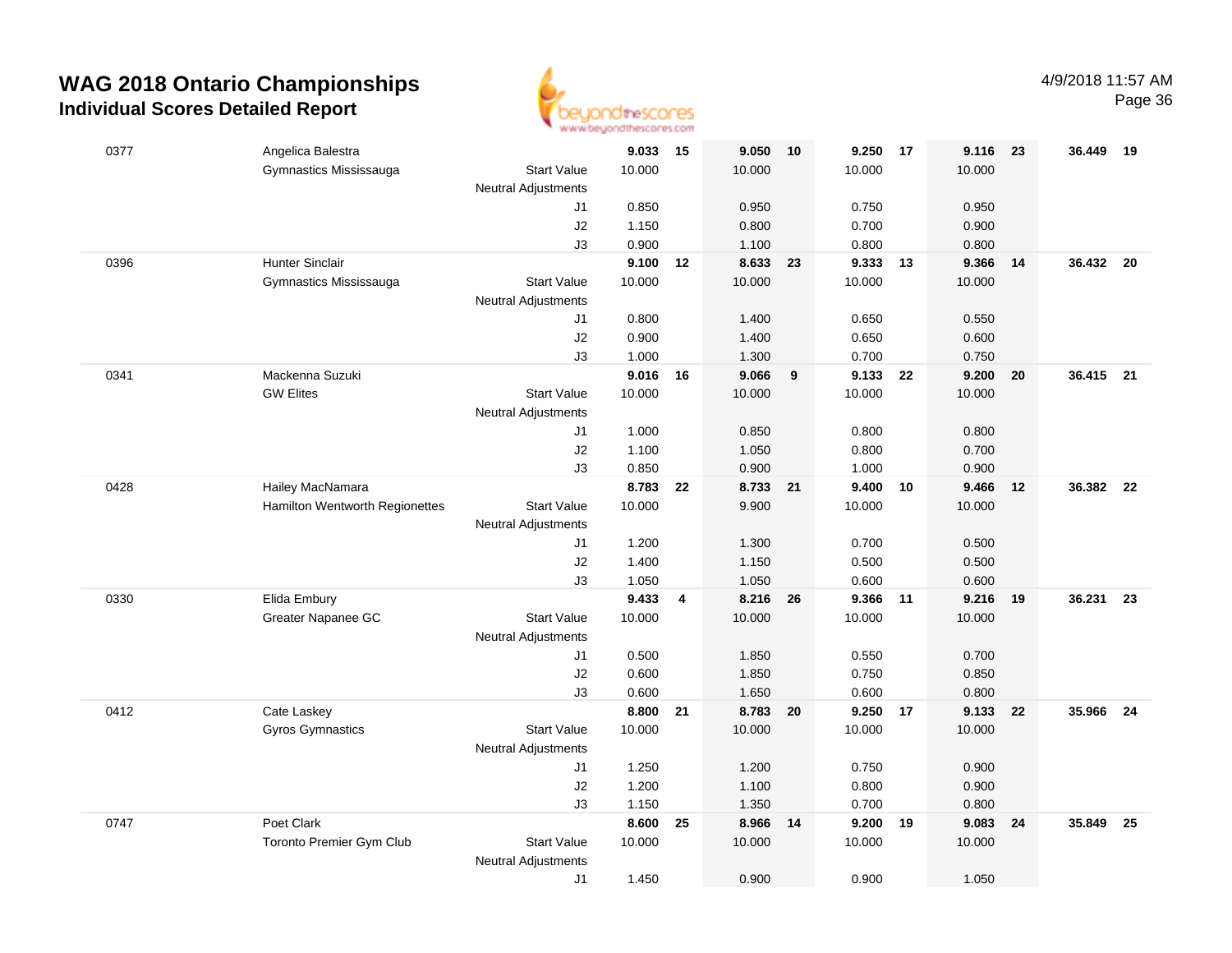

|      |                       |                                   | J2                         | 1.500  |    | 1.000    |    | 0.750    |              | 0.900    |     |           |      |
|------|-----------------------|-----------------------------------|----------------------------|--------|----|----------|----|----------|--------------|----------|-----|-----------|------|
|      |                       |                                   | J3                         | 1.250  |    | 1.200    |    | 0.750    |              | 0.800    |     |           |      |
| 0122 |                       | Ella Tryon                        |                            | 8.833  | 20 | 9.150    | 6  | 9.066    | 24           | 8.750    | 25  | 35.799    | - 26 |
|      |                       | <b>Chatham Inspire Gymnastics</b> | <b>Start Value</b>         | 10.000 |    | 10.000   |    | 10.000   |              | 10.000   |     |           |      |
|      |                       |                                   | <b>Neutral Adjustments</b> |        |    |          |    |          |              | $-0.100$ |     |           |      |
|      |                       |                                   | J1                         | 1.350  |    | 0.850    |    | 0.950    |              | 1.050    |     |           |      |
|      |                       |                                   | J2                         | 1.150  |    | 0.700    |    | 0.850    |              | 1.150    |     |           |      |
|      |                       |                                   | J3                         | 1.000  |    | 1.000    |    | 1.000    |              | 1.250    |     |           |      |
| 0701 |                       | Nyla Correia                      |                            | 8.716  | 24 | 8.550    | 24 | 9.266    | 16           | 9.250    | 18  | 35.782 27 |      |
|      |                       | Shenderey Gymnastics Institute    | <b>Start Value</b>         | 10.000 |    | 10.000   |    | 10.000   |              | 10.000   |     |           |      |
|      |                       |                                   | <b>Neutral Adjustments</b> |        |    |          |    |          |              |          |     |           |      |
|      |                       |                                   | J1                         | 1.200  |    | 1.450    |    | 0.600    |              | 0.700    |     |           |      |
|      |                       |                                   | J2                         | 1.400  |    | 1.600    |    | 0.750    |              | 0.700    |     |           |      |
|      |                       |                                   | J3                         | 1.250  |    | 1.300    |    | 0.850    |              | 0.850    |     |           |      |
| 0189 |                       | Maya Manel                        |                            | 8.866  | 19 | 8.800    | 19 | 8.716 27 |              | 9.300    | 17  | 35.682    | - 28 |
|      |                       | East York Gymnastics              | <b>Start Value</b>         | 10.000 |    | 10.000   |    | 10.000   |              | 10.000   |     |           |      |
|      |                       |                                   | <b>Neutral Adjustments</b> |        |    |          |    |          |              |          |     |           |      |
|      |                       |                                   | J1                         | 1.100  |    | 1.150    |    | 1.350    |              | 0.700    |     |           |      |
|      |                       |                                   | J2                         | 1.200  |    | 1.250    |    | 1.400    |              | 0.800    |     |           |      |
|      |                       |                                   | J3                         | 1.100  |    | 1.200    |    | 1.100    |              | 0.600    |     |           |      |
| 0050 |                       | Reese Vanderkooy                  |                            | 8.716  | 24 | 8.366 25 |    | 9.150 21 |              | 9.150    | 21  | 35.382 29 |      |
|      |                       | <b>Aspire Gymnastics</b>          | <b>Start Value</b>         | 10.000 |    | 10.000   |    | 10.000   |              | 10.000   |     |           |      |
|      |                       |                                   | <b>Neutral Adjustments</b> |        |    |          |    |          |              |          |     |           |      |
|      |                       |                                   | J1                         | 1.250  |    | 1.900    |    | 1.000    |              | 0.700    |     |           |      |
|      |                       |                                   | J2                         | 1.500  |    | 1.600    |    | 0.750    |              | 0.800    |     |           |      |
|      |                       |                                   | J3                         | 1.100  |    | 1.400    |    | 0.800    |              | 1.050    |     |           |      |
| 0047 | Gymnastics<br>Ontario | Ava Mielko                        |                            | 8.766  | 23 | 8.933    | 15 | 8.583    | 28           | 9.083    | 24  | 35.365    | 30   |
|      |                       | Aspire Gymnastics                 | <b>Start Value</b>         | 10.000 |    | 10.000   |    | 9.900    |              | 10.000   |     |           |      |
|      |                       |                                   | Neutral Adjustments        |        |    |          |    |          |              |          |     |           |      |
|      |                       |                                   | J1                         | 1.200  |    | 1.050    |    | 1.400    |              | 1.000    |     |           |      |
|      |                       |                                   | J2                         | 1.200  |    | 0.900    |    | 1.200    |              | 0.850    |     |           |      |
|      |                       |                                   | J3                         | 1.300  |    | 1.250    |    | 1.350    |              | 0.900    |     |           |      |
| 0340 |                       | Mariah Marshall-Taylor            |                            | 8.716  | 24 | 8.033    | 27 | 9.050    | 25           | 9.366    | -14 | 35.165 31 |      |
|      |                       | <b>GW Elites</b>                  | <b>Start Value</b>         | 10.000 |    | 9.500    |    | 10.000   |              | 10.000   |     |           |      |
|      |                       |                                   | Neutral Adjustments        |        |    |          |    |          |              |          |     |           |      |
|      |                       |                                   | J1                         | 1.300  |    | 1.400    |    | 0.800    |              | 0.800    |     |           |      |
|      |                       |                                   | J2                         | 1.350  |    | 1.450    |    | 1.000    |              | 0.600    |     |           |      |
|      |                       |                                   | J3                         | 1.200  |    | 1.550    |    | 1.050    |              | 0.500    |     |           |      |
| 0853 |                       | Mya Kelley                        |                            | 8.950  | 17 | 7.266    | 28 | 9.600    | $\mathbf{3}$ | 9.300    | 17  | 35.116 32 |      |
|      |                       |                                   |                            |        |    |          |    |          |              |          |     |           |      |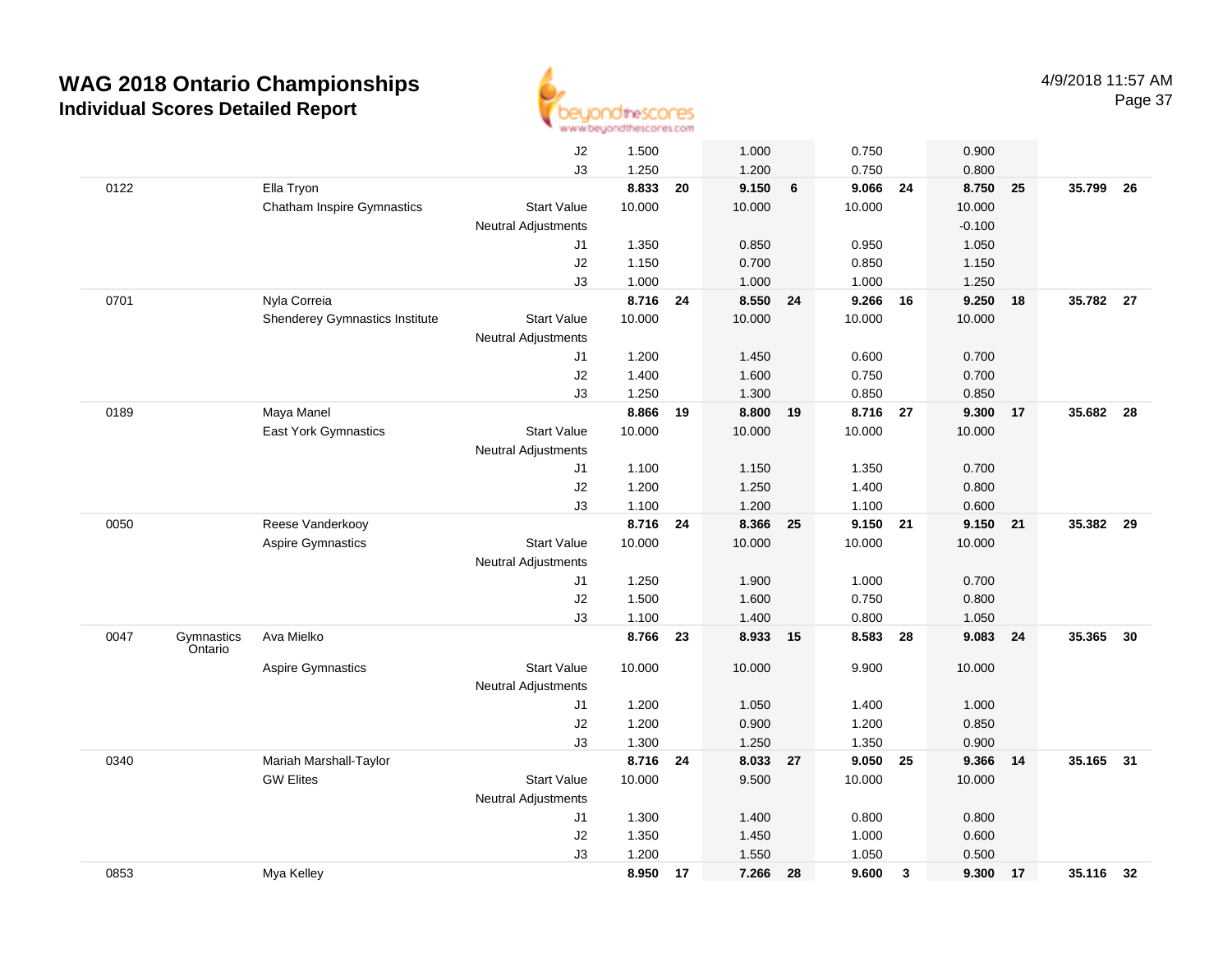

#### 4/9/2018 11:57 AMPage 38

| <b>Winstars Gymnastics</b> | <b>Start Value</b>         | 10.000 | 10.000 | 10.000 | 10.000 |
|----------------------------|----------------------------|--------|--------|--------|--------|
|                            | <b>Neutral Adjustments</b> |        |        |        |        |
|                            | J1                         | 1.050  | 3.100  | 0.400  | 0.750  |
|                            | J2                         | 1.100  | 2.500  | 0.450  | 0.650  |
|                            | J3                         | 1.000  | 2.600  | 0.350  | 0.700  |

#### **Gymnastics Ontario Level 6**

**All Around - Age 14A**

| ID   | <b>League ID</b> | <b>Name</b>                      |                            | <b>VT</b>      | #            | <b>UB</b>      | #              | <b>BB</b>      | #              | <b>FX</b>      | #                       | AA     | #              |
|------|------------------|----------------------------------|----------------------------|----------------|--------------|----------------|----------------|----------------|----------------|----------------|-------------------------|--------|----------------|
| 0284 |                  | Julia Tie Ten Quee               |                            | 9.433          | $\mathbf{3}$ | 9.483          | $\overline{4}$ | 9.616          | $\overline{2}$ | 9.366          | 10                      | 37.898 | $\mathbf{1}$   |
|      |                  | Gemini Gymnastics                | <b>Start Value</b>         | 10.000         |              | 10.000         |                | 10.000         |                | 10.000         |                         |        |                |
|      |                  |                                  | <b>Neutral Adjustments</b> |                |              |                |                |                |                |                |                         |        |                |
|      |                  |                                  | J1                         | 0.500          |              | 0.450          |                | 0.400          |                | 0.700          |                         |        |                |
|      |                  |                                  | J2                         | 0.650          |              | 0.550          |                | 0.350          |                | 0.600          |                         |        |                |
|      |                  |                                  | J3                         | 0.550          |              | 0.550          |                | 0.400          |                | 0.600          |                         |        |                |
| 0753 | 1030798          | Natalie Barton                   |                            | 9.350          | 5            | 9.666          | $\mathbf{1}$   | 9.183          | 16             | 9.666          | $\overline{\mathbf{2}}$ | 37.865 | $\overline{2}$ |
|      |                  | <b>Trillium GC</b>               | <b>Start Value</b>         | 10.000         |              | 10.000         |                | 10.000         |                | 10.000         |                         |        |                |
|      |                  |                                  | <b>Neutral Adjustments</b> |                |              |                |                |                |                |                |                         |        |                |
|      |                  |                                  | J1                         | 0.600          |              | 0.300          |                | 0.850          |                | 0.250          |                         |        |                |
|      |                  |                                  | J <sub>2</sub>             | 0.650          |              | 0.250          |                | 0.800          |                | 0.450          |                         |        |                |
|      |                  |                                  | J3                         | 0.700          |              | 0.450          |                | 0.800          |                | 0.300          |                         |        |                |
| 0641 |                  | Sophie Fudge                     |                            | 9.483          | $\mathbf{1}$ | 9.066          | 12             | 9.500          | $\overline{7}$ | 9.483          | $\overline{4}$          | 37.532 | $\mathbf{3}$   |
|      |                  | <b>Pickering Athletic Centre</b> | <b>Start Value</b>         | 10.000         |              | 10.000         |                | 10.000         |                | 10.000         |                         |        |                |
|      |                  |                                  | <b>Neutral Adjustments</b> |                |              |                |                |                |                |                |                         |        |                |
|      |                  |                                  | J1<br>J2                   | 0.550<br>0.550 |              | 1.100<br>0.800 |                | 0.500<br>0.600 |                | 0.500<br>0.500 |                         |        |                |
|      |                  |                                  | J3                         | 0.450          |              | 0.900          |                | 0.400          |                | 0.550          |                         |        |                |
| 0764 | 1030806          | Pyper Woodman                    |                            | 8.983          | 18           | 9.333          | 8              | 9.583          | $\overline{4}$ | 9.433          | 6                       | 37.332 | $\overline{4}$ |
|      |                  | Trillium GC                      | <b>Start Value</b>         | 10.000         |              | 10.000         |                | 10.000         |                | 10.000         |                         |        |                |
|      |                  |                                  | <b>Neutral Adjustments</b> |                |              |                |                |                |                |                |                         |        |                |
|      |                  |                                  | J <sub>1</sub>             | 1.200          |              | 0.750          |                | 0.400          |                | 0.500          |                         |        |                |
|      |                  |                                  | J2                         | 1.050          |              | 0.700          |                | 0.400          |                | 0.550          |                         |        |                |
|      |                  |                                  | J3                         | 0.800          |              | 0.550          |                | 0.450          |                | 0.650          |                         |        |                |
| 0628 |                  | Mei Mei Milanovic                |                            | 9.150          | 13           | 9.166 11       |                | 9.600          | $\mathbf{3}$   | 9.300          | 13                      | 37.216 | - 5            |
|      |                  | <b>Ottawa Gymnastics Centre</b>  | <b>Start Value</b>         | 10.000         |              | 10.000         |                | 10.000         |                | 10.000         |                         |        |                |
|      |                  |                                  | <b>Neutral Adjustments</b> |                |              |                |                |                |                |                |                         |        |                |
|      |                  |                                  | J1                         | 0.950          |              | 0.850          |                | 0.400          |                | 0.600          |                         |        |                |
|      |                  |                                  | J2                         | 0.750          |              | 0.900          |                | 0.400          |                | 0.700          |                         |        |                |
|      |                  |                                  | J3                         | 0.850          |              | 0.750          |                | 0.400          |                | 0.800          |                         |        |                |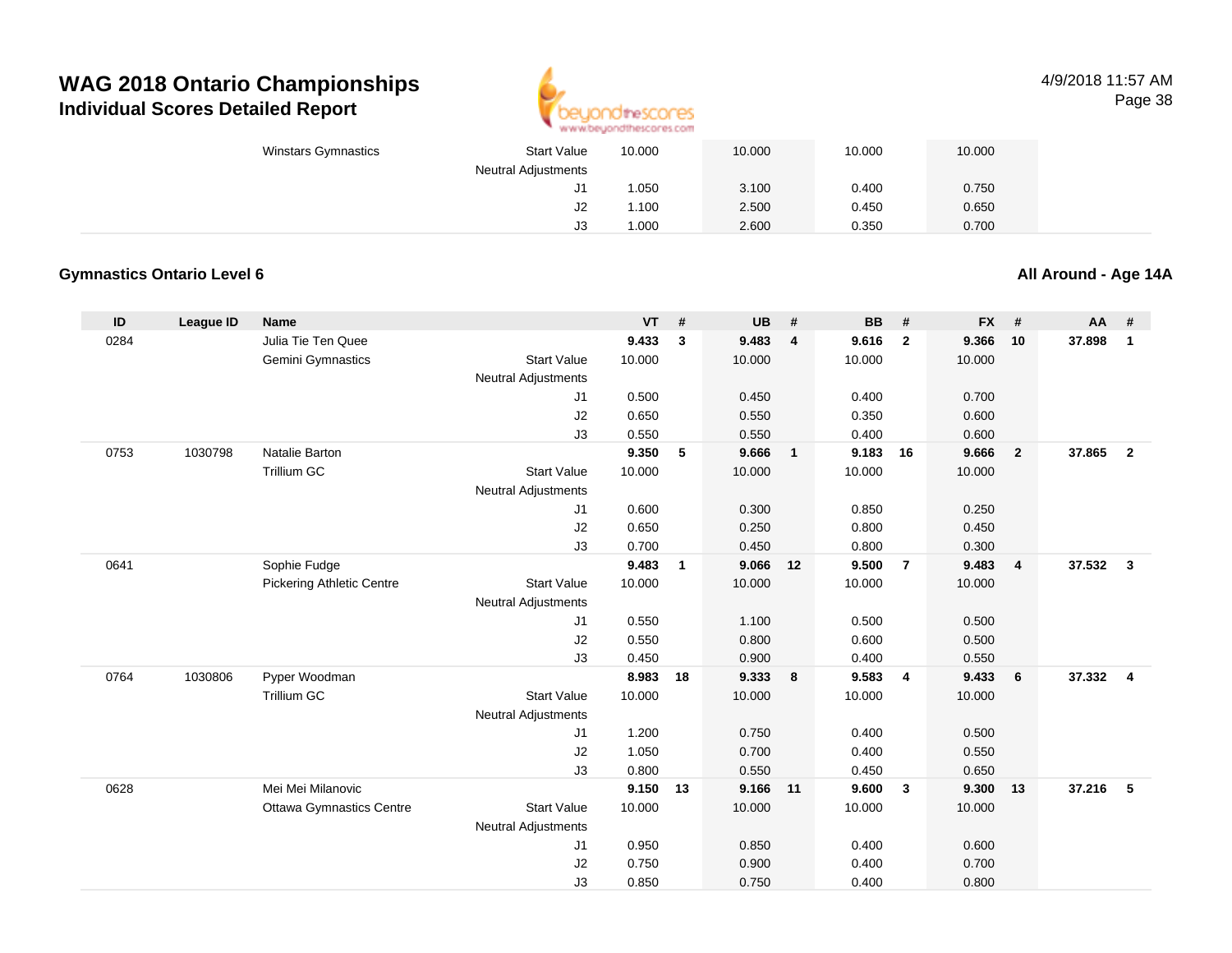

| 0461 |                       | Serena Borden                     |                            | 9.033 17 |                | 9.366    | 6              | 9.383  | 11             | 9.433  | 6              | 37.215   | - 6            |
|------|-----------------------|-----------------------------------|----------------------------|----------|----------------|----------|----------------|--------|----------------|--------|----------------|----------|----------------|
|      |                       | Kawartha Gymnastics               | <b>Start Value</b>         | 10.000   |                | 10.000   |                | 10.000 |                | 10.000 |                |          |                |
|      |                       |                                   | <b>Neutral Adjustments</b> |          |                |          |                |        |                |        |                |          |                |
|      |                       |                                   | J1                         | 1.150    |                | 0.700    |                | 0.650  |                | 0.550  |                |          |                |
|      |                       |                                   | J2                         | 0.950    |                | 0.650    |                | 0.700  |                | 0.550  |                |          |                |
|      |                       |                                   | J3                         | 0.800    |                | 0.550    |                | 0.500  |                | 0.600  |                |          |                |
| 0535 |                       | Tela Chiddenton                   |                            | 9.166    | 12             | 9.350    | $\overline{7}$ | 9.450  | 9              | 9.166  | 16             | 37.132   | $\overline{7}$ |
|      |                       | <b>Milton Springers</b>           | <b>Start Value</b>         | 10.000   |                | 10.000   |                | 10.000 |                | 10.000 |                |          |                |
|      |                       |                                   | <b>Neutral Adjustments</b> |          |                |          |                |        |                |        |                |          |                |
|      |                       |                                   | J1                         | 1.050    |                | 0.700    |                | 0.500  |                | 0.950  |                |          |                |
|      |                       |                                   | J2                         | 0.850    |                | 0.700    |                | 0.700  |                | 0.750  |                |          |                |
|      |                       |                                   | J3                         | 0.600    |                | 0.550    |                | 0.450  |                | 0.800  |                |          |                |
| 0084 |                       | Alexandra Caltsounis              |                            | 9.100    | 15             | 9.266    | 9              | 9.466  | 8              | 9.200  | 15             | 37.032   | - 8            |
|      |                       | <b>Burlington Gymnastics Club</b> | <b>Start Value</b>         | 10.000   |                | 10.000   |                | 10.000 |                | 10.000 |                |          |                |
|      |                       |                                   | <b>Neutral Adjustments</b> |          |                |          |                |        |                |        |                |          |                |
|      |                       |                                   | J1                         | 1.100    |                | 0.700    |                | 0.450  |                | 0.750  |                |          |                |
|      |                       |                                   | J2                         | 0.900    |                | 0.850    |                | 0.600  |                | 0.700  |                |          |                |
|      |                       |                                   | J3                         | 0.700    |                | 0.650    |                | 0.550  |                | 0.950  |                |          |                |
| 0721 |                       | Aliyah Petronski                  |                            | 9.383    | 4              | 8.383 26 |                | 9.583  | $\overline{4}$ | 9.683  | $\mathbf{1}$   | 37.032 8 |                |
|      |                       | Swing Spring Flip                 | <b>Start Value</b>         | 10.000   |                | 10.000   |                | 10.000 |                | 10.000 |                |          |                |
|      |                       |                                   | <b>Neutral Adjustments</b> |          |                |          |                |        |                |        |                |          |                |
|      |                       |                                   | J1                         | 0.650    |                | 1.500    |                | 0.400  |                | 0.350  |                |          |                |
|      |                       |                                   | J2                         | 0.600    |                | 1.800    |                | 0.400  |                | 0.300  |                |          |                |
|      |                       |                                   | J3                         | 0.600    |                | 1.550    |                | 0.450  |                | 0.300  |                |          |                |
| 0752 |                       | <b>Ginger Welch</b>               |                            | 8.883    | 20             | 9.633    | $\overline{2}$ | 9.183  | 16             | 9.316  | 12             | 37.015   | 9              |
|      |                       | Toronto Premier Gym Club          | <b>Start Value</b>         | 10.000   |                | 10.000   |                | 10.000 |                | 10.000 |                |          |                |
|      |                       |                                   | <b>Neutral Adjustments</b> |          |                |          |                |        |                |        |                |          |                |
|      |                       |                                   | J1                         | 1.250    |                | 0.350    |                | 0.850  |                | 0.700  |                |          |                |
|      |                       |                                   | J2                         | 1.250    |                | 0.350    |                | 0.700  |                | 0.650  |                |          |                |
|      |                       |                                   | J3                         | 0.850    |                | 0.400    |                | 0.900  |                | 0.700  |                |          |                |
| 0059 | Gymnastics<br>Ontario | Alia Salau                        |                            | 9.233    | 10             | 9.383    | $-5$           | 8.950  | 22             | 9.433  | 6              | 36.999   | 10             |
|      |                       | Birchmount                        | <b>Start Value</b>         | 10.000   |                | 10.000   |                | 10.000 |                | 10.000 |                |          |                |
|      |                       |                                   | <b>Neutral Adjustments</b> |          |                |          |                |        |                |        |                |          |                |
|      |                       |                                   | J1                         | 0.750    |                | 0.550    |                | 1.050  |                | 0.500  |                |          |                |
|      |                       |                                   | J2                         | 0.750    |                | 0.750    |                | 1.100  |                | 0.500  |                |          |                |
|      |                       |                                   | J3                         | 0.800    |                | 0.550    |                | 1.000  |                | 0.700  |                |          |                |
| 0079 |                       | Bailey Bartley-Jameson            |                            | 9.300    | $\overline{7}$ | 8.716 21 |                | 9.516  | 6              | 9.416  | $\overline{7}$ | 36.948   | 11             |
|      |                       | <b>Burlington Gymnastics Club</b> | <b>Start Value</b>         | 10.000   |                | 10.000   |                | 10.000 |                | 10.000 |                |          |                |
|      |                       |                                   | <b>Neutral Adjustments</b> |          |                |          |                |        |                |        |                |          |                |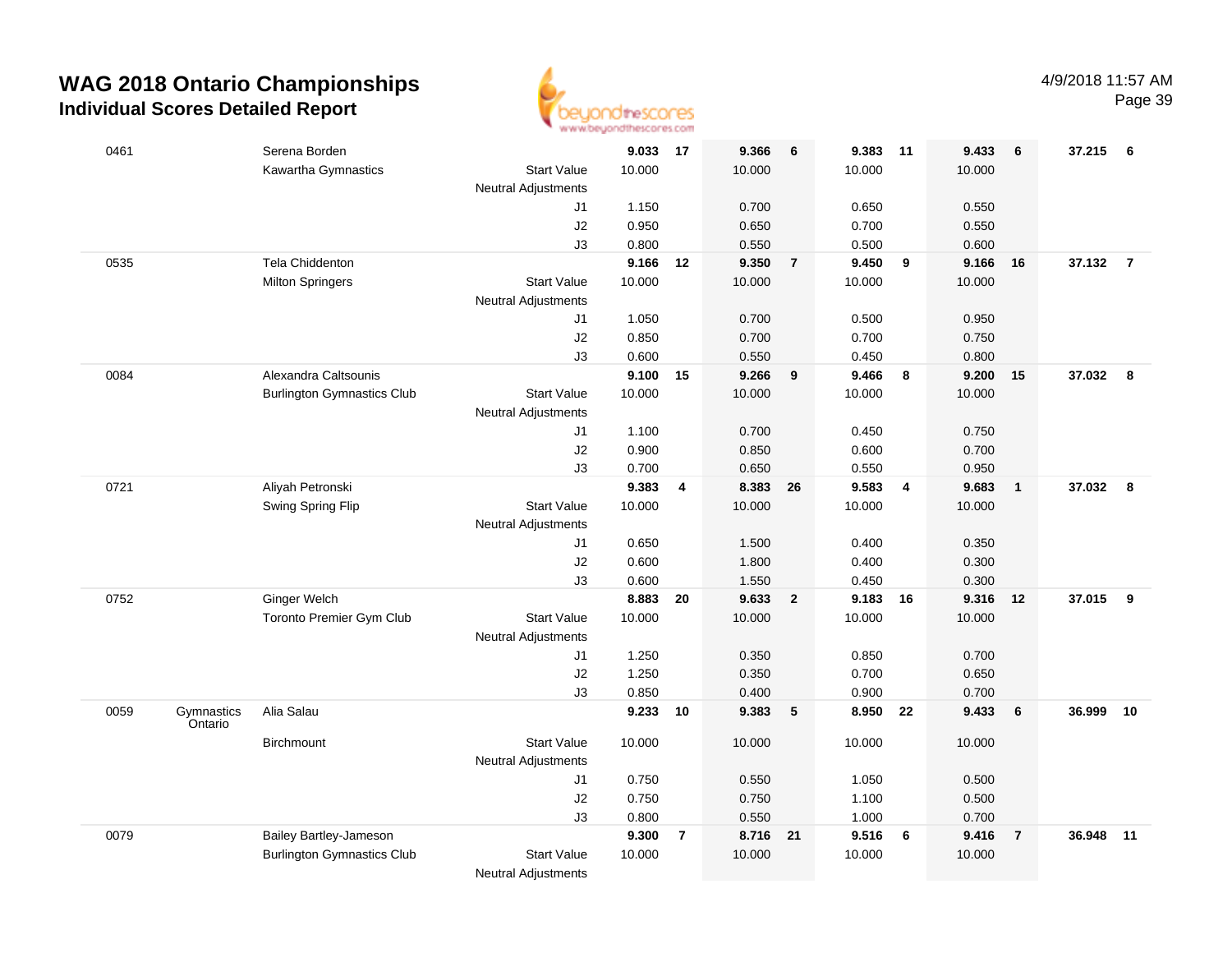

|      |          |                                  | J1                         | 0.750    |                | 1.500    |              | 0.400    |                 | 0.500  |              |           |       |
|------|----------|----------------------------------|----------------------------|----------|----------------|----------|--------------|----------|-----------------|--------|--------------|-----------|-------|
|      |          |                                  | J2                         | 0.700    |                | 1.250    |              | 0.600    |                 | 0.700  |              |           |       |
|      |          |                                  | J3                         | 0.650    |                | 1.100    |              | 0.450    |                 | 0.550  |              |           |       |
| 0332 |          | Bianka Batagelj                  |                            | 9.216 11 |                | 8.916 14 |              | 9.550    | $5\phantom{.0}$ | 9.266  | 14           | 36.948    | $-11$ |
|      |          | <b>Guelph Saultos</b>            | <b>Start Value</b>         | 10.000   |                | 10.000   |              | 10.000   |                 | 10.000 |              |           |       |
|      |          |                                  | <b>Neutral Adjustments</b> |          |                |          |              |          |                 |        |              |           |       |
|      |          |                                  | J1                         | 1.000    |                | 1.100    |              | 0.350    |                 | 0.750  |              |           |       |
|      |          |                                  | J2                         | 0.700    |                | 1.100    |              | 0.600    |                 | 0.750  |              |           |       |
|      |          |                                  | J3                         | 0.650    |                | 1.050    |              | 0.400    |                 | 0.700  |              |           |       |
| 0890 |          | Elise Voskamp                    |                            | 9.450    | $\overline{2}$ | 8.616 23 |              | 9.400 10 |                 | 9.466  | 5            | 36.932 12 |       |
|      |          | Loyalist Gymnastics Club         | <b>Start Value</b>         | 10.000   |                | 10.000   |              | 10.000   |                 | 10.000 |              |           |       |
|      |          |                                  | <b>Neutral Adjustments</b> |          |                |          |              |          |                 |        |              |           |       |
|      |          |                                  | J1                         | 0.650    |                | 1.600    |              | 0.550    |                 | 0.500  |              |           |       |
|      |          |                                  | J2                         | 0.450    |                | 1.250    |              | 0.700    |                 | 0.500  |              |           |       |
|      |          |                                  | J3                         | 0.550    |                | 1.300    |              | 0.550    |                 | 0.600  |              |           |       |
| 0281 |          | <b>Sydney Straat</b>             |                            | 9.333    | 6              | 8.800 18 |              | 9.400 10 |                 | 9.316  | 12           | 36.849    | 13    |
|      |          | Gemini Gymnastics                | <b>Start Value</b>         | 10.000   |                | 10.000   |              | 10.000   |                 | 10.000 |              |           |       |
|      |          |                                  | <b>Neutral Adjustments</b> |          |                |          |              |          |                 |        |              |           |       |
|      |          |                                  | J1                         | 0.650    |                | 1.150    |              | 0.600    |                 | 0.850  |              |           |       |
|      |          |                                  | J2                         | 0.700    |                | 1.300    |              | 0.600    |                 | 0.500  |              |           |       |
|      |          |                                  | J3                         | 0.650    |                | 1.150    |              | 0.600    |                 | 0.700  |              |           |       |
| 0638 |          | Kendall Bird                     |                            | 9.250    | 9              | 8.716 21 |              | 9.316 12 |                 | 9.466  | ${\bf 5}$    | 36.748    | 14    |
|      |          | <b>Pickering Athletic Centre</b> | <b>Start Value</b>         | 10.000   |                | 10.000   |              | 10.000   |                 | 10.000 |              |           |       |
|      |          |                                  | <b>Neutral Adjustments</b> |          |                |          |              |          |                 |        |              |           |       |
|      |          |                                  | J1                         | 0.900    |                | 1.400    |              | 0.800    |                 | 0.550  |              |           |       |
|      |          |                                  | J2                         | 0.650    |                | 1.200    |              | 0.600    |                 | 0.550  |              |           |       |
|      |          |                                  | J3                         | 0.700    |                | 1.250    |              | 0.650    |                 | 0.500  |              |           |       |
| 0364 |          | Kelsie Czegeny                   |                            | 9.150    | 13             | 9.250 10 |              | 8.933 23 |                 | 9.383  | 9            | 36.716    | 15    |
|      |          | <b>Gymnastics Energy</b>         | <b>Start Value</b>         | 10.000   |                | 10.000   |              | 10.000   |                 | 10.000 |              |           |       |
|      |          |                                  | Neutral Adjustments        |          |                |          |              |          |                 |        |              |           |       |
|      |          |                                  | J1                         | 0.950    |                | 0.800    |              | 1.100    |                 | 0.500  |              |           |       |
|      |          |                                  | J2                         | 0.850    |                | 0.800    |              | 1.000    |                 | 0.700  |              |           |       |
|      |          |                                  | J3                         | 0.750    |                | 0.650    |              | 1.100    |                 | 0.650  |              |           |       |
| 0127 | P4791827 | Kaitlyn Ross                     |                            | 9.166    | 12             | 8.750 19 |              | 9.250 14 |                 | 9.516  | $\mathbf{3}$ | 36.682 16 |       |
|      |          | <b>Club Les Sittelles</b>        | <b>Start Value</b>         | 10.000   |                | 10.000   |              | 10.000   |                 | 10.000 |              |           |       |
|      |          |                                  | <b>Neutral Adjustments</b> |          |                |          |              |          |                 |        |              |           |       |
|      |          |                                  | J1                         | 1.000    |                | 1.200    |              | 0.700    |                 | 0.450  |              |           |       |
|      |          |                                  | J2                         | 0.800    |                | 1.200    |              | 0.900    |                 | 0.450  |              |           |       |
|      |          |                                  | J3                         | 0.700    |                | 1.350    |              | 0.650    |                 | 0.550  |              |           |       |
| 0750 |          | Amy Halasz                       |                            | 9.050    | 16             | 9.566    | $\mathbf{3}$ | 8.716 24 |                 | 9.333  | $-11$        | 36.665 17 |       |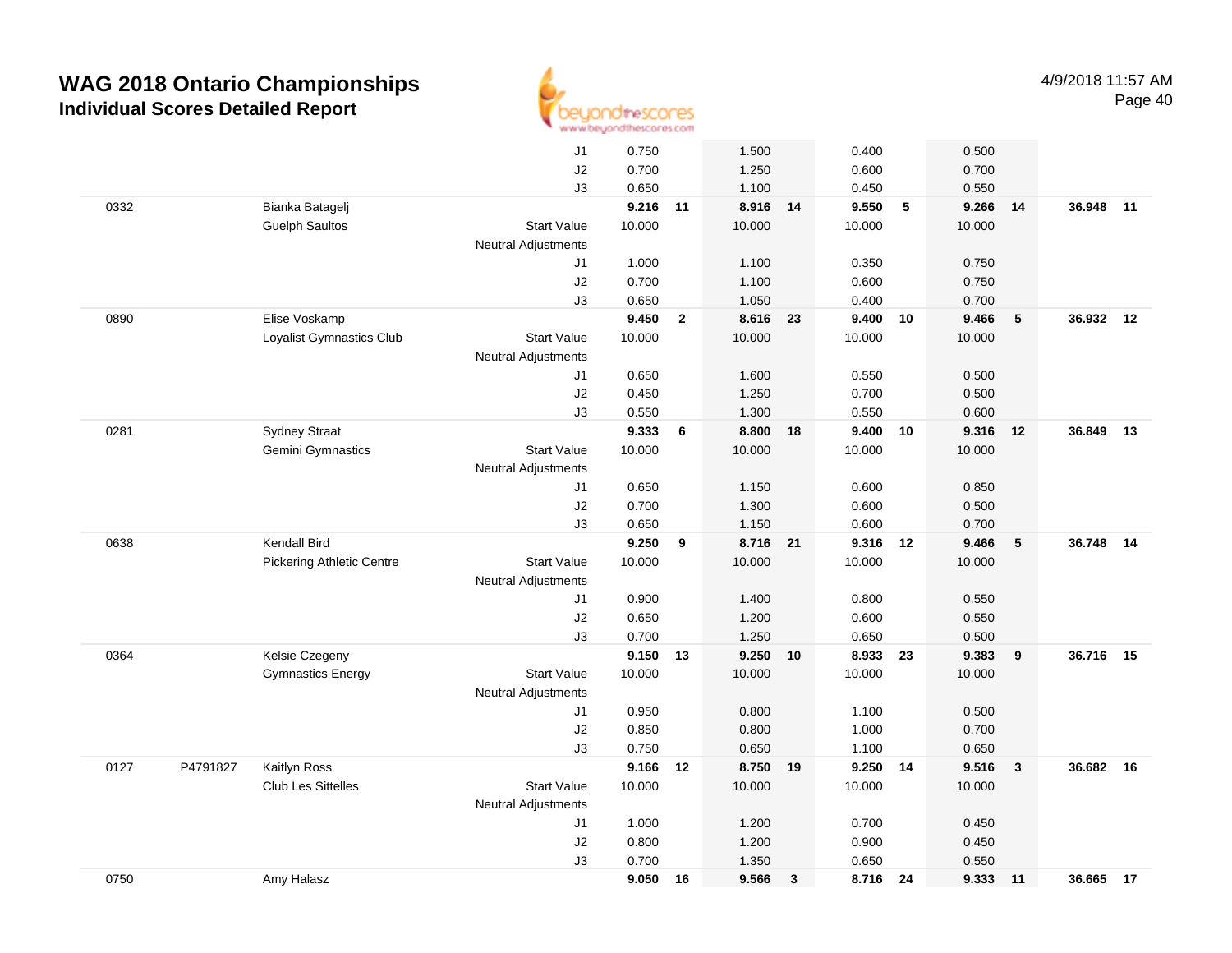

|      | Toronto Premier Gym Club     | Start Value                | 10.000         |    | 10.000   |    | 10.000         |    | 10.000 |    |           |    |
|------|------------------------------|----------------------------|----------------|----|----------|----|----------------|----|--------|----|-----------|----|
|      |                              | Neutral Adjustments        |                |    | 0.400    |    |                |    | 0.800  |    |           |    |
|      |                              | J1<br>J2                   | 1.100<br>0.850 |    | 0.400    |    | 1.500<br>1.100 |    | 0.550  |    |           |    |
|      |                              | J3                         | 0.900          |    | 0.500    |    | 1.250          |    | 0.650  |    |           |    |
| 0713 | Elise Eitel                  |                            | 9.266          | 8  | 8.950 13 |    | 9.266          | 13 | 9.150  | 17 | 36.632 18 |    |
|      | St. Thomas Elgin             | <b>Start Value</b>         | 10.000         |    | 10.000   |    | 10.000         |    | 10.000 |    |           |    |
|      |                              | <b>Neutral Adjustments</b> |                |    |          |    |                |    |        |    |           |    |
|      |                              | J1                         | 0.650          |    | 1.000    |    | 0.800          |    | 0.750  |    |           |    |
|      |                              | J2                         | 0.800          |    | 1.200    |    | 0.800          |    | 0.900  |    |           |    |
|      |                              | J3                         | 0.750          |    | 0.950    |    | 0.600          |    | 0.900  |    |           |    |
| 0907 | Celia Cianfarani             |                            | 8.983          | 18 | 8.866    | 16 | 9.550          | 5  | 9.150  | 17 | 36.549    | 19 |
|      | <b>Adrenaline Gymnastics</b> | <b>Start Value</b>         | 10.000         |    | 10.000   |    | 10.000         |    | 10.000 |    |           |    |
|      |                              | Neutral Adjustments        |                |    |          |    |                |    |        |    |           |    |
|      |                              | J1                         | 1.050          |    | 1.000    |    | 0.450          |    | 0.850  |    |           |    |
|      |                              | J2                         | 1.150          |    | 1.350    |    | 0.400          |    | 0.850  |    |           |    |
|      |                              | J3                         | 0.850          |    | 1.050    |    | 0.500          |    | 0.850  |    |           |    |
| 0180 | <b>Charlie Gossack</b>       |                            | 9.133 14       |    | 8.950 13 |    | 9.066          | 20 | 9.366  | 10 | 36.515 20 |    |
|      | East York Gymnastics         | <b>Start Value</b>         | 10.000         |    | 10.000   |    | 10.000         |    | 10.000 |    |           |    |
|      |                              | <b>Neutral Adjustments</b> |                |    |          |    |                |    |        |    |           |    |
|      |                              | J1                         | 1.100          |    | 1.250    |    | 1.000          |    | 0.500  |    |           |    |
|      |                              | J2                         | 0.900          |    | 1.000    |    | 0.800          |    | 0.700  |    |           |    |
|      |                              | J3                         | 0.600          |    | 0.900    |    | 1.000          |    | 0.700  |    |           |    |
| 0891 | Ella Bulley                  |                            | 9.100          | 15 | 8.800    | 18 | 9.183          | 16 | 9.366  | 10 | 36.449 21 |    |
|      | TGI                          | Start Value                | 10.000         |    | 10.000   |    | 10.000         |    | 10.000 |    |           |    |
|      |                              | <b>Neutral Adjustments</b> |                |    |          |    |                |    |        |    |           |    |
|      |                              | J1                         | 1.000          |    | 1.200    |    | 0.850          |    | 0.600  |    |           |    |
|      |                              | J2                         | 0.800          |    | 1.150    |    | 0.750          |    | 0.650  |    |           |    |
|      |                              | J3                         | 0.900          |    | 1.250    |    | 0.850          |    | 0.650  |    |           |    |
| 0335 | Lauren Protz                 |                            | 9.233          | 10 | 8.833 17 |    | 9.100 19       |    | 9.150  | 17 | 36.316 22 |    |
|      | <b>Guelph Saultos</b>        | <b>Start Value</b>         | 10.000         |    | 10.000   |    | 10.000         |    | 10.000 |    |           |    |
|      |                              | <b>Neutral Adjustments</b> |                |    |          |    |                |    |        |    |           |    |
|      |                              | J1                         | 0.950          |    | 1.300    |    | 0.900          |    | 0.800  |    |           |    |
|      |                              | J2                         | 0.750          |    | 1.100    |    | 0.900          |    | 0.750  |    |           |    |
|      |                              | J3                         | 0.600          |    | 1.100    |    | 0.900          |    | 1.000  |    |           |    |
| 0400 | Abbygayle Dupuis             |                            | 9.166          | 12 | 8.633 22 |    | 9.200          | 15 | 9.300  | 13 | 36.299    | 23 |
|      | <b>Sudbury Laurels</b>       | <b>Start Value</b>         | 10.000         |    | 10.000   |    | 10.000         |    | 10.000 |    |           |    |
|      |                              | <b>Neutral Adjustments</b> |                |    |          |    |                |    |        |    |           |    |
|      |                              | J1                         | 0.850          |    | 1.400    |    | 0.750          |    | 0.650  |    |           |    |
|      |                              | J2                         | 0.850          |    | 1.250    |    | 0.900          |    | 0.750  |    |           |    |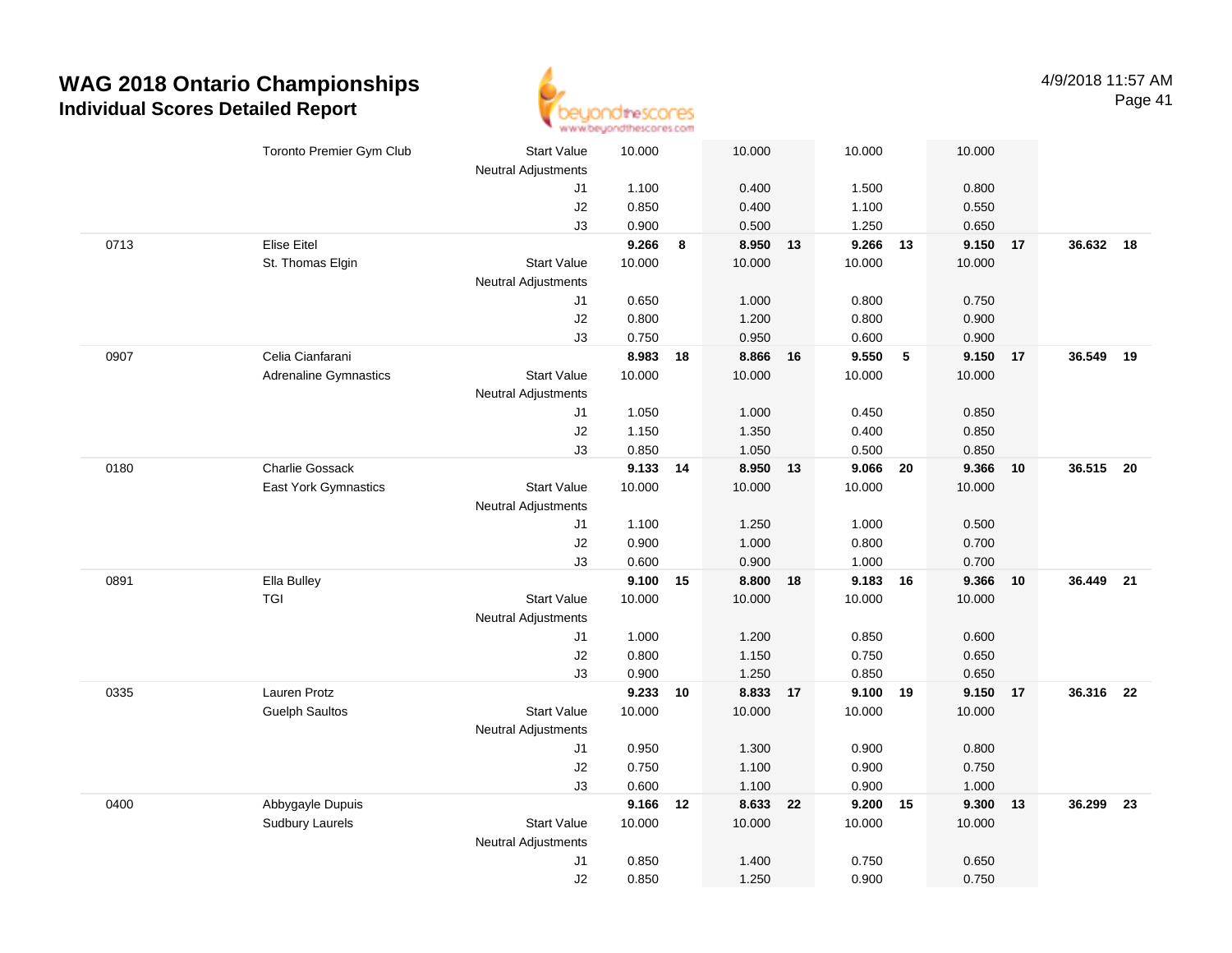

|      |                                    | J3                         | 0.800    |    | 1.450    |    | 0.750    |                | 0.700  |                |           |    |
|------|------------------------------------|----------------------------|----------|----|----------|----|----------|----------------|--------|----------------|-----------|----|
| 0200 | <b>Ryleigh Smith</b>               |                            | 8.916 19 |    | 8.183 27 |    | 9.766    | $\overline{1}$ | 9.416  | $\overline{7}$ | 36.281 24 |    |
|      | <b>Evolution Gymnastics Aurora</b> | <b>Start Value</b>         | 10.000   |    | 10.000   |    | 10.000   |                | 10.000 |                |           |    |
|      |                                    | <b>Neutral Adjustments</b> |          |    |          |    |          |                |        |                |           |    |
|      |                                    | J1                         | 1.150    |    | 1.900    |    | 0.200    |                | 0.550  |                |           |    |
|      |                                    | J2                         | 1.150    |    | 1.750    |    | 0.300    |                | 0.500  |                |           |    |
|      |                                    | J3                         | 0.950    |    | 1.800    |    | 0.200    |                | 0.700  |                |           |    |
| 0795 | Maija Alberts                      |                            | 9.050    | 16 | 8.566    | 25 | 9.166 17 |                | 9.400  | 8              | 36.182 25 |    |
|      | <b>Twisters Gymnastics Club</b>    | <b>Start Value</b>         | 10.000   |    | 10.000   |    | 10.000   |                | 10.000 |                |           |    |
|      |                                    | Neutral Adjustments        |          |    |          |    |          |                |        |                |           |    |
|      |                                    | J1                         | 1.000    |    | 1.500    |    | 0.750    |                | 0.500  |                |           |    |
|      |                                    | J2                         | 1.150    |    | 1.400    |    | 1.000    |                | 0.650  |                |           |    |
|      |                                    | J3                         | 0.700    |    | 1.400    |    | 0.750    |                | 0.650  |                |           |    |
| 0403 | Chanelle Lazure                    |                            | 9.033    | 17 | 8.583 24 |    | 9.150 18 |                | 9.200  | 15             | 35.966    | 26 |
|      | <b>Sudbury Laurels</b>             | <b>Start Value</b>         | 10.000   |    | 10.000   |    | 10.000   |                | 10.000 |                |           |    |
|      |                                    | <b>Neutral Adjustments</b> |          |    |          |    |          |                |        |                |           |    |
|      |                                    | J1                         | 1.200    |    | 1.450    |    | 0.750    |                | 0.850  |                |           |    |
|      |                                    | J2                         | 0.950    |    | 1.400    |    | 0.900    |                | 0.700  |                |           |    |
|      |                                    | J3                         | 0.750    |    | 1.400    |    | 0.900    |                | 0.850  |                |           |    |
| 0062 | Sheila Bull                        |                            | 9.150 13 |    | 8.883 15 |    | 8.983 21 |                | 8.883  | 19             | 35.899    | 27 |
|      | Blenheim-Kent                      | <b>Start Value</b>         | 10.000   |    | 10.000   |    | 10.000   |                | 10.000 |                |           |    |
|      |                                    | <b>Neutral Adjustments</b> |          |    |          |    |          |                |        |                |           |    |
|      |                                    | J1                         | 1.100    |    | 1.350    |    | 1.000    |                | 1.000  |                |           |    |
|      |                                    | J2                         | 0.600    |    | 1.050    |    | 0.900    |                | 1.250  |                |           |    |
|      |                                    | J3                         | 0.850    |    | 0.950    |    | 1.150    |                | 1.100  |                |           |    |
| 0646 | Mya Murphy                         |                            | 8.883    | 20 | 8.733    | 20 | 9.200    | 15             | 9.016  | 18             | 35.832    | 28 |
|      | <b>Pickering Athletic Centre</b>   | <b>Start Value</b>         | 10.000   |    | 10.000   |    | 10.000   |                | 10.000 |                |           |    |
|      |                                    | Neutral Adjustments        |          |    |          |    |          |                |        |                |           |    |
|      |                                    | J1                         | 1.250    |    | 1.200    |    | 0.700    |                | 0.900  |                |           |    |
|      |                                    | J2                         | 1.150    |    | 1.350    |    | 1.000    |                | 1.050  |                |           |    |
|      |                                    | J3                         | 0.950    |    | 1.250    |    | 0.700    |                | 1.000  |                |           |    |
| 0329 | Abby Boyd                          |                            | 8.983    | 18 | 8.616 23 |    | 8.683 25 |                | 9.383  | 9              | 35.665    | 29 |
|      | Greater Napanee GC                 | <b>Start Value</b>         | 10.000   |    | 10.000   |    | 10.000   |                | 10.000 |                |           |    |
|      |                                    | <b>Neutral Adjustments</b> |          |    |          |    |          |                |        |                |           |    |
|      |                                    | J1                         | 1.100    |    | 1.500    |    | 1.350    |                | 0.550  |                |           |    |
|      |                                    | J2                         | 1.000    |    | 1.150    |    | 1.300    |                | 0.800  |                |           |    |
|      |                                    | JЗ                         | 0.950    |    | 1.500    |    | 1.300    |                | 0.500  |                |           |    |
| 0118 | Michaela Moreau                    |                            | 9.233    | 10 | 8.833 17 |    | 8.933 23 |                | 8.633  | 20             | 35.632    | 30 |
|      | <b>Champions Gymnastics</b>        | <b>Start Value</b>         | 10.000   |    | 10.000   |    | 10.000   |                | 10.000 |                |           |    |
|      |                                    | <b>Neutral Adjustments</b> |          |    |          |    |          |                |        |                |           |    |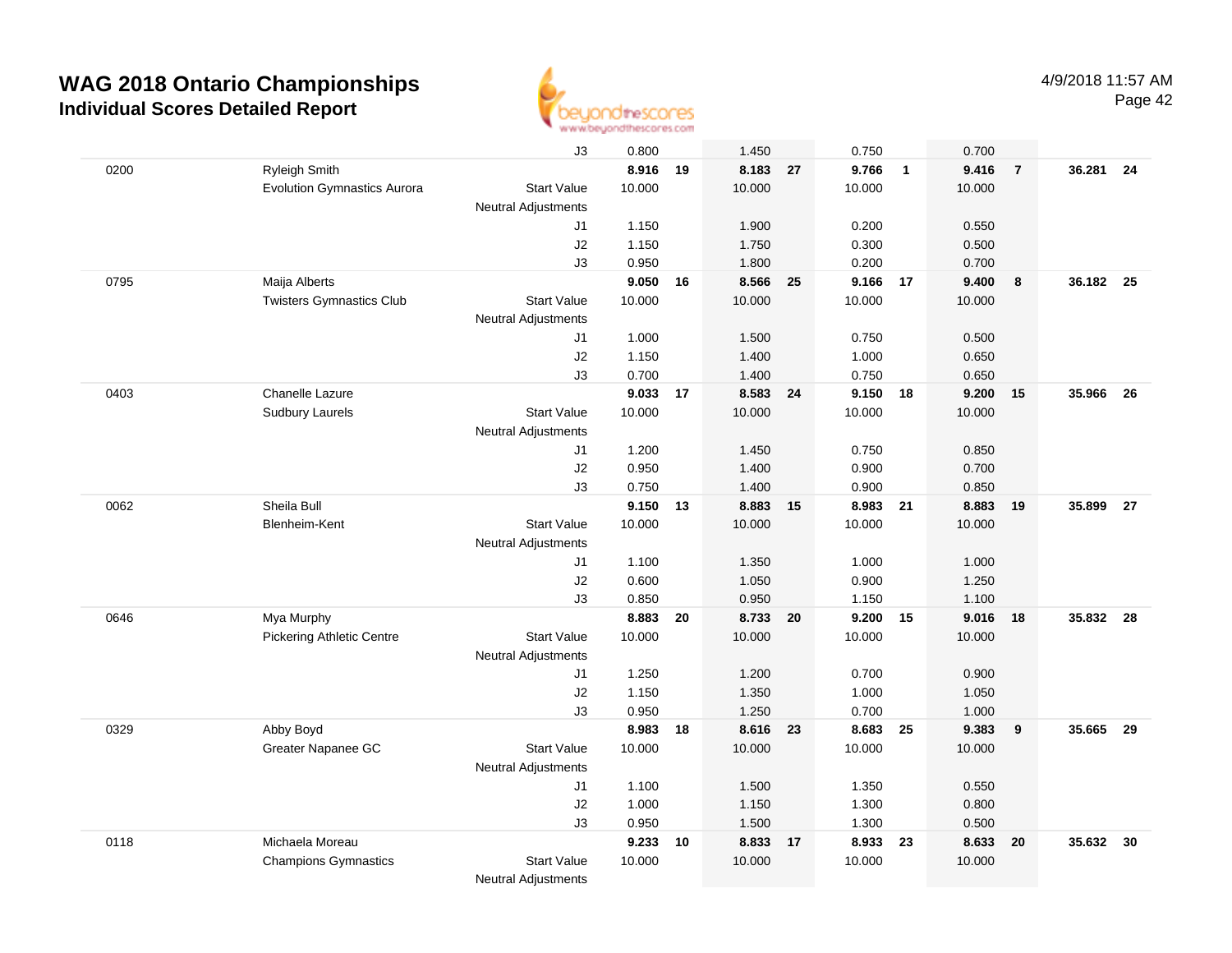

4/9/2018 11:57 AMPage 43

| J1 | 0.750 | 1.150 | 1.050 | 1.350 |  |
|----|-------|-------|-------|-------|--|
| J2 | 0.750 | 1.250 | 1.200 | 1.500 |  |
| JЗ | 0.800 | 1.100 | 0.950 | 1.250 |  |
|    |       |       |       |       |  |

#### **Gymnastics Ontario Level 6**

**All Around - Age 14B**

| ID   | <b>League ID</b> | <b>Name</b>                         |                            | <b>VT</b> | $\pmb{\#}$     | <b>UB</b> | #              | <b>BB</b> | #                       | <b>FX</b> | #              | AA     | #              |
|------|------------------|-------------------------------------|----------------------------|-----------|----------------|-----------|----------------|-----------|-------------------------|-----------|----------------|--------|----------------|
| 0543 |                  | Annabelle Lewis                     |                            | 9.383     | $\mathbf{2}$   | 9.566     | $\mathbf{1}$   | 9.283     | 10                      | 9.433     | 9              | 37.665 | $\mathbf{1}$   |
|      |                  | <b>Milton Springers</b>             | <b>Start Value</b>         | 10.000    |                | 10.000    |                | 10.000    |                         | 10.000    |                |        |                |
|      |                  |                                     | <b>Neutral Adjustments</b> |           |                |           |                |           |                         |           |                |        |                |
|      |                  |                                     | J1                         | 0.600     |                | 0.400     |                | 0.650     |                         | 0.550     |                |        |                |
|      |                  |                                     | J2                         | 0.600     |                | 0.500     |                | 0.800     |                         | 0.500     |                |        |                |
|      |                  |                                     | J3                         | 0.650     |                | 0.400     |                | 0.700     |                         | 0.650     |                |        |                |
| 0629 |                  | Sophie Oleskevich                   |                            | 9.200     | 8              | 8.666     | 18             | 9.600     | $\overline{1}$          | 9.733     | $\overline{1}$ | 37.199 | $\overline{2}$ |
|      |                  | <b>Ottawa Gymnastics Centre</b>     | <b>Start Value</b>         | 10.000    |                | 10.000    |                | 10.000    |                         | 10.000    |                |        |                |
|      |                  |                                     | <b>Neutral Adjustments</b> |           |                |           |                |           |                         |           |                |        |                |
|      |                  |                                     | J1                         | 0.750     |                | 1.400     |                | 0.400     |                         | 0.350     |                |        |                |
|      |                  |                                     | J2                         | 0.800     |                | 1.300     |                | 0.400     |                         | 0.200     |                |        |                |
|      |                  |                                     | J3                         | 0.850     |                | 1.300     |                | 0.400     |                         | 0.250     |                |        |                |
| 0077 |                  | Jaina Pandohie                      |                            | 9.200     | 8              | 9.033     | 8              | 9.416     | - 6                     | 9.533     | 5              | 37.182 | $\mathbf{3}$   |
|      |                  | <b>Brantford Gymnastics Academy</b> | <b>Start Value</b>         | 10.000    |                | 10.000    |                | 10.000    |                         | 10.000    |                |        |                |
|      |                  |                                     | <b>Neutral Adjustments</b> |           |                |           |                |           |                         |           |                |        |                |
|      |                  |                                     | J1                         | 0.750     |                | 0.950     |                | 0.600     |                         | 0.500     |                |        |                |
|      |                  |                                     | J2                         | 0.800     |                | 1.050     |                | 0.550     |                         | 0.450     |                |        |                |
|      |                  |                                     | J3                         | 0.850     |                | 0.900     |                | 0.600     |                         | 0.450     |                |        |                |
| 0766 |                  | Viktoria Brkic                      |                            | 9.183     | 9              | 9.216     | 6              | 9.466     | $\overline{\mathbf{3}}$ | 9.283     | 15             | 37.148 | $\overline{4}$ |
|      |                  | <b>Tristar Gymnastics Club</b>      | <b>Start Value</b>         | 10.000    |                | 10.000    |                | 10.000    |                         | 10.000    |                |        |                |
|      |                  |                                     | <b>Neutral Adjustments</b> |           |                |           |                |           |                         |           |                |        |                |
|      |                  |                                     | J1                         | 0.800     |                | 0.700     |                | 0.550     |                         | 0.650     |                |        |                |
|      |                  |                                     | J2                         | 0.750     |                | 0.750     |                | 0.550     |                         | 0.800     |                |        |                |
|      |                  |                                     | J3                         | 0.900     |                | 0.900     |                | 0.500     |                         | 0.700     |                |        |                |
| 0016 |                  | Rebekah Robinson                    |                            | 9.266     | $\overline{7}$ | 8.850     | 13             | 9.283     | 10                      | 9.733     | $\overline{1}$ | 37.132 | 5              |
|      |                  | Ajax Acro's Gym Club                | <b>Start Value</b>         | 10.000    |                | 10.000    |                | 10.000    |                         | 10.000    |                |        |                |
|      |                  |                                     | <b>Neutral Adjustments</b> |           |                |           |                |           |                         |           |                |        |                |
|      |                  |                                     | J1                         | 0.750     |                | 1.200     |                | 0.700     |                         | 0.250     |                |        |                |
|      |                  |                                     | J2                         | 0.750     |                | 1.250     |                | 0.800     |                         | 0.200     |                |        |                |
|      |                  |                                     | J3                         | 0.700     |                | 1.000     |                | 0.650     |                         | 0.350     |                |        |                |
| 0273 |                  | Mackenzie Lepp                      |                            | 9.300     | 5              | 9.316     | $\overline{4}$ | 9.133     | 15                      | 9.300     | 14             | 37.049 | 6              |
|      |                  | Gemini Gymnastics                   | <b>Start Value</b>         | 10.000    |                | 10.000    |                | 10.000    |                         | 10.000    |                |        |                |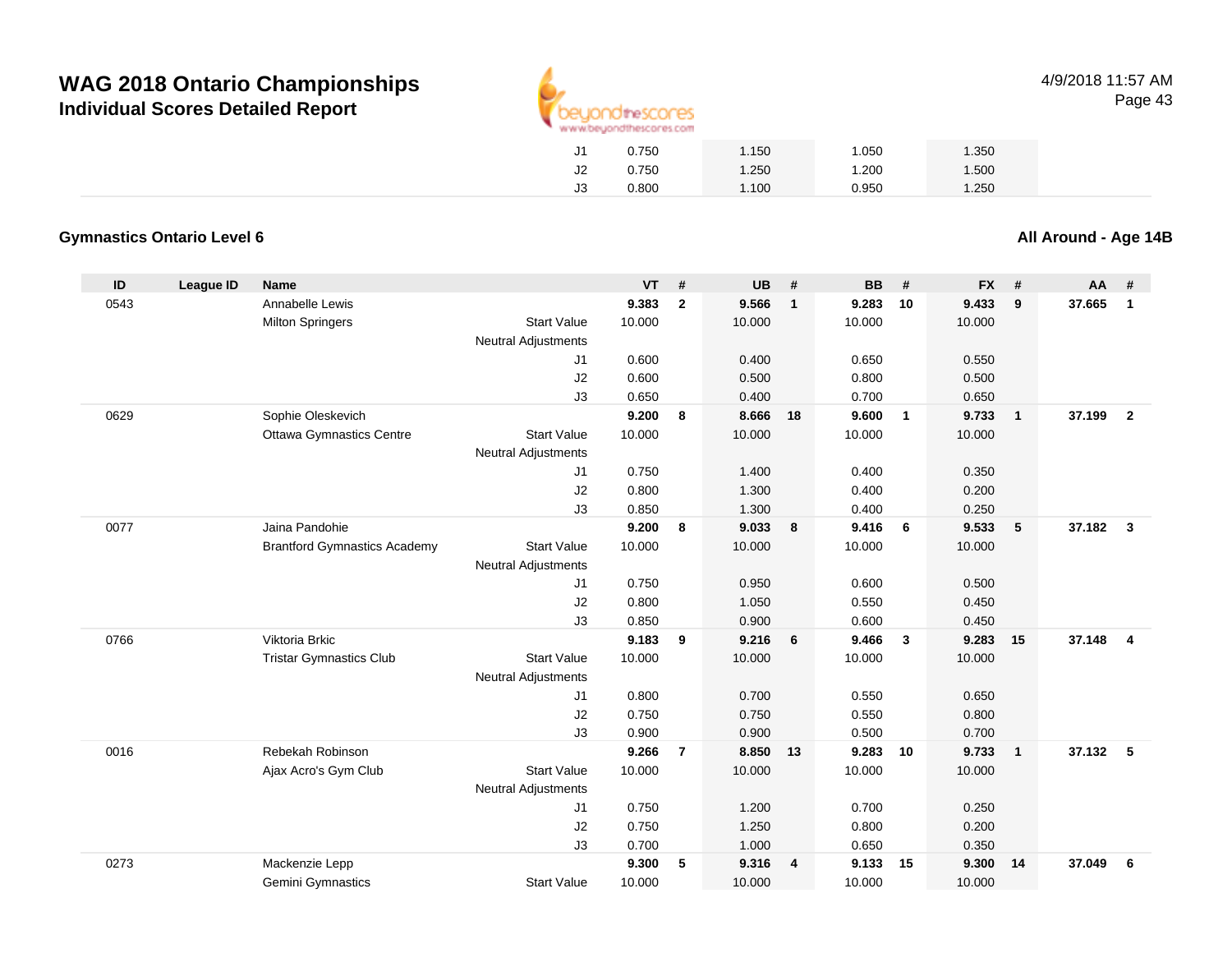

|      |                                  | <b>Neutral Adjustments</b> |          |                |          |                         |          |                |        |                |           |                |
|------|----------------------------------|----------------------------|----------|----------------|----------|-------------------------|----------|----------------|--------|----------------|-----------|----------------|
|      |                                  | J1                         | 0.600    |                | 0.650    |                         | 0.800    |                | 0.700  |                |           |                |
|      |                                  | J2                         | 0.700    |                | 0.750    |                         | 0.950    |                | 0.700  |                |           |                |
|      |                                  | J3                         | 0.800    |                | 0.650    |                         | 0.850    |                | 0.700  |                |           |                |
| 0387 | Chayse McCann                    |                            | 8.866    | 18             | 9.233    | $5\phantom{.0}$         | 9.450    | $\overline{4}$ | 9.483  | $\overline{7}$ | 37.032    | $\overline{7}$ |
|      | Gymnastics Mississauga           | <b>Start Value</b>         | 10.000   |                | 10.000   |                         | 10.000   |                | 10.000 |                |           |                |
|      |                                  | Neutral Adjustments        |          |                |          |                         |          |                |        |                |           |                |
|      |                                  | J1                         | 1.150    |                | 0.800    |                         | 0.550    |                | 0.500  |                |           |                |
|      |                                  | J2                         | 1.100    |                | 0.650    |                         | 0.600    |                | 0.650  |                |           |                |
|      |                                  | J3                         | 1.150    |                | 0.850    |                         | 0.500    |                | 0.400  |                |           |                |
| 0287 | Natalie Urquhart                 |                            | 9.333    | $\mathbf{3}$   | 9.350    | $\overline{\mathbf{3}}$ | 9.100 17 |                | 9.100  | 21             | 36.883    | 8              |
|      | Georgian Bay Phoenix Gymnastics  | <b>Start Value</b>         | 10.000   |                | 10.000   |                         | 10.000   |                | 10.000 |                |           |                |
|      |                                  | Neutral Adjustments        |          |                |          |                         |          |                |        |                |           |                |
|      |                                  | J1                         | 0.650    |                | 0.600    |                         | 0.800    |                | 0.850  |                |           |                |
|      |                                  | J2                         | 0.650    |                | 0.550    |                         | 1.000    |                | 1.050  |                |           |                |
|      |                                  | J3                         | 0.700    |                | 0.800    |                         | 0.900    |                | 0.800  |                |           |                |
| 0470 | Diana Mohan                      |                            | 9.183    | 9              | 9.516    | $\overline{\mathbf{2}}$ | 8.766 24 |                | 9.400  | 10             | 36.865    | 9              |
|      | Kitchener-Waterloo Gymnastics    | <b>Start Value</b>         | 10.000   |                | 10.000   |                         | 10.000   |                | 10.000 |                |           |                |
|      |                                  | <b>Neutral Adjustments</b> |          |                |          |                         |          |                |        |                |           |                |
|      |                                  | J1                         | 0.750    |                | 0.400    |                         | 1.100    |                | 0.700  |                |           |                |
|      |                                  | J2                         | 0.850    |                | 0.550    |                         | 1.200    |                | 0.500  |                |           |                |
|      |                                  | J3                         | 0.850    |                | 0.500    |                         | 1.400    |                | 0.600  |                |           |                |
| 0494 | Miri Lambert                     |                            | 9.383    | $\overline{2}$ | 9.100    | $\overline{7}$          | 9.233    | 12             | 9.116  | 20             | 36.832 10 |                |
|      | Loyalist Gymnastics Club         | <b>Start Value</b>         | 10.000   |                | 10.000   |                         | 10.000   |                | 10.000 |                |           |                |
|      |                                  | <b>Neutral Adjustments</b> |          |                |          |                         |          |                |        |                |           |                |
|      |                                  | J1                         | 0.550    |                | 0.900    |                         | 0.800    |                | 0.900  |                |           |                |
|      |                                  | J2                         | 0.700    |                | 0.900    |                         | 0.800    |                | 1.000  |                |           |                |
|      |                                  | J3                         | 0.600    |                | 0.900    |                         | 0.700    |                | 0.750  |                |           |                |
| 0250 | Sierra Cunha                     |                            | 9.500    | $\overline{1}$ | 8.350 24 |                         | 9.266 11 |                | 9.600  | $\mathbf{3}$   | 36.716 11 |                |
|      | Galaxy                           | <b>Start Value</b>         | 10.000   |                | 10.000   |                         | 10.000   |                | 10.000 |                |           |                |
|      |                                  | <b>Neutral Adjustments</b> |          |                |          |                         |          |                |        |                |           |                |
|      |                                  | J1                         | 0.450    |                | 1.800    |                         | 0.650    |                | 0.500  |                |           |                |
|      |                                  | J2                         | 0.500    |                | 1.500    |                         | 0.800    |                | 0.300  |                |           |                |
|      |                                  | J3                         | 0.550    |                | 1.650    |                         | 0.750    |                | 0.400  |                |           |                |
| 0649 | Jade Symes                       |                            | 9.033 14 |                | 8.533 20 |                         | 9.433    | 5              | 9.633  | $\overline{2}$ | 36.632 12 |                |
|      | <b>Pickering Athletic Centre</b> | <b>Start Value</b>         | 10.000   |                | 10.000   |                         | 10.000   |                | 10.000 |                |           |                |
|      |                                  | Neutral Adjustments        |          |                |          |                         |          |                |        |                |           |                |
|      |                                  | J1                         | 1.050    |                | 1.400    |                         | 0.650    |                | 0.400  |                |           |                |
|      |                                  | J2                         | 0.900    |                | 1.450    |                         | 0.550    |                | 0.450  |                |           |                |
|      |                                  | J3                         | 0.950    |                | 1.550    |                         | 0.500    |                | 0.250  |                |           |                |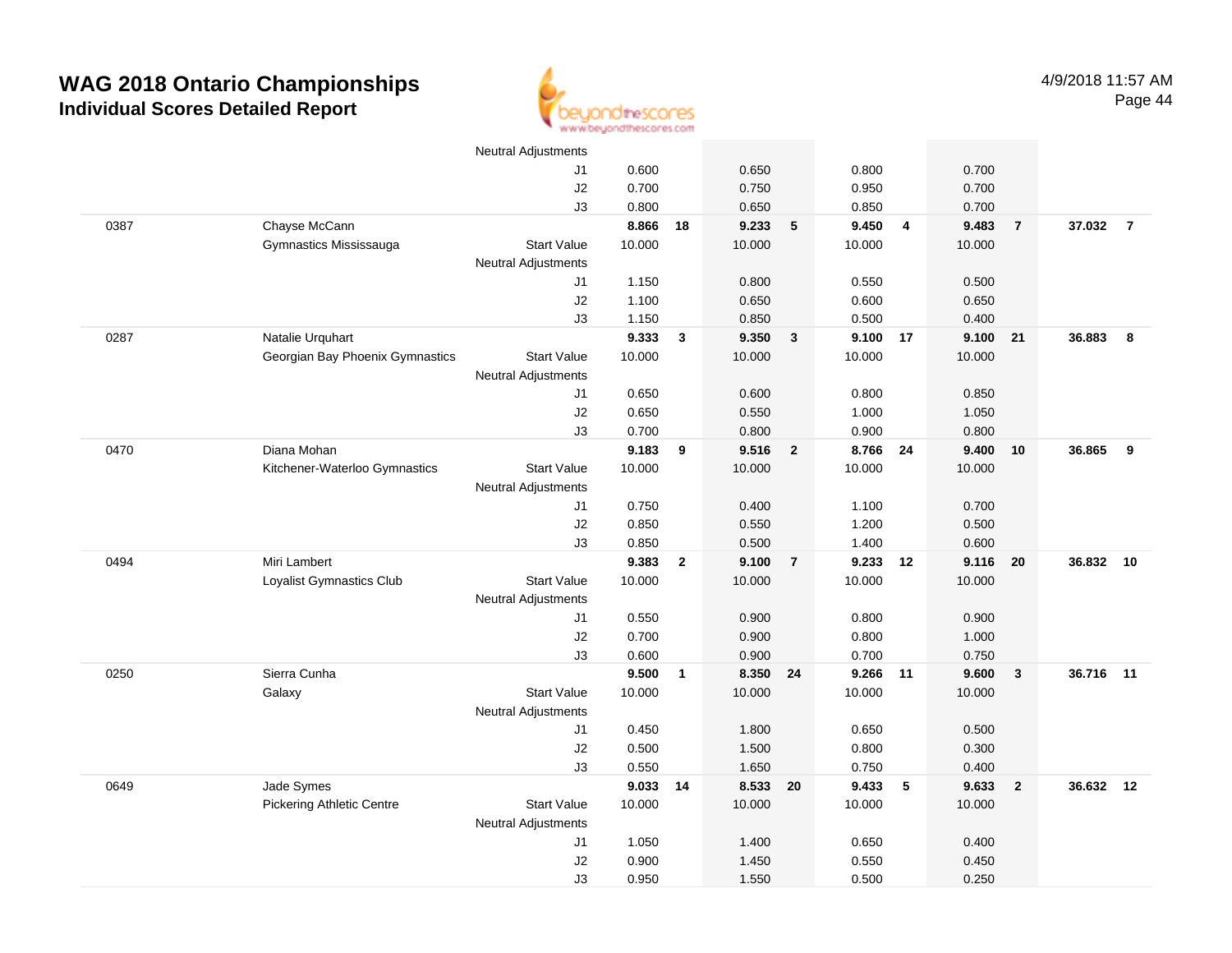

| 0008 | Morgan Porter                    |                            | 9.300          | 5         | 8.933          | $-11$ | 9.216          | - 13 | 9.100          | 21 | 36.549 | - 13 |
|------|----------------------------------|----------------------------|----------------|-----------|----------------|-------|----------------|------|----------------|----|--------|------|
|      | <b>Adrenaline Gymnastics</b>     | <b>Start Value</b>         | 10.000         |           | 10.000         |       | 10.000         |      | 10.000         |    |        |      |
|      |                                  | <b>Neutral Adjustments</b> |                |           |                |       |                |      |                |    |        |      |
|      |                                  | J1                         | 0.750          |           | 1.100          |       | 0.850          |      | 0.950          |    |        |      |
|      |                                  | J2                         | 0.650          |           | 0.900          |       | 0.800          |      | 0.850          |    |        |      |
|      |                                  | J3                         | 0.700          |           | 1.200          |       | 0.700          |      | 0.900          |    |        |      |
| 0660 | Kolbie Rogers                    |                            | 9.283          | 6         | 8.900          | 12    | 9.050          | 20   | 9.150          | 18 | 36.383 | 14   |
|      | Quinte Bay                       | <b>Start Value</b>         | 10.000         |           | 10.000         |       | 10.000         |      | 10.000         |    |        |      |
|      |                                  | <b>Neutral Adjustments</b> |                |           |                |       |                |      |                |    |        |      |
|      |                                  | J1                         | 0.650          |           | 1.100          |       | 1.050          |      | 0.950          |    |        |      |
|      |                                  | J2                         | 0.800          |           | 1.000          |       | 0.950          |      | 0.750          |    |        |      |
|      |                                  | J3                         | 0.700          |           | 1.200          |       | 0.850          |      | 0.850          |    |        |      |
| 0476 | Sydney James                     |                            | 9.300          | ${\bf 5}$ | 8.166          | - 27  | 9.316          | - 9  | 9.550          | 4  | 36.332 | 15   |
|      | <b>Lindsay Gymnastics Centre</b> | <b>Start Value</b>         | 10.000         |           | 9.500          |       | 10.000         |      | 10.000         |    |        |      |
|      |                                  | <b>Neutral Adjustments</b> |                |           |                |       |                |      |                |    |        |      |
|      |                                  | J1                         | 0.750          |           | 1.200          |       | 0.700          |      | 0.500          |    |        |      |
|      |                                  | J2                         | 0.600          |           | 1.400          |       | 0.650          |      | 0.400          |    |        |      |
|      |                                  | J3                         | 0.750          |           | 1.400          |       | 0.700          |      | 0.450          |    |        |      |
| 0142 | Meagan Deyell                    |                            | 9.083 12       |           | 8.733 16       |       | 9.083          | 18   | 9.400          | 10 | 36.299 | - 16 |
|      | Dancemakers Gymnastics           | <b>Start Value</b>         | 10.000         |           | 9.900          |       | 10.000         |      | 10.000         |    |        |      |
|      |                                  | <b>Neutral Adjustments</b> |                |           |                |       |                |      |                |    |        |      |
|      |                                  | J1                         | 0.950          |           | 1.200          |       | 1.000          |      | 0.650          |    |        |      |
|      |                                  | J2                         | 0.850          |           | 1.100          |       | 1.000          |      | 0.600          |    |        |      |
|      |                                  | J3                         | 0.950          |           | 1.200          |       | 0.750          |      | 0.550          |    |        |      |
| 0892 | Kylie McCutcheon                 |                            | 9.033          | 14        | 8.950          | 10    | 9.083          | 18   | 9.133          | 19 | 36.199 | 17   |
|      | Georgian Bay Phoenix Gymnastics  | <b>Start Value</b>         | 10.000         |           | 10.000         |       | 10.000         |      | 10.000         |    |        |      |
|      |                                  | <b>Neutral Adjustments</b> |                |           |                |       |                |      |                |    |        |      |
|      |                                  | J1                         | 1.000          |           | 0.900          |       | 0.950          |      | 0.950          |    |        |      |
|      |                                  | J2                         | 0.950          |           | 1.050          |       | 0.800          |      | 0.800          |    |        |      |
|      |                                  | J3                         | 0.950          |           | 1.200          |       | 1.000          |      | 0.850          |    |        |      |
| 0586 | Vanessa Perrault                 |                            | 8.816 19       |           | 8.933 11       |       | 9.366          | 8    | 9.083          | 22 | 36.198 | 18   |
|      | North Bay Gymtrix                | <b>Start Value</b>         | 10.000         |           | 10.000         |       | 10.000         |      | 10.000         |    |        |      |
|      |                                  | <b>Neutral Adjustments</b> |                |           |                |       |                |      |                |    |        |      |
|      |                                  | J1<br>J2                   | 1.050<br>1.350 |           | 1.100<br>1.050 |       | 0.750<br>0.550 |      | 0.900<br>0.850 |    |        |      |
|      |                                  |                            | 1.150          |           | 1.050          |       | 0.600          |      | 1.000          |    |        |      |
| 0636 | Sienna White                     | J3                         | 9.066          | 13        | 9.016          | 9     | 8.583          | 25   | 9.533          | 5  | 36.198 | 18   |
|      | <b>Ottawa Gymnastics Centre</b>  | <b>Start Value</b>         | 10.000         |           | 9.900          |       | 10.000         |      | 10.000         |    |        |      |
|      |                                  | <b>Neutral Adjustments</b> |                |           |                |       |                |      |                |    |        |      |
|      |                                  | J1                         | 1.050          |           | 0.900          |       | 1.400          |      | 0.550          |    |        |      |
|      |                                  |                            |                |           |                |       |                |      |                |    |        |      |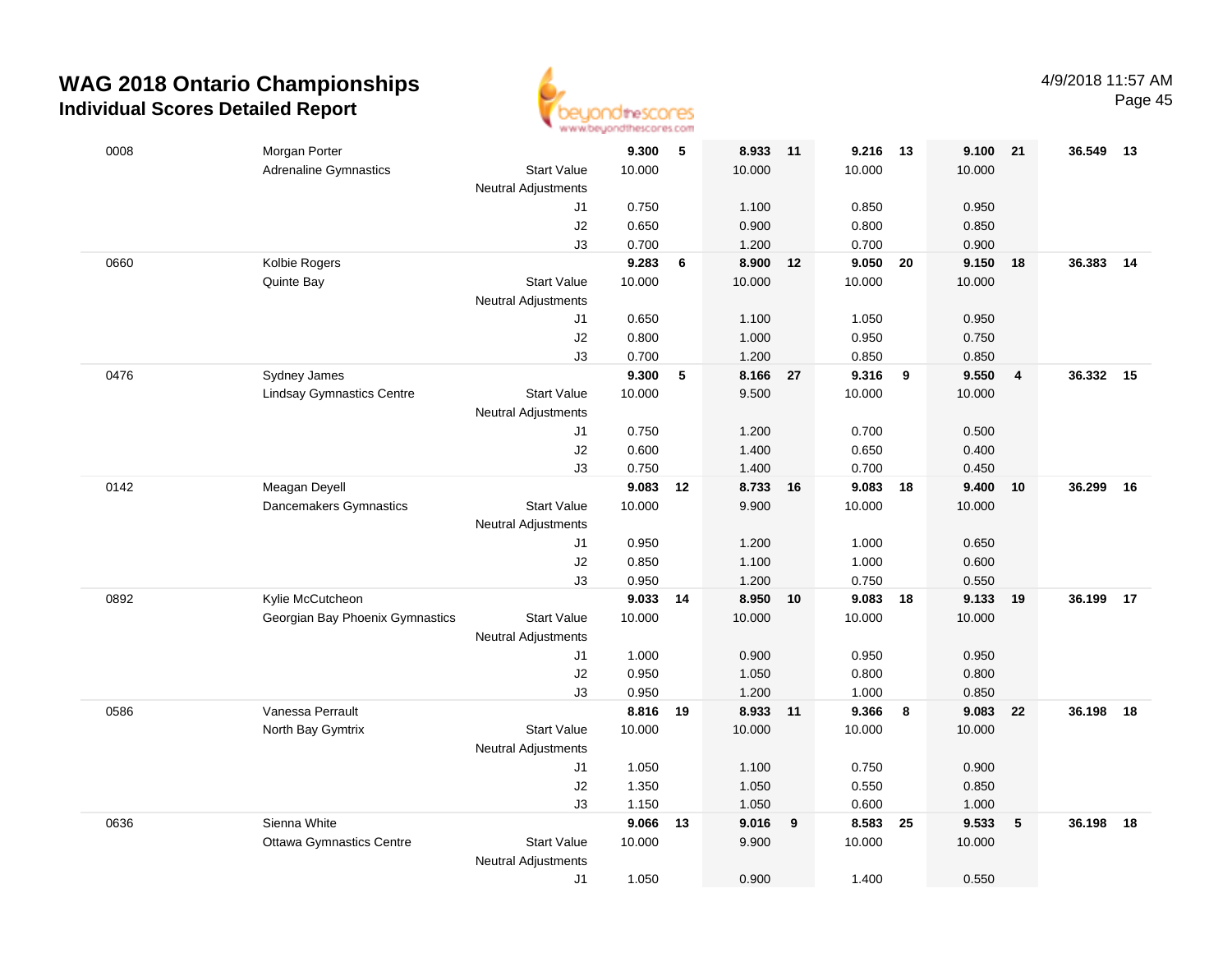

|      |                                     | J2                         | 0.850    |       | 0.850    |      | 1.350    |                | 0.400  |    |           |      |
|------|-------------------------------------|----------------------------|----------|-------|----------|------|----------|----------------|--------|----|-----------|------|
|      |                                     | J3                         | 0.900    |       | 0.900    |      | 1.500    |                | 0.450  |    |           |      |
| 0836 | Matilda Walker                      |                            | 9.000 15 |       | 8.766    | 15   | 9.283    | 10             | 9.133  | 19 | 36.182 19 |      |
|      | University of Toronto               | <b>Start Value</b>         | 10.000   |       | 10.000   |      | 10.000   |                | 10.000 |    |           |      |
|      |                                     | <b>Neutral Adjustments</b> |          |       |          |      |          |                |        |    |           |      |
|      |                                     | J1                         | 1.100    |       | 1.400    |      | 0.750    |                | 0.900  |    |           |      |
|      |                                     | J2                         | 0.900    |       | 1.050    |      | 0.750    |                | 1.000  |    |           |      |
|      |                                     | J3                         | 1.000    |       | 1.250    |      | 0.650    |                | 0.700  |    |           |      |
| 0616 | Cloe Bruce                          |                            | 9.000    | 15    | 8.533    | - 20 | 9.200 14 |                | 9.383  | 11 | 36.116    | - 20 |
|      | <b>Ottawa Gymnastics Centre</b>     | <b>Start Value</b>         | 10.000   |       | 10.000   |      | 10.000   |                | 10.000 |    |           |      |
|      |                                     | Neutral Adjustments        |          |       |          |      |          |                |        |    |           |      |
|      |                                     | J1                         | 0.850    |       | 1.400    |      | 0.800    |                | 0.600  |    |           |      |
|      |                                     | J2                         | 1.100    |       | 1.400    |      | 0.700    |                | 0.650  |    |           |      |
|      |                                     | J3                         | 1.050    |       | 1.600    |      | 0.900    |                | 0.600  |    |           |      |
| 0859 | Athena Cassano                      |                            | 9.133    | 10    | 8.766    | 15   | 8.933    | 23             | 9.283  | 15 | 36.115 21 |      |
|      | Woodbridge Academy of<br>Gymnastics | <b>Start Value</b>         | 10.000   |       | 10.000   |      | 10.000   |                | 10.000 |    |           |      |
|      |                                     | <b>Neutral Adjustments</b> |          |       |          |      |          |                |        |    |           |      |
|      |                                     | J1                         | 0.850    |       | 1.250    |      | 1.150    |                | 0.750  |    |           |      |
|      |                                     | J2                         | 0.900    |       | 1.300    |      | 1.050    |                | 0.650  |    |           |      |
|      |                                     | J3                         | 0.850    |       | 1.150    |      | 1.000    |                | 0.750  |    |           |      |
| 0104 | Grace Vanderzouwe                   |                            | 9.033    | 14    | 8.716    | 17   | 9.016    | 22             | 9.333  | 13 | 36.098    | 22   |
|      | <b>Burlington Gymnastics Club</b>   | <b>Start Value</b>         | 10.000   |       | 10.000   |      | 10.000   |                | 10.000 |    |           |      |
|      |                                     | <b>Neutral Adjustments</b> |          |       |          |      |          |                |        |    |           |      |
|      |                                     | J1                         | 1.000    |       | 1.250    |      | 0.950    |                | 0.750  |    |           |      |
|      |                                     | J2                         | 0.950    |       | 1.150    |      | 1.050    |                | 0.550  |    |           |      |
|      |                                     | J3                         | 0.950    |       | 1.450    |      | 0.950    |                | 0.700  |    |           |      |
| 0712 | Quinn Wheldon                       |                            | 8.716    | 20    | 8.450 21 |      | 9.400    | $\overline{7}$ | 9.500  | 6  | 36.066    | 23   |
|      | <b>Simcoe Gliders Gymnastics</b>    | <b>Start Value</b>         | 10.000   |       | 10.000   |      | 10.000   |                | 10.000 |    |           |      |
|      |                                     | <b>Neutral Adjustments</b> |          |       |          |      |          |                |        |    |           |      |
|      |                                     | J1                         | 1.200    |       | 1.600    |      | 0.600    |                | 0.600  |    |           |      |
|      |                                     | J2                         | 1.300    |       | 1.450    |      | 0.600    |                | 0.400  |    |           |      |
|      |                                     | J3                         | 1.350    |       | 1.600    |      | 0.600    |                | 0.500  |    |           |      |
| 0405 | Chloe Pitura                        |                            | 8.983    | 16    | 8.633    | 19   | 9.066    | 19             | 9.366  | 12 | 36.048    | 24   |
|      | <b>Sudbury Laurels</b>              | <b>Start Value</b>         | 10.000   |       | 10.000   |      | 10.000   |                | 10.000 |    |           |      |
|      |                                     | <b>Neutral Adjustments</b> |          |       |          |      |          |                |        |    |           |      |
|      |                                     | J1                         | 1.100    |       | 1.300    |      | 0.950    |                | 0.600  |    |           |      |
|      |                                     | J2                         | 1.000    |       | 1.300    |      | 1.000    |                | 0.500  |    |           |      |
|      |                                     | J3                         | 0.950    |       | 1.500    |      | 0.850    |                | 0.800  |    |           |      |
| 0145 | <b>Bella Sutherland</b>             |                            | 9.116    | $-11$ | 8.300    | 25   | 9.116    | - 16           | 9.450  | 8  | 35.982    | - 25 |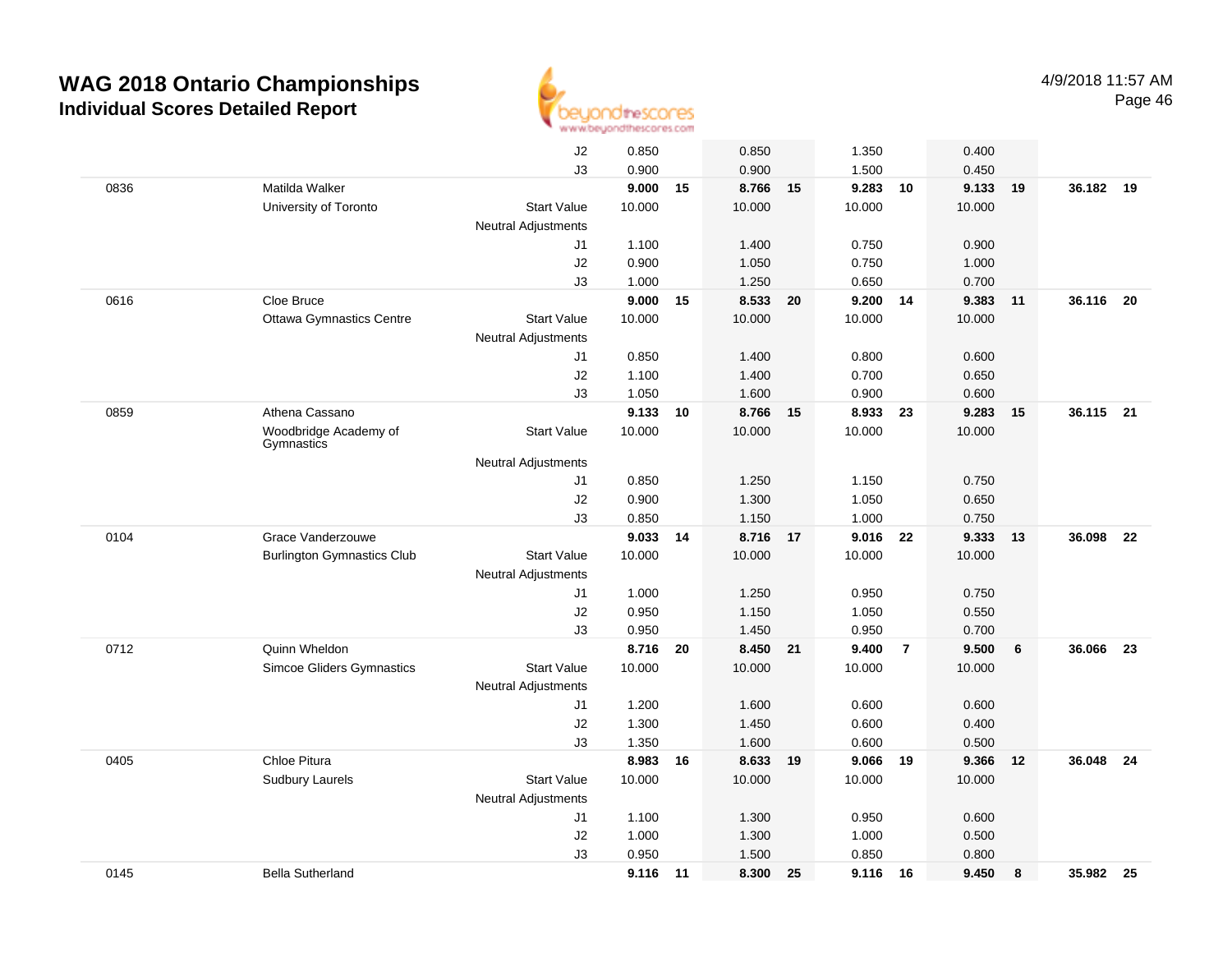

|      | Dancemakers Gymnastics                            | <b>Start Value</b>         | 10.000   |                         | 10.000   |    | 10.000   | 10.000                           |    |           |      |
|------|---------------------------------------------------|----------------------------|----------|-------------------------|----------|----|----------|----------------------------------|----|-----------|------|
|      |                                                   | <b>Neutral Adjustments</b> | 0.850    |                         | 1.800    |    | 1.000    | 0.650                            |    |           |      |
|      |                                                   | J1<br>J2                   | 0.850    |                         | 1.650    |    | 0.850    | 0.500                            |    |           |      |
|      |                                                   | J3                         | 0.950    |                         | 1.650    |    | 0.800    |                                  |    |           |      |
| 0113 | Lina Attard                                       |                            | 8.950    | 17                      | 8.783 14 |    | 9.016 22 | 0.500<br>9.150                   | 18 | 35.899    | - 26 |
|      | <b>Champions Gymnastics</b>                       | <b>Start Value</b>         | 10.000   |                         | 10.000   |    | 10.000   | 10.000                           |    |           |      |
|      |                                                   | <b>Neutral Adjustments</b> |          |                         |          |    |          |                                  |    |           |      |
|      |                                                   | J1                         | 1.000    |                         | 1.350    |    | 1.050    | 0.950                            |    |           |      |
|      |                                                   | J2                         | 1.000    |                         | 1.000    |    | 1.000    | 0.850                            |    |           |      |
|      |                                                   | J3                         | 1.150    |                         | 1.300    |    | 0.900    | 0.750                            |    |           |      |
| 0471 | Aurora Rueffer                                    |                            | 9.033 14 |                         | 8.400    | 22 | 9.133    | 9.266<br>15                      | 16 | 35.832 27 |      |
|      | Kitchener-Waterloo Gymnastics                     | <b>Start Value</b>         | 10.000   |                         | 10.000   |    | 10.000   | 10.000                           |    |           |      |
|      |                                                   | <b>Neutral Adjustments</b> |          |                         |          |    |          |                                  |    |           |      |
|      |                                                   | J1                         | 1.050    |                         | 1.500    |    | 0.900    | 0.800                            |    |           |      |
|      |                                                   | J2                         | 0.800    |                         | 1.600    |    | 0.800    | 0.800                            |    |           |      |
|      |                                                   | J3                         | 1.050    |                         | 1.700    |    | 0.900    | 0.600                            |    |           |      |
| 0401 | Charlotte Eberlein                                |                            | 9.316    | $\overline{\mathbf{4}}$ | 8.383 23 |    | 8.933 23 | 9.166                            | 17 | 35.798    | 28   |
|      | <b>Sudbury Laurels</b>                            | <b>Start Value</b>         | 10.000   |                         | 10.000   |    | 10.000   | 10.000                           |    |           |      |
|      |                                                   | <b>Neutral Adjustments</b> |          |                         |          |    |          |                                  |    |           |      |
|      |                                                   | J1                         | 0.600    |                         | 1.600    |    | 1.100    | 0.900                            |    |           |      |
|      |                                                   | J2                         | 0.700    |                         | 1.450    |    | 1.150    | 0.900                            |    |           |      |
|      |                                                   | J3                         | 0.750    |                         | 1.800    |    | 0.950    | 0.700                            |    |           |      |
| 0521 | <b>Marina Thomas</b>                              |                            | 9.300    | 5                       | 7.966    | 29 | 9.066    | 9.450<br>19                      | 8  | 35.782 29 |      |
|      | Mariposa                                          | <b>Start Value</b>         | 10.000   |                         | 10.000   |    | 10.000   | 10.000                           |    |           |      |
|      |                                                   | <b>Neutral Adjustments</b> |          |                         |          |    |          |                                  |    |           |      |
|      |                                                   | J1                         | 0.650    |                         | 2.000    |    | 1.150    | 0.600                            |    |           |      |
|      |                                                   | J2                         | 0.750    |                         | 2.150    |    | 0.950    | 0.500                            |    |           |      |
|      |                                                   | J3                         | 0.700    |                         | 1.950    |    | 0.700    | 0.550                            |    |           |      |
| 0131 | Katherine Hale                                    |                            | 9.133    | 10                      | 8.016    | 28 | 9.483    | $\overline{\mathbf{2}}$<br>9.050 | 23 | 35.682    | - 30 |
|      | Corona Competitive                                | <b>Start Value</b>         | 10.000   |                         | 10.000   |    | 10.000   | 10.000                           |    |           |      |
|      |                                                   | <b>Neutral Adjustments</b> |          |                         |          |    |          |                                  |    |           |      |
|      |                                                   | J1                         | 0.800    |                         | 2.100    |    | 0.650    | 0.950                            |    |           |      |
|      |                                                   | J <sub>2</sub>             | 1.100    |                         | 1.900    |    | 0.450    | 0.950                            |    |           |      |
|      |                                                   | J3                         | 0.700    |                         | 1.950    |    | 0.450    | 0.950                            |    |           |      |
| 0664 | Jaden Gomes                                       |                            | 8.866    | 18                      | 8.183 26 |    | 9.033 21 | 9.016                            | 24 | 35.098 31 |      |
|      | <b>Revolution Gymnastics And Sports</b><br>Centre | <b>Start Value</b>         | 10.000   |                         | 9.500    |    | 10.000   | 10.000                           |    |           |      |
|      |                                                   | <b>Neutral Adjustments</b> |          |                         |          |    |          |                                  |    |           |      |
|      |                                                   | J1                         | 1.100    |                         | 1.300    |    | 1.000    | 1.100                            |    |           |      |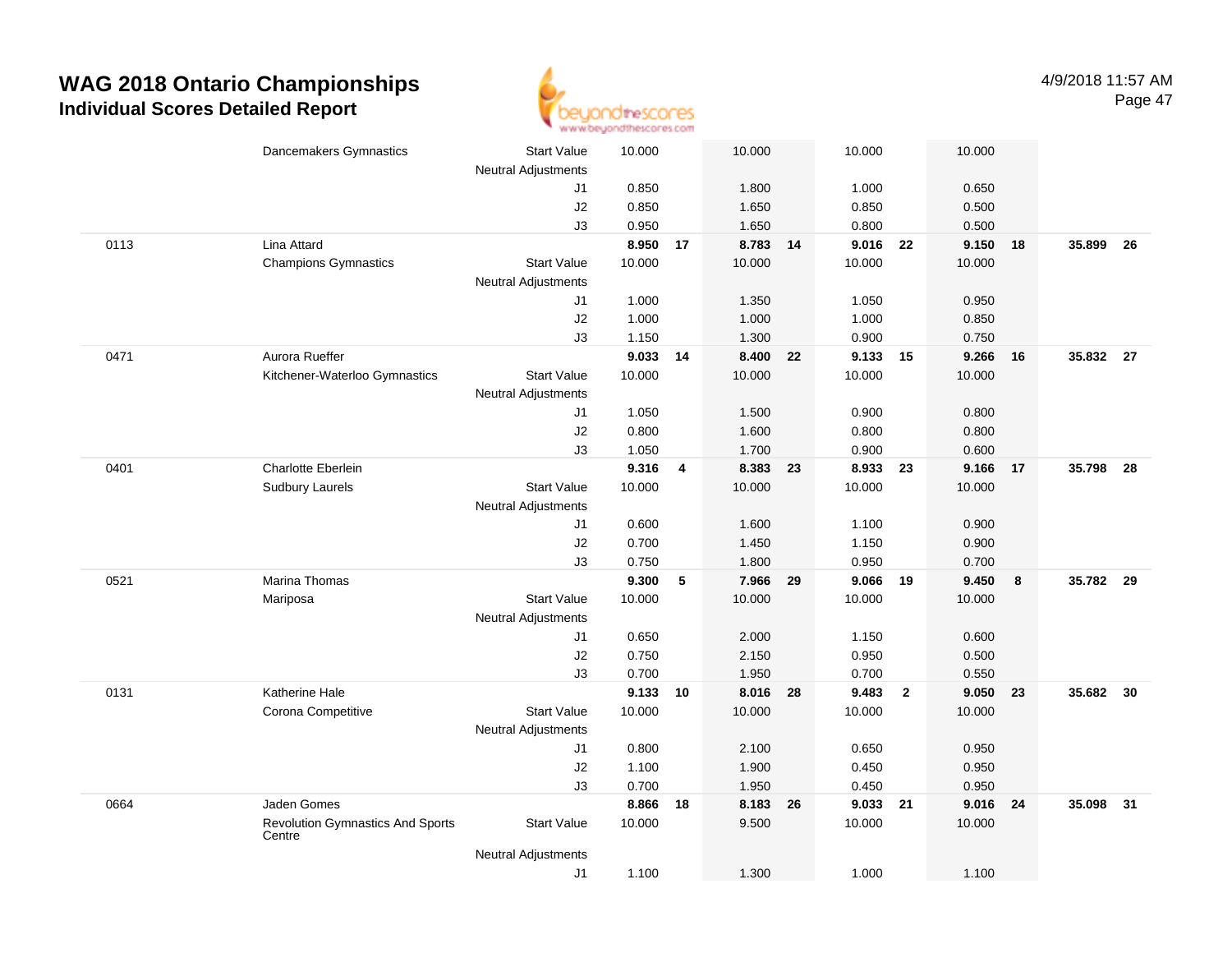

| J2 | 1.200 | 1.250 | 1.050 | 1.000 |
|----|-------|-------|-------|-------|
| JЗ | 1.100 | 1.400 | 0.850 | 0.850 |

#### **Gymnastics Ontario Level 6**

**ID League ID Name VT # UB # BB # FX # AA #** 0017 Tendo Barbirye **8.950 <sup>18</sup> 9.400 <sup>3</sup> 9.216 <sup>8</sup> 9.700 <sup>1</sup> 37.266 <sup>1</sup>** All Star Sports Centre Start Value 10.000 10.000 10.000 10.000 Neutral Adjustments J1 1.100 0.500 0.650 0.300 J2 1.000 0.700 0.800 0.300 J3 1.050 0.600 0.900 0.300 0810 Kennedy Peddie **9.016 <sup>14</sup> 9.416 <sup>2</sup> 8.983 <sup>16</sup> 9.616 <sup>2</sup> 37.031 <sup>2</sup>** Twisters Gymnastics Clubb 3tart Value 10.000 10.000 10.000 10.000 10.000 Neutral Adjustments J1 1.100 0.500 1.050 0.450 J2 1.000 0.550 1.100 0.400 J3 0.850 0.700 0.900 0.300 0530 Gloria So **9.316 <sup>3</sup> 9.100 <sup>10</sup> 9.333 <sup>5</sup> 9.250 <sup>16</sup> 36.999 <sup>3</sup>** Markham Gymnastics Clubb 3tart Value 10.000 10.000 10.000 10.000 10.000 Neutral Adjustments J1 0.650 1.050 0.650 0.700 J2 0.600 0.750 0.600 0.850 J3 0.800 0.900 0.750 0.700 0755 <sup>1030799</sup> Paige Cassidy **9.233 <sup>7</sup> 9.216 <sup>6</sup> 9.216 <sup>8</sup> 9.333 <sup>12</sup> 36.998 <sup>4</sup>** Trillium GCC 313 Start Value 10.000 10.000 10.000 10.000 10.000 Neutral Adjustments J1 0.750 0.750 0.700 0.700 J2 0.650 0.800 0.850 0.700 J3 0.900 0.800 0.800 0.600 0301 Jessica Armstrong **9.016 <sup>14</sup> 9.183 <sup>7</sup> 9.466 <sup>2</sup> 9.266 <sup>15</sup> 36.931 <sup>5</sup>** Global Gymnastics Start Valuee 10.000 10.000 10.000 10.000 Neutral Adjustments J1 1.050 0.800 0.650 0.750 J2 0.950 0.750 0.500 0.800 J3 0.950 0.900 0.450 0.650 0032 Julianna Quijada **8.983 <sup>16</sup> 9.283 <sup>4</sup> 9.066 <sup>13</sup> 9.583 <sup>4</sup> 36.915 <sup>6</sup>** Alliston Gymnastics Clubb 3tart Value 10.000 10.000 10.000 10.000 10.000 Neutral Adjustments

**All Around - Age 15**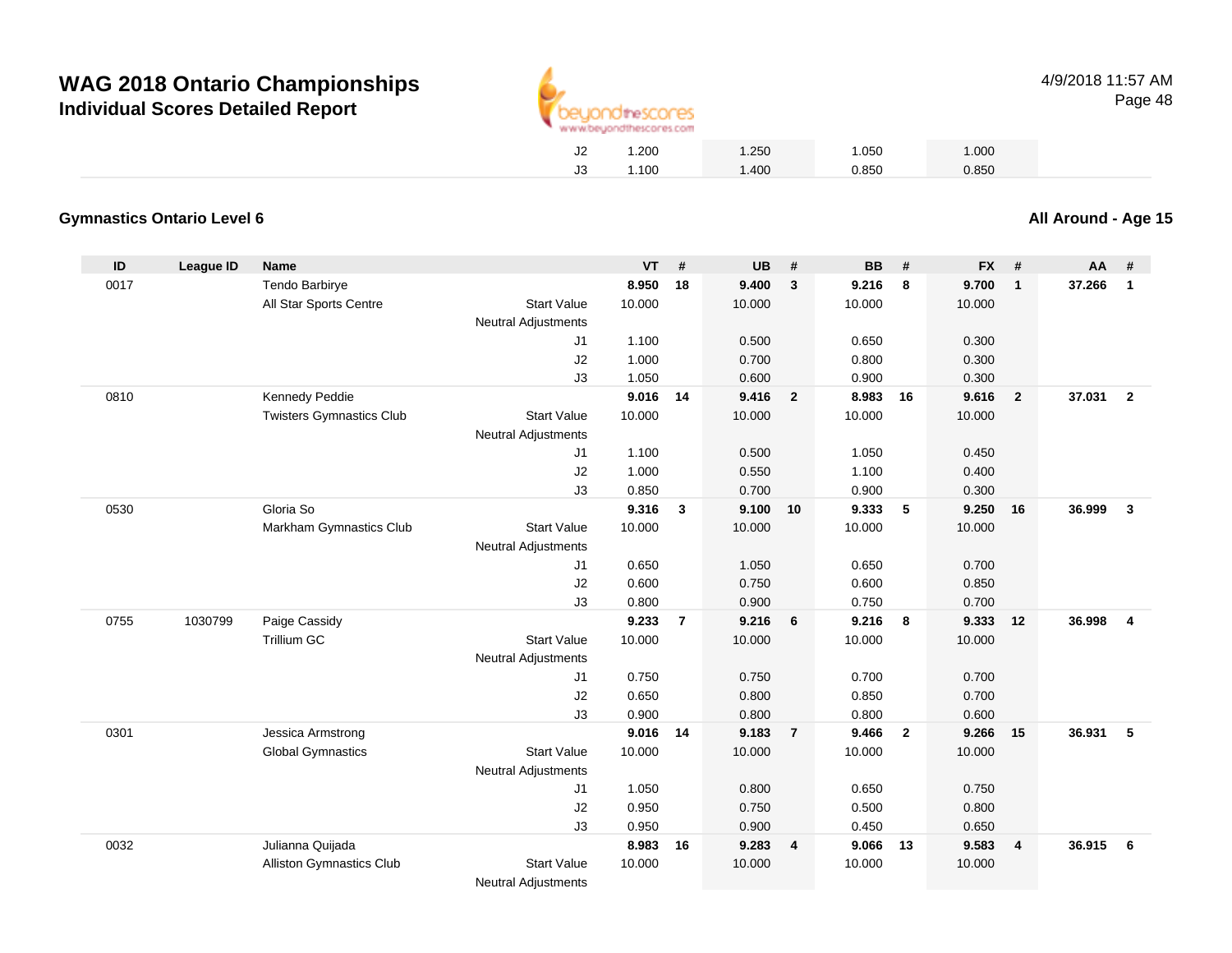

|      |                                  | J1                         | 1.150  |              | 0.800    |    | 0.950    |                         | 0.500  |    |           |                |
|------|----------------------------------|----------------------------|--------|--------------|----------|----|----------|-------------------------|--------|----|-----------|----------------|
|      |                                  | J2                         | 0.950  |              | 0.750    |    | 1.000    |                         | 0.350  |    |           |                |
|      |                                  | J3                         | 0.950  |              | 0.600    |    | 0.850    |                         | 0.400  |    |           |                |
| 0814 | Katrina Sawicki                  |                            | 9.433  | $\mathbf{1}$ | 8.650 23 |    | 9.383    | $\overline{4}$          | 9.366  | 10 | 36.832    | $\overline{7}$ |
|      | <b>Twisters Gymnastics Club</b>  | <b>Start Value</b>         | 10.000 |              | 10.000   |    | 10.000   |                         | 10.000 |    |           |                |
|      |                                  | <b>Neutral Adjustments</b> |        |              |          |    |          |                         |        |    |           |                |
|      |                                  | J1                         | 0.500  |              | 1.500    |    | 0.550    |                         | 0.500  |    |           |                |
|      |                                  | J2                         | 0.650  |              | 1.250    |    | 0.600    |                         | 0.750  |    |           |                |
|      |                                  | J3                         | 0.550  |              | 1.300    |    | 0.700    |                         | 0.650  |    |           |                |
| 0645 | Veronica Merisca                 |                            | 9.266  | 5            | 8.950 15 |    | 9.216    | $\overline{\mathbf{8}}$ | 9.383  | 9  | 36.815    | 8              |
|      | <b>Pickering Athletic Centre</b> | <b>Start Value</b>         | 10.000 |              | 10.000   |    | 10.000   |                         | 10.000 |    |           |                |
|      |                                  | <b>Neutral Adjustments</b> |        |              |          |    |          |                         |        |    |           |                |
|      |                                  | J1                         | 0.800  |              | 1.000    |    | 0.750    |                         | 0.600  |    |           |                |
|      |                                  | J2                         | 0.750  |              | 1.050    |    | 0.850    |                         | 0.750  |    |           |                |
|      |                                  | J3                         | 0.650  |              | 1.100    |    | 0.750    |                         | 0.500  |    |           |                |
| 0490 | Elya Wardini                     |                            | 9.133  | 10           | 9.016 12 |    | 9.416    | $\overline{\mathbf{3}}$ | 9.083  | 21 | 36.648    | 9              |
|      | London Gym Academy               | <b>Start Value</b>         | 10.000 |              | 10.000   |    | 10.000   |                         | 10.000 |    |           |                |
|      |                                  | <b>Neutral Adjustments</b> |        |              |          |    |          |                         |        |    |           |                |
|      |                                  | J1                         | 0.850  |              | 0.950    |    | 0.550    |                         | 1.000  |    |           |                |
|      |                                  | J2                         | 0.800  |              | 0.950    |    | 0.600    |                         | 0.950  |    |           |                |
|      |                                  | J3                         | 0.950  |              | 1.050    |    | 0.600    |                         | 0.800  |    |           |                |
| 0589 | Taeya Maidich                    |                            | 9.300  | 4            | 8.933    | 16 | 9.083    | 12                      | 9.250  | 16 | 36.566    | 10             |
|      | Northern Stars                   | <b>Start Value</b>         | 10.000 |              | 10.000   |    | 9.900    |                         | 10.000 |    |           |                |
|      |                                  | <b>Neutral Adjustments</b> |        |              |          |    |          |                         |        |    |           |                |
|      |                                  | J1                         | 0.600  |              | 1.100    |    | 0.900    |                         | 0.700  |    |           |                |
|      |                                  | J2                         | 0.700  |              | 1.150    |    | 0.800    |                         | 0.800  |    |           |                |
|      |                                  | J3                         | 0.800  |              | 0.950    |    | 0.750    |                         | 0.750  |    |           |                |
| 0121 | Karolina Wawrzyczek              |                            | 9.100  | 11           | 9.116    | 9  | 9.033 14 |                         | 9.250  | 16 | 36.499    | 11             |
|      | <b>Champions Gymnastics</b>      | <b>Start Value</b>         | 10.000 |              | 10.000   |    | 10.000   |                         | 10.000 |    |           |                |
|      |                                  | <b>Neutral Adjustments</b> |        |              |          |    |          |                         |        |    |           |                |
|      |                                  | J1                         | 0.900  |              | 0.900    |    | 0.950    |                         | 0.800  |    |           |                |
|      |                                  | J2                         | 0.950  |              | 0.850    |    | 1.100    |                         | 0.800  |    |           |                |
|      |                                  | J3                         | 0.850  |              | 0.900    |    | 0.850    |                         | 0.650  |    |           |                |
| 0644 | Jessie McGuire                   |                            | 8.966  | 17           | 8.500    | 26 | 9.483    | $\overline{\mathbf{1}}$ | 9.550  | 5  | 36.499    | 11             |
|      | <b>Pickering Athletic Centre</b> | <b>Start Value</b>         | 10.000 |              | 10.000   |    | 10.000   |                         | 10.000 |    |           |                |
|      |                                  | <b>Neutral Adjustments</b> |        |              |          |    |          |                         |        |    |           |                |
|      |                                  | J1                         | 0.900  |              | 1.550    |    | 0.500    |                         | 0.450  |    |           |                |
|      |                                  | J2                         | 1.050  |              | 1.400    |    | 0.450    |                         | 0.500  |    |           |                |
|      |                                  | J3                         | 1.150  |              | 1.550    |    | 0.600    |                         | 0.400  |    |           |                |
| 0625 | Sophie Ludington                 |                            | 9.016  | 14           | 9.266    | 5  | 8.816 19 |                         | 9.400  | 8  | 36.498 12 |                |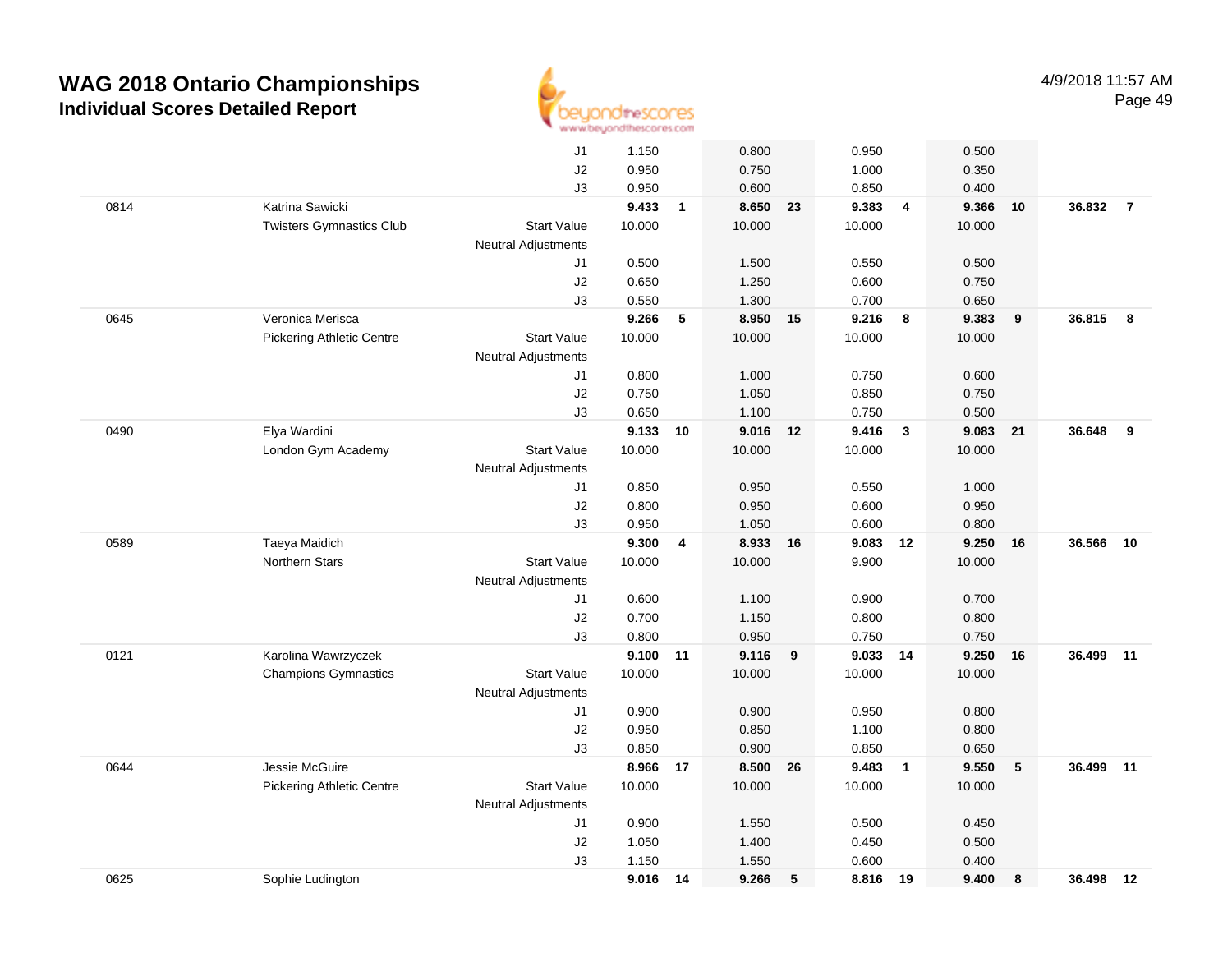

|      |                       | <b>Ottawa Gymnastics Centre</b>  | <b>Start Value</b>               | 10.000         |                | 10.000            |    | 10.000            |                | 10.000         |                |           |    |
|------|-----------------------|----------------------------------|----------------------------------|----------------|----------------|-------------------|----|-------------------|----------------|----------------|----------------|-----------|----|
|      |                       |                                  | <b>Neutral Adjustments</b>       |                |                |                   |    |                   |                |                |                |           |    |
|      |                       |                                  | J1                               | 0.900          |                | 0.650             |    | 1.150             |                | 0.700          |                |           |    |
|      |                       |                                  | J2<br>J3                         | 1.000<br>1.050 |                | 0.700             |    | 1.050<br>1.350    |                | 0.500<br>0.600 |                |           |    |
| 0463 |                       | Aimee McCurdy                    |                                  | 9.133          | 10             | 0.850<br>8.716 21 |    | 9.116 10          |                | 9.500          | 6              | 36.465    | 13 |
|      |                       | Kawartha Gymnastics              | <b>Start Value</b>               | 10.000         |                | 10.000            |    | 10.000            |                | 10.000         |                |           |    |
|      |                       |                                  | <b>Neutral Adjustments</b>       |                |                |                   |    |                   |                |                |                |           |    |
|      |                       |                                  | J1                               | 0.700          |                | 1.200             |    | 0.800             |                | 0.500          |                |           |    |
|      |                       |                                  | J2                               | 1.000          |                | 1.400             |    | 1.000             |                | 0.450          |                |           |    |
|      |                       |                                  | J3                               | 0.900          |                | 1.250             |    | 0.850             |                | 0.550          |                |           |    |
| 0136 |                       | Michaela Namiesviowski           |                                  | 8.950          | 18             | 9.000             | 13 | 9.200             | 9              | 9.300          | 14             | 36.450    | 14 |
|      |                       | Corona Competitive               | <b>Start Value</b>               | 10.000         |                | 10.000            |    | 10.000            |                | 10.000         |                |           |    |
|      |                       |                                  | Neutral Adjustments              |                |                |                   |    |                   |                |                |                |           |    |
|      |                       |                                  | J1                               | 1.050          |                | 1.100             |    | 0.650             |                | 0.750          |                |           |    |
|      |                       |                                  | J2                               | 0.950          |                | 0.900             |    | 0.900             |                | 0.600          |                |           |    |
|      |                       |                                  | J3                               | 1.150          |                | 1.000             |    | 0.850             |                | 0.750          |                |           |    |
| 0737 |                       | Hanna Lopes                      |                                  | 8.800          | 21             | 9.166             | 8  | 9.233             | $\overline{7}$ | 9.233          | 17             | 36.432 15 |    |
|      |                       | <b>T-Dot Tumblers</b>            | <b>Start Value</b>               | 10.000         |                | 10.000            |    | 10.000            |                | 10.000         |                |           |    |
|      |                       |                                  | <b>Neutral Adjustments</b>       |                |                |                   |    |                   |                |                |                |           |    |
|      |                       |                                  | J1                               | 1.200          |                | 0.800             |    | 0.850             |                | 0.750          |                |           |    |
|      |                       |                                  | J2                               | 1.100          |                | 0.900             |    | 0.700             |                | 0.650          |                |           |    |
|      |                       |                                  | J3                               | 1.300          |                | 0.800             |    | 0.750             |                | 0.900          |                |           |    |
| 0057 | Gymnastics<br>Ontario | Hannah Fabik                     |                                  | 9.150          | 9              | 8.966             | 14 | 9.100 11          |                | 9.100          | 20             | 36.316    | 16 |
|      |                       | Birchmount                       | <b>Start Value</b>               | 10.000         |                | 10.000            |    | 10.000            |                | 10.000         |                |           |    |
|      |                       |                                  | <b>Neutral Adjustments</b>       |                |                |                   |    |                   |                |                |                |           |    |
|      |                       |                                  | J1                               | 0.950          |                | 1.100             |    | 0.900             |                | 0.950          |                |           |    |
|      |                       |                                  | J2                               | 0.850          |                | 1.000             |    | 0.950             |                | 0.850          |                |           |    |
|      |                       |                                  | J3                               | 0.750          |                | 1.000             |    | 0.850             |                | 0.900          |                |           |    |
| 0283 |                       | Erika Teeter                     |                                  | 9.400          | $\overline{2}$ | 9.016 12          |    | 8.416 21          |                | 9.483          | $\overline{7}$ | 36.315 17 |    |
|      |                       | Gemini Gymnastics                | <b>Start Value</b>               | 10.000         |                | 10.000            |    | 10.000            |                | 10.000         |                |           |    |
|      |                       |                                  | <b>Neutral Adjustments</b><br>J1 | 0.500          |                | 1.000             |    | $-0.500$<br>1.000 |                | 0.650          |                |           |    |
|      |                       |                                  | J2                               | 0.650          |                | 0.850             |    | 1.200             |                | 0.400          |                |           |    |
|      |                       |                                  | J3                               | 0.650          |                | 1.100             |    | 1.050             |                | 0.500          |                |           |    |
| 0477 |                       | Ruby Neumann                     |                                  | 9.033          | 13             | 8.366             | 28 | 9.283             | 6              | 9.600          | $\mathbf{3}$   | 36.282    | 18 |
|      |                       | <b>Lindsay Gymnastics Centre</b> | <b>Start Value</b>               | 10.000         |                | 10.000            |    | 10.000            |                | 10.000         |                |           |    |
|      |                       |                                  | <b>Neutral Adjustments</b>       |                |                |                   |    |                   |                |                |                |           |    |
|      |                       |                                  | J1                               | 1.000          |                | 1.700             |    | 0.700             |                | 0.400          |                |           |    |
|      |                       |                                  |                                  |                |                |                   |    |                   |                |                |                |           |    |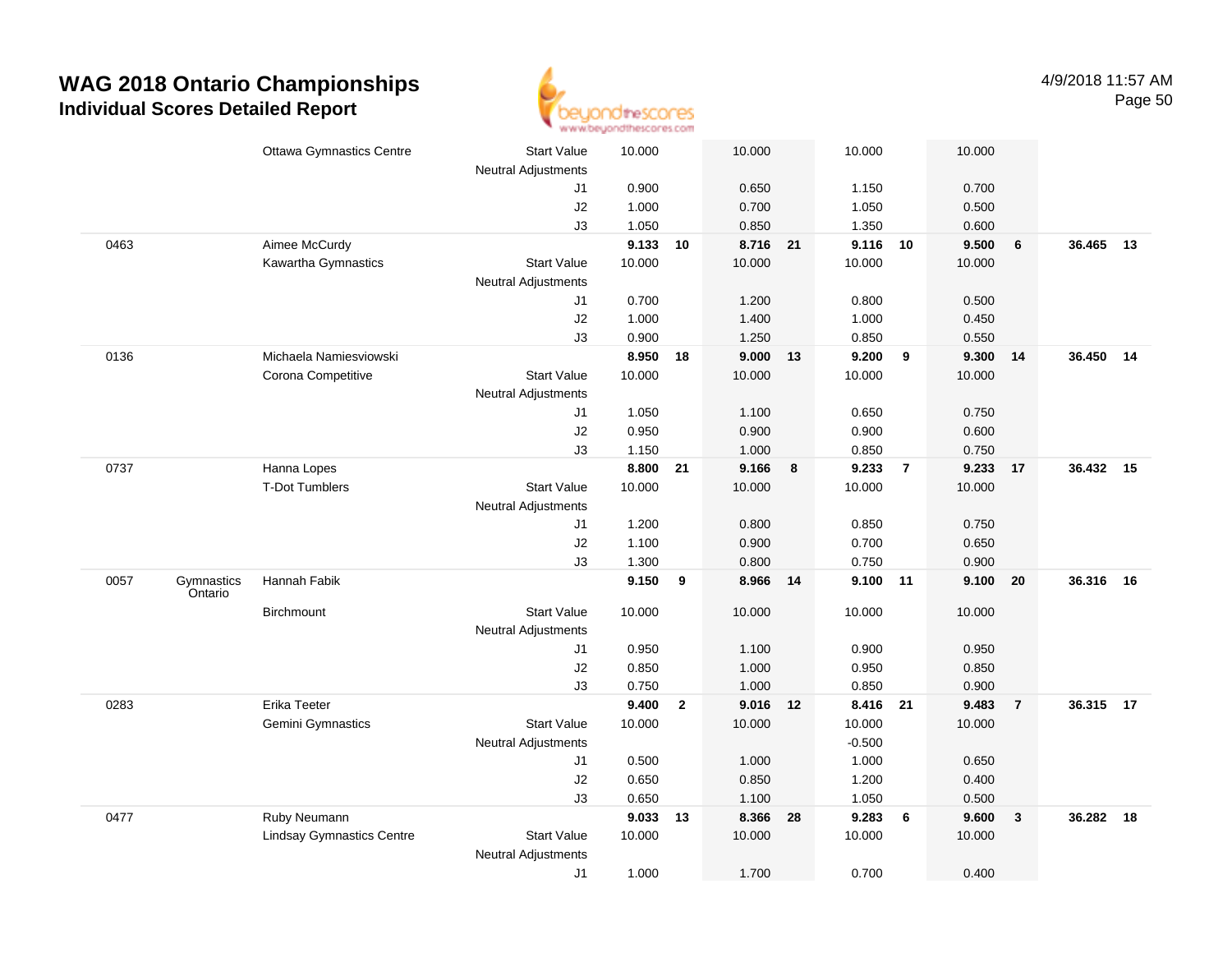

|      |         |                                | J2                         | 1.000  |                         | 1.700    |              | 0.700    |      | 0.450  |    |           |      |
|------|---------|--------------------------------|----------------------------|--------|-------------------------|----------|--------------|----------|------|--------|----|-----------|------|
|      |         |                                | J3                         | 0.900  |                         | 1.500    |              | 0.750    |      | 0.350  |    |           |      |
| 0774 |         | Solana Jimenez                 |                            | 9.050  | 12                      | 9.500    | $\mathbf{1}$ | 8.616    | 20   | 9.083  | 21 | 36.249    | 19   |
|      |         | <b>Tristar Gymnastics Club</b> | <b>Start Value</b>         | 10.000 |                         | 10.000   |              | 10.000   |      | 10.000 |    |           |      |
|      |         |                                | <b>Neutral Adjustments</b> |        |                         |          |              |          |      |        |    |           |      |
|      |         |                                | J1                         | 0.950  |                         | 0.600    |              | 1.350    |      | 0.850  |    |           |      |
|      |         |                                | J2                         | 0.900  |                         | 0.500    |              | 1.200    |      | 0.950  |    |           |      |
|      |         |                                | J3                         | 1.000  |                         | 0.400    |              | 1.600    |      | 0.950  |    |           |      |
| 0878 |         | Elyse Rahiri                   |                            | 9.200  | 8                       | 9.050 11 |              | 9.000    | - 15 | 8.933  | 23 | 36.183    | - 20 |
|      |         | <b>Champions Gymnastics</b>    | <b>Start Value</b>         | 10.000 |                         | 10.000   |              | 10.000   |      | 10.000 |    |           |      |
|      |         |                                | <b>Neutral Adjustments</b> |        |                         |          |              |          |      |        |    |           |      |
|      |         |                                | J1                         | 0.800  |                         | 0.900    |              | 1.050    |      | 1.150  |    |           |      |
|      |         |                                | J2                         | 0.750  |                         | 0.950    |              | 0.950    |      | 1.050  |    |           |      |
|      |         |                                | J3                         | 0.850  |                         | 1.000    |              | 1.000    |      | 1.000  |    |           |      |
| 0375 |         | Ava Tirpko                     |                            | 8.933  | 19                      | 8.900    | 18           | 9.033 14 |      | 9.316  | 13 | 36.182 21 |      |
|      |         | <b>Gymnastics Energy</b>       | <b>Start Value</b>         | 10.000 |                         | 10.000   |              | 10.000   |      | 10.000 |    |           |      |
|      |         |                                | <b>Neutral Adjustments</b> |        |                         |          |              |          |      |        |    |           |      |
|      |         |                                | J1                         | 1.150  |                         | 1.100    |              | 0.800    |      | 0.650  |    |           |      |
|      |         |                                | J2                         | 1.050  |                         | 1.100    |              | 1.150    |      | 0.800  |    |           |      |
|      |         |                                | J3                         | 1.000  |                         | 1.100    |              | 0.950    |      | 0.600  |    |           |      |
| 0367 |         | Hannah Fowler                  |                            | 9.000  | 15                      | 8.766    | 20           | 8.983    | 16   | 9.350  | 11 | 36.099    | 22   |
|      |         | <b>Gymnastics Energy</b>       | <b>Start Value</b>         | 10.000 |                         | 10.000   |              | 10.000   |      | 10.000 |    |           |      |
|      |         |                                | <b>Neutral Adjustments</b> |        |                         |          |              |          |      |        |    |           |      |
|      |         |                                | J1                         | 1.100  |                         | 1.200    |              | 1.050    |      | 0.700  |    |           |      |
|      |         |                                | J2                         | 0.900  |                         | 1.200    |              | 1.000    |      | 0.750  |    |           |      |
|      |         |                                | J3                         | 1.000  |                         | 1.300    |              | 1.000    |      | 0.500  |    |           |      |
| 0576 |         | Ashtynn Caldwell               |                            | 8.883  | 20                      | 9.016    | 12           | 9.066    | 13   | 9.033  | 22 | 35.998    | 23   |
|      |         | Niagara Falls Lightning        | <b>Start Value</b>         | 10.000 |                         | 10.000   |              | 10.000   |      | 10.000 |    |           |      |
|      |         |                                | <b>Neutral Adjustments</b> |        |                         |          |              |          |      |        |    |           |      |
|      |         |                                | J1                         | 1.100  |                         | 1.000    |              | 1.000    |      | 0.950  |    |           |      |
|      |         |                                | J2                         | 1.200  |                         | 0.900    |              | 0.950    |      | 0.900  |    |           |      |
|      |         |                                | J3                         | 1.050  |                         | 1.050    |              | 0.850    |      | 1.050  |    |           |      |
| 0887 |         | Amy McHugh                     |                            | 9.300  | $\overline{\mathbf{4}}$ | 8.916 17 |              | 8.983    | 16   | 8.716  | 26 | 35.915 24 |      |
|      |         | <b>Champions Gymnastics</b>    | <b>Start Value</b>         | 10.000 |                         | 10.000   |              | 10.000   |      | 10.000 |    |           |      |
|      |         |                                | <b>Neutral Adjustments</b> |        |                         |          |              |          |      |        |    |           |      |
|      |         |                                | J1                         | 0.650  |                         | 1.100    |              | 1.250    |      | 1.400  |    |           |      |
|      |         |                                | J2                         | 0.700  |                         | 1.050    |              | 1.000    |      | 1.100  |    |           |      |
|      |         |                                | J3                         | 0.750  |                         | 1.100    |              | 0.800    |      | 1.350  |    |           |      |
| 0078 | 1014537 | Dani Preston                   |                            | 8.983  | 16                      | 8.800    | 19           | 9.216    | - 8  | 8.750  | 25 | 35.749    | 25   |
|      |         | <b>Brockville</b>              | <b>Start Value</b>         | 10.000 |                         | 10.000   |              | 10.000   |      | 10.000 |    |           |      |
|      |         |                                |                            |        |                         |          |              |          |      |        |    |           |      |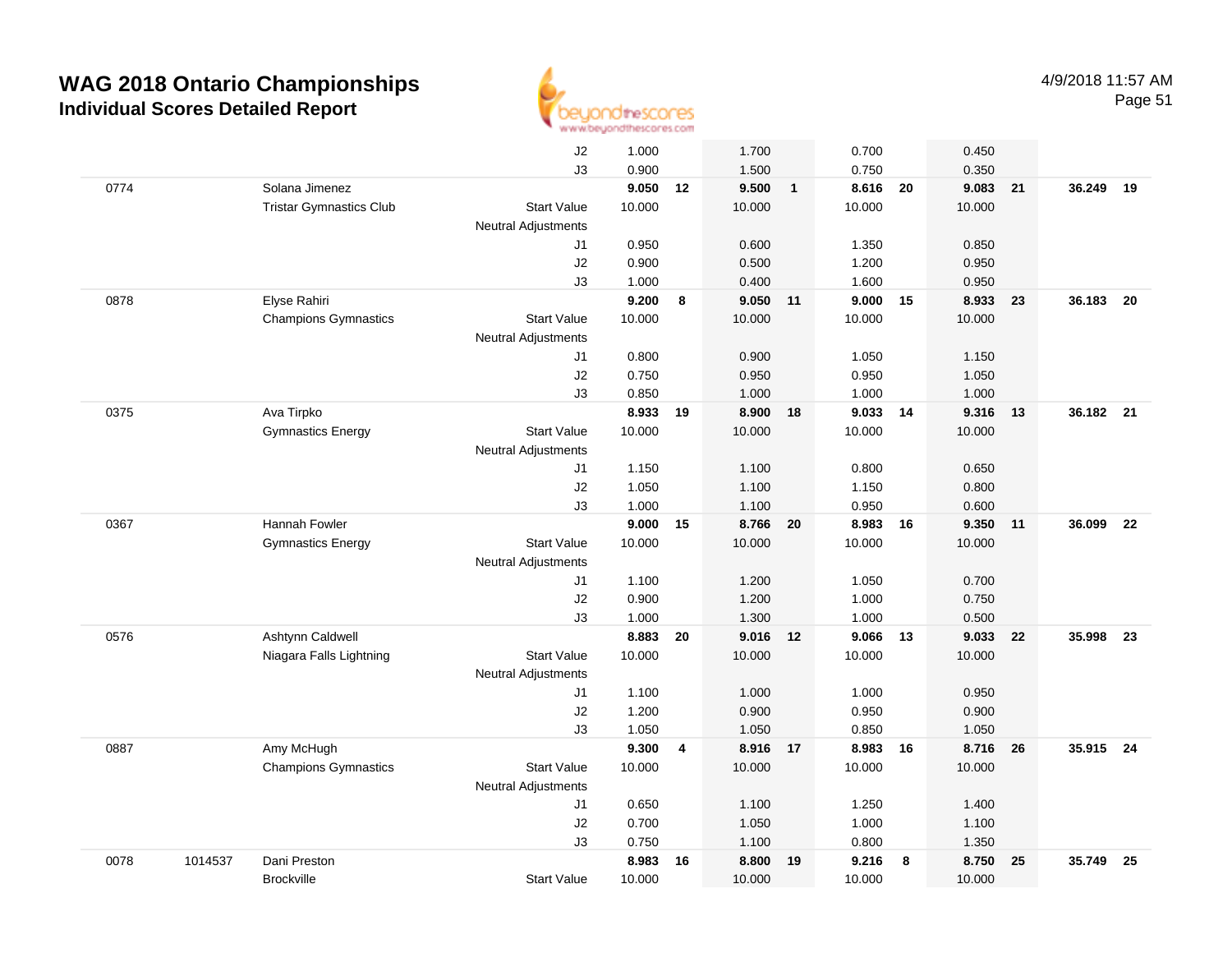

|      |                                 | <b>Neutral Adjustments</b> |          |    |          |    |          |                |          |    |           |      |
|------|---------------------------------|----------------------------|----------|----|----------|----|----------|----------------|----------|----|-----------|------|
|      |                                 | J1                         | 1.050    |    | 1.300    |    | 0.900    |                | 1.300    |    |           |      |
|      |                                 | J2                         | 1.000    |    | 1.200    |    | 0.750    |                | 1.150    |    |           |      |
|      |                                 | J3                         | 1.000    |    | 1.100    |    | 0.700    |                | 1.300    |    |           |      |
| 0671 | <b>Bridgette D'Ercole</b>       |                            | 9.100 11 |    | 8.300    | 29 | 8.883    | 17             | 9.400    | 8  | 35.683    | - 26 |
|      | Richmond Hill Gymnastics Club   | <b>Start Value</b>         | 10.000   |    | 10.000   |    | 10.000   |                | 10.000   |    |           |      |
|      |                                 | <b>Neutral Adjustments</b> |          |    |          |    |          |                |          |    |           |      |
|      |                                 | J1                         | 0.800    |    | 1.900    |    | 1.200    |                | 0.550    |    |           |      |
|      |                                 | J2                         | 0.900    |    | 1.700    |    | 1.150    |                | 0.600    |    |           |      |
|      |                                 | J3                         | 1.000    |    | 1.500    |    | 1.000    |                | 0.650    |    |           |      |
| 0722 | <b>Taryn Strutt</b>             |                            | 8.933    | 19 | 8.450 27 |    | 9.083 12 |                | 9.116    | 19 | 35.582 27 |      |
|      | Swing Spring Flip               | <b>Start Value</b>         | 10.000   |    | 10.000   |    | 9.900    |                | 10.000   |    |           |      |
|      |                                 | Neutral Adjustments        |          |    |          |    |          |                |          |    |           |      |
|      |                                 | J1                         | 1.150    |    | 1.650    |    | 0.800    |                | 0.850    |    |           |      |
|      |                                 | J2                         | 0.950    |    | 1.400    |    | 0.750    |                | 0.850    |    |           |      |
|      |                                 | J3                         | 1.100    |    | 1.600    |    | 0.900    |                | 0.950    |    |           |      |
| 0816 | Sophie Sullivan                 |                            | 9.300    | 4  | 7.616    | 30 | 9.233    | $\overline{7}$ | 9.366    | 10 | 35.515    | - 28 |
|      | <b>Twisters Gymnastics Club</b> | <b>Start Value</b>         | 10.000   |    | 9.100    |    | 10.000   |                | 10.000   |    |           |      |
|      |                                 | <b>Neutral Adjustments</b> |          |    |          |    |          |                |          |    |           |      |
|      |                                 | J1                         | 0.650    |    | 1.600    |    | 0.800    |                | 0.750    |    |           |      |
|      |                                 | J2                         | 0.650    |    | 1.450    |    | 0.850    |                | 0.600    |    |           |      |
|      |                                 | J3                         | 0.800    |    | 1.400    |    | 0.650    |                | 0.550    |    |           |      |
| 0333 | Indigo Kim                      |                            | 9.266    | 5  | 8.566    | 24 | 8.366    | 22             | 9.150    | 18 | 35.348    | - 29 |
|      | <b>Guelph Saultos</b>           | <b>Start Value</b>         | 10.000   |    | 9.900    |    | 10.000   |                | 10.000   |    |           |      |
|      |                                 | <b>Neutral Adjustments</b> |          |    |          |    |          |                | $-0.100$ |    |           |      |
|      |                                 | J1                         | 0.800    |    | 1.400    |    | 1.600    |                | 0.750    |    |           |      |
|      |                                 | J2                         | 0.650    |    | 1.100    |    | 1.600    |                | 0.900    |    |           |      |
|      |                                 | J3                         | 0.750    |    | 1.500    |    | 1.700    |                | 0.600    |    |           |      |
| 0631 | <b>Brooke Pierce</b>            |                            | 9.033 13 |    | 8.533 25 |    | 8.866    | 18             | 8.883    | 24 | 35.315 30 |      |
|      | <b>Ottawa Gymnastics Centre</b> | <b>Start Value</b>         | 10.000   |    | 10.000   |    | 10.000   |                | 10.000   |    |           |      |
|      |                                 | Neutral Adjustments        |          |    |          |    |          |                |          |    |           |      |
|      |                                 | J1                         | 1.000    |    | 1.600    |    | 1.200    |                | 1.250    |    |           |      |
|      |                                 | J2                         | 0.950    |    | 1.350    |    | 1.300    |                | 1.100    |    |           |      |
|      |                                 | J3                         | 0.950    |    | 1.450    |    | 0.900    |                | 1.000    |    |           |      |
| 0523 | Samantha Watson                 |                            | 9.250    | 6  | 8.666    | 22 | 7.800    | 23             | 9.100    | 20 | 34.816 31 |      |
|      | Mariposa                        | <b>Start Value</b>         | 10.000   |    | 10.000   |    | 10.000   |                | 10.000   |    |           |      |
|      |                                 | <b>Neutral Adjustments</b> |          |    |          |    |          |                |          |    |           |      |
|      |                                 | J1                         | 0.700    |    | 1.500    |    | 2.000    |                | 0.950    |    |           |      |
|      |                                 | J2                         | 0.750    |    | 1.200    |    | 2.500    |                | 0.950    |    |           |      |
|      |                                 | J3                         | 0.800    |    | 1.300    |    | 2.100    |                | 0.800    |    |           |      |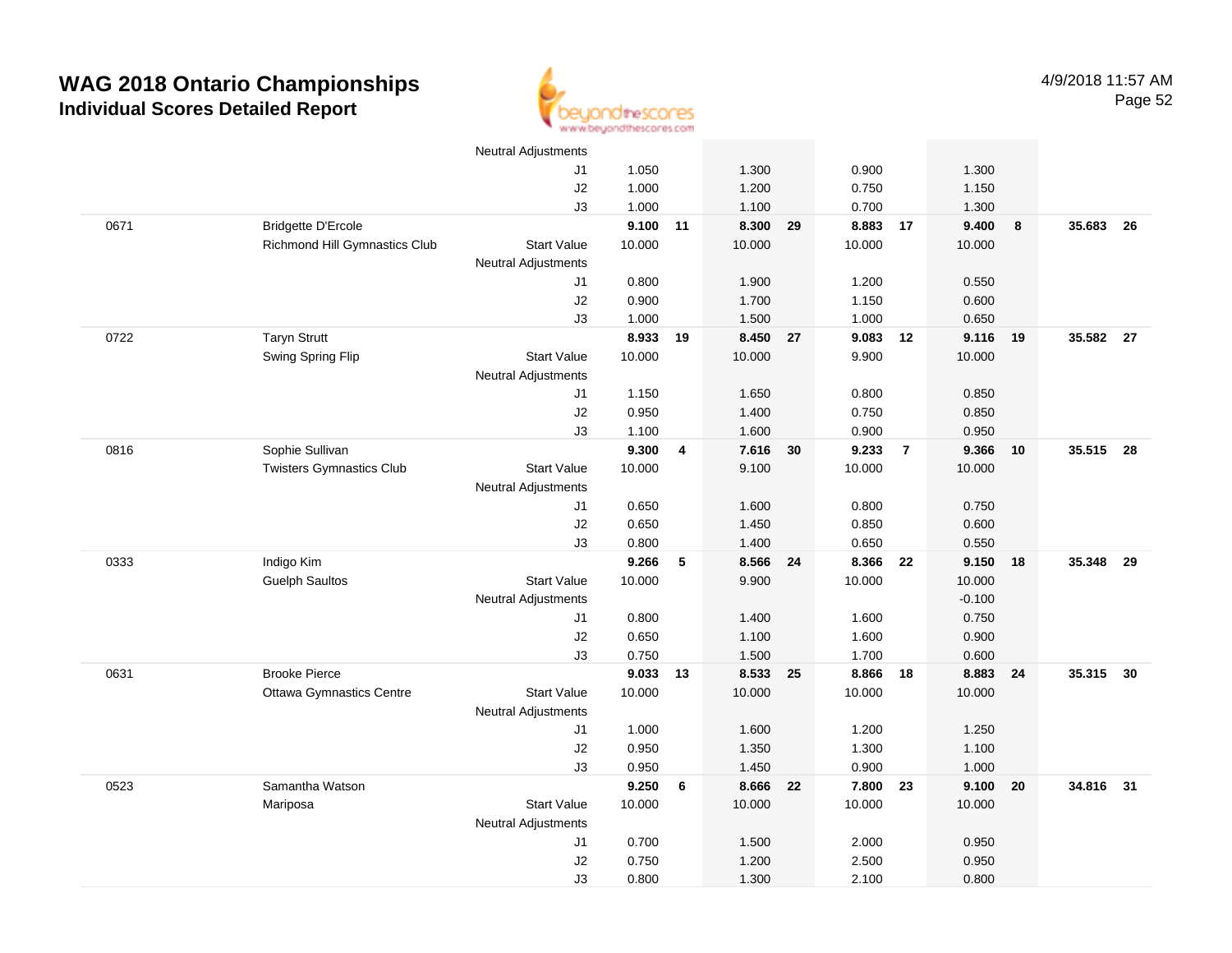

#### **Gymnastics Ontario Level 6**

**ID League ID Name VT # UB # BB # FX # AA #** 0842Caylin Thorburn **X.XXX**<br>
Sadbh Doorlev **X.XXX**<br>
9.350 **-- X.XXX -- X.XXX -- X.XXX -- 0.000 --** 0736 Sadbh Doorley **9.350 <sup>6</sup> 9.366 <sup>1</sup> 9.516 <sup>2</sup> 9.416 <sup>13</sup> 37.648 <sup>1</sup>** T-Dot Tumblers Start Valuee 10.000 10.000 10.000 10.000 Neutral Adjustments J1 0.600 0.650 0.450 0.600 J2 0.800 0.700 0.500 0.600 J3 0.550 0.550 0.500 0.550 0797 Payton Bottomley **9.300 <sup>9</sup> 9.116 <sup>5</sup> 9.300 <sup>11</sup> 9.766 <sup>1</sup> 37.482 <sup>2</sup>** Twisters Gymnastics Clubb 3tart Value 10.000 10.000 10.000 10.000 10.000 Neutral Adjustments J1 0.650 0.700 0.800 0.300 J2 0.650 1.000 0.600 0.250 J3 0.800 0.950 0.700 0.150 0058 Gymnastics OntarioArbor Rush-Wilson **9.333 <sup>7</sup> 9.200 <sup>3</sup> 9.533 <sup>1</sup> 9.166 <sup>21</sup> 37.232 <sup>3</sup> Birchmount**  Start Valuee 10.000 10.000 10.000 10.000 Neutral Adjustments J1 0.600 0.700 0.500 0.800 J2 0.700 0.900 0.450 0.800 J3 0.700 0.800 0.450 0.900 0754 <sup>1029725</sup> Sydney Campbell **9.566 <sup>1</sup> 9.300 <sup>2</sup> 8.966 <sup>19</sup> 9.333 <sup>17</sup> 37.165 <sup>4</sup>** Trillium GCC 313 Start Value 10.000 10.000 10.000 10.000 10.000 Neutral Adjustments J1 0.400 0.650 0.950 0.600 J2 0.400 0.650 1.050 0.750 J3 0.500 0.800 1.100 0.650 0793 Mackenzie Nauss **9.533 <sup>2</sup> 9.016 <sup>6</sup> 9.250 <sup>12</sup> 9.366 <sup>15</sup> 37.165 <sup>4</sup> Tumblers**  Start Valuee 10.000 10.000 10.000 10.000 Neutral Adjustments J1 0.450 1.100 0.750 0.600 J2 0.550 0.950 0.800 0.800 J3 0.400 0.900 0.700 0.500 0114 Grace Earle **9.316 <sup>8</sup> 9.183 <sup>4</sup> 9.200 <sup>15</sup> 9.433 <sup>12</sup> 37.132 <sup>5</sup>** Champions Gymnastics Start Valuee 10.000 10.000 10.000 10.000

Neutral Adjustments

#### **All Around - Age 16+**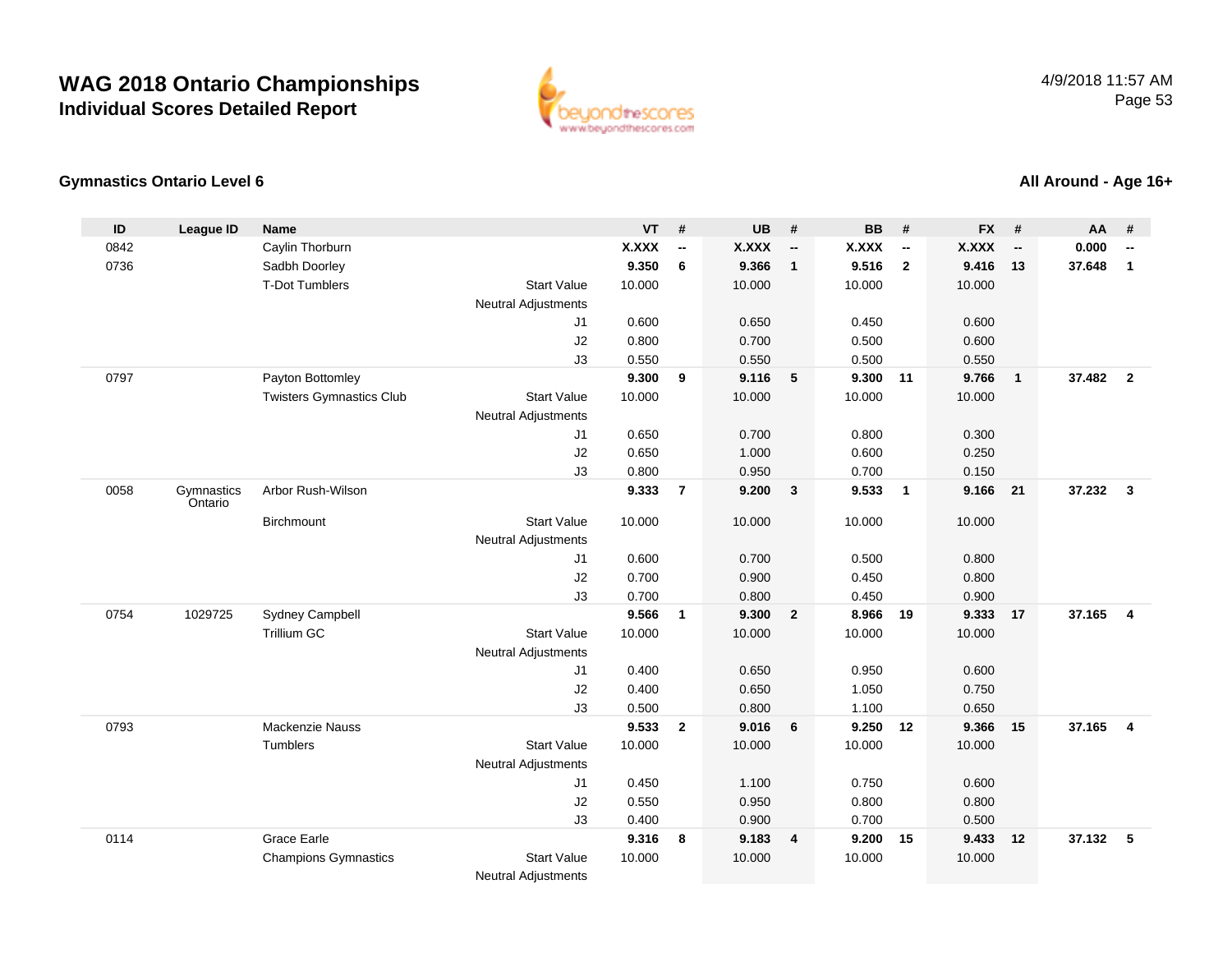

|      |                       |                                  | J1                         | 0.600    |    | 0.800    |                | 0.850    |                | 0.500  |                |           |                |
|------|-----------------------|----------------------------------|----------------------------|----------|----|----------|----------------|----------|----------------|--------|----------------|-----------|----------------|
|      |                       |                                  | J2                         | 0.700    |    | 0.800    |                | 0.700    |                | 0.650  |                |           |                |
|      |                       |                                  | J3                         | 0.750    |    | 0.850    |                | 0.850    |                | 0.550  |                |           |                |
| 0045 | Gymnastics<br>Ontario | Sara Killins                     |                            | 9.116    | 15 | 8.833    | 9              | 9.466    | $\mathbf{3}$   | 9.683  | $\overline{2}$ | 37.098 6  |                |
|      |                       | <b>Aspire Gymnastics</b>         | <b>Start Value</b>         | 10.000   |    | 10.000   |                | 10.000   |                | 10.000 |                |           |                |
|      |                       |                                  | <b>Neutral Adjustments</b> |          |    |          |                |          |                |        |                |           |                |
|      |                       |                                  | J1                         | 0.950    |    | 1.200    |                | 0.600    |                | 0.300  |                |           |                |
|      |                       |                                  | J2                         | 0.750    |    | 1.150    |                | 0.500    |                | 0.300  |                |           |                |
|      |                       |                                  | J3                         | 0.950    |    | 1.150    |                | 0.500    |                | 0.350  |                |           |                |
| 0144 |                       | Mikayla Girdler                  |                            | 9.250 11 |    | 8.700 13 |                | 9.450    | $\overline{4}$ | 9.650  | $\mathbf{3}$   | 37.050    | $\overline{7}$ |
|      |                       | Dancemakers Gymnastics           | <b>Start Value</b>         | 10.000   |    | 10.000   |                | 10.000   |                | 10.000 |                |           |                |
|      |                       |                                  | <b>Neutral Adjustments</b> |          |    |          |                |          |                |        |                |           |                |
|      |                       |                                  | J1                         | 0.700    |    | 1.300    |                | 0.650    |                | 0.400  |                |           |                |
|      |                       |                                  | J2                         | 0.650    |    | 1.200    |                | 0.600    |                | 0.300  |                |           |                |
|      |                       |                                  | J3                         | 0.900    |    | 1.400    |                | 0.400    |                | 0.350  |                |           |                |
| 0768 |                       | Janna Dolson                     |                            | 9.266    | 10 | 8.933    | $\overline{7}$ | 9.350    | 8              | 9.466  | 10             | 37.015 8  |                |
|      |                       | <b>Tristar Gymnastics Club</b>   | <b>Start Value</b>         | 10.000   |    | 10.000   |                | 10.000   |                | 10.000 |                |           |                |
|      |                       |                                  | <b>Neutral Adjustments</b> |          |    |          |                |          |                |        |                |           |                |
|      |                       |                                  | J1                         | 0.800    |    | 1.000    |                | 0.550    |                | 0.500  |                |           |                |
|      |                       |                                  | J2                         | 0.750    |    | 1.100    |                | 0.750    |                | 0.650  |                |           |                |
|      |                       |                                  | J3                         | 0.650    |    | 1.100    |                | 0.650    |                | 0.450  |                |           |                |
| 0061 | Gymnastics<br>Ontario | Christina Smilis                 |                            | 9.250 11 |    | 8.550 16 |                | 9.316 10 |                | 9.600  | $\sqrt{5}$     | 36.716 9  |                |
|      |                       | Birchmount                       | <b>Start Value</b>         | 10.000   |    | 10.000   |                | 10.000   |                | 10.000 |                |           |                |
|      |                       |                                  | <b>Neutral Adjustments</b> |          |    |          |                |          |                |        |                |           |                |
|      |                       |                                  | J1                         | 0.700    |    | 1.400    |                | 0.800    |                | 0.500  |                |           |                |
|      |                       |                                  | J2                         | 0.800    |    | 1.450    |                | 0.750    |                | 0.300  |                |           |                |
|      |                       |                                  | J3                         | 0.750    |    | 1.500    |                | 0.500    |                | 0.400  |                |           |                |
| 0478 |                       | <b>Charlotte Neumann</b>         |                            | 9.300    | 9  | 8.750 11 |                | 9.250    | 12             | 9.366  | 15             | 36.666    | 10             |
|      |                       | <b>Lindsay Gymnastics Centre</b> | <b>Start Value</b>         | 10.000   |    | 10.000   |                | 10.000   |                | 10.000 |                |           |                |
|      |                       |                                  | <b>Neutral Adjustments</b> |          |    |          |                |          |                |        |                |           |                |
|      |                       |                                  | J1                         | 0.700    |    | 1.300    |                | 0.750    |                | 0.700  |                |           |                |
|      |                       |                                  | J2                         | 0.700    |    | 1.400    |                | 0.600    |                | 0.650  |                |           |                |
|      |                       |                                  | J3                         | 0.700    |    | 1.050    |                | 0.900    |                | 0.550  |                |           |                |
| 0311 |                       | Rachel O'Dell                    |                            | 8.983    | 20 | 8.833    | 9              | 9.300    | 11             | 9.466  | 10             | 36.582 11 |                |
|      |                       | <b>Global Gymnastics</b>         | <b>Start Value</b>         | 10.000   |    | 10.000   |                | 10.000   |                | 10.000 |                |           |                |
|      |                       |                                  | <b>Neutral Adjustments</b> |          |    |          |                |          |                |        |                |           |                |
|      |                       |                                  | J1                         | 0.950    |    | 1.300    |                | 0.650    |                | 0.650  |                |           |                |
|      |                       |                                  |                            |          |    |          |                |          |                |        |                |           |                |
|      |                       |                                  | J2                         | 0.950    |    | 1.100    |                | 0.800    |                | 0.450  |                |           |                |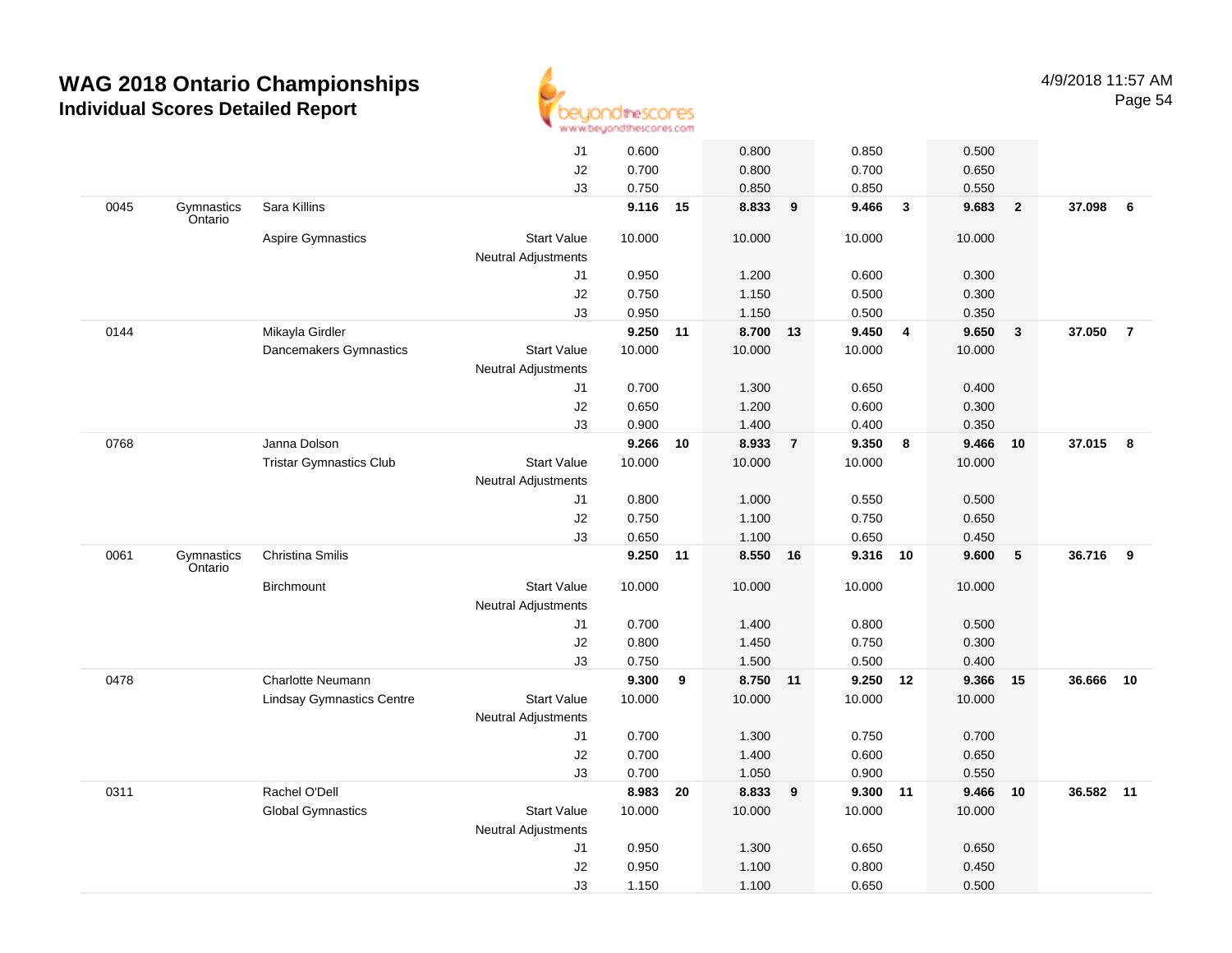

| 0399 | <b>Brielle Charlebois</b>      |                                  | 9.433    | $\overline{\mathbf{4}}$ | 8.666    | 15 | 9.016  | 18    | 9.466  | 10                      | 36.581 | 12 |
|------|--------------------------------|----------------------------------|----------|-------------------------|----------|----|--------|-------|--------|-------------------------|--------|----|
|      | <b>Sudbury Laurels</b>         | <b>Start Value</b>               | 10.000   |                         | 10.000   |    | 10.000 |       | 10.000 |                         |        |    |
|      |                                | <b>Neutral Adjustments</b>       |          |                         |          |    |        |       |        |                         |        |    |
|      |                                | J1                               | 0.550    |                         | 1.300    |    | 1.200  |       | 0.600  |                         |        |    |
|      |                                | $\sf J2$                         | 0.500    |                         | 1.300    |    | 0.900  |       | 0.400  |                         |        |    |
|      |                                | J3                               | 0.650    |                         | 1.400    |    | 0.850  |       | 0.600  |                         |        |    |
| 0654 | Seynette Turner                |                                  | 9.166    | 14                      | 8.783 10 |    | 9.316  | 10    | 9.316  | 18                      | 36.581 | 12 |
|      | <b>Pulsars Gymnastics Club</b> | <b>Start Value</b>               | 10.000   |                         | 10.000   |    | 10.000 |       | 10.000 |                         |        |    |
|      |                                | <b>Neutral Adjustments</b><br>J1 | 0.800    |                         | 1.300    |    | 0.750  |       | 0.850  |                         |        |    |
|      |                                | J2                               | 0.700    |                         | 1.150    |    | 0.700  |       | 0.650  |                         |        |    |
|      |                                | J3                               | 1.000    |                         | 1.200    |    | 0.600  |       | 0.550  |                         |        |    |
| 0577 | Morgan Collins                 |                                  | 9.316    | 8                       | 8.916    | 8  | 9.233  | 13    | 9.100  | 23                      | 36.565 | 13 |
|      | Niagara Falls Lightning        | <b>Start Value</b>               | 10.000   |                         | 10.000   |    | 10.000 |       | 10.000 |                         |        |    |
|      |                                | <b>Neutral Adjustments</b>       |          |                         |          |    |        |       |        |                         |        |    |
|      |                                | J1                               | 0.750    |                         | 1.100    |    | 0.750  |       | 0.850  |                         |        |    |
|      |                                | J2                               | 0.550    |                         | 1.050    |    | 0.700  |       | 1.000  |                         |        |    |
|      |                                | J3                               | 0.750    |                         | 1.100    |    | 0.850  |       | 0.850  |                         |        |    |
| 0413 | Hannah Lefton                  |                                  | 9.416    | 5                       | 8.383 22 |    | 9.300  | $-11$ | 9.450  | 11                      | 36.549 | 14 |
|      | Gyros Gymnastics               | <b>Start Value</b>               | 10.000   |                         | 10.000   |    | 10.000 |       | 10.000 |                         |        |    |
|      |                                | <b>Neutral Adjustments</b>       |          |                         |          |    |        |       |        |                         |        |    |
|      |                                | J1                               | 0.550    |                         | 1.600    |    | 0.650  |       | 0.450  |                         |        |    |
|      |                                | J2                               | 0.500    |                         | 1.650    |    | 0.750  |       | 0.700  |                         |        |    |
|      |                                | J3                               | 0.700    |                         | 1.600    |    | 0.700  |       | 0.500  |                         |        |    |
| 0054 | Alyssa Nordkap                 |                                  | 8.916 21 |                         | 8.716    | 12 | 9.233  | 13    | 9.616  | $\overline{\mathbf{4}}$ | 36.481 | 15 |
|      | <b>Barrie Kempettes</b>        | <b>Start Value</b>               | 10.000   |                         | 10.000   |    | 10.000 |       | 10.000 |                         |        |    |
|      |                                | <b>Neutral Adjustments</b><br>J1 | 1.150    |                         | 1.300    |    | 0.800  |       | 0.350  |                         |        |    |
|      |                                | J2                               | 1.150    |                         | 1.350    |    | 0.700  |       | 0.550  |                         |        |    |
|      |                                | J3                               | 0.950    |                         | 1.200    |    | 0.800  |       | 0.250  |                         |        |    |
| 0386 | Cassie Martino                 |                                  | 9.483    | $\mathbf{3}$            | 8.683    | 14 | 8.666  | - 23  | 9.516  | 8                       | 36.348 | 16 |
|      | Gymnastics Mississauga         | <b>Start Value</b>               | 10.000   |                         | 10.000   |    | 10.000 |       | 10.000 |                         |        |    |
|      |                                | <b>Neutral Adjustments</b>       |          |                         |          |    |        |       |        |                         |        |    |
|      |                                | J1                               | 0.550    |                         | 1.300    |    | 1.500  |       | 0.450  |                         |        |    |
|      |                                | J2                               | 0.550    |                         | 1.150    |    | 1.200  |       | 0.600  |                         |        |    |
|      |                                | J3                               | 0.450    |                         | 1.500    |    | 1.300  |       | 0.400  |                         |        |    |
| 0691 | Hannah Osborne                 |                                  | 9.083    | 17                      | 8.400    | 21 | 9.333  | 9     | 9.400  | 14                      | 36.216 | 17 |
|      | Scarborough Gym Elites         | <b>Start Value</b>               | 10.000   |                         | 10.000   |    | 10.000 |       | 10.000 |                         |        |    |
|      |                                | <b>Neutral Adjustments</b>       |          |                         |          |    |        |       |        |                         |        |    |
|      |                                | J1                               | 0.800    |                         | 1.700    |    | 0.700  |       | 0.550  |                         |        |    |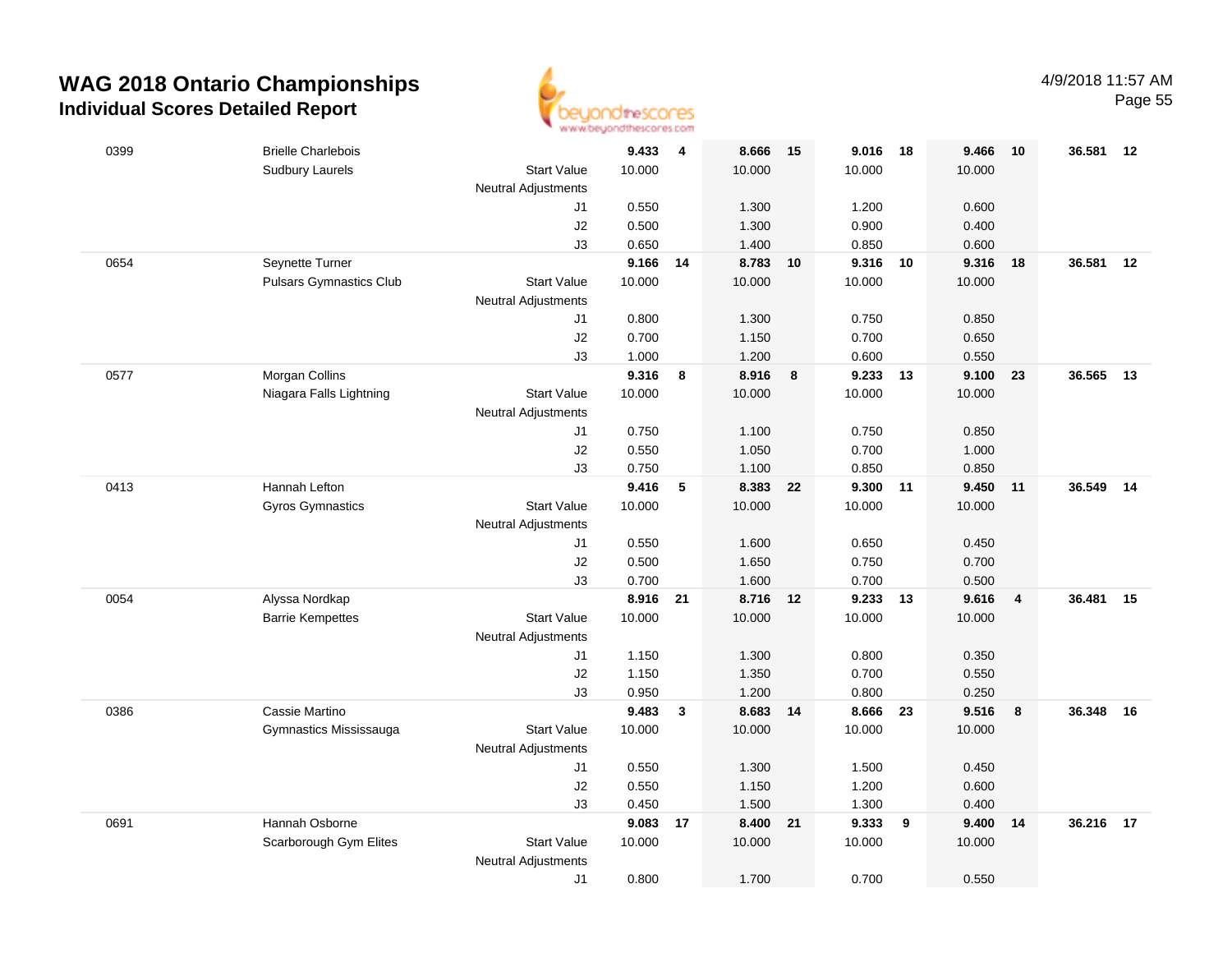

|      |                       |                                   | J2                         | 0.900  |    | 1.500    |    | 0.650    |                | 0.500  |                 |           |    |
|------|-----------------------|-----------------------------------|----------------------------|--------|----|----------|----|----------|----------------|--------|-----------------|-----------|----|
|      |                       |                                   | J3                         | 1.050  |    | 1.600    |    | 0.650    |                | 0.750  |                 |           |    |
| 0055 | Gymnastics<br>Ontario | Mia Chung                         |                            | 9.100  | 16 | 7.916 26 |    | 9.433    | 5              | 9.583  | $6\phantom{1}6$ | 36.032 18 |    |
|      |                       | Birchmount                        | <b>Start Value</b>         | 10.000 |    | 9.500    |    | 10.000   |                | 10.000 |                 |           |    |
|      |                       |                                   | <b>Neutral Adjustments</b> |        |    |          |    |          |                |        |                 |           |    |
|      |                       |                                   | J1                         | 0.900  |    | 1.550    |    | 0.700    |                | 0.350  |                 |           |    |
|      |                       |                                   | J2                         | 0.850  |    | 1.550    |    | 0.500    |                | 0.400  |                 |           |    |
|      |                       |                                   | J3                         | 0.950  |    | 1.650    |    | 0.500    |                | 0.500  |                 |           |    |
| 0809 |                       | <b>Ellis Parsons</b>              |                            | 9.166  | 14 | 8.500 17 |    | 9.216 14 |                | 9.116  | - 22            | 35.998    | 19 |
|      |                       | <b>Twisters Gymnastics Club</b>   | <b>Start Value</b>         | 10.000 |    | 10.000   |    | 10.000   |                | 10.000 |                 |           |    |
|      |                       |                                   | <b>Neutral Adjustments</b> |        |    |          |    |          |                |        |                 |           |    |
|      |                       |                                   | J1                         | 0.900  |    | 1.400    |    | 0.950    |                | 0.950  |                 |           |    |
|      |                       |                                   | J2                         | 0.800  |    | 1.600    |    | 0.800    |                | 0.850  |                 |           |    |
|      |                       |                                   | J3                         | 0.800  |    | 1.500    |    | 0.600    |                | 0.850  |                 |           |    |
| 0825 |                       | Zoe Belen Brown                   |                            | 9.016  | 19 | 8.450 20 |    | 8.966 19 |                | 9.550  | $\overline{7}$  | 35.982 20 |    |
|      |                       | University of Toronto             | <b>Start Value</b>         | 10.000 |    | 10.000   |    | 10.000   |                | 10.000 |                 |           |    |
|      |                       |                                   | <b>Neutral Adjustments</b> |        |    |          |    |          |                |        |                 |           |    |
|      |                       |                                   | J1                         | 0.950  |    | 1.700    |    | 0.950    |                | 0.450  |                 |           |    |
|      |                       |                                   | J2                         | 1.000  |    | 1.450    |    | 1.100    |                | 0.500  |                 |           |    |
|      |                       |                                   | J3                         | 1.000  |    | 1.500    |    | 1.050    |                | 0.400  |                 |           |    |
| 0806 |                       | Alyx Lawrynuik                    |                            | 9.300  | 9  | 8.100    | 24 | 9.366    | $\overline{7}$ | 9.116  | 22              | 35.882    | 21 |
|      |                       | <b>Twisters Gymnastics Club</b>   | <b>Start Value</b>         | 10.000 |    | 9.500    |    | 10.000   |                | 10.000 |                 |           |    |
|      |                       |                                   | <b>Neutral Adjustments</b> |        |    |          |    |          |                |        |                 |           |    |
|      |                       |                                   | J1                         | 0.800  |    | 1.300    |    | 0.650    |                | 0.850  |                 |           |    |
|      |                       |                                   | J2                         | 0.600  |    | 1.400    |    | 0.550    |                | 1.000  |                 |           |    |
|      |                       |                                   | J3                         | 0.700  |    | 1.500    |    | 0.700    |                | 0.800  |                 |           |    |
| 0091 |                       | Phoebie Elliott                   |                            | 9.350  | 6  | 8.483 18 |    | 9.416    | 6              | 8.616  | 26              | 35.865    | 22 |
|      |                       | <b>Burlington Gymnastics Club</b> | <b>Start Value</b>         | 10.000 |    | 10.000   |    | 10.000   |                | 10.000 |                 |           |    |
|      |                       |                                   | <b>Neutral Adjustments</b> |        |    |          |    |          |                |        |                 |           |    |
|      |                       |                                   | J1                         | 0.650  |    | 1.500    |    | 0.500    |                | 1.250  |                 |           |    |
|      |                       |                                   | J2                         | 0.600  |    | 1.500    |    | 0.650    |                | 1.500  |                 |           |    |
|      |                       |                                   | J3                         | 0.700  |    | 1.550    |    | 0.600    |                | 1.400  |                 |           |    |
| 0324 |                       | Grace Brindle                     |                            | 9.116  | 15 | 8.466    | 19 | 9.166    | 16             | 9.033  | 25              | 35.781    | 23 |
|      |                       | <b>Grand River Gymmies</b>        | <b>Start Value</b>         | 10.000 |    | 10.000   |    | 10.000   |                | 10.000 |                 |           |    |
|      |                       |                                   | <b>Neutral Adjustments</b> |        |    |          |    |          |                |        |                 |           |    |
|      |                       |                                   | J1                         | 0.800  |    | 1.600    |    | 1.000    |                | 0.900  |                 |           |    |
|      |                       |                                   | J2                         | 1.000  |    | 1.550    |    | 0.850    |                | 1.000  |                 |           |    |
|      |                       |                                   | J3                         | 0.850  |    | 1.450    |    | 0.650    |                | 1.000  |                 |           |    |
| 0373 |                       | Olivia Pillitteri                 |                            | 9.083  | 17 | 8.066    | 25 | 9.133 17 |                | 9.483  | 9               | 35.765 24 |    |